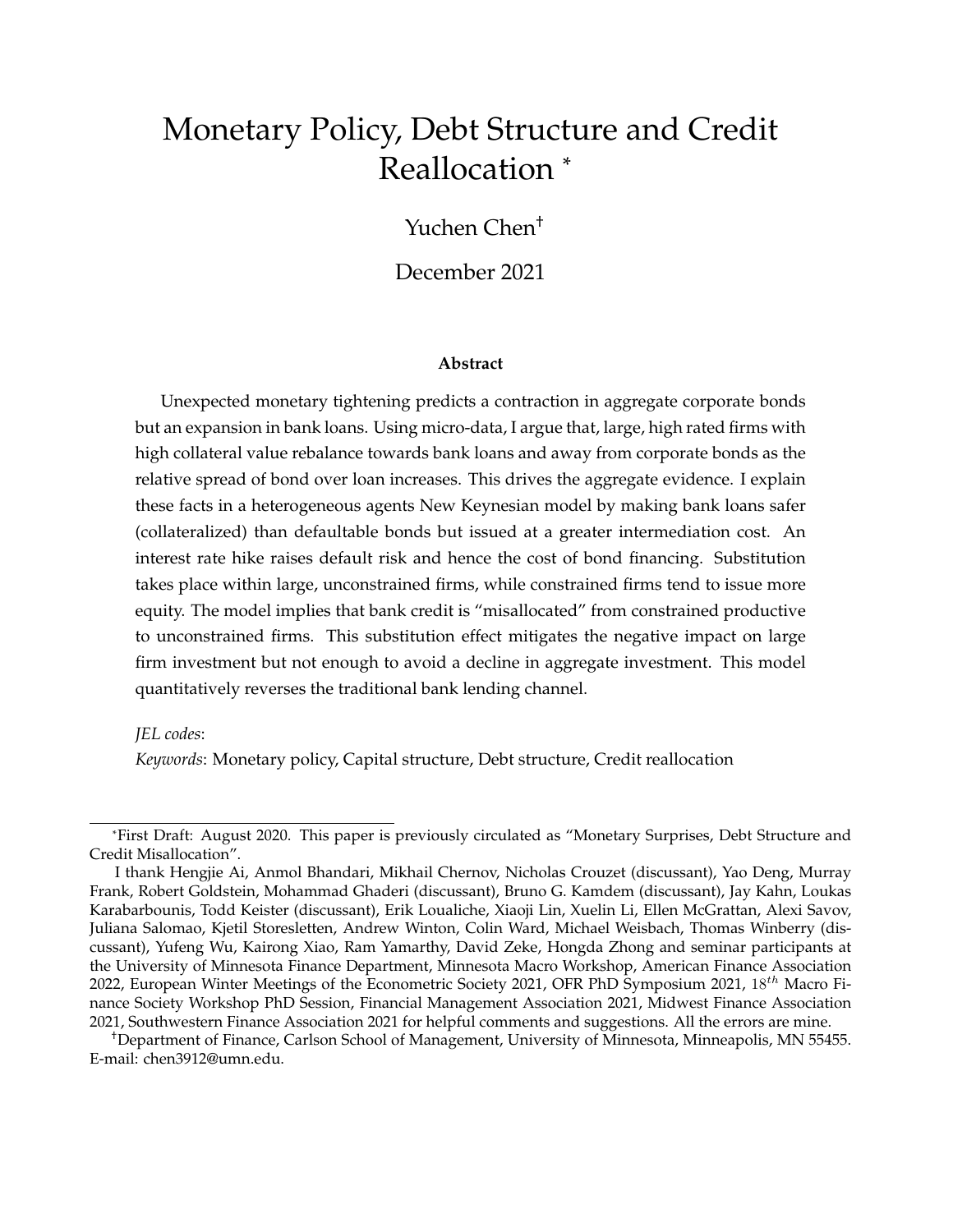## **1 Introduction**

A rapid increase in corporate indebtedness has generated a wide spread concern about firm's risk exposure to adverse macro shocks and financial stability during economic downturn. In contrast to conventional wisdom, $1$  loans expand and corporate bonds contract following a tightening of monetary policy.<sup>[2](#page-1-1)</sup> I revisit this counterintuitive fact by proposing a credit substitution channel both empirically and theoretically to account for this aggregate pattern.

This paper studies firms' differential responses in their financing decisions to interest rate risk considering debt heterogeneity, as well as its implications on credit reallocation and investment. I argue that, the rise in bank debt and the decrease in corporate bonds is driven by the substitution towards loans among large, high rated firms with high collateral value, as the relative spread of bonds over loans increases. Monetary shocks are measured using the high-frequency event-study approach, which are changes in Fed Funds rate within a narrow window around the FOMC announcements. It has a mean and median closed to zero and a standard deviation of nine basis points. The baseline empirical specification estimates the differential effects of monetary shocks by firm size, credit rating and tangibility on debt pricing and financing decisions at both the intensive and extensive margin. I control for firm and sector-quarter fixed effects to capture permanent differences across firms and differences in how sectors response to interest rate risk. Firm controls and macroeconomic conditions are included. To further rule out the effects of heterogeneous cyclical sensitivities, I also include the interaction of firm characteristics and GDP growth.

Using micro data, I find that, following a one-standard-deviation (9 basis points) increase in interest rate, 1) bond financing becomes relatively more expensive, as loan spread (over LIBOR) increases by 1.6 basis points (which is a 0.85% increase compared to an average loan spread of 188.39 basis points) while bond spread increases by 13 basis points (which is a 4.27% increase compared to an average of 304.48 basis points); 2) in terms of debt financing choices between bonds and loans, firms substitute cheaper loans for corporate bonds. Conditional on debt financing, the probability to borrow from bank instead of borrow from market increases by 2.4% at the extensive margin. At the intensive margin, the quarter change in firm-level loan share increases by one half. The substitution effect is more pronounced within large, high rated firms with high collateral value;<sup>[3](#page-1-2)</sup>3) in terms of equity financing and capital structure,

<span id="page-1-0"></span><sup>&</sup>lt;sup>1</sup>Traditional theories such as [Bernanke et al.](#page-36-0) [\(1999\)](#page-36-0) predict a credit contraction and a rise in credit spreads during bad times.

<span id="page-1-1"></span><sup>&</sup>lt;sup>2</sup>This aggregate evidence was first documented in [Gertler and Gilchrist](#page-38-0) [\(1993\)](#page-38-0).

<span id="page-1-2"></span><sup>&</sup>lt;sup>3</sup>DealScan does not provide details for the usage of credit line so I use collateral value as a proxy for credit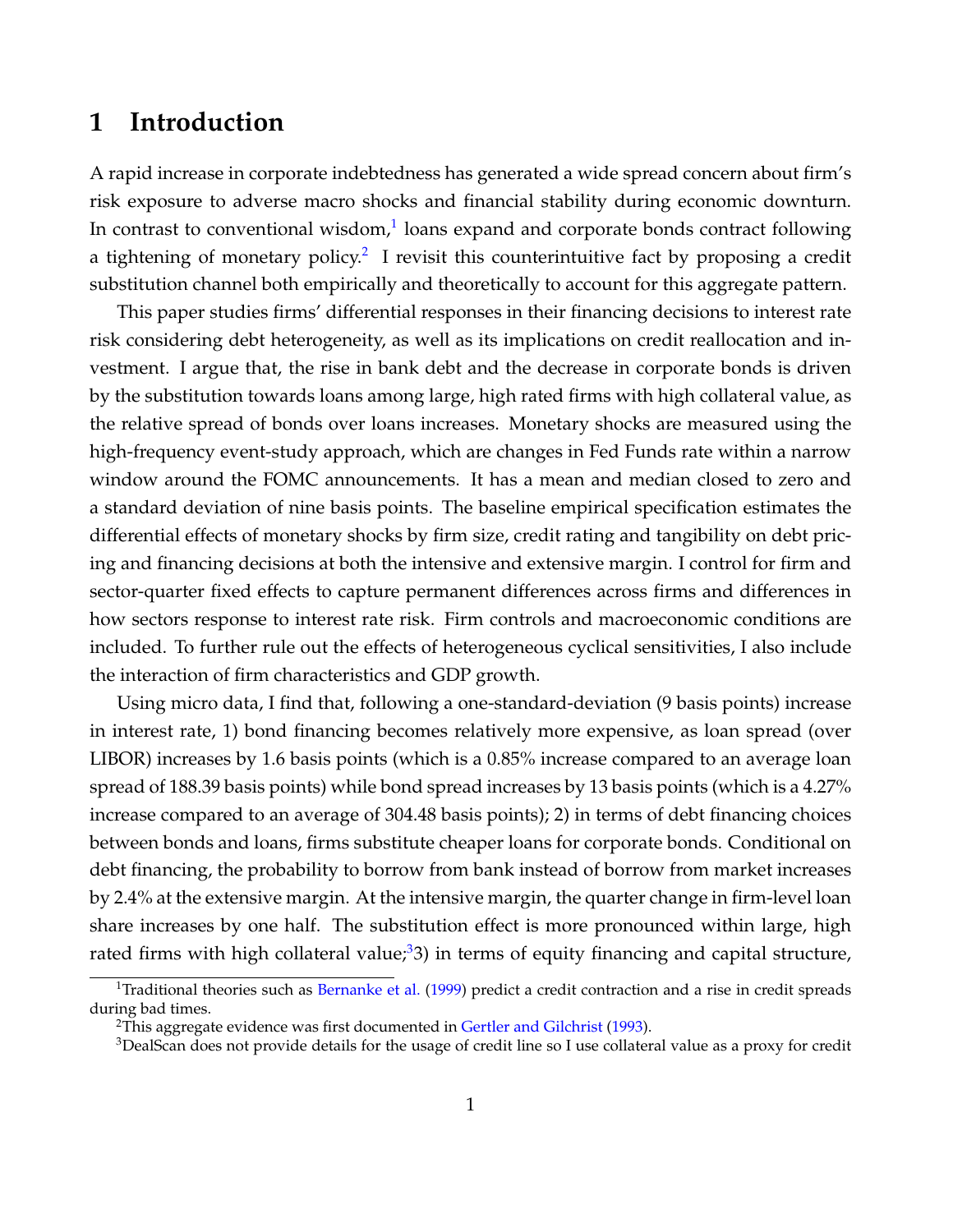small, low rated firms that are considered as "financially constrained" have higher propensity to issue new equity. On average, a one percentage increase in interest rate is associated with a 3.3% increase in the probability to issue new equity at the extensive margin (compare to an average equity issuance probability of 6.8%). At the intensive margin, there is a 0.194% increase in the quarter change of equity share. (This is an 20% increase compare to an average of 0.97%). The monetary policy effect on this debt compositional shift is large and persistent. These results are robust to a number of robustness tests. The robustness tests are included in the Appendix [D.](#page-75-0)

Theoretically, I develop a heterogeneous agents New Keynesian model to explain these new facts. The key features of the model are: (i) firms can choose different types of debt financing where loans are modeled as risk-free debt secured by a (standard) collateral constraint and bonds are modeled as risky defaultable debt. Firms tradeoff higher intermediation costs of loans against default risk of bonds. In the steady state equilibrium, firms endogenously choose the optimal bond share to equalize the cost of loan financing and cost of bond financing; (ii) firms have access to costly equity issuance. They tradeoff between tax benefit and the average cost of loans and bonds in choosing the optimal capital structure. The macroeconomic risk together with financial frictions lead firms to optimally choose low leverage in order to preserve borrowing capacity for bad times. An unanticipated interest rate hike raises the default risk and hence the relative cost of bond financing. Large firms with unbinding collateral constraint switch towards cheaper loans issuance, while financially constrained firms with sufficiently high leverage tend to issue more equity. The model economic mechanism emphasizes that firms' preserved debt financing flexibility is an important determinant of firms' dynamic adjustments in capital and debt structure in response to interest rate risk.

I simulate a panel of firms from the calibrated model that matches the unconditional moments of loan share, leverage, investment, profitability and credit spread reasonably well. I first validate the model fit by comparing the cross-sectional debt distribution implied from the real and simulated data. The model generates a reasonable unconditional distributions of leverage and loan share, as well as their distributions by size. $4$  The employment share across different age groups implied from the firm dynamic model also fits the data. The model matches the stylized facts of cross-sectional determinants of debt composition documented in the literature: bank debt borrowers are smaller, less profitable firms that have relatively

<span id="page-2-0"></span>availability. [Greenwald et al.](#page-38-1) [\(2021\)](#page-38-1) documents the fact that large firms drawdown credit line during bad times <sup>4</sup>The cross-sectional distribution of loan ratio is left-skewed. Leverage is increasing in firm size while loan ratio has a hump-shape pattern across firm size.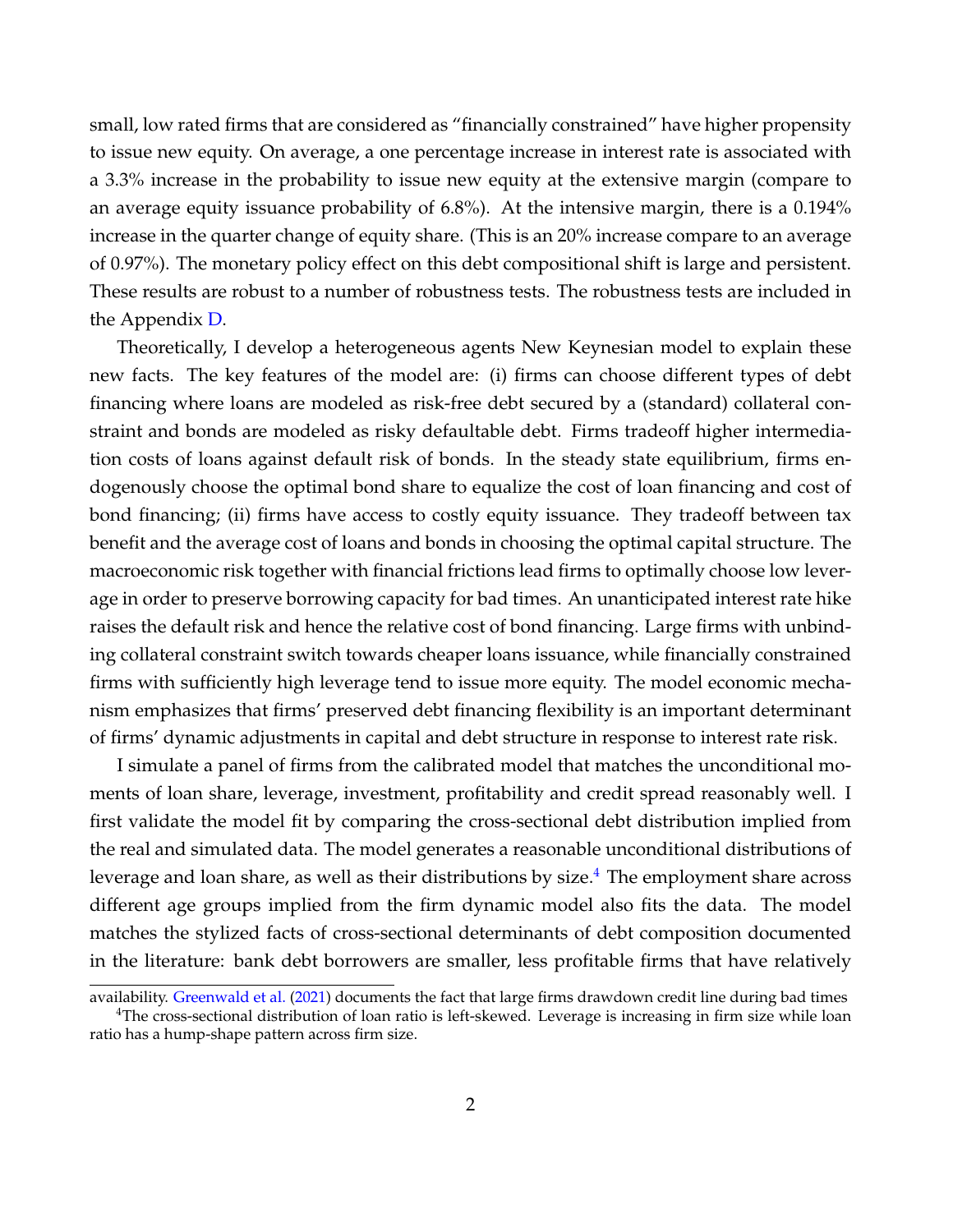low leverage, low credit rating and higher tangibility, compared to firms that have access to market debt.

In response to an interest rate hike, inflation rate declines and the real value of debt payment rises. Firms resort to external financing due to the shortage of available internal funds. The relative spread of bonds over loans increases as the default risk and the expected loss goes up. Large, financially unconstrained firms switch to relatively cheaper loan financing and therefore, their loan share increases. Financially constrained firms that have no extra debt flexibility tend to issue more equity, which leads to an increase in their equity share.

Finally, the model has interesting implication on credit reallocation and corporate investment. Following a tightening of monetary policy, bank debt flows from small, constrained, more productive firms to large, unconstrained, less productive firms, as in the data. Therefore, credit is "misallocated". In addition, the credit substitution channel mitigates the negative effect of monetary shocks on firm investment, only among large firms. The credit substitution effect suggests that debt composition can explain part of heterogeneous investment elasticities. Firms with higher loan share are more responsive in cutting down investment. Overall, this credit substitution effect is not enough to avoid a decline in aggregate borrowing and investment.

The counterfactual analysis quantitatively evaluates the importance of debt issuance cost and liquidation value in determining the loan-bond tradeoff. Both reducing debt issuance cost and lowering liquidation value lead to higher default rate and credit spread but through different channels. Lower debt issuance cost leads to more borrowing in the future, and thus lower bond price and higher spread. Lower recovery rate leads to less borrowing but higher spread due to less debt repayment during bankruptcy. The findings in this paper are important from a policy perspective. It provides a quantitative framework for policymakers to evaluate the financial stability and bank regulation when implementing monetary policy.

**Related Literature** This paper primarily contributes to four strands of literature.

The first literature discusses several transmission channels of monetary policy to the real economy and the heterogeneous effects of monetary policy on corporate decisions and asset prices. This includes the investment (firm balance sheet) channel,<sup>[5](#page-3-0)</sup> consumption channel,<sup>[6](#page-3-1)</sup>

<span id="page-3-0"></span><sup>&</sup>lt;sup>5</sup>Papers study investment channel include [Kashyap et al.](#page-39-0) [\(1994\)](#page-38-2), [Gertler and Gilchrist](#page-38-2) (1994), [Ippolito et al.](#page-39-1) [\(2018\)](#page-39-1), [Jeenas](#page-39-2) [\(2019\)](#page-39-2), [Darmouni et al.](#page-37-0) [\(2020\)](#page-37-0), [Ottonello and Winberry](#page-40-0) [\(2020\)](#page-40-0), [Crouzet](#page-37-1) [\(2021\)](#page-37-1), [Morlacco and Zeke](#page-40-1) [\(2021\)](#page-40-1). They find that firm characteristics such as liquidity, age, default risk and debt composition drive the differential responses in firm's investment.

<span id="page-3-1"></span><sup>6</sup>This includes [McKay et al.](#page-40-2) [\(2016\)](#page-40-2), [Kaplan et al.](#page-39-3) [\(2018\)](#page-39-3), [Auclert](#page-36-1) [\(2019\)](#page-36-1), [Wong](#page-41-0) [\(2019\)](#page-41-0).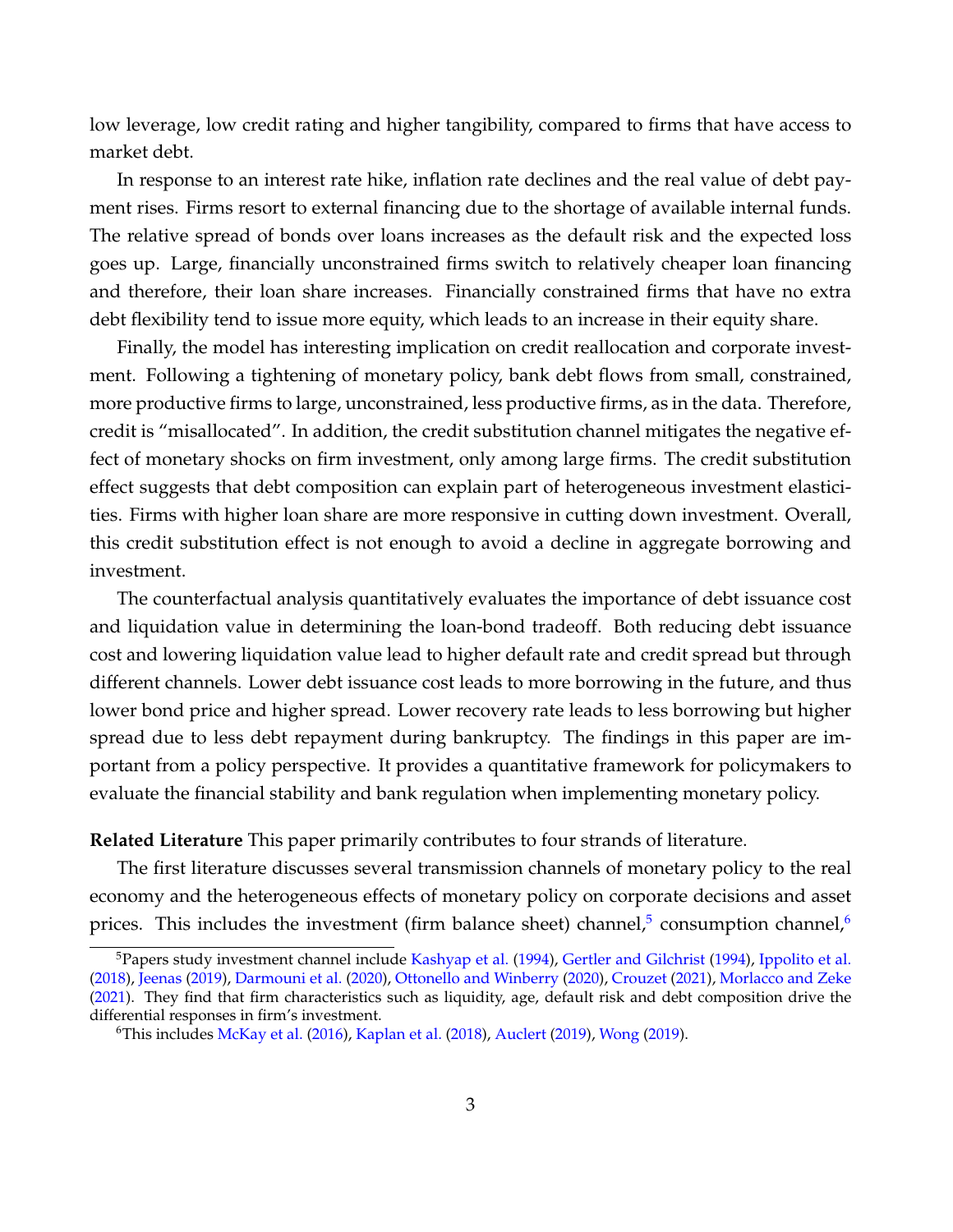bank lending (credit) channel,<sup>[7](#page-4-0)</sup> asset prices channel,<sup>[8](#page-4-1)</sup> mortgage refinancing channel, inflation expectations channel and exchange rate channel, etc. I build on the model developed in [Ot](#page-40-0)[tonello and Winberry](#page-40-0) [\(2020\)](#page-40-0) and contribute to this literature by studying the heterogeneous responses in firms' financing decisions to monetary shocks through firm balance sheet and asset prices channel. This paper differs from the existing research in several perspective. The "floating rate channel" proposed in [Ippolito et al.](#page-39-1) [\(2018\)](#page-39-1) operates through existing debt but I focus on the new debt issuance in the primary market. The "bond lending channel" proposed in [Darmouni et al.](#page-37-0) [\(2020\)](#page-37-0) and the "credit disintermediation" proposed in [Crouzet](#page-37-1) [\(2021\)](#page-37-1) studies how debt structure affect the transmission of monetary policy while I study how firms' balance sheet condition drives the heterogeneous responses in their choices among bank debt, bonds and equity when the relative cost of borrowing changes.<sup>[9](#page-4-2)</sup>

Second, this paper is also related to the literature that studies corporate capital and debt structure.<sup>[10](#page-4-3)</sup> Debt structure is a central element in a firm's capital structure. Empirical studies about cross-sectional debt structure find that asymmetric information, liquidation efficiency, access to capital market, transaction costs and firm characteristics such as credit quality, size, leverage, profitability, growth opportunities, prior financing decisions are important determinants of corporate debt structure [\(Houston and James](#page-39-4) [\(1996\)](#page-39-4), [Johnson](#page-39-5) [\(1997\)](#page-39-5), [Denis and](#page-37-2) [Mihov](#page-37-2) [\(2003\)](#page-37-2), [Sufi](#page-41-1) [\(2009\)](#page-41-1), [Rauh and Sufi](#page-41-2) [\(2010\)](#page-41-2) and [Colla et al.](#page-37-3) [\(2013\)](#page-37-3)). Closely related papers are [Adrian and Boyarchenko](#page-36-2) [\(2012\)](#page-36-2), [Becker and Ivashina](#page-36-3) [\(2014\)](#page-36-3), [Li et al.](#page-40-3) [\(2019\)](#page-40-3) who study the time-variation in corporate debt structure. They find evidence of substitution between loans and bonds during financial crisis, and when credit conditions tighten and information asymmetry increases. My paper differs in that I estimate the changes in borrowing costs and adjustment of debt structure in response to interest rate risk. In terms of theoretical modeling of debt heterogeneity, the most relevant work is [Crouzet](#page-37-4) [\(2018\)](#page-37-4), in which he quantifies the transmission of financial shocks through corporate debt structure on aggregate investment,

<span id="page-4-0"></span><sup>&</sup>lt;sup>7</sup>This includes [Bernanke and Blinder](#page-36-4) [\(1988\)](#page-36-4), [Kashyap et al.](#page-39-6) [\(1992\)](#page-39-6), [Kashyap and Stein](#page-39-7) [\(1995\)](#page-39-7), [Kashyap and](#page-39-8) [Stein](#page-39-8) [\(2000\)](#page-39-8), [Bernanke and Gertler](#page-36-5) [\(1995\)](#page-36-5), [Drechsler et al.](#page-38-3) [\(2017\)](#page-38-3), [Xiao](#page-41-3) [\(2020\)](#page-41-3), [Wang et al.](#page-41-4) [\(2020\)](#page-41-4). Traditional "bank lending channel" argues that the balance sheet conditions of bank matter for the provision of bank debt and the transmission of monetary policy works through both the asset (loan) and liability (deposit) sides of bank balance sheet.

<span id="page-4-1"></span><sup>8</sup>This includes [Bernanke et al.](#page-36-0) [\(1999\)](#page-36-0), [Bernanke and Gertler](#page-36-6) [\(2001\)](#page-36-6), [Gilchrist and Leahy](#page-38-4) [\(2002\)](#page-38-4), [Bhamra et al.](#page-36-7) [\(2011\)](#page-36-7).

<span id="page-4-2"></span><sup>9</sup>[Darmouni et al.](#page-37-0) [\(2020\)](#page-37-0) uses European data. [Schwert](#page-41-5) [\(2020\)](#page-41-5) estimates the pricing of bank loans relative to capital market debt in a novel sample of loans matched with bond spreads from the same firm on the same date. The sample is restricted to firms with outstanding corporate bonds, so it is not representative of the universe of bank borrowers.

<span id="page-4-3"></span><sup>&</sup>lt;sup>10</sup>For an excellent overview on the research in dynamic corporate finance and debt structure, see [Roberts and](#page-41-6) [Sufi](#page-41-6) [\(2009\)](#page-41-6), [Graham and Leary](#page-38-5) [\(2011\)](#page-38-5), [Strebulaev and Whited](#page-41-7) [\(2012\)](#page-41-7), [Ai et al.](#page-36-8) [\(2020a\)](#page-36-8) and [Colla et al.](#page-37-5) [\(2020\)](#page-37-5).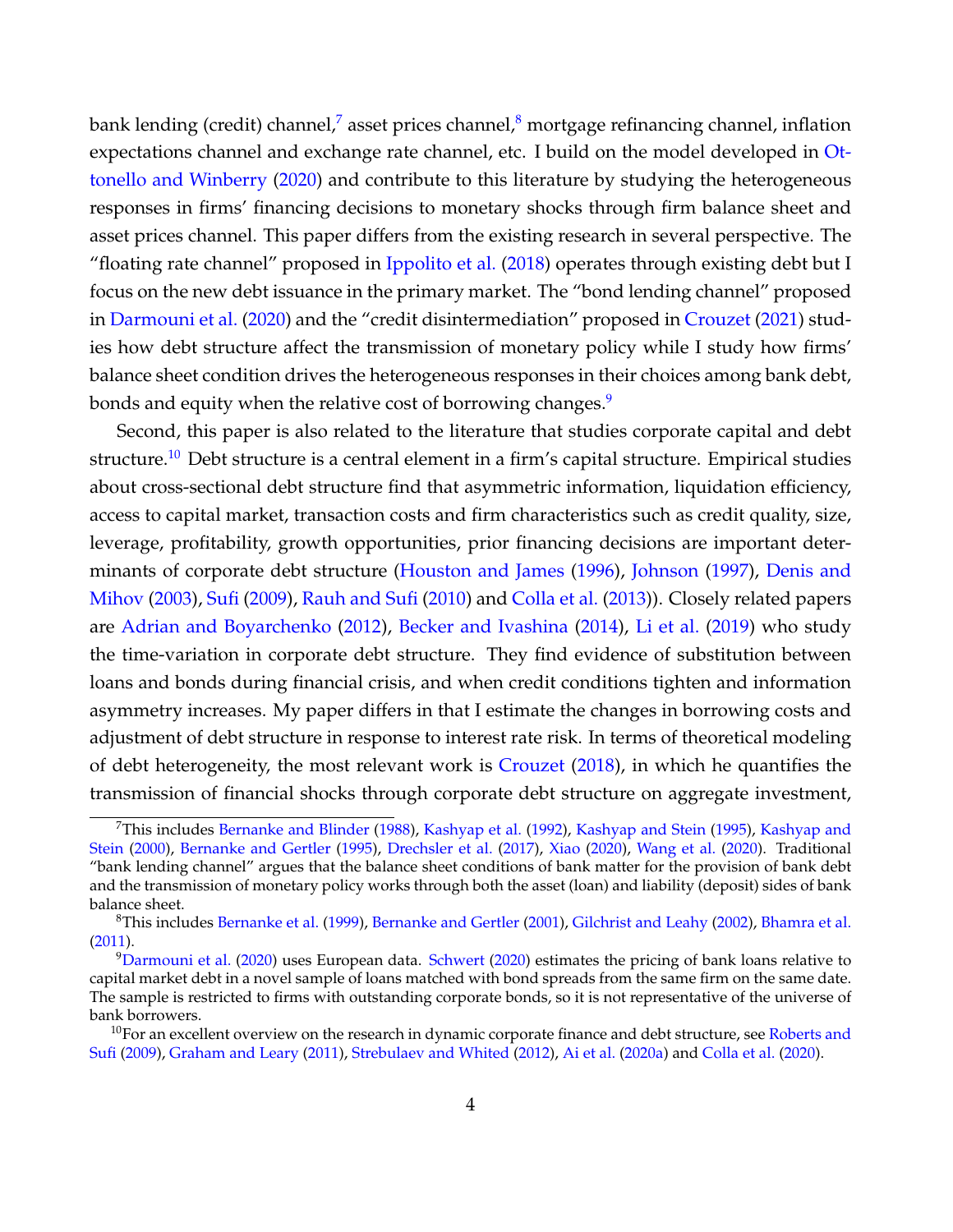following the seminal contributions of [Diamond](#page-38-6) [\(1991\)](#page-38-6), [Rajan](#page-40-4) [\(1992\)](#page-40-4) and [Bolton and Scharf](#page-37-6)[stein](#page-37-6) [\(1996\)](#page-37-6). I contribute to the theoretical modeling by further studying firms' decisions in a general equilibrium setup.

Third, this paper also builds on a large macro finance literature that studies the (amplification) effect of financial frictions and agency friction through the lens of dynamic models with endogenous investment. An incomplete list includes [Gertler and Bernanke](#page-38-7) [\(1989\)](#page-38-7), [Carlstrom](#page-37-7) [and Fuerst](#page-37-7) [\(1997\)](#page-37-7), [Kiyotaki and Moore](#page-40-5) [\(1997\)](#page-40-5), [Gomes](#page-38-8) [\(2001\)](#page-38-8), [Hennessy and Whited](#page-39-9) [\(2005\)](#page-39-9), [Hennessy and Whited](#page-39-10) [\(2007\)](#page-39-10), [Rampini and Viswanathan](#page-41-8) [\(2013\)](#page-41-8), [Rampini and Vishwanathan](#page-40-6) [\(2020\)](#page-40-6), [Kuehn and Schmid](#page-40-7) [\(2014\)](#page-40-7), [Li et al.](#page-40-8) [\(2016\)](#page-40-8), [Ai et al.](#page-36-9) [\(2020b\)](#page-36-9), [Belo et al.](#page-36-10) [\(2019\)](#page-36-10) and [Alfaro](#page-36-11) [et al.](#page-36-11) [\(2018\)](#page-36-11). Macroeconomic shocks are important determinants of firms' capital structure choice.<sup>[11](#page-5-0)</sup> Financial frictions amplifies the effect of exogenous shocks on corporate investment through the changes in asset prices and external financing premium. [Jermann and Quadrini](#page-39-11) [\(2012\)](#page-39-11) propose a quantitative theory to show that credit market shocks are necessary to rationalize cyclical external-financing choices. [Hackbarth et al.](#page-39-12) [\(2006\)](#page-39-12) develop a quantitative model of firms' capital structure in which financing decisions vary over the business cycle through its effect on default policies. [Begenau and Salomao](#page-36-12) [\(2019\)](#page-36-12) further quantitatively examines the heterogeneous effects of macroeconomic shocks. This paper adds to this literature by allowing endogenous debt choices and emphasize the importance of debt financing flexibility and credit reallocation induced by the changes in relative borrowing costs in the transmission of monetary policy.

Fourth, this paper connects to a growing literature studying the impact of macroeconomic risks on bank credit supply using the FR Y-14 data. [Niepmann and Schmidt-Eisenlohr](#page-40-9) [\(2018\)](#page-40-9) studies the relationship between U.S. exchange rates and banks credit supply to foreign firms. [Chodorow-Reich et al.](#page-37-8) [\(2020\)](#page-37-8) investigates the effects of COVID on credit line draw downs stemming from the differences between small and large firms in terms of their financing. [Luck and Zimmermann](#page-40-10) [\(2020\)](#page-40-10) examines the real effects of quantitative easing. Closely related papers are [Greenwald et al.](#page-38-1) [\(2021\)](#page-38-1) and [Caglio et al.](#page-37-9) [\(2021\)](#page-37-9). [Caglio et al.](#page-37-9) [\(2021\)](#page-37-9) finds evidence of firm risk-taking behavior by documenting several facts about the composition of credit by firm size and investigate the implications for the transmission of monetary policy. The "credit line channel" proposed in [Greenwald et al.](#page-38-1) [\(2021\)](#page-38-1) shows how monetary policy transmits differently through credit lines versus terms loans. Instead of examining bank debt composition, I consider firm's choices between bank debt and market debt, as well as the real

<span id="page-5-0"></span><sup>&</sup>lt;sup>11</sup>For example, [Korajczyk and Levy](#page-40-11) [\(2003\)](#page-40-11), [Dittmar and Dittmar](#page-38-9) [\(2008\)](#page-38-9), [Covas and Den Haan](#page-37-10) [\(2011\)](#page-37-10), [Covas](#page-37-11) [and Den Haan](#page-37-11) [\(2012\)](#page-37-11) and so on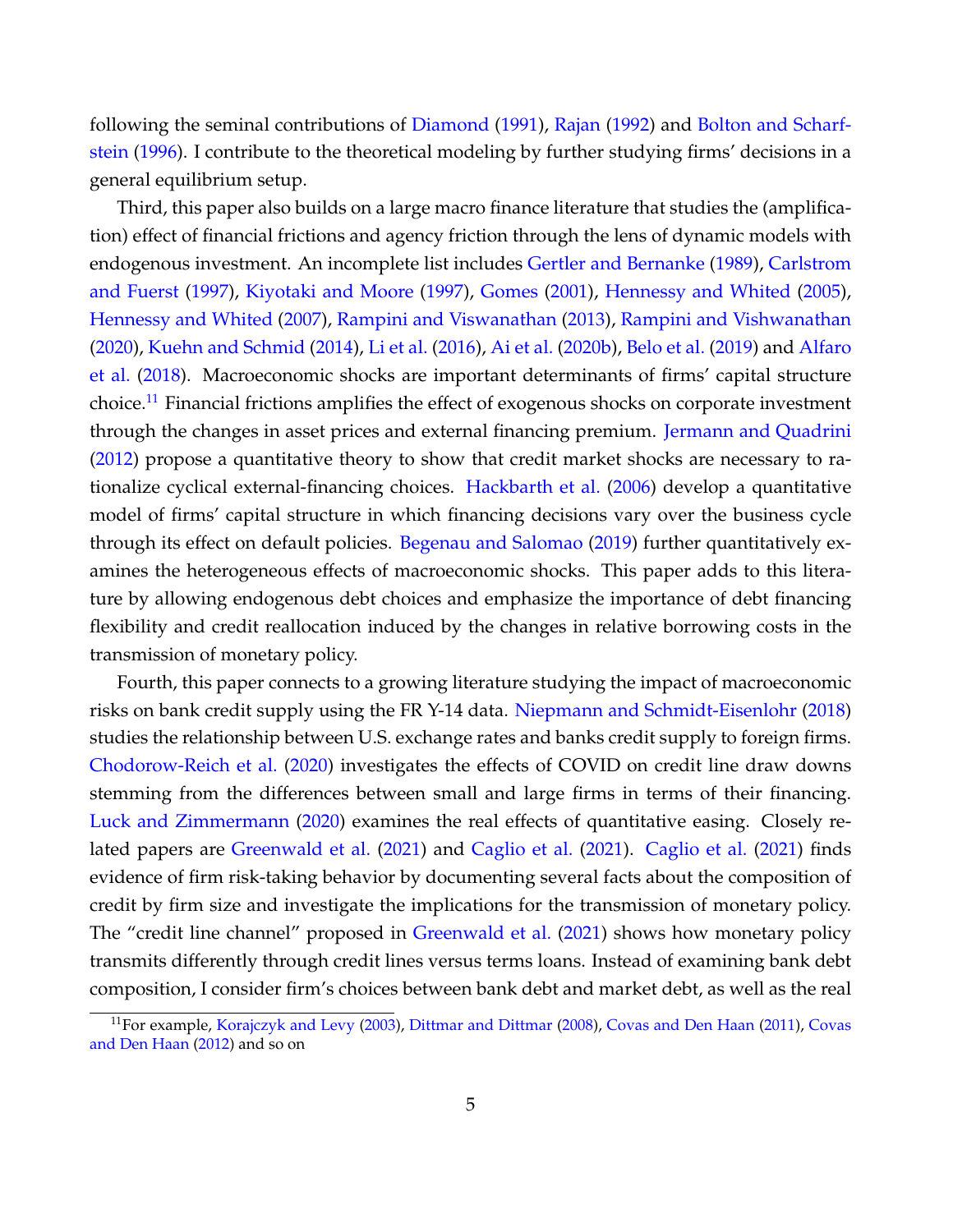effects of this credit substitution channel.

The remainder of the paper is organized as follows. Section [2](#page-6-0) provides the main empirical results, which include data construction, description, aggregate time-series and firm-level panel analysis. Section [3](#page-14-0) outlines a dynamic Heterogeneous New Keynesian model to interpret the main empirical evidence, where a theoretical characterization of model mechanisms through which monetary policy affects firms' differential financing decisions is included. Section [4](#page-23-0) characterizes firms' optimal decisions, details the calibration strategies and presents model solutions. Quantitative analysis including cross-sectional model validation and firms' differential adjustments, as well as model implications on credit reallocation are included in section [5.](#page-29-0) Section [6](#page-33-0) discusses and section [7](#page-34-0) concludes.

## <span id="page-6-0"></span>**2 Empirical Evidence**

In this section, I explore the empirical relationships between monetary policy shocks and nonfinancial corporate firms' financing decisions. At the aggregate level, a policy rate hike, i.e, contractionary monetary policy, leads to an increase in credit spread, a contraction in corporate bonds and an expansion in loans. To understand what drives these aggregate patterns, I further explore the heterogeneous effects of monetary policy on firm's financing decisions using micro-data.

I document the following new facts. 1) Bond financing becomes relatively more expensive, as bond spreads increase more than loan spreads. 2) As a result, large, high rated firms with high collateral value and unused credit line substitute bank loans for corporate bonds, and therefore the share of loans in total debt increases. This is consistent with the aggregate evidence. Small, low rated firms have higher propensity to issue new equity. These patterns hold at both the extensive and intensive margin. 3) The impact of monetary shocks on debt compositional shift is large and persistent.

## **2.1 Data**

The sample includes monetary policy shocks measured using high frequency Fed Funds rate, aggregate time series data from Flow of Funds and St.Louis Fed, firm-level accounting variables from quarterly Compustat, (syndicated) loan facilities origination from Loan Pricing Corporation's DealScan as well as corporate bonds issuance from Mergent Fixed Income Securities Database (FISD).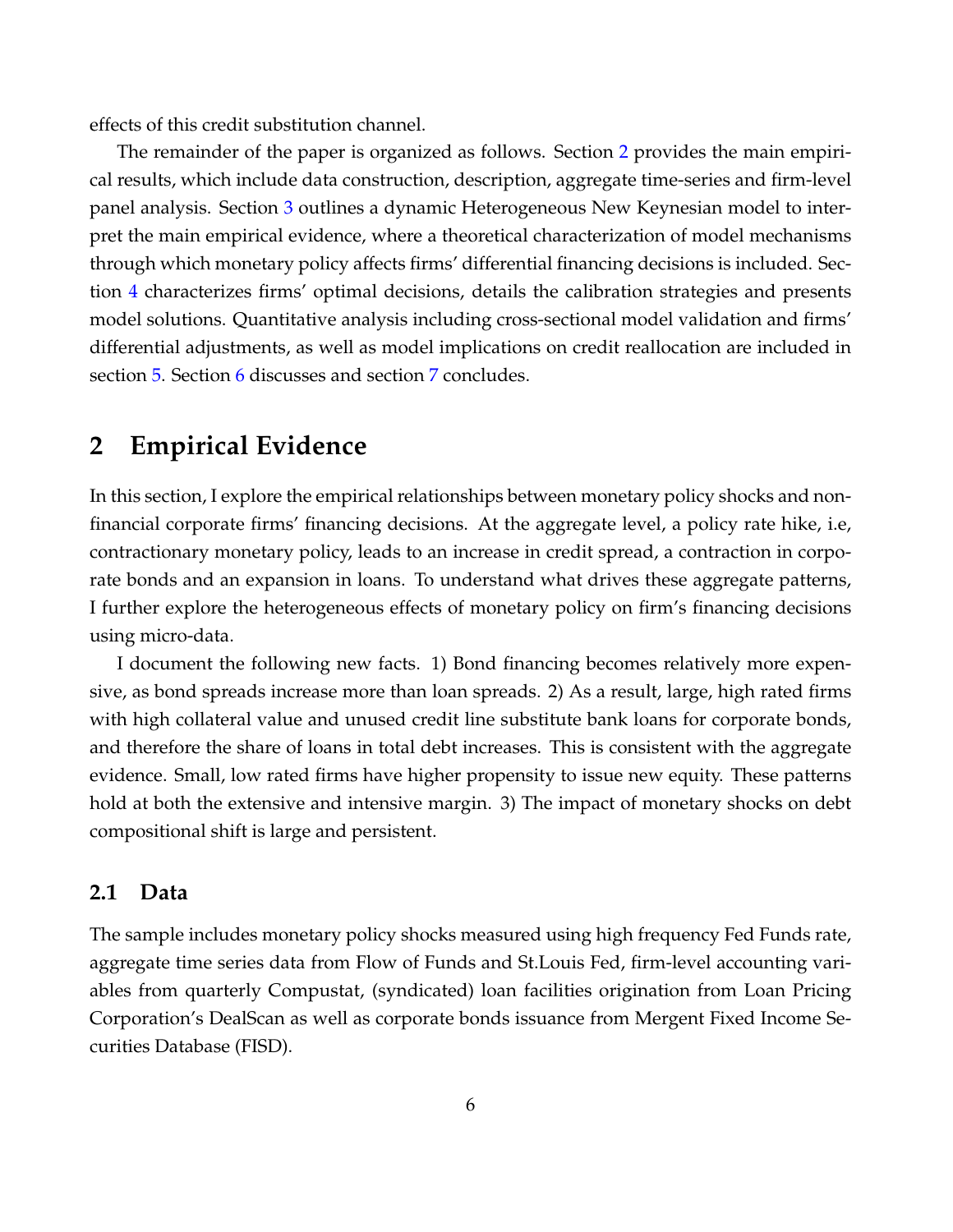#### **Monetary Policy Shocks**

I measure the monetary policy shocks following Gürkaynak et al. [\(2005\)](#page-38-10) and [Gorodnichenk](#page-38-11)o [and Weber](#page-38-11) [\(2016\)](#page-38-11) in the baseline analysis. They measure monetary shocks using the high-frequency, even-study approach, pioneered by [Rudebusch](#page-41-9) [\(1998\)](#page-41-9), Kuttner (2001) and [Cochrane](#page-37-12) [and Piazzesi](#page-37-12)  $(2002)$ .<sup>[12](#page-7-0)</sup> Specifically, the monetary policy shock is measured as the changes in current month's Fed Funds futures rate in a 30-minute narrow window around FOMC announcements. $^{13}$  $^{13}$  $^{13}$  Monetary shock  $\epsilon^m_t$  is defined as

$$
\epsilon_t^m = \tau(t) \times (ffr_{t+\Delta_+} - ffr_{t-\Delta_-}),\tag{1}
$$

where  $t$  is the time of monetary announcement.  $ffr_t$  is the implied Fed Funds Rate from a current-month Federal Funds future contract at time t,  $\Delta_+$  and  $\Delta_-$  control the size of the time window around the announcement, and  $\tau(t)$  is an adjustment for the timing of the announce-ment within the month.<sup>[14](#page-7-2)</sup> I focus on a window of  $\Delta_-\neq$  ten minutes before the announcement and  $\Delta_+$  = twenty minutes after the announcement. The high-frequency shock series begins in January 1990 and ends in December 2018. I then aggregate the high-frequency shocks to quarter-level following [Ottonello and Winberry](#page-40-0) [\(2020\)](#page-40-0).<sup>[15](#page-7-3)</sup> Figure [2](#page-43-0) plots the measured mone-tary shocks at the daily and quarterly frequency. Summary statistics can be found in Table [1](#page-49-0) Panel A.

#### [Figure [2](#page-43-0) and Table [1](#page-49-0) Here]

### **Aggregate-level Variables**

I obtain the quarter time series of aggregate U.S non-financial corporate debt from Flow of Funds (L.103), reported by the Federal Reserve Bank. Non-financial corporate debt consists primarily of debt securities and loans.<sup>[16](#page-7-4)</sup> Within these two categories, corporate bonds account

<span id="page-7-0"></span> $12$ Other approaches include vector auto-regression (VAR) studies such as [Christiano et al.](#page-37-13) [\(1999\)](#page-37-13) and [Bernanke et al.](#page-36-13) [\(2005\)](#page-36-13), and narrative approach by [Romer and Romer](#page-41-10) [\(2004\)](#page-41-10).

<span id="page-7-1"></span> $13$ Fed Funds futures have traded at the Chicago Board of Trade exchange since October 1988. Tight window is defined as ten minutes before the announcement and twenty minutes after the announcement. Wide time window is defined as fifteen minutes before the announcement and forty five minutes after the announcement. Changes in prices are adjusted for the timing of announcements within the month, which accounts for the fact that Fed Funds futures pay out based on the average effective rate over the month.

<span id="page-7-2"></span> $14$ This adjustment accounts for the fact that Fed Funds Futures pay out based on the average effective rate over the month. It is defined as  $\tau(t) = \frac{\tau_m^n(t)}{\tau^n(t) - \tau^c}$  $\frac{\tau_m^m(t)}{\tau_m^m(t)-\tau_m^d(t)}$ , where  $\tau_m^d(t)$  denotes the day of meeting in the month and  $\tau^n_m(t)$  the number of days in the month.

<span id="page-7-3"></span><sup>&</sup>lt;sup>15</sup>They construct a moving average of the raw shocks weighted by the number of days in the quarter after shock occurs. They weight shocks by the amount of time firms have had to react to them.

<span id="page-7-4"></span><sup>&</sup>lt;sup>16</sup>Non-financial corporate bonds outstanding in the U.S. grew from approximately \$1 trillion in 1990 to ap-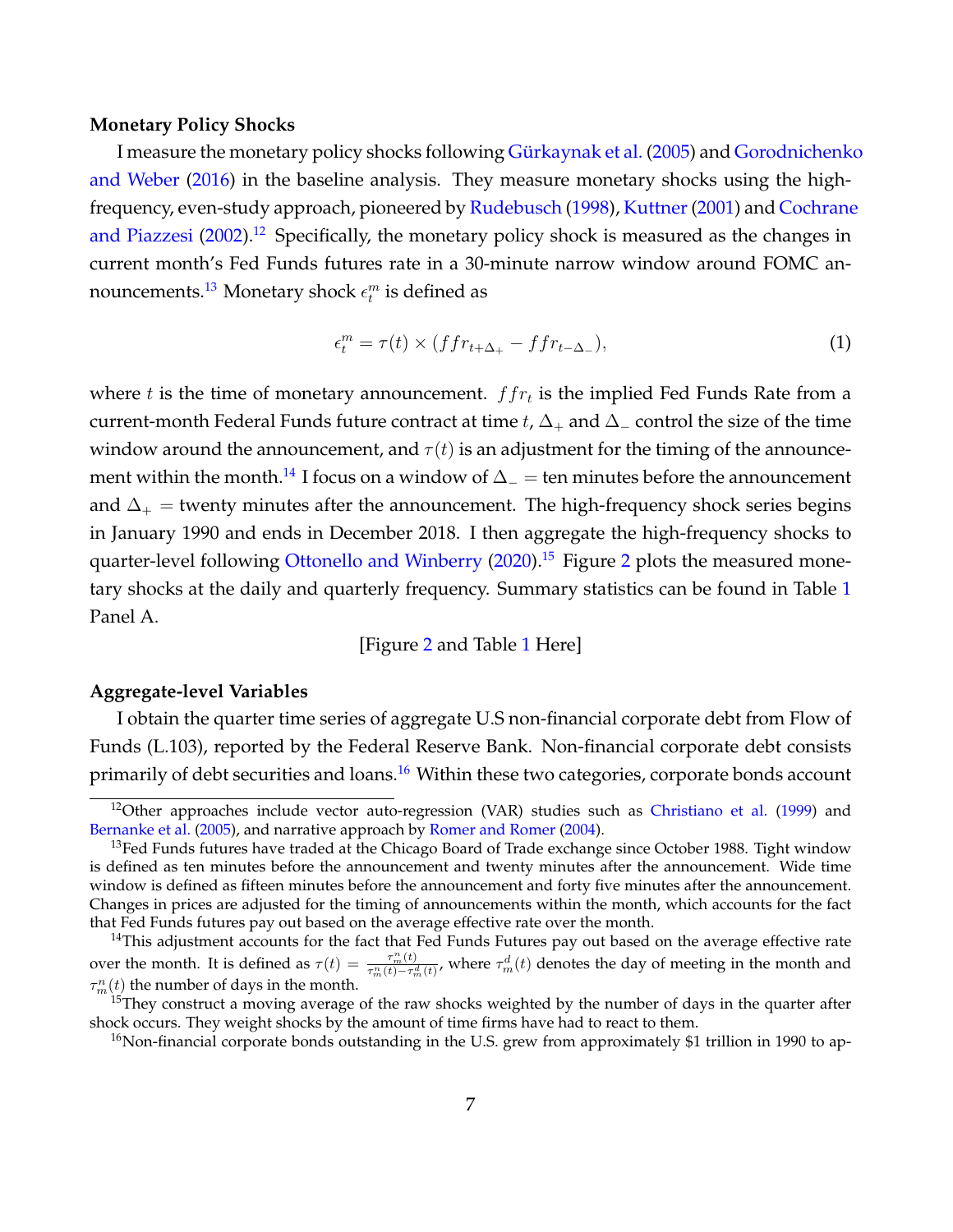for around 84% of total debt securities, while "depository institution loans not elsewhere classified" and "other loans and advances" together account for around 77% of total loans in the periods between 1980 to 2018. I define bank debt as the Depository Institution Loans Not Elsewhere Classified and market debt as Corporate Bonds.[17](#page-8-0) Other macroeconomic and financial variables I consider in the regression analysis include real GDP growth (deflated by Consumer Price Index for All Urban Consumers (All Items), and thus "CPI"), unemployment rate, inflation rate, term spread, price-dividend ratio, credit spread and intermediary implied leverage rate from [He et al.](#page-39-13) [\(2017\)](#page-39-13) (Therefore "HKM"). To address the concern about information channel of FOMC announcements, I also control for central bank's information set using the Greenbook forecast revisions of real output growth, inflation rate and unemployment rate between concurrent FOMC announcements.<sup>[18](#page-8-1)</sup> All the time series data are from January 1990 to December 2018.

## **Firm-level Variables**

Loans origination and corporate bonds issuance data are from DealScan and FISD, respectively, including issuance date, maturity, borrowing amount, credit rating and a secured debt dummy. I obtain firm-level accounting variables from quarterly Compustat, a panel of publicly listed U.S firms, and stock return from CRSP. The variables of interest include net equity issuance and loan share. Following [Eisfeldt and Muir](#page-38-12) [\(2014\)](#page-38-12), the net equity issuance is computed as sale of common and preferred stock (SSTK) minus purchase of common and preferred stock (PRSTKC), scaled by lagged total asset (When cash dividend is missing, I replace it with zero). This measure of equity issuance also includes granting of stock options to employees as a form of compensation. I therefore follow [McKeon](#page-40-13) [\(2015\)](#page-40-13) to do the ad-justment.<sup>[19](#page-8-2)</sup> Following [Crouzet](#page-37-1) [\(2021\)](#page-37-1), I define firm-level loan share to be the ratio of sum of notes payable (NP) and other long-term debt (DLTO) to total debt, which is the sum of

proximately \$3 trillion in 2008, and to approximately \$5.5 trillion at year-end 2018. Similarly, the sum of depository institution loans and other loans together in the U.S. grew from approximately \$1.1 trillion in 1990 to approximately \$2.2 trillion in 2008, then to approximately \$3 trillion at year-end 2018.

<span id="page-8-1"></span><span id="page-8-0"></span> $^{17}$ In the rest of the paper, I use bank debt and loans, market debt and bonds interchangeably.

<sup>&</sup>lt;sup>18</sup>The Greenbook is produced before each meeting of the Federal Open Market Committee. It is produced by the research staff at the Board of Governors. The staff makes projections about future quarters in our economy. The revised forecast for variable  $x_t$  between two consecutive meetings is defined as  $F_tx_t - F_{t-1}x_t$ , where  $F_{t-1}x_t$ denotes Greenbook forecasts for quarter t made at time  $t - 1$ , and  $x_t$  includes real output growth, inflation rate and unemployment rate.

<span id="page-8-2"></span> $19$ For each firm quarter, we classify the equity raised by the firm during quarter as firm-initiated if the proceeds represent at least 2% of the firm's end-of-quarter market equity (The equity raised during a quarter is Compustat item SSTKY for Q1 and ∆SSTKY for Q2 to Q4; a firm's end-of-quarter market equity is PRCC × CSHOQ.) and scale it by beginning-of-quarter total assets.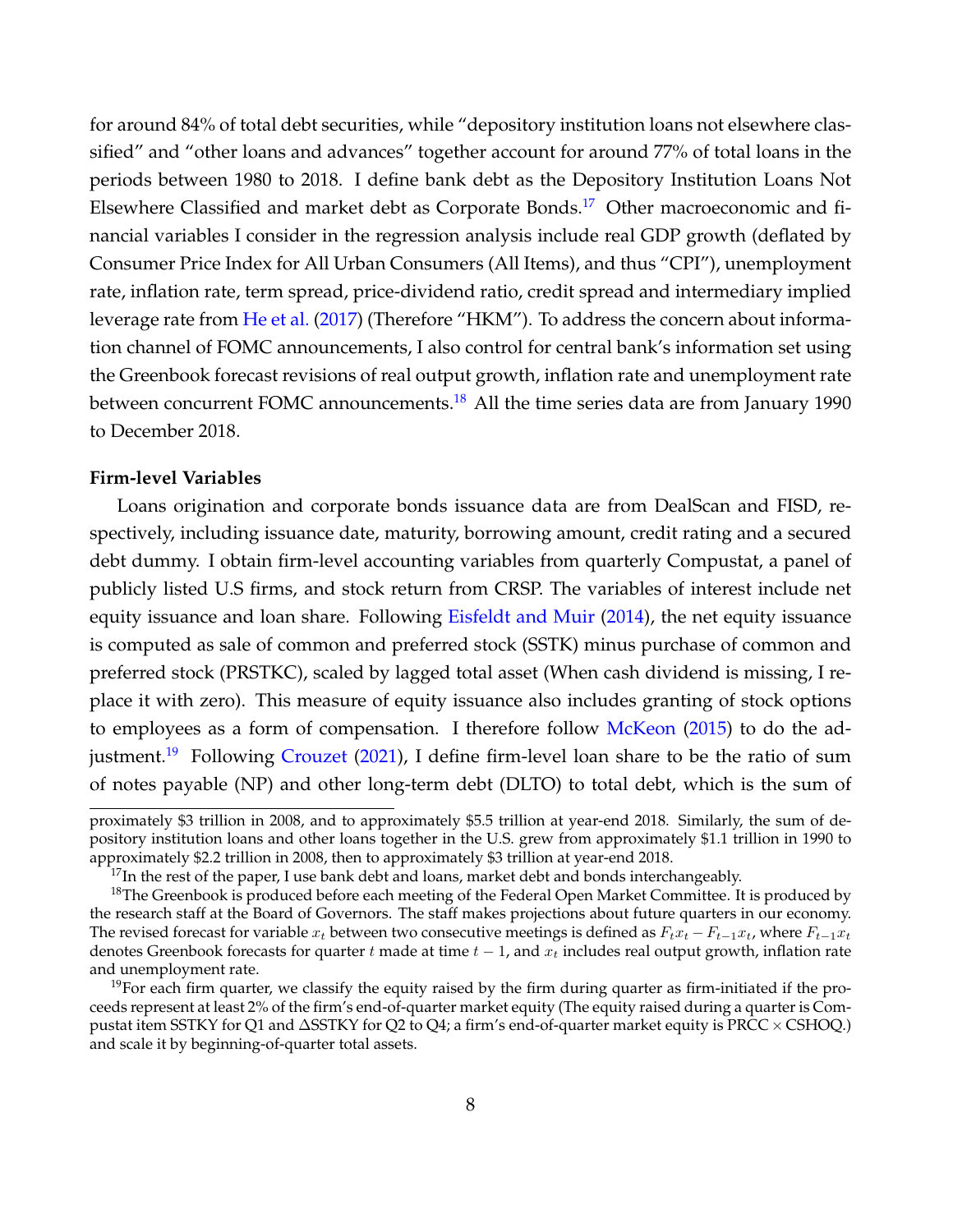short-term debt (DLC) and long-term debt (DLTT). $^{20}$  $^{20}$  $^{20}$  Firm control variables include firm size, leverage, market-to-book value, past sales growth, tangibility, quarter dummies, an indicator for whether firms pay out dividend or not in the current period and a dummy for investment grade firms (BBB<sup>-</sup> or higher) based on S&P long-term debt credit rating. Summary statistics of corporate debt and firm variables can be found in Table [1](#page-49-0) Panel B and C. The [A](#page-61-0)ppendix  $\bf{A}$ contains more detailed definitions of these variables and sample construction.

## **2.2 Aggregate-level Dynamics**

This section performs time series analysis using aggregate data from Flow of Funds and St. Louis Fed. Contractionary monetary policy is associated with a decline in bond and an increase in loan at both the level and the share. The impact of monetary policy shocks on corporate debt compositional shift is large and persistent, for up to three years, with the peak of cumulative effect showing up in five quarters after the shocks occur.

### **2.2.1 Descriptive Statistics**

Before turning to firm-level data, I first examine the aggregate stock of non-financial corporate debt and its growth rate. Figure [1](#page-42-0) plots the time series of debt ratio: bank debt/total debt and market debt/total debt from 1980Q1 to 2018Q4.<sup>[21](#page-9-1)</sup> There are several striking patterns. First, there is a shift from bank debt to market debt over time. Second, bank debt shrinks dramatically during recessions, especially during periods of 2008 financial crisis, while market debt is more stable and less affected. Table [1](#page-49-0) shows the descriptive statistics of monetary policy shocks and corporate debt in the sample period (from 1990Q2 to 2018Q4). During this time there are 225 high frequency shocks with a mean of approximately zero and a standard deviation of 7.6 basis points. Quarterly monetary policy shocks is negatively correlated with real GDP growth, with a relatively low correlation coefficient around -0.30. The average quarter changes in market and bank debt are 0.93% and -0.08%, respectively. Their correlation with the real GDP growth are -0.06 and 0.1. Their correlation with the measured monetary shocks are -0.12 and 0.15.

<span id="page-9-0"></span><sup>&</sup>lt;sup>20</sup>[Crouzet](#page-37-1) [\(2021\)](#page-37-1): NP includes bank acceptances, bank overdrafts, and loans payable. For long-term debt, DLTO includes all revolving credit agreements, as well as all construction and equipment loans. It excludes senior nonconvertible bonds (which are included in debentures, DD), convertible or subordinate bonds (included in DCVT and DS, respectively). The main drawback is that both NP and DLTO include commercial paper outstanding.

<span id="page-9-1"></span> $21$ Bank debt is defined as the Depository Institution Loans Not Elsewhere Classified, while market debt is defined as Corporate Bonds. Total debt is the sum of debt securities and loans.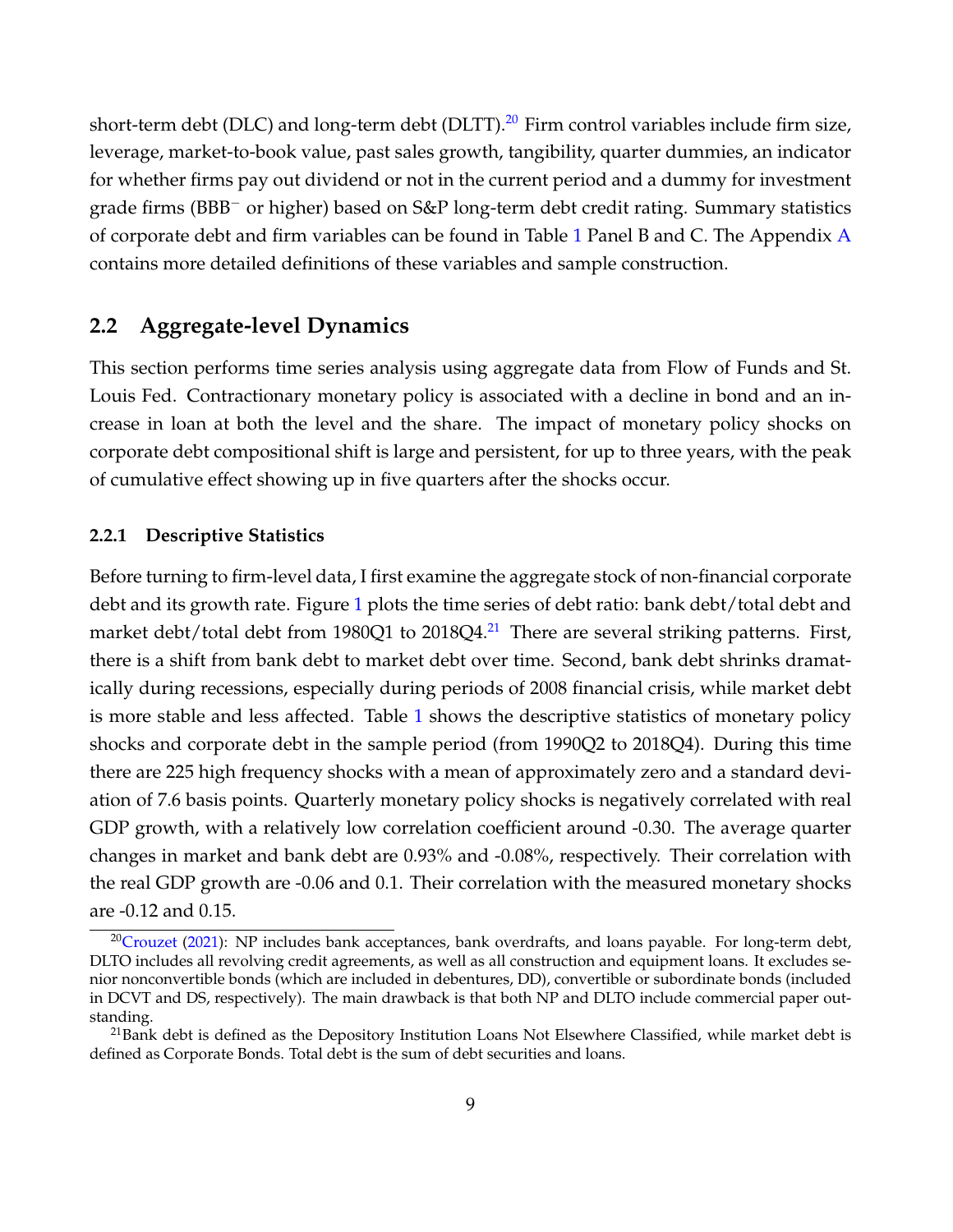### [Figure [1](#page-42-0) Here]

#### **2.2.2 Dynamic Effects on Corporate Debt**

Are the effects of monetary policy shocks on corporate debt large and persistent? To answer this question, I estimate the cumulative effect of monetary policy shocks using [Jorda`](#page-39-14) [\(2005\)](#page-39-14) style local projection:

$$
y_{t+h} = \alpha_h + \beta_h \epsilon_t^m + \gamma_h \epsilon_{t-1}^m + \Gamma_h Controls_t + \epsilon_{t+h}
$$
 (2)

where  $h \in [0, 16]$  indexes the forecast horizon. The dependent variable is either changes in debt  $\Delta log(Debt)$  or changes in debt share (loan and bond share) over h quarters. A lag of monetary shock and forecasts revisions are also included as control variables. Coefficient  $\beta_h$ measures the cumulative response of corporate debt share in quarter  $t+h$  to a monetary shock in quarter t. Figure [3](#page-44-0) reports the estimates of coefficient  $\beta_h$  over quarters h. The effect is large and persistent. Panel (a) and (b) show that the peak of cumulative impact on bonds and loans share, which has a magnitude of around -0.4% and 0.3%, occurs about five quarters after one standard deviation increase in interest rate and it remains significant up to three years. Panel (c) (d) and (e) show that, the dollar amounts of loans increase while the dollar amounts of bonds decrease. The initial impact on total dollar amounts of loans and bonds is closed to zero, while it becomes significantly negative (around -1.5%) in three years. This suggests that firms deleverage in the long run.<sup>[22](#page-10-0)</sup>

[Figure [3](#page-44-0) Here]

## **2.3 Firm-level Analysis**

Analogous to the previous section, using micro-data, I estimate the impact of monetary policy shocks on debt borrowing costs and firms' external financing decisions at both the extensive and intensive margin.

#### **2.3.1 Debt Financing Decision: Loan vs Bond**

How does firm's debt composition change in response to interest rate risk? How does this change vary across firms? I first estimate how firms' choices between loans and bonds change

<span id="page-10-0"></span> $22$ However, the long-run effect is imprecisely estimated with large standard errors and therefore, in the rest of paper, I only focus on the short-term impact of monetary shocks.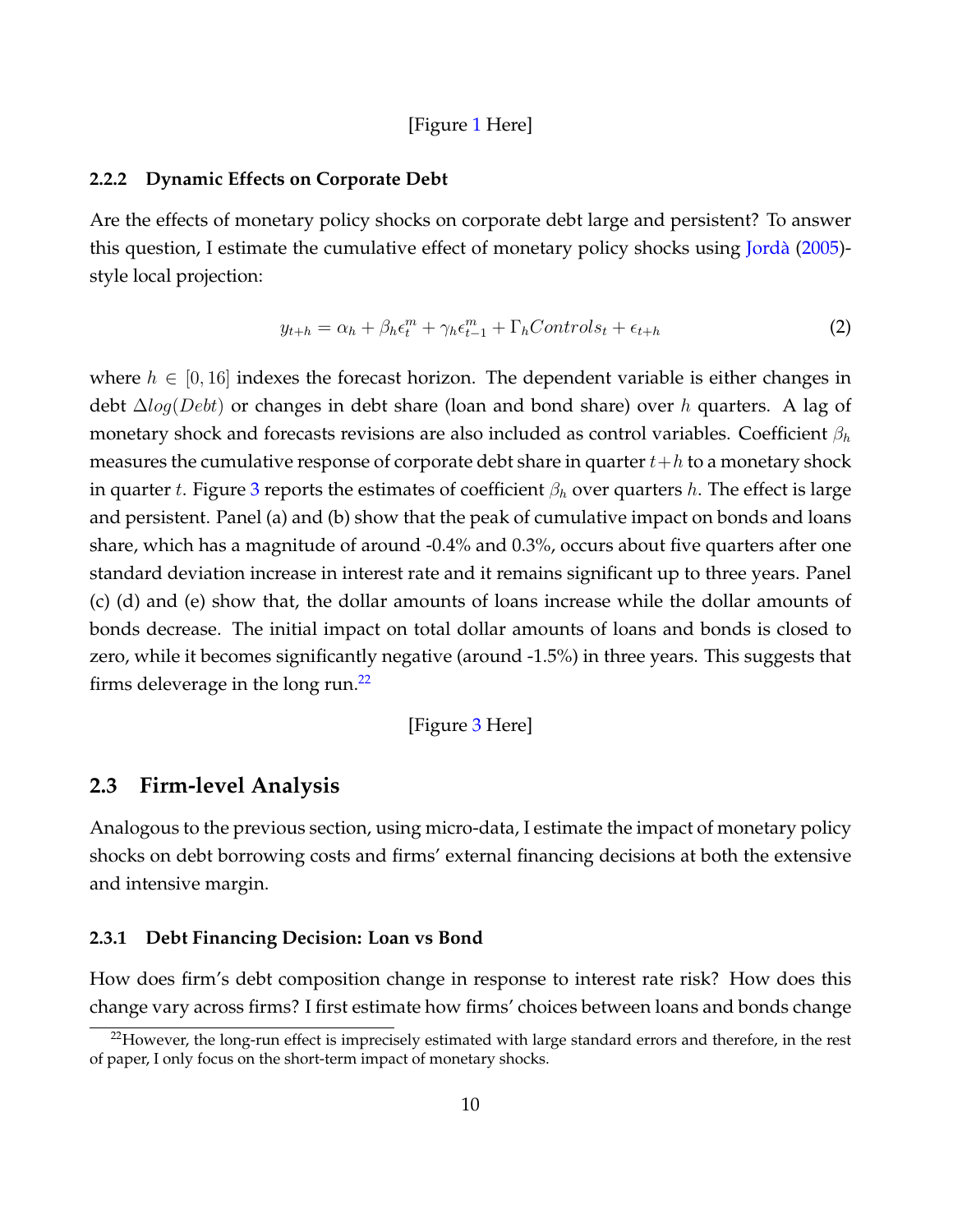in response to interest rate risk: $23$ 

$$
y_{i,t} = \alpha_i + \lambda_{s,q} + \gamma \epsilon_t^m + \beta \epsilon_t^m \times X_{i,t-1} + \eta \Delta GDP_t \times X_{i,t-1} + \delta X_{i,t-1} + \Gamma'_1 Z_{i,t-1} + \Gamma'_2 Y_{t-1} + \epsilon_{i,t} \tag{3}
$$

where  $X_{i,t-1}$  is firm size, tangibility or a dummy for investment grade (based on S&P longterm debt rating) in the previous quarter.  $Z_{i,t-1}$  is a set of firm characteristics including market-to-book ratio, liquidity, leverage and a dummy for dividend payout.  $Y_{t-1}$  is a set of macroeconomic variables including four lags of GDP growth, inflation rate and unemployment rate.  $\alpha_i$  is firm fixed effect and  $\lambda_{s,q}$  is sector-quarter fixed effect. To control for the heterogeneous cyclical sensitivities, I also include the interaction of GDP growth and  $X_{i,t-1}$ . Column (1) to (5) of Table [2](#page-51-0) reports debt financing decisions at the extensive margin, where the dependent variable is a dummy for debt financing decision equaling to one if firm chooses loans instead of bonds in quarter  $t.^{24}$  $t.^{24}$  $t.^{24}$  Column (6) to (10) reports debt financing decisions at the intensive margin, where the dependent variable is the change of loan share in quarter  $t$ expressed in percentage. The sample covers periods from 1990Q2 to 2018Q4.

## [Table [2](#page-51-0) Here]

The coefficient  $\gamma$  estimates in column (1) and (6) are positively significant. Column (2) shows that, on average, a one-standard-deviation increase in interest rate is associated with a 2.4% increase in the probability to borrow from bank, which is 4% increase from the average probability of loan financing (0.59). At the intensive margin, 0.03 in column (7) implies that a one-standard-deviation increase in interest rate is associated with a 0.03% increase in the quarter change of loan share, compared to an average of 0.06% and a standard deviation of 6%. The substitution effect is particularly more pronounced for "financially unconstrained" firms, which are large, high rated firms with high tangibility and unused credit line. The coefficient  $\beta$  estimates in column (3) (4) (5) (8) (9) and (10) suggest an economically and sta-tistically significant heterogeneity in the mix of debt across firms.<sup>[25](#page-11-2)</sup> A one-standard-deviation increase in firm size or tangibility raises the probability to borrow from bank by over one-

<span id="page-11-0"></span><sup>&</sup>lt;sup>23</sup>The full sample consists of 70% credit lines and 30% term loans. In the Appendix Table [A.4,](#page-82-0) I show the results over sub-sample of credit lines and term loans

<span id="page-11-1"></span><sup>&</sup>lt;sup>24</sup>The number of firm-quarters where firms raise both types of debt are rare  $(3.2%$  of firm-quarters with new debt) and are likely to be associated with large corporate events such as mergers. Including these observations does not affect our results.

<span id="page-11-2"></span> $25$ [Becker and Ivashina](#page-36-3) [\(2014\)](#page-36-3) performs a similar study on firms' debt financing decisions but they focus more on the cyclicality of credit supply. They interpret firm's switching from loans to bonds as a contraction in bank credit supply characterized by various measurements of credit provisions. They also examine the impact of monetary policy measured as the deviation from Taylor rule, but get to different conclusion. I attribute it to the measure of monetary policy shocks.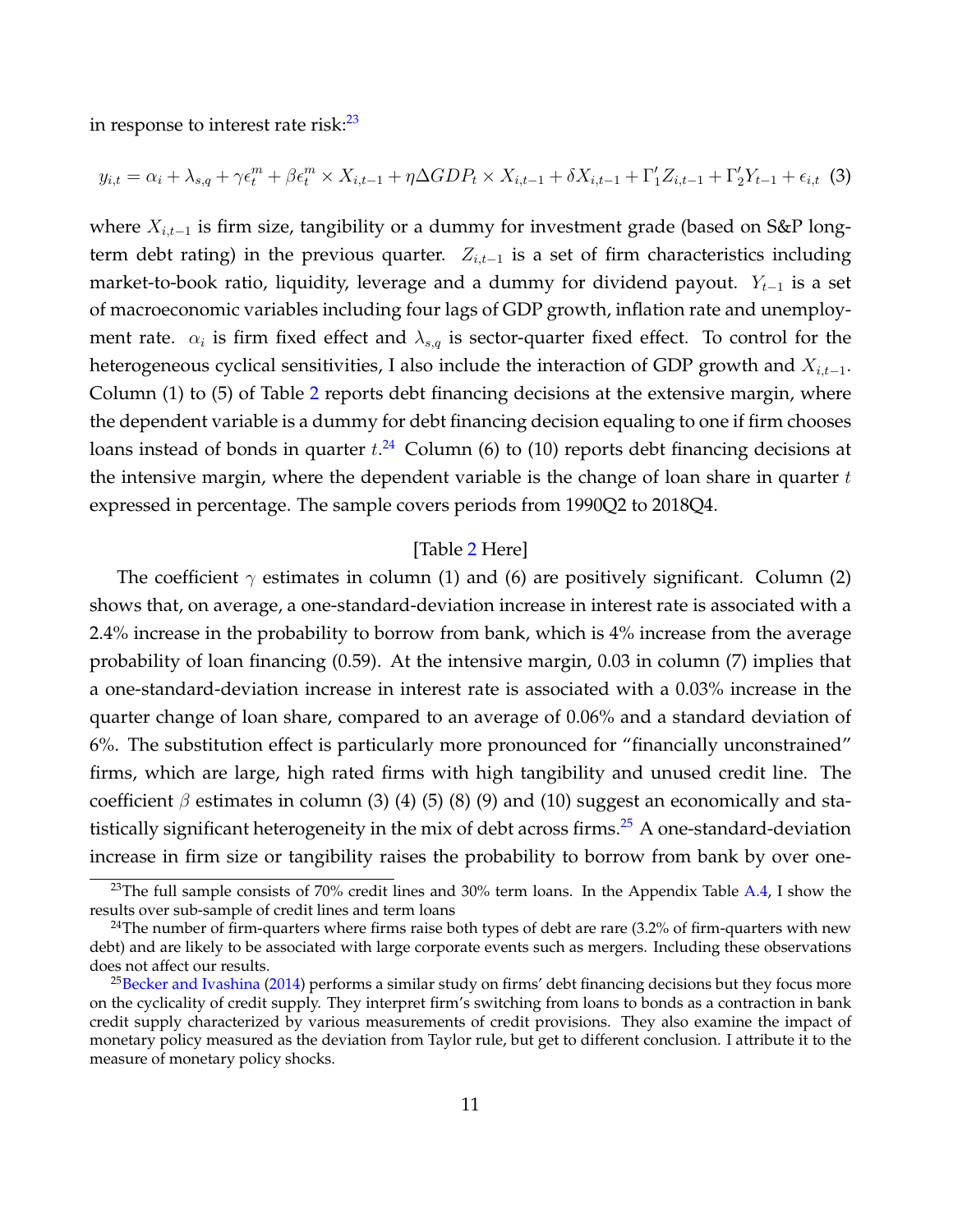half, and raises the loan share by over 100%. Only investment-grade firms raise more loans as interest rate goes up.

### **2.3.2 Equity Financing Decision**

Net equity issuance is defined as sale of common and preferred stock minus purchase of common and preferred stock, scaled by lagged total asset. Only equity issuance amount that exceeds 2% of the end-of-quarter market equity is considered as new equity issuance. I estimate the same regression specification as that in the last section.

Column (1) to (5) of Table [3](#page-52-0) reports equity financing decisions at the extensive margin, where  $y_{i,t}$  is a dummy taking value one if net equity issuance of firm i in quarter t is positive and equals to zero otherwise. Column (6) to (10) reports equity financing decisions at the intensive margin, where the dependent variable is the change in firm's equity (defined as the difference between total asset and total debt) in quarter t over lagged total asset. On average, firms have a higher probability to issue new equity following an unanticipated interest rate hike. Column (2) implies that a one-standard-deviation increase in interest rate is associated with a 0.3% increase in the probability to issue new equity, compare to an average issuance rate of 6.8% and a standard deviation of 25.2% (or equivalently, an one-percentage increase in interest rate raises the probability of new equity issuance by  $100/9.1 \times 0.3\% \approx 3.3\%$ ). The coefficient estimate of 0.194 in column (7) indicates that an one-standard-deviation increase in the interest rate leads to a 0.194% increase in the quarter change of equity share, compared to an average of 0.97% and a standard deviation of 10.7%. The probability of switching to equity financing is lower for "financially unconstrained" firms since they can make use of their preserved debt financing flexibility to avoid costly equity issuance. This can be implied from the negative coefficient estimates of the interaction terms in column (3) (4) (5) (8) (9) and (10). A one-standard-deviation increase in firm size or tangibility reduces the probability to issue new equity by over one-third and two-third, respectively, and the equity share deceases by 37% and 163%.

[Table [3](#page-52-0) Here]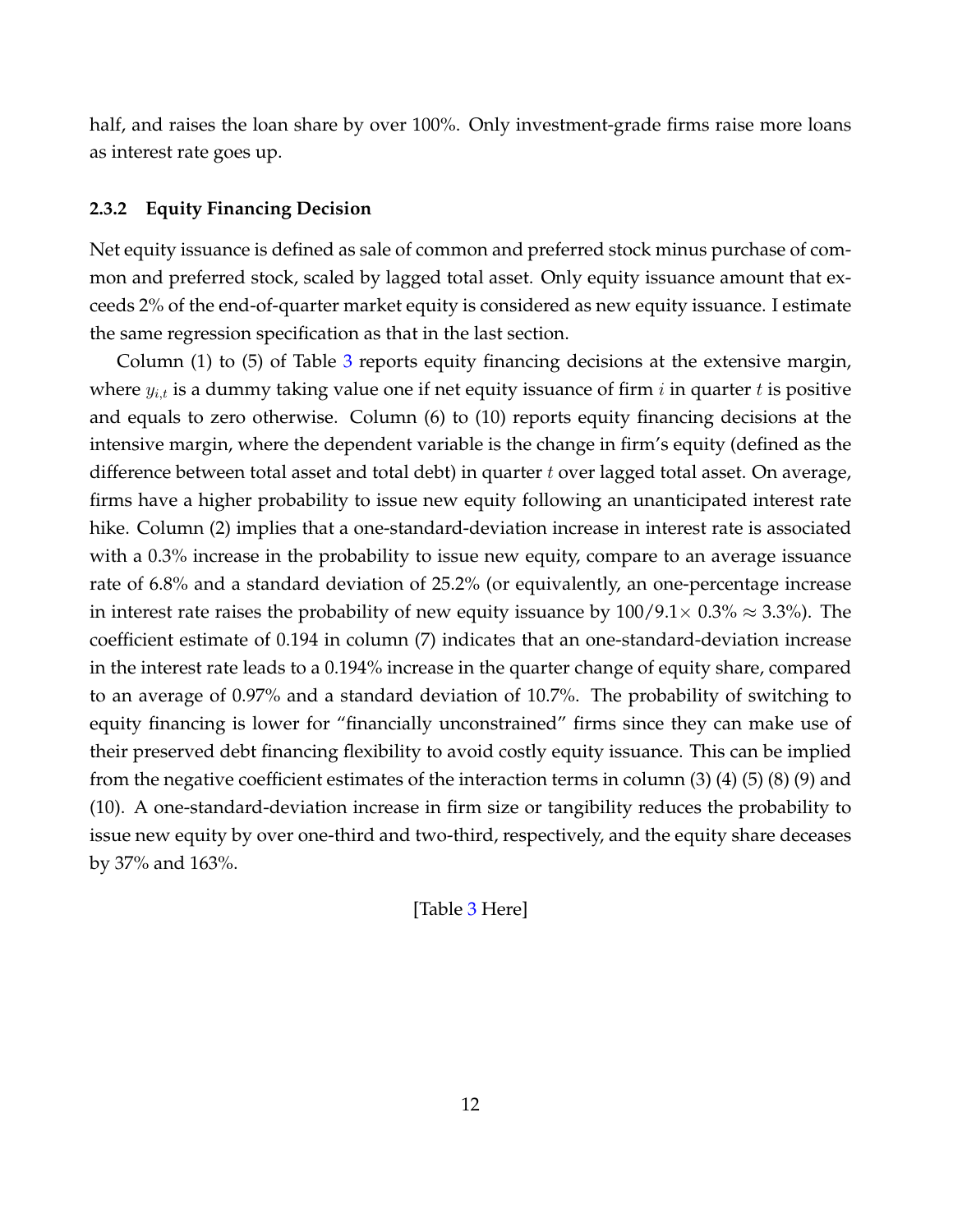#### **2.3.3 Debt Pricing**

How do borrowing costs of securities of different risks changes with respect to monetary policy shocks? I estimate the following panel regression

$$
Spread_{i,t} = \alpha_i + \lambda_{s,q} + \gamma \epsilon_t^m + \beta \epsilon_t^m \times X_{i,t-1} + \eta \Delta GDP_t \times X_{i,t-1}
$$
  
+
$$
\delta X_{i,t-1} + \Gamma'_1 Z_{i,t-1} + \Gamma'_2 W_{i,t-1} + \Gamma'_3 Y_{t-1} + \epsilon_{i,t}
$$
\n(4)

where loan spread refers to the variable "All-in-drawn"in DealScan, which is the difference between loan rate and three-month LIBOR plus some annual fee.<sup>[26](#page-13-0)</sup> Corporate bond spread is measured as the difference between offering yield in FISD and three-month LIBOR.<sup>[27](#page-13-1)</sup>  $Z_{i,t-1}$  is a vector of firm-level controls and  $Y_{t-1}$  is a set of macroeconomic variables, same as the above specification.  $W_{i,t-1}$  is a vector of debt characteristics including maturity, borrowing amount, credit rating and a secured loan dummy.

The results are summarized in Table [4.](#page-53-0) Column (1) to (5) are changes in loan spreads, where the coefficient estimate of 0.016 in column (1) indicates that, a one-standard-deviation increase in interest rate raises loan spread by 1.6 basis points on average (Or equivalently, a 25 basis points increase in interest rate raises the loan spread by 4.4 basis points. This is a 2.3% increase in loan spread). Column (6) to (10) are results about bond spreads. The coefficient estimate of 0.13 in column (7) suggests that, a one standard deviation increase in interest rate leads to a 13 basis points increase in bond spread (Or equivalently, a 25 basis points increase in interest rate raises the bond spread by 36.1 basis points. This is a 11.9% increase in bond spread). The coefficient estimates of the interaction term are statistically insignificant.

[Table [4](#page-53-0) Here]

## **2.4 Robustness Check**

Online Appendix contain several sets of additional empirical results.

The first set of additional results contains two robustness checks of the aggregate analysis. Column (1) to (4) of Table [A.2](#page-80-0) decompose the aggregate loans by maturity and it shows that monetary shocks have large and significant impact on short-term loan instead of long-term loan. Column (5) to (8) decompose the measured monetary shocks and it suggests that, it is

<span id="page-13-1"></span><span id="page-13-0"></span><sup>&</sup>lt;sup>26</sup>I only consider "All-in-drawn" that uses LIBOR as the base rate.

 $27$ To make sure that loans and bonds have the same base rate, I use LIBOR as the base rate instead of treasury yield to compute the bond spread. I do not use LIBOR swap to adjust the maturity effect.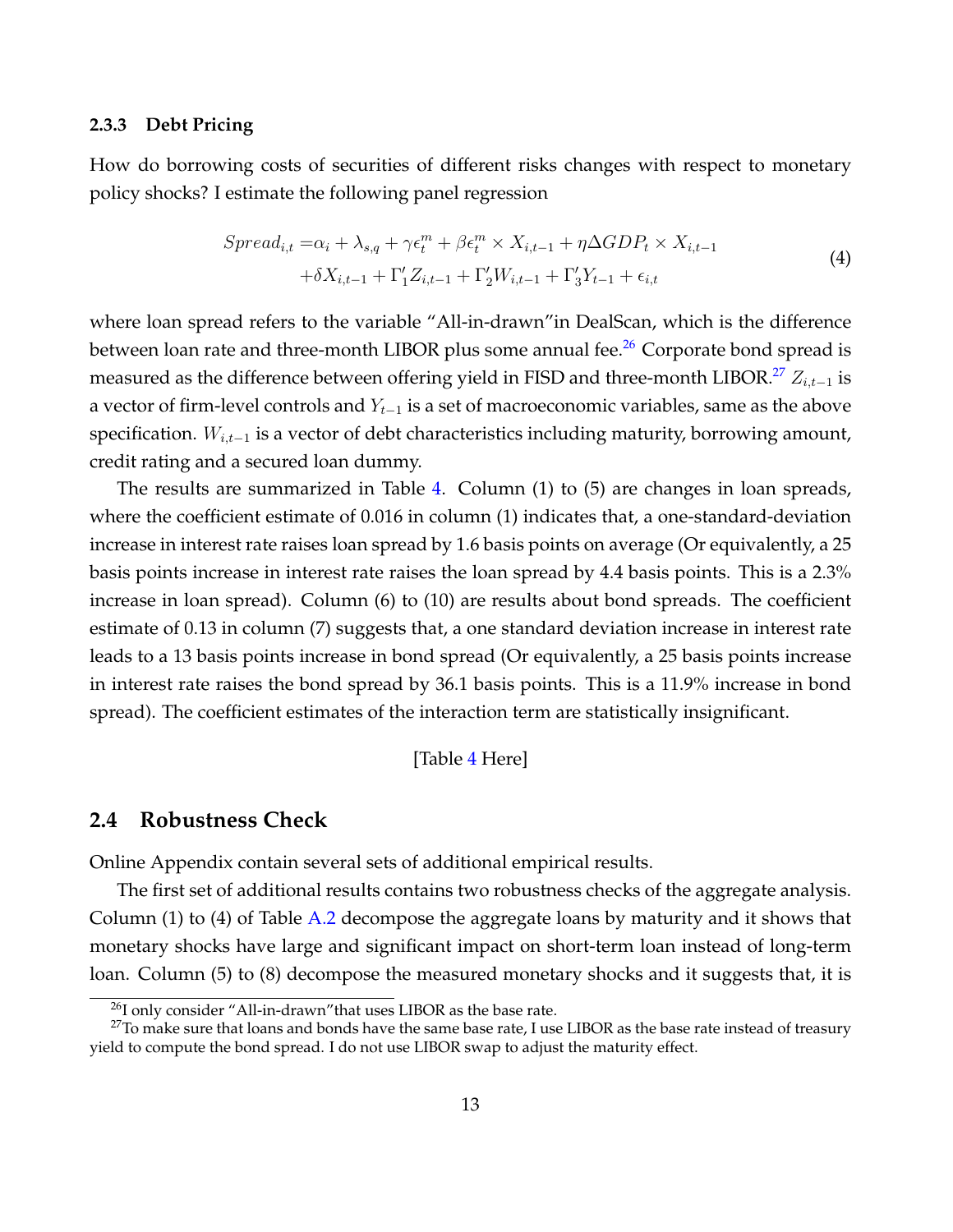the changes in short rate ("target" component) rather than the changes in long rate ("path" component) that drives the results.

Second, I investigate how much "target" and "path" component affects firm's choices between loans and bonds. Table  $A.3$  shows that both target and path components are statistically significant in most of cases, while results from the target component are more pronounced and consistent. Table [A.4](#page-82-0) presents the results of main analysis in two split samples. The coefficient estimates of "credit line" sample are not only positively significant, but also larger in economic magnitude.

The third set of additional results distinguish "financially constrained" firms from "unconstrained" firms using "Whited-Wu" [\(Whited and Wu](#page-41-11) [\(2006\)](#page-41-11)) and Size & Age index [\(Hadlock](#page-39-15) [and Pierce](#page-39-15)  $(2010)$  and hence "HP" index). The results in Table [A.5](#page-83-0) confirm the robustness of differential adjustments in financing decisions in response to monetary shocks. Fourth, I repeat the baseline analysis using policy news shocks from [Nakamura and Steinsson](#page-40-14) [\(2018\)](#page-40-14), measures from [Gertler and Karadi](#page-38-13) [\(2015\)](#page-38-13) ("FF4"), which lead to similar conclusions (Table [A.6](#page-84-0) and [A.7\)](#page-85-0). A robustness check using post-1994 sample periods is also included in Table [A.8.](#page-86-0)

To have a more accurate measure of firm-level loan share, I use detailed debt structure data from S&P Capital IQ data. Table [A.9](#page-87-0) shows the changes in both debt (loan/bond) amount and share in response to interest rate hike. The results suggest that an increase in interest rate not just raises the loan share but also the loan amount. In contrast, it reduces the bond amount and therefore the bond share. Table [A.10](#page-88-0) further presents the effects of interest rate hike on the share of various types of debt: secured debt, unsecured debt, floating rate debt, fixed rate debt and undrawn credit line. The coefficient estimates imply that firms tend to use more secured debt while less unsecured debt, more floating rate debt but less fixed rate debt. Firms not only issue more new loans, but also draw their unused credit line, as the fraction of undrawn credit line decreases. Both lead to an expansion in bank loans at the aggregate level. This is consistent with the results found in [Greenwald et al.](#page-38-1) [\(2021\)](#page-38-1).

## <span id="page-14-0"></span>**3 Model**

To explain the above empirical patterns, I introduce a New Keynesian general equilibrium model with firm heterogeneity and financial frictions to help understand the economic mechanism that drives the empirical results. Firms use internal funds, costly external debt and equity issuance to finance their production activities. Motivated by the empirical facts, I dis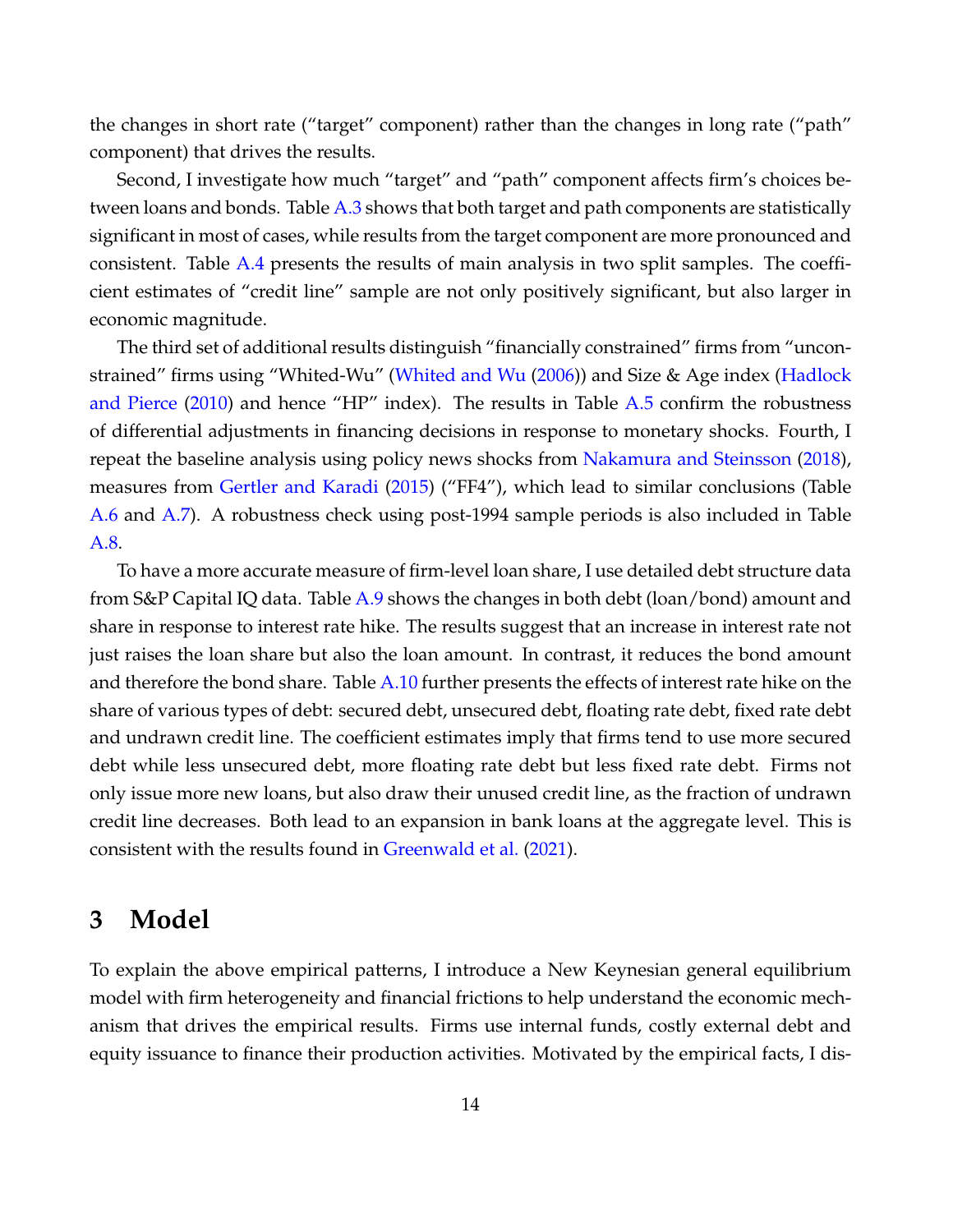tinguish loans from bonds by modeling loans as collateralized risk-free debt and bonds as risky defaultable debt. The main mechanism that generates this substitution is the changes in relative prices of safe and risky securities, and the unused credit line.

Time is discrete and infinite. The model consists of four building blocks: a representative household, a continuum of production firms that make financing and investment decisions, a risk neutral financial intermediary that prices corporate bonds and a New Keynesian Block which consists of a final good producer, a continuum of intermediate retailers and a monetary authority.

## **3.1 Heterogeneous Firm Producers**

#### **3.1.1 Technology and Investment**

Firms use physical capital  $(k)$  and labor  $(l)$  in period  $t$  to produce good  $(y)$  using a decreasing returns to scale technology. The production function of firm  $i$  at time  $t$  is given by

$$
y_{i,t} = z_{i,t} k_{i,t}^{\alpha} l_{i,t}^{\nu},\tag{5}
$$

where  $0 < \alpha + \nu < 1$  and  $\tau$  is the corporate tax. Firm-specific productivity  $z_{i,t}$  follows a log AR(1) process

$$
log(z_{i,t+1}) = \rho_z log(z_{i,t}) + \sigma_z \epsilon_{i,t+1}, \qquad (6)
$$

where  $\epsilon_{i,t+1}$  is an  $i.i.d$  standard normal shock that is uncorrelated across all firms in the economy.  $\bar{z}$ ,  $\rho_z$  and  $\sigma_z$  are the mean, auto-correlation, and conditional volatility of firm-specific productivity, respectively. The production process incurs a fixed cost  $c_f$  if the firm decides to do production.

Firms make investment decisions every period. Physical capital accumulation is given by

$$
k_{i,t+1} = (1 - \delta)k_{i,t} + i_{i,t},\tag{7}
$$

where  $i_{i,t}$  represents investment and  $\delta$  denotes the capital depreciation rate.

When installing new capital or selling old capital, the firm has to incur a quadratic capital adjustment cost with functional form convex adjustment costs  $AC(i_{i,t}, k_{i,t})$  given by:

$$
AC(i_{i,t}, k_{i,t}) = \frac{\phi}{2} \left( \frac{i_{i,t}}{k_{i,t}} \right)^2 k_{i,t},
$$
\n(8)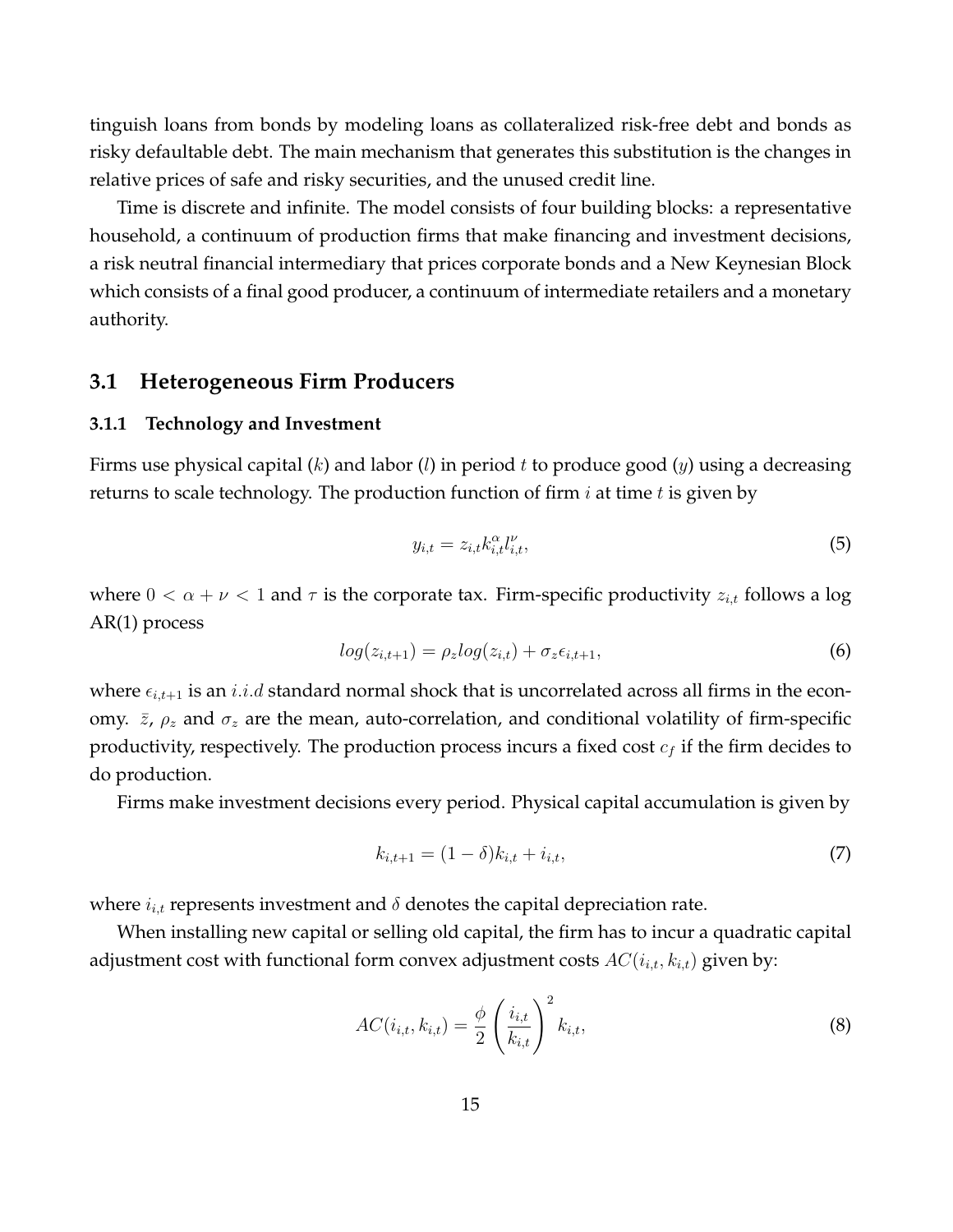With these capital adjustment costs, I capture in a simple way that capital is illiquid. This form of capital adjustment costs is common in the investment literature and it is widely used in the corporate finance literature, for example in [Bolton et al.](#page-36-14) [\(2013\)](#page-36-14) and [Eisfeldt and Muir](#page-38-12) [\(2014\)](#page-38-12). Here I assume asymmetric adjustment cost:  $\phi^+ < \phi^-$ :  $\phi^+$  is the adjustment cost when investment is positive and  $\phi^-$  is the adjustment cost when investment is negative (disinvestment).

### **3.1.2 Debt Financing**

Firm can borrow via bank loan modeled as risk-free debt secured by collateral and issue corporate bond modeled as risky defaultable debt. Every period the firm owner chooses total amount of debt borrowing  $B_{i,t+1}$  and share of bond debt  $s_{i,t+1}$ . Therefore, the amount of bond firm borrows is  $B_{i,t+1}s_{i,t+1}$  and the amount of bank loan is  $B_{i,t+1}(1-s_{i,t+1})$ . Firm owner need to make the debt payment  $(1 + c)B_{i,t+1}$  at the beginning of next period, where c is the proportional coupon for both types of debt that provides a tax advantage. Bonds and loans are different in many dimensions: maturities, seniority, intermediation cost, floating/fixed rate, etc. Below I discuss the model assumptions to distinguish bonds from loans.

#### **Assumption 1. (Short-term debt)**

On average, bonds have longer maturity than loans. Both loan and bond take the form of a one-period contract in the model for simplicity since the tradeoff does not depend on maturity. This assumption can be relaxed to short-term loans and long-term bonds.<sup>[28](#page-16-0)</sup>

## **Assumption 2. (Seniority of bank lenders)**

Bank lenders are more senior than market lenders so they have the priority to get debt payment when firm borrowers declare bankruptcy. Most senior debt have strong covenants so they have higher recovery value. Empirically, bank loans tend to be either senior or secured by liens on assets, as documented by [Rauh and Sufi](#page-41-2) [\(2010\)](#page-41-2). This assumption is crucial to generate changes in relative prices of bonds and loans in response to monetary shocks.

### **Assumption 3. (Liquidation and bankruptcy cost)**

Liquidation involves dead-weight losses. This assumption is common to many models in which the underlying financial friction is limited liability. It embodies the notion that bankruptcy and liquidation are costly processes, and is supported by evidence on changes in asset values of firms that go through bankruptcy proceedings.

<span id="page-16-0"></span> $^{28}$ The monetary policy effect would be stronger if we allow long-term bonds.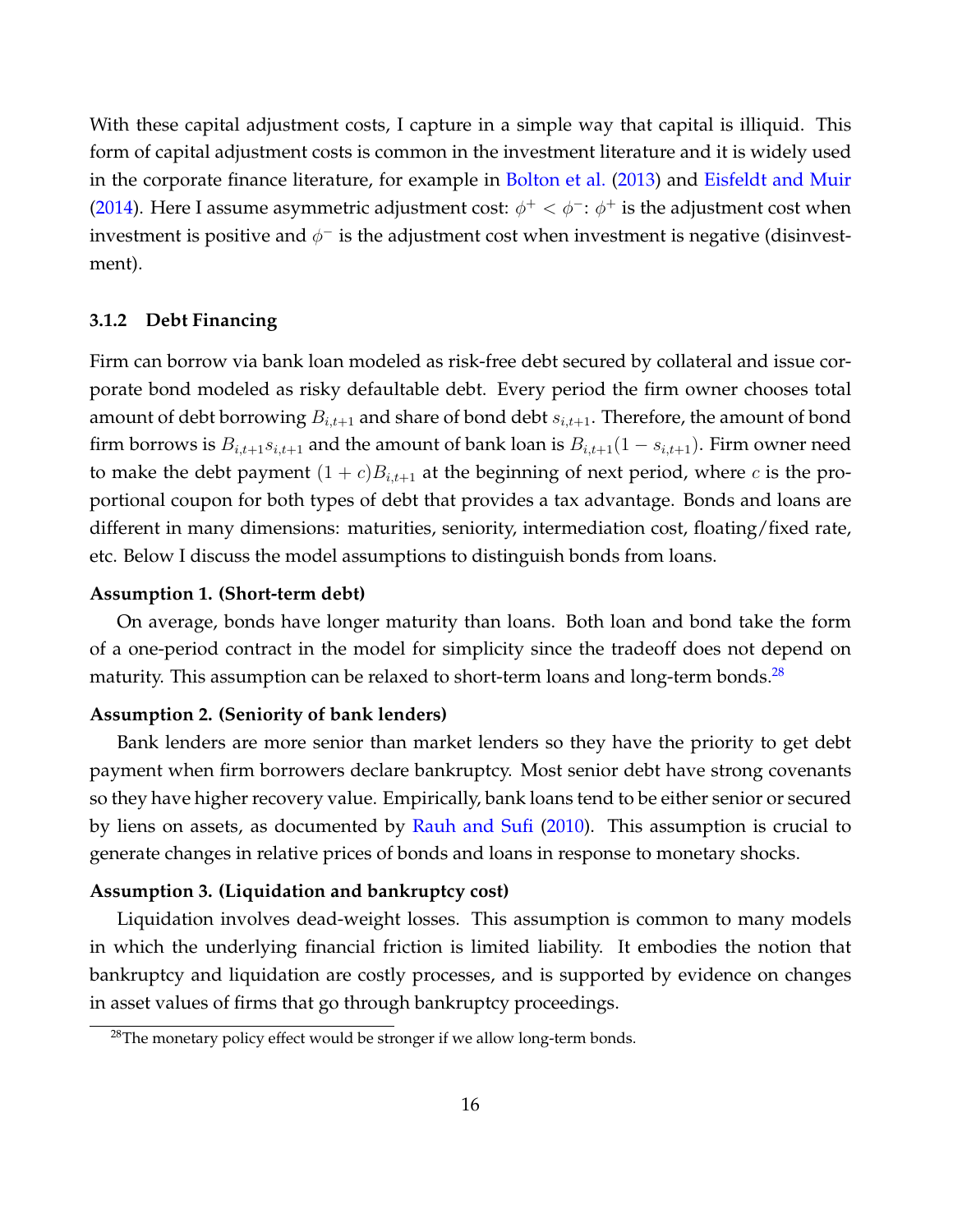The short-term creditors receive full payment per unit of bond if the firm does not default. If the firm decides to default on the outstanding debt, the liquidation value is  $\chi$  fraction of undepreciated capital stock ( $0 \leq \chi \leq 1$ ). The recovery value per unit of corporate bond is therefore

$$
R_{i,t+1} = min\left\{\frac{\chi(1-\delta)k_{i,t+1} - (1+c)B_{i,t+1}(1-s_{i,t+1})/\Pi_{t+1}}{B_{i,t+1}S_{i,t+1}/\Pi_{t+1}}, 1+c\right\},\tag{9}
$$

#### **Assumption 4. (Loan issuance is more costly)**

Debt issuance is costly. For simplicity, I assume that there is a linear issuance cost  $\xi_0$  and  $\xi_1$  per unit of loans and bonds, respectively. Debt issuance cost is higher for intermediated bank loan:  $\xi_0 > \xi_1$ , due to costly intermediation.<sup>[29](#page-17-0)</sup> [Philippon](#page-40-15) [\(2015\)](#page-40-15) estimates the overall intermediation costs in the U.S. financial sector to be approximately 2% between 1870 and 2012. [Fang](#page-38-14) [\(2005\)](#page-38-14) finds that bond issuance in the U.S. has an average underwriting fee of 0.95%. The functional form for debt issuance cost is given by

$$
DIC(B_{i,t+1}, s_{i,t+1}) = \xi_0 B_{i,t+1} (1 - s_{i,t+1}) + \xi_1 B_{i,t+1} s_{i,t+1} = \xi_0 B_{i,t+1} + (\xi_1 - \xi_0) B_{i,t+1} s_{i,t+1}, \tag{10}
$$

### **Assumption 5. (Secured loan and defaultable bond)**

Loan is assumed to be secured and fully collateralized, while bond is assumed to be a risky debt.[30](#page-17-1)

The collateral constraint firm faces is

$$
(1+c)B_{i,t+1}(1-s_{i,t+1}) \leq \theta(1-\delta)k_{i,t+1},\tag{11}
$$

Here only  $\theta$  fraction of undepreciated capital can be used as collateral, which affects the tightness of collateral constraint and determines the borrowing capacity of the firms. I assume  $0 < \theta \leq \chi$ , which guarantees that bank lenders always get full payment even in the bankruptcy. Therefore price for loan is  $\beta(1+c)$ .

<span id="page-17-0"></span>Previous studies have provided empirical support for this assumption. Loans, either

<sup>&</sup>lt;sup>29</sup>Bank borrowing requires active relationship management (Firm owners need to share private information with their bank lenders to verify loan covenants) and bank do monitoring to overcome the problem of asymmetric information between lenders and borrowers.

<span id="page-17-1"></span> $30$ While "risk-free" loans is a strong assumption to reduce computational burden, it is not crucial to the loanbond tradeoff, as long as bank lenders have the seniority in bankruptcy repayment. This assumption can be relaxed to allow defaultable loans.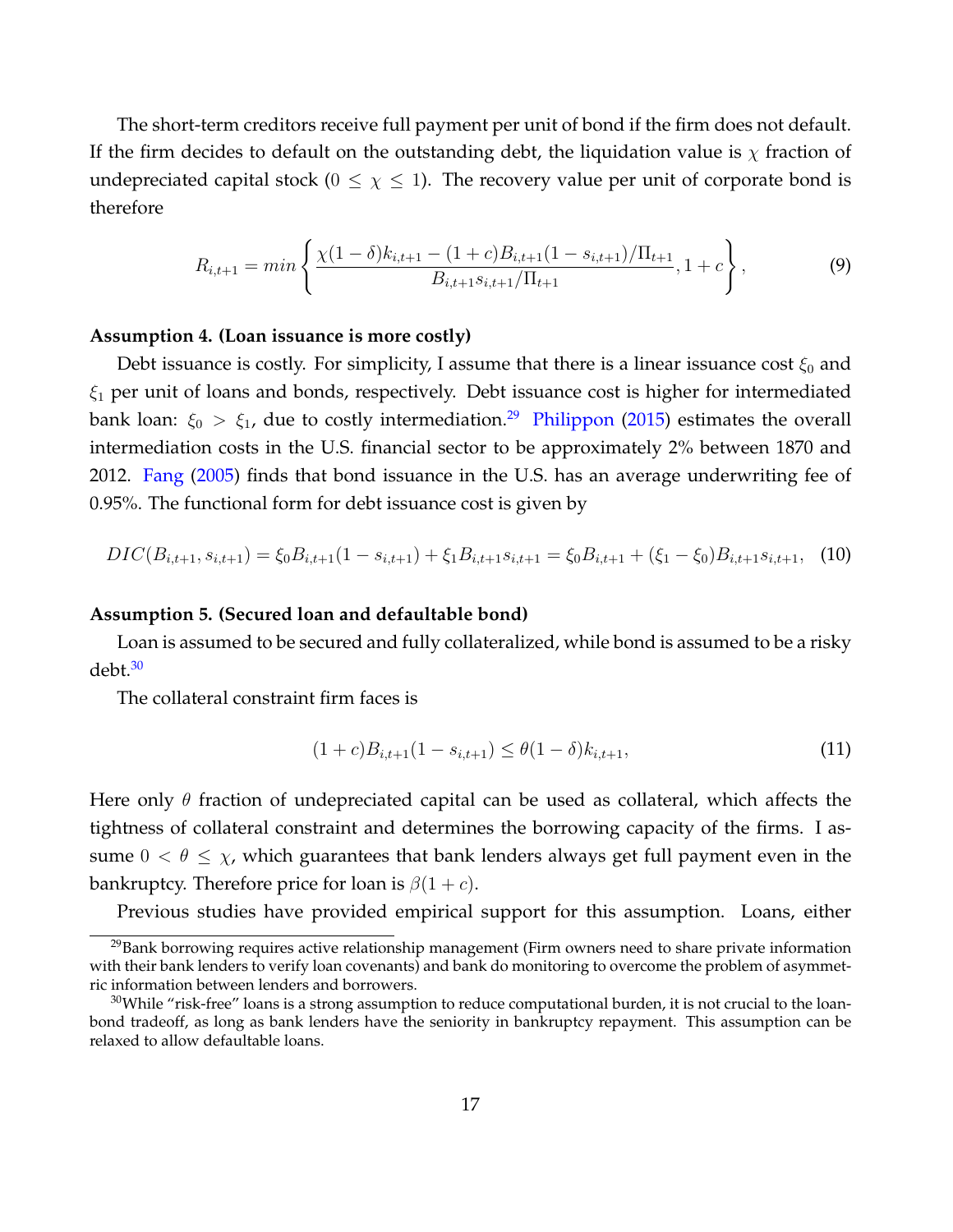credit lines or term loans, tend to be either fully secured, or senior to all other credit obli-gations, bonds tend to be unsecured and/or subordinated.<sup>[31](#page-18-0)</sup> According to Moody's recovery database for non-financial corporations, the median recovery rate for bank loans was 100% in the twenty years prior to the financial crisis. In contrast, the median recovery rates for corporate bonds ranged from 67% to 2%, depending on the seniority structure of the particular debt contract (see Figure [4\)](#page-45-0). In addition, the robustness check of aggregate analysis shows that, it is the short-term component of loans that is most responsive to monetary shocks and drives the results, which provides further support for this assumption.

## [Figure [4](#page-45-0) Here]

In addition, most bank loans have floating rates mechanically tied to monetary policy rates while most corporate bonds have fixed rate. [Ippolito et al.](#page-39-1) [\(2018\)](#page-39-1) documents a "floating-rate channel" through which monetary shocks affect firms' balance sheet liquidity condition by changing their interest rate payment. While they focus on the *existing loans* and this channel disappears when policy rates are at the zero lower bound, this paper mainly focus on the *new debt* issuance in the primary market.

#### **3.1.3 Equity Financing**

Taxable corporate profits are equal to output less capital depreciation and interest expenses:  $y_{i,t} - \delta k_{i,t} - cB_{i,t}/\Pi_t.$  Firm's net worth in period  $t$  is defined as output plus value of undepreciated capital and tax benefit net of labor expense, debt payment and fix production cost:

$$
n_{i,t} = Max_{l_{i,t}} (1 - \tau)(p_t z_{i,t} k_{i,t}^{\alpha} l_{i,t}^{\nu} - w_t l_{i,t}) + \tau(\delta k_{i,t} + c B_{i,t}/\Pi_t)
$$
  
+  $(1 - \delta)k_{i,t} - c_f - (1 + c)B_{i,t}/\Pi_t$   
=  $(1 - \tau)w_t^{\frac{\nu}{\nu - 1}} \left[ \nu^{\frac{\nu}{1 - \nu}} - \nu^{\frac{1}{1 - \nu}} \right] \left( p_t z_{i,t} k_{i,t}^{\alpha} \right)^{\frac{1}{1 - \nu}} + \tau(\delta k_{i,t} + c B_{i,t}/\Pi_t)$   
+  $(1 - \delta)k_{i,t} - c_f - (1 + c)B_{i,t}/\Pi_t,$  (12)

<span id="page-18-0"></span><sup>&</sup>lt;sup>31</sup>For instance, [Diamond](#page-38-15) [\(1993\)](#page-38-15) suggests that the seniority and collateralization of short-term debt can serve as compensation for monitoring costs of short-term creditors. [Rauh and Sufi](#page-41-2) [\(2010\)](#page-41-2) document that, in a sample of rated firms, 53.9% of all secured debt consists of credit lines or terms loans, and a further 31.8% consists of mortgage and equipment debt. Subordinated debt, on the other hand, is entirely comprised of (either convertible or non-convertible) debt. [Crouzet](#page-37-4) [\(2018\)](#page-37-4) finds that a very large portion of short-term debt (on average, 95%) constitute of loans. To the extent these loans are extended by banks they are almost always senior, as discussed in [Welch](#page-41-12) [\(1997\)](#page-41-12).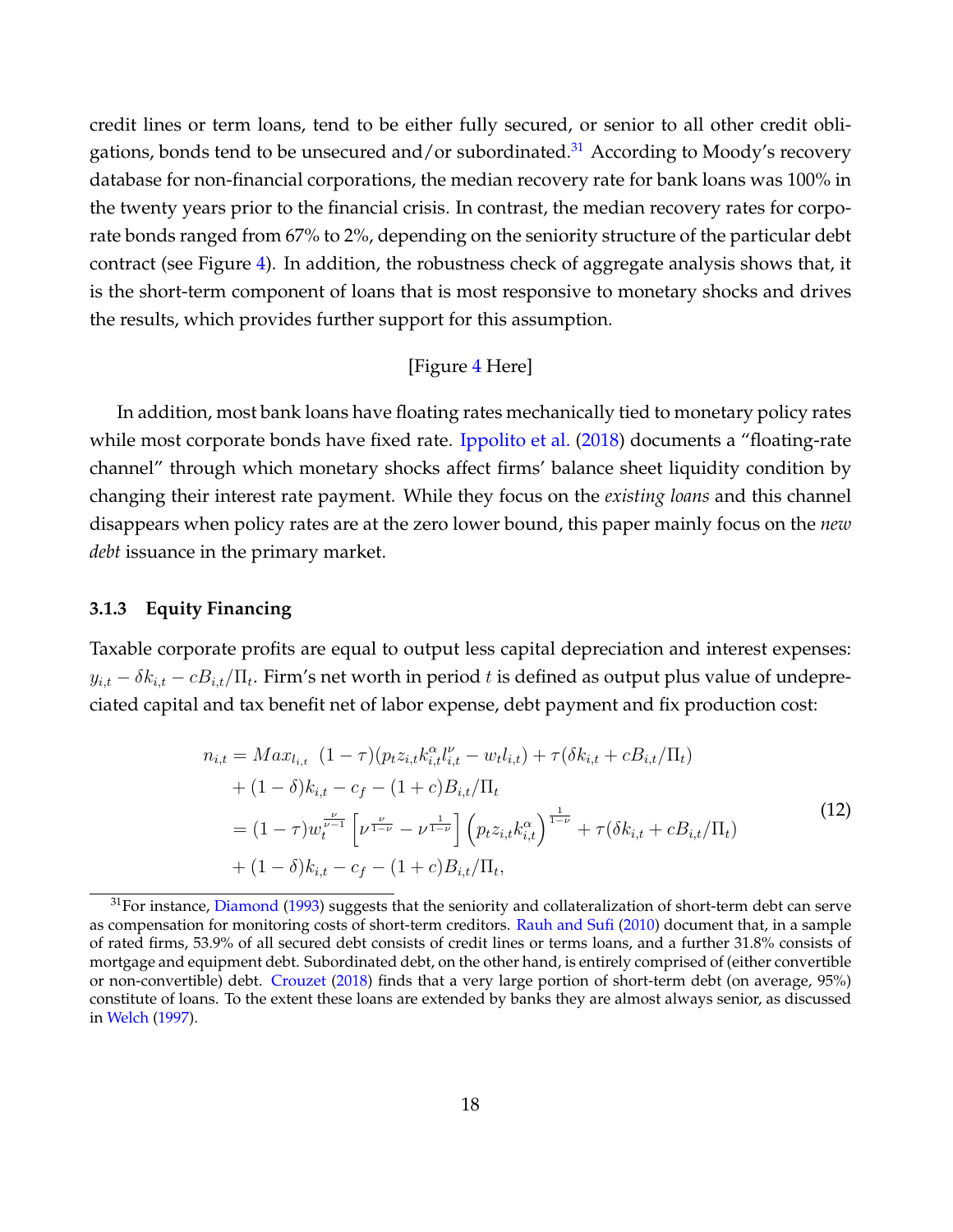It follows that firm's budget constraint can be written as

$$
d_{i,t} + k_{i,t+1} = n_{i,t} + \frac{B_{i,t+1}(1 - s_{i,t+1})(1 + c)}{1 + r_t} + Q_{i,t}B_{i,t+1}s_{i,t+1} - DIC(B_{i,t+1}, s_{i,t+1}) - AC(i_{i,t}, k_{i,t}),
$$
\n(13)

in which  $\tau$  is the corporate tax and  $d_{i,t}$  is the dividend payout. Firms do not incur costs when paying dividends or repurchasing shares. Besides internal fund and debt, firms can also finance their investment via equity issuance, modeled as negative dividend. External equity issuance is costly, which consists of a fixed and proportional cost:  $EIC(d_{i,t}) = \lambda_0 +$  $\lambda_1|d_{i,t}|1(d_{i,t} < 0)$ . The effective cash flow distributed to shareholders is given by

$$
d_{i,t} - EIC(d_{i,t}). \tag{14}
$$

### **3.1.4 New Entrants**

Every period, new entrants enter into the economy with initial capital  $k_0$  from household and have no debt. The mass of new entrants is equal to the mass of firms that exit the economy so that the total mass of production firms is fixed in each period. Each of these new entrants draws idiosyncratic productivity  $z_{i,t}$  from the time-invariant distribution  $\mu^{ent}(z) \sim$  $logN\left(-m\frac{\sigma}{\sqrt{1-\rho^2}},\frac{\sigma}{\sqrt{1-\rho^2}}\right)$  $\setminus$ . They then proceed as incumbent firms.

### **3.1.5 Timing**

The timing of events within period is as follows.

(i) **Default decision** All firms (include the new entrants) enter into each period with productivity, capital and total debt  $(z_{i,t}, k_{i,t}, B_{i,t})$ . At the beginning of period t, firm decides whether to continue or default:  $D_{i,t}$ :

$$
\begin{cases} D_{i,t} = 0 & \text{if } V_{i,t} \ge 0 \\ D_{i,t} = 1 & \text{if } V_{i,t} < 0, \end{cases}
$$

If the firm defaults, it immediately and permanently exits the economy. In the event of default, lenders recover a fraction of the firm's undepreciated capital stock  $\chi(1-\delta)k_{i,t}$ . To continue, the firm must pay back the face value of outstanding bank debt and bond:  $(1 + c)B_{i,t}$  and pay a fixed operating cost  $c_f$ .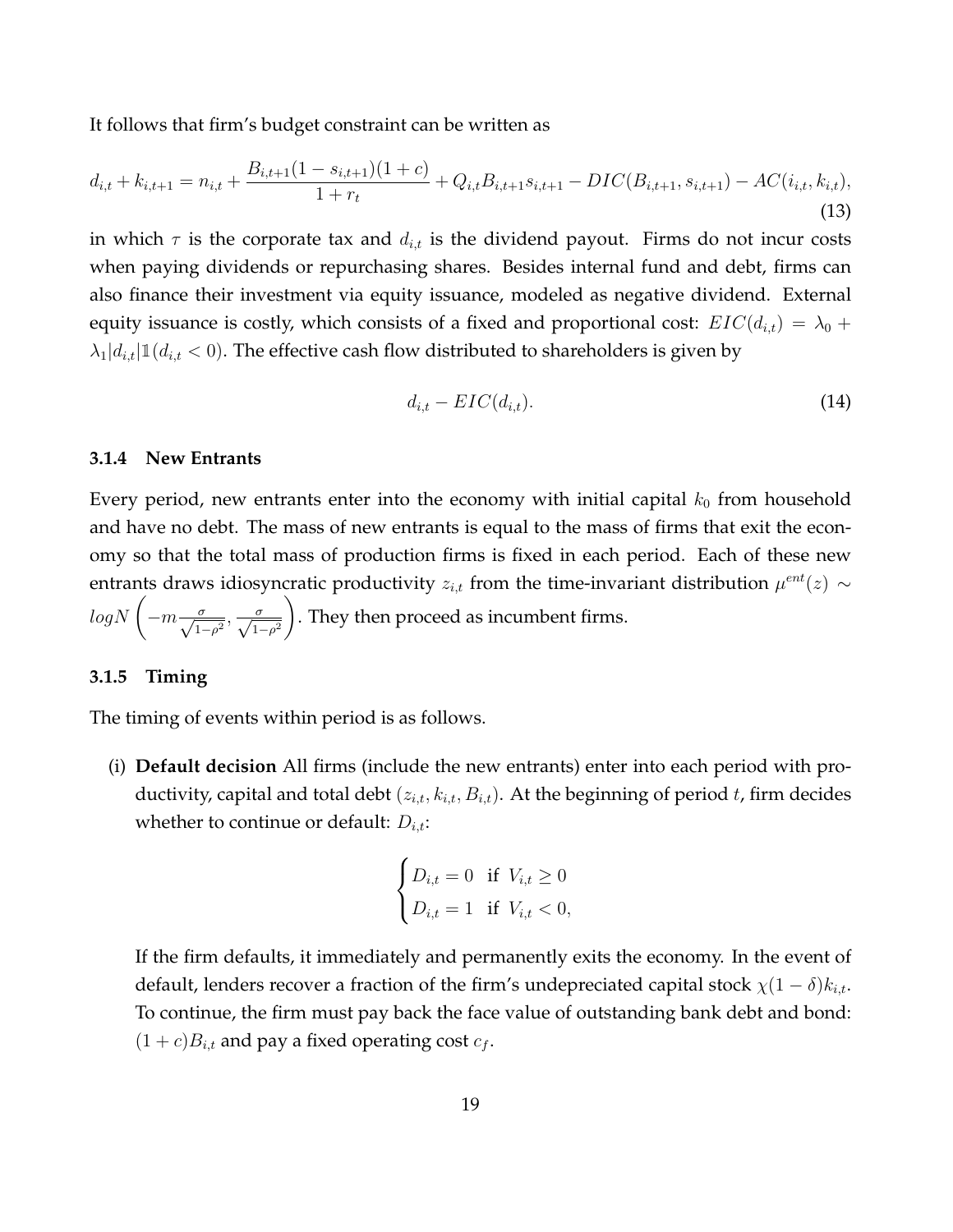- (ii) **Production** Continuing firms produce. They hire labor  $l_{i,t}$  from a competitive labor market with wage rate  $w_t$ . Firm's net worth in period  $t$  is defined above.
- (iii) **Investment** Firms have three sources to finance their investment  $k_{i,t+1}$ . First, firms can use internal finance by lowering dividend payments. Second, firms can issue corporate debt, both loans and bonds, which incur issuance and bankruptcy cost. Lenders offer a price schedule  $Q(z_{i,t}, k_{i,t+1}, B_{i,t+1}, s_{i,t+1})$  for bond. Third, firms can issue equity with variable and fixed cost.

## **3.1.6 Recursive Formulation**

Firm's optimization problem can be written recursively. Conditional on continuing, firms make decisions on labor hiring, investment and borrowing:  $(l, k', B', s')$ . The state variables of a firm are productivity, capital and total debt  $(z, k, B)$ . Conditional on continuing, the equity value  $V_t(z, k, B)$  solves the following Bellman equation:

$$
V_t(z, k, B) = Max_{l,k',B',s'} d - EIC(d) + \beta \mathbb{E}_t[Max_{D'(z',k',B') \in \{0,1\}} V_{t+1}(z',k',B')]
$$
  
s.t  $n = (1 - \tau)(p_t z k^{\alpha} l^{\nu} - w_t l) + (1 - \delta) k + \tau (\delta k + cB/\Pi_t) - c_f - (1 + c)B/\Pi_t$   
 $d + k' = n + \frac{B'(1 - s')(1 + c)}{1 + r_t} + Q_{i,t} B' s' - DIC(B',s') - AC(i,k)$   
 $B'(1 - s')(1 + c) \leq \theta(1 - \delta) k'$   
 $k' = (1 - \delta) k + i$ 

where  $D'_{t+1}(z',k',B')$  is an indicator variable taking value zero when firm defaults and  $0 \leq$  $s' \leq 1$ .  $\Lambda_{t,t+1}$  is the discount factor that equals to  $\beta$  at the steady state. Capital adjustment cost  $AC(i, k)$ , debt issuance cost  $DIC(B', s')$  and equity issuance cost  $EIC(d)$  are defined in the above section.

## **3.2 Financial Intermediary**

The financial intermediary take household's saving deposit and lend to firm producers in the form of risk-free and risky debt. The bond contract specifies the bond price at the steady state:

$$
Q_t(z_{i,t}, k_{i,t+1}, B_{i,t+1}, s_{i,t+1}) = \mathbb{E}_t \left[ \frac{\beta}{\Pi_{t+1}} \left( (1 - D_{i,t+1})(1 + c) + D_{i,t+1} \max\{R_{i,t+1}, 0\} \right) \right], \quad (15)
$$

The properties of bond price is discussed in the next section.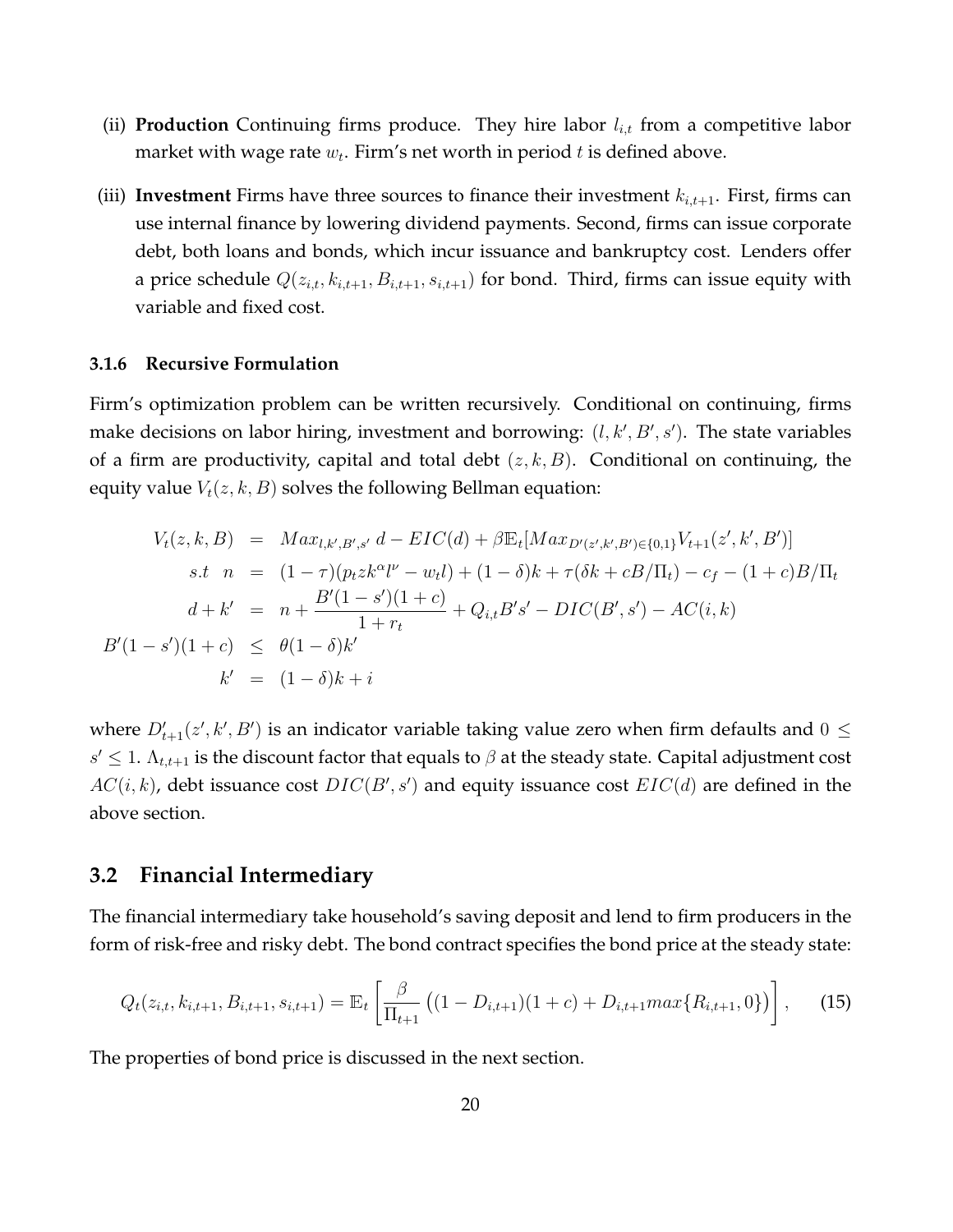## **3.3 Household**

There is a representative household with preferences over consumption  $C_t$  and labor supply  $L_t$  represented by the expected utility function

$$
\mathbb{E}_0 \sum_t^{\infty} \beta^t (log C_t - \Psi L_t),
$$

where  $\beta$  is the discount factor and  $\Psi$  controls the disutility of labor supply. The household owns all firms in the economy so they earn profit share from the producers. The household can also save in risk-free bond. The consumption-saving decision gives the Euler equation that links the discount factor and nominal interest rate  $\Lambda_{t,t+1} = \beta = \frac{1}{R_t^{nom}/\Pi_{t+1}}$ : the discount factor equals to  $\beta$  at the steady state.

## **3.4 The New Keynesian Block**

The New Keynesian block of the model consists of a final good producer, intermediate retailers who introduce price rigidity and a monetary authority who sets the interest rate rule. It generates: 1) a New Keynesian Phillips curve relating nominal variables to the real economy and 2) a Taylor Rule which links the monetary policy shock and inflation to the nominal interest rate.

**Final good producer** There is a representative final good producer who produces the final good  $Y_t$  using intermediate goods from all retailers with the production function:

$$
Y_t = \left(\int \tilde{y}_{i,t}^{\frac{\gamma-1}{\gamma}}\right)^{\frac{\gamma}{\gamma-1}},
$$

where  $\gamma$  is the elasticity of substitution between intermediate goods. The final good producer's profit maximization problem gives the demand curve  $\tilde{y}_{i,t} = \begin{pmatrix} \tilde{p}_{i,t} \\ P_t \end{pmatrix}$  $P_t$  $\int_{0}^{-\gamma} Y_t$  where the price index is  $P_t = \left( \tilde{p}^{1-\gamma}_{i,t}di \right)^{\frac{1}{1-\gamma}}$ . The final good serves as the numeraire in the model.

**Intermediate retailers** There is a fixed mass of retailers  $i \in (0,1)$ . Each retailer i produces a differentiated variety  $\tilde{y}_{i,t}$  using the undifferentiated good  $y_{i,t}$  from heterogeneous firm producers as its only input:  $\tilde{y}_{i,t} = y_{i,t}$ .

The retailers are monopolistic competitors who set their prices  $\tilde{p}_{i,t}$  subject to the demand curve generated by the final good producer and the wholesale price of the input  $P_t$ . Retailers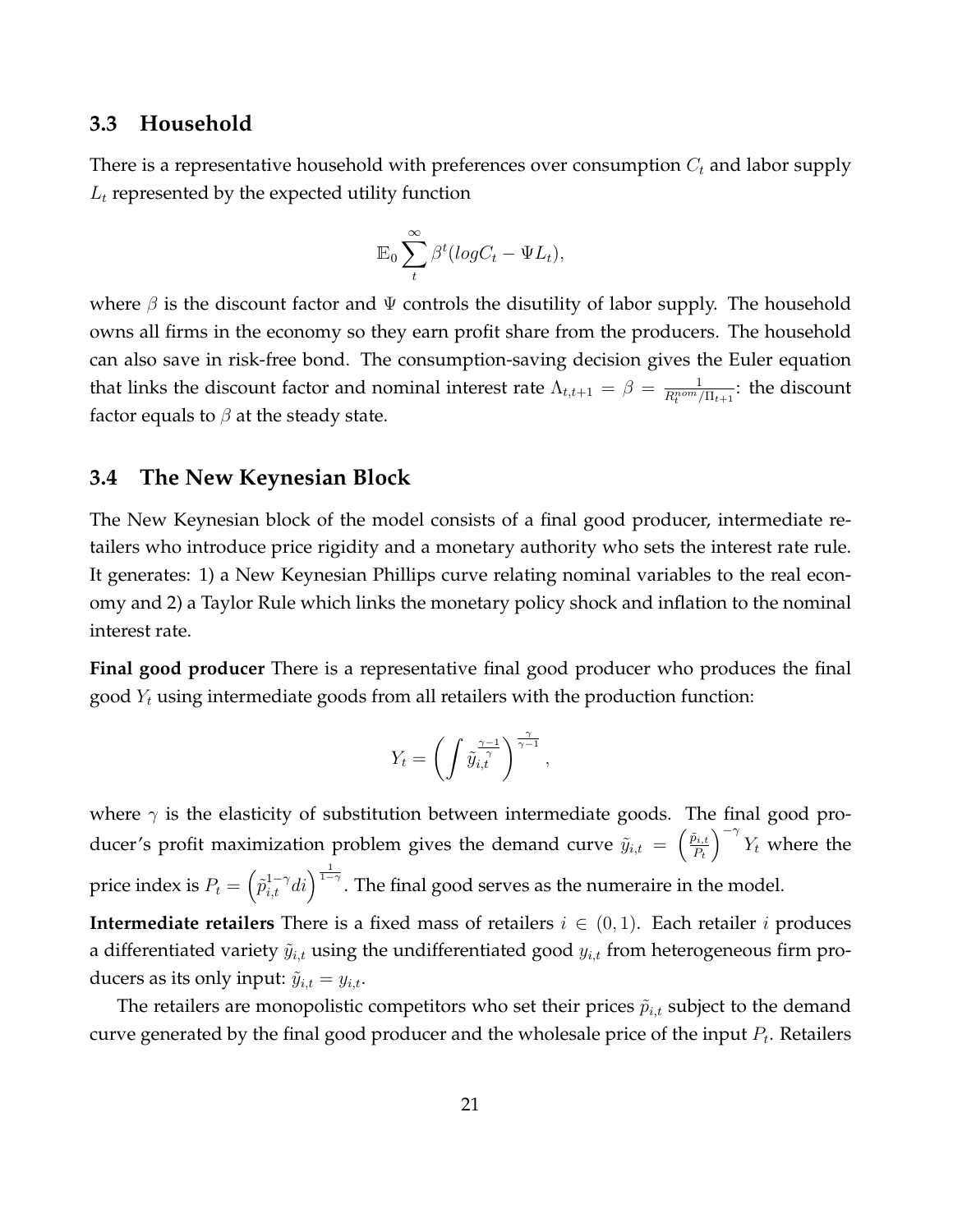pay a quadratic menu cost in term of final good  $\frac{\psi}{2}\left(\frac{\tilde{p}_{i,t}}{\tilde{p}_{i,t-1}}\right)$  $\frac{\tilde{p}_{i,t}}{\tilde{p}_{i,t-1}} - 1 \Big)^2 \, P_t Y_t$ , to adjust their prices as in [Rotemberg](#page-41-13) [\(1982\)](#page-41-13), where  $Y_t$  is the final good. The resulting price stickiness comes from the price-setting decisions made by retailers maximizing profits.

$$
\pi_{i,t} = (\tilde{p}_{i,t} - p_t)\tilde{y}_{i,t} - \frac{\psi}{2} \left(\frac{\tilde{p}_{i,t}}{\tilde{p}_{i,t-1}} - 1\right)^2 P_t Y_t,
$$

**Proposition 1.** *The retailer's profit maximization gives the following New Keynesian Phillips curve:*

$$
log\Pi_t = \frac{\gamma - 1}{\psi} log \frac{p_t}{p*} + \beta \mathbb{E}_t log \Pi_{t+1}, \qquad (16)
$$

*where*  $p* = \frac{\gamma - 1}{\gamma}$  $\frac{-1}{\gamma}$  is the steady state wholesale price, or in other words the marginal cost for retailer *firms.*

The Phillips Curve links the New Keynesian block to the production block through the real wholesale price  $p*$  for production firms. If the expectation of future inflation is unchanged, when aggregate demand for the final good  $Y_t$  increases, retailers must increase production of their differentiated goods because of the nominal rigidity. This in turn increases demand for the production goods  $y_{i,t}$ , which raises the real wholesale price  $p_t$  and generates inflation through the Phillips curve.

#### **Proposition 2.** *Inflation dynamics follows*

$$
\Pi_t = exp\left(\frac{1}{\psi_\pi} \left[log\left(\Pi_{t+1} \frac{U'(C_t)}{U'(C_{t+1})}\right) - \epsilon_t^m\right]\right),\tag{17}
$$

**Monetary authority** The monetary authority sets the nominal risk-free  $R_t^{nom}$  according to the log version of a Taylor rule:

$$
log(R_t^{nom}) = log \frac{1}{\beta} + \psi_\pi log \Pi_t + \epsilon_t^m,
$$
\n(18)

where  $\epsilon_t^m \sim N(0, \sigma_m^2)$ ,  $\Pi_t$  is gross inflation in the final good price and  $\psi_\pi$  is the weight on inflation in the reaction function.  $\epsilon_t^m$  is the monetary policy shock.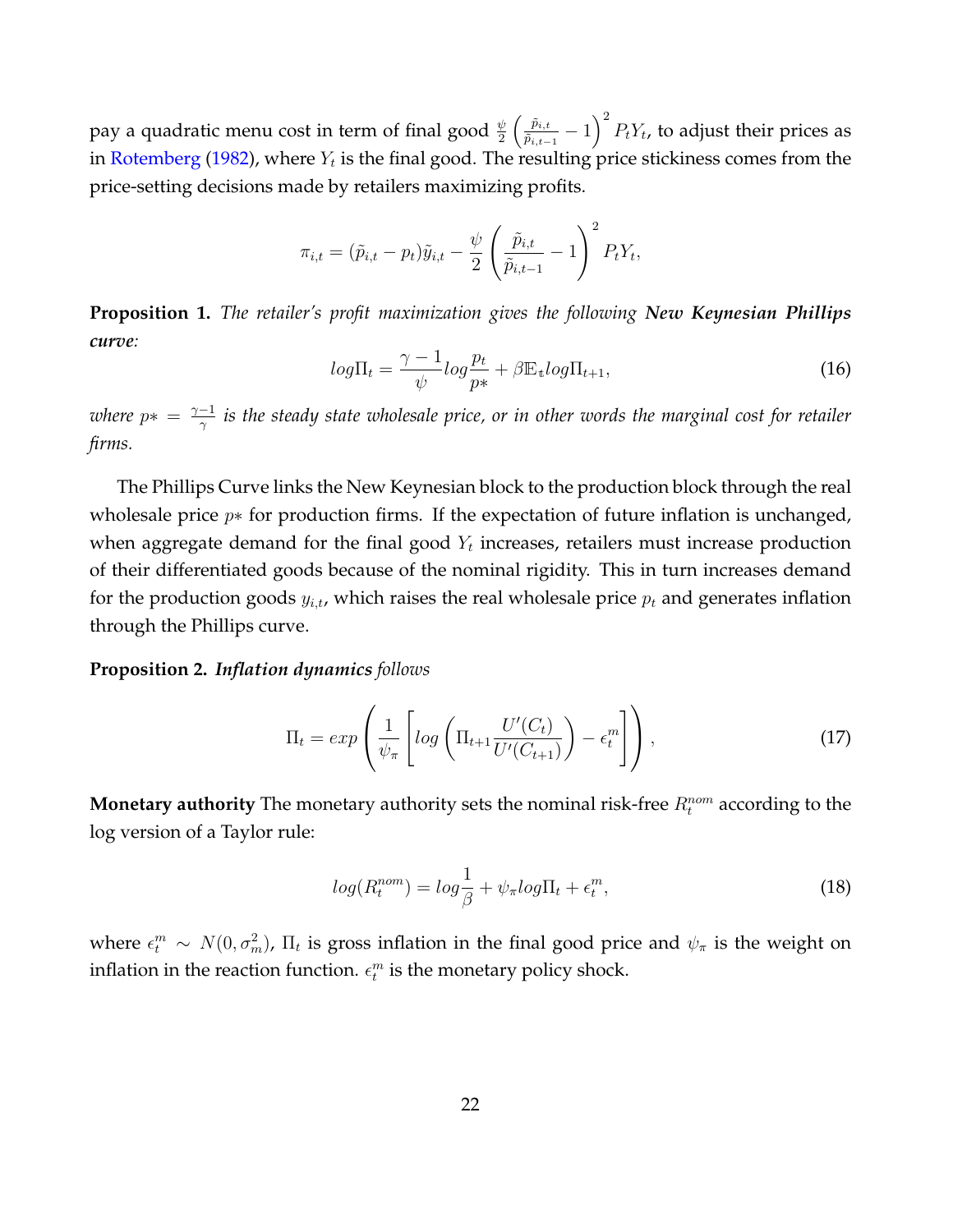## **3.5 Model Equilibrium**

The steady state equilibrium for this economy is given by a set of value function  $V_t(z_{i,t}, k_{i,t}, B_{i,t})$ ; decision rules  $\{k_{i,t+1}, B_{i,t+1}, s_{i,t+1}, l_{i,t}\}$  for capital, total debt, bond share and labor hiring; a default policy  $D_{t+1}(z_{i,t+1},k_{i,t+1},B_{i,t+1})$ , measure of firms  $\mu_t(z_t,k_t,B_t)$ ; bond price schedule  $Q_{i,t}(z_{i,t}, k_{i,t+1}, B_{i,t+1}, s_{i,t+1})$ ; and a set of prices  $w_t$  for wage rate,  $p_t$  for firm output price and  $\Lambda_{t,t+1}$  for discount factor, such that

- (i) Given prices, the policy functions  $\{k_{i,t+1}, B_{i,t+1}, s_{i,t+1}, l_{i,t}\}$ , default policy  $D_{t+1}(z_{i,t+1}, k_{i,t+1}, B_{i,t+1})$ and the value function  $V_t(z_{i,t}, k_{i,t}, B_{i,t})$  solve firm's optimization problem;
- (ii) Given prices, the household optimizes;
- (iii) Lenders price default risk competitively;
- (iv) The stationary distribution of firms is consistent with decision rules;
- (v) Consumption good market, labor market and corporate debt markets all clear.

## <span id="page-23-0"></span>**4 Model Solution**

## **4.1 Optimal Decisions**

In this section, I explore firm's optimal decisions and their related properties.

## **4.1.1 Optimal Capital Structure**

**Proposition 3.** *The price of risky bond is lower than risk-free loan as a compensation for bankruptcy loss:*  $Q_{i,t}(z_{i,t}, k_{i,t+1}, B_{i,t+1}, s_{i,t+1}) \leq \frac{1+c}{1+r}$  $\frac{1+c}{1+r_t}$ . This can be easily inferred from the repayment policy.

**Proposition 4.** *The price of risky bond is increasing in capital investment and decreasing in the* borrowing of risky bond:  $\frac{Q_{i,t}}{k_{i,t+1}}>0$ ,  $\frac{Q_{i,t}}{B_{i,t+1}}$  $\frac{Q_{i,t}}{B_{i,t+1}} < 0$  and  $\frac{Q_{i,t}}{s_{i,t+1}} < 0$ .

Higher current investment leads to higher output and therefore higher net worth in the next period, which reduces firm's default probability and bankruptcy loss in the next period. Carrying more risky bond today increases the debt payment and therefore raises the default probability and bankruptcy loss.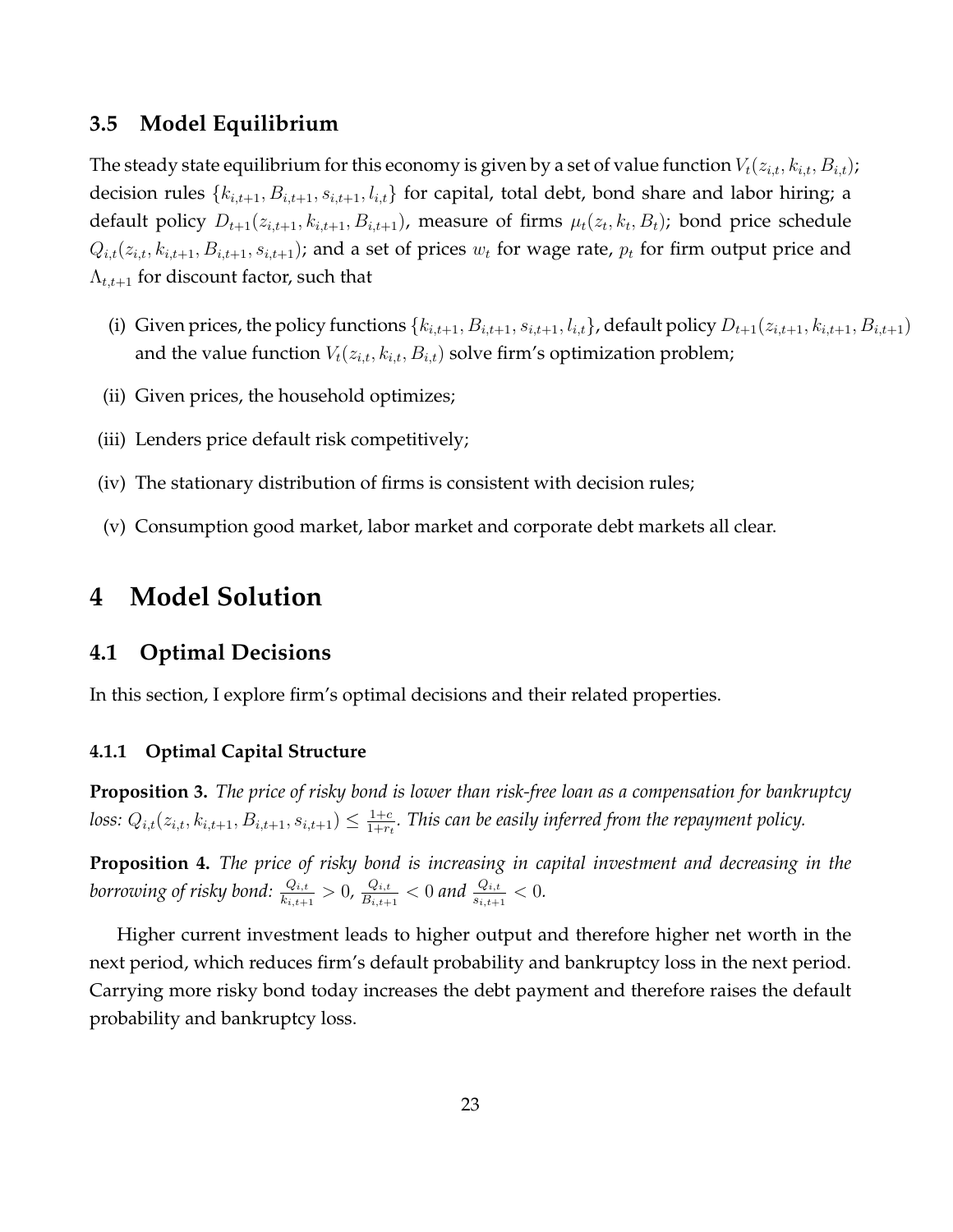**Proposition 5.** Let  $\eta_t$  be the Lagrangian multiplier associated with the collateral constraint. The *first-order condition with respect to*  $k_{i,t+1}$  *and*  $B_{i,t+1}$  *are, respectively,* 

<span id="page-24-0"></span>
$$
(1 + \lambda \mathbb{1}(d_{i,t} < 0)) \left( 1 + \frac{\partial A C_{i,t}}{\partial k_{i,t+1}} - \frac{\partial Q_{i,t}}{\partial k_{i,t+1}} B_{i,t+1} s_{i,t+1} \right) - \eta_t \theta (1 - \delta)
$$
  
=  $\beta E \left[ \left( \alpha (1 - \tau) p_{t+1} z_{i,t+1} k_{i,t+1}^{\alpha - 1} l_{i,t+1}^{\nu} + \tau \delta + (1 - \delta) - \frac{\partial A C_{i,t+1}}{\partial k_{i,t+1}} \right) (1 + \lambda \mathbb{1}(d_{i,t+1} < 0)) (1 - D_{i,t+1}) \right],$  (19)

*and*

<span id="page-24-1"></span>
$$
(1 + \lambda \mathbb{1}(d_{i,t} < 0)) \left( \frac{(1+c)(1-s_{i,t+1})}{1+r_t} + \frac{\partial Q_{i,t}}{\partial B_{i,t+1}} B_{i,t+1} s_{i,t+1} + Q_{i,t} s_{i,t+1} - (\xi_0 + (\xi_1 - \xi_0) s_{i,t+1}) \right)
$$

$$
- \eta_t (1 - s_{i,t+1})(1+c) = \beta E \left[ (1 + \lambda \mathbb{1}(d_{i,t+1} < 0)) \left( \frac{1+c-\tau c}{\pi_{t+1}} \right) (1 - D_{i,t+1}) \right].
$$
(20)

The left hand side of equation [\(19\)](#page-24-0) is the marginal cost of investment and the right hand side is the marginal benefit. The marginal capital adjustment  $\cos\left(1+\frac{\partial AC_{i,t}}{\partial k_{i,t+1}}\right)$  is augmented by the marginal cost of issuance  $(1+\lambda \mathbb{1}(d_{i,t} < 0))$ . More important, one additional unit capital  $k_{i,t+1}$  will reduce the marginal cost through (1) relaxing the collateral constraint  $-\eta_t\theta(1-\delta)$ and (2) price effect  $\frac{\partial Q_{i,t}}{\partial k_{i,t+1}}$ : more investment leads to higher output in the next period and therefore, lower default probability. The next-period marginal benefit of this additional unit of capital depends on the marginal benefit of investing in real technology and the reduction in future marginal cost of issuance due to the increase in retained earnings caused by one additional unit of capital.

Equation [\(20\)](#page-24-1) equates marginal cost of one additional unit of debt with its marginal benefit. The marginal benefit of debt financing is the tax benefit while the marginal cost is the weighted average of default risk  $\frac{\partial Q_{i,t}}{\partial B_{i,t+1}}B_{i,t+1}s_{i,t+1}$  from bond and constraint risk  $\eta_t(1-\tau)$  $s_{i,t+1}(1 + c)$  from loan, as well as their issuance costs  $\xi_0 + (\xi_1 - \xi_0)s_{i,t+1}$ . The marginal cost is increasing in the marginal issuance cost of equity because firms may need to take on costly external equity financing to repay the debt due next period. The above two equations pin down firm's optimal capital structure.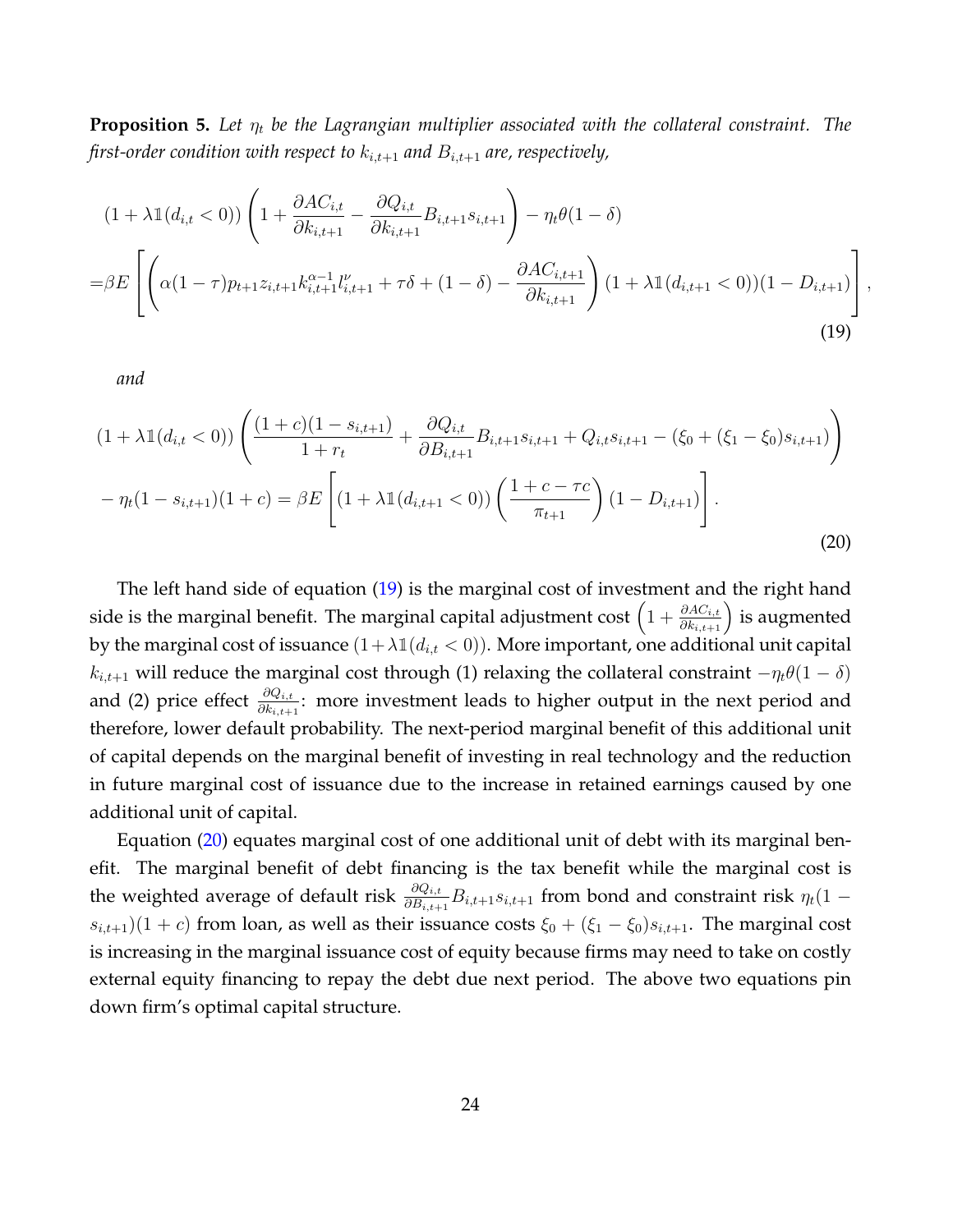#### **4.1.2 Optimal Debt Structure**

Firms trade-off between high intermediation cost, constraint risk of loans and default risk of bonds when choosing optimal debt composition. Within each period, given  $(z_{i,t}, k_{i,t+1}, B_{i,t+1})$ , firms choose their optimal debt composition  $s_{i,t+1}(z_{i,t}, k_{i,t+1}, B_{i,t+1})$  by solving a static tradeoff problem with a collateral constraint. The objective function is

$$
F = Max_{s_{i,t+1}} \frac{B_{i,t+1}(1 - s_{i,t+1})}{1 + r_t} + Q_{i,t}B_{i,t+1}s_{i,t+1} - DIC(B_{i,t+1}, s_{i,t+1})
$$
  
s.t 
$$
1 - \frac{\theta(1 - \delta)k_{i,t+1}}{B_{i,t+1}(1 + c)} \le s_{i,t+1} \le 1,
$$
 (21)

The lower bound of  $s_{i,t+1}$  comes from the collateral constraint. The first-order condition with respect to the optimal bond share  $s_{i,t+1}$  is

<span id="page-25-0"></span>
$$
\frac{\partial F}{\partial s_{i,t+1}} = \xi_0 - \xi_1 + \left(Q_{i,t} - \frac{1+c}{1+r_t}\right) + \frac{\partial Q_{i,t}}{\partial s_{i,t+1}} s_{i,t+1},\tag{22}
$$

Firm's leverage  $\frac{B_{i,t+1}}{k_{i,t+1}}$  and default risk  $Q_{i,t}$  together determine the optimal debt structure. The optimal debt composition is nonlinear in firm's leverage. Bond share is a non-linear function of leverage: it is increasing in leverage when firms have default risk. Firms with very low leverage and hence no default risk have the highest bond share.

Let  $s_{i,t+1}^*$  denotes the optimal bond share and  $\hat{s}_{t+1}$  be the solution for equation [\(22\)](#page-25-0).

**Proposition 6.** For  $\forall$  ( $z_{i,t}$ ,  $k_{i,t+1}$ ,  $B_{i,t+1}$ ) such that  $Q_{i,t} = \frac{1+c}{1+r}$  $\frac{1+c}{1+r_t}$  *for* ∀ $s_{i,t+1}$ :  $s_{i,t+1}^* = 1$ *, i.e, when firms have no default risk, they choose bond debt only.*

*Proof.* See Appendix [B.](#page-66-0)

**Proposition 7.** For  $\forall$  ( $z_{i,t}$ ,  $k_{i,t+1}$ ,  $B_{i,t+1}$ ) such that  $Q_{i,t} < \frac{1+c}{1+r}$  $1+r_t$ 

1. 
$$
s_{i,t+1}^* = \hat{s}_{t+1} \le 1
$$
, if  $1 - \frac{\theta(1-\delta)k_{i,t+1}}{B_{i,t+1}(1+c)} < \hat{s}_{t+1}$   
\n2.  $s_{i,t+1}^* = 1 - \frac{\theta(1-\delta)k_{i,t+1}}{B_{i,t+1}(1+c)}$ , if  $1 - \frac{\theta(1-\delta)k_{i,t+1}}{B_{i,t+1}(1+c)} \ge \hat{s}_{t+1}$ ,

*where*  $\hat{s}_{t+1} = \frac{(\xi_0 - \xi_1) + (Q_{i,t} - \frac{1+c}{1+r_t})}{\partial Q_{i,t}}$  $-\frac{\partial Q_{i,t}}{\partial q_i}$  $\partial s_{i,t+1}$  $\textit{such that } \frac{\partial F}{\partial s_{i,t+1}}|_{s_{i,t+1}=\hat{s}_{t+1}}=0.$  *i.e, when firms have default risk, they choose debt mix financing.*

 $\Box$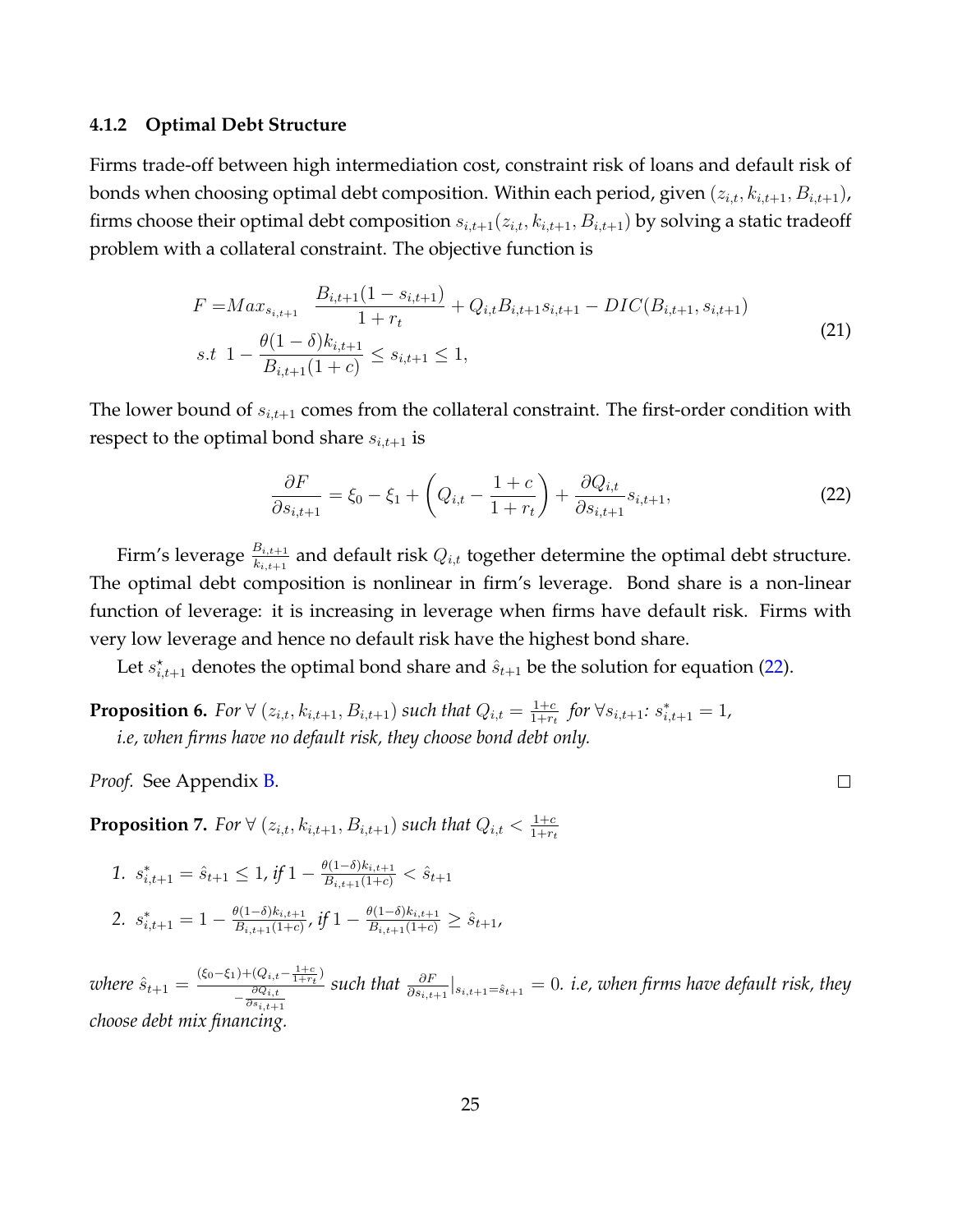*The optimal debt composition is*

$$
s_{i,t+1}^* = \frac{(\xi_0 - \xi_1) + (Q_{i,t} - \frac{1+c}{1+r_t})}{-\frac{\partial Q_{i,t}}{\partial s_{i,t+1}}},
$$

*for financially unconstrained firms, i.e, collateral constraint is not binding, and*

$$
s_{i,t+1}^* = 1 - \frac{\theta(1-\delta)k_{i,t+1}}{B_{i,t+1}(1+c)},
$$

*for financially constrained firms.*

*Proof.* See Appendix [B.](#page-66-0)

## $\Box$

## **4.2 Calibration and Simulation**

I study the model solutions and perform quantitative analysis by means of calibration and simulation. I start with an explanation of the quarterly calibration and simulation, followed by discussions on model mechanisms and policy functions. I solve for the steady state equilibrium via value function iteration and do transition dynamics following a one-time interest rate shock before simulation. Details on numerical algorithm are included in Appendix [C.](#page-72-0)

[Table [5](#page-54-0) Here]

The quarterly calibration is summarized in Table [5.](#page-54-0) I take parameter values reported in the literature whenever possible and choose the rest of them to match the data moments from the empirical sample. Parameters can be divided into four groups: incumbent (technology, financing and productivity), new entrant, household's preference and New Keynesian block.

**Firm's technology** The first block of the table relate to the production parameters of the model. I set the capital share  $\alpha = 0.21$  to match the average profits, and the labor share  $\nu = 0.64$ , which gives  $\frac{\alpha}{1-\nu} = 0.58$ , in line with the evidence in [Cooper and Ejarque](#page-37-14) [\(2003\)](#page-37-14) and close to the estimate in [Li et al.](#page-40-8) [\(2016\)](#page-40-8). This implies a total returns to scale of 85%. Capital depreciates at rate  $\delta = 10\%$  per year, which is a standard assumption. The capital adjustment parameter  $\phi_0$  and  $\phi_1$  are calibrated to match the cross-sectional dispersion of investment. I also calibrate the fixed production cost  $c_f$  to match the annualized default rate of 10-year Baa corporate bond.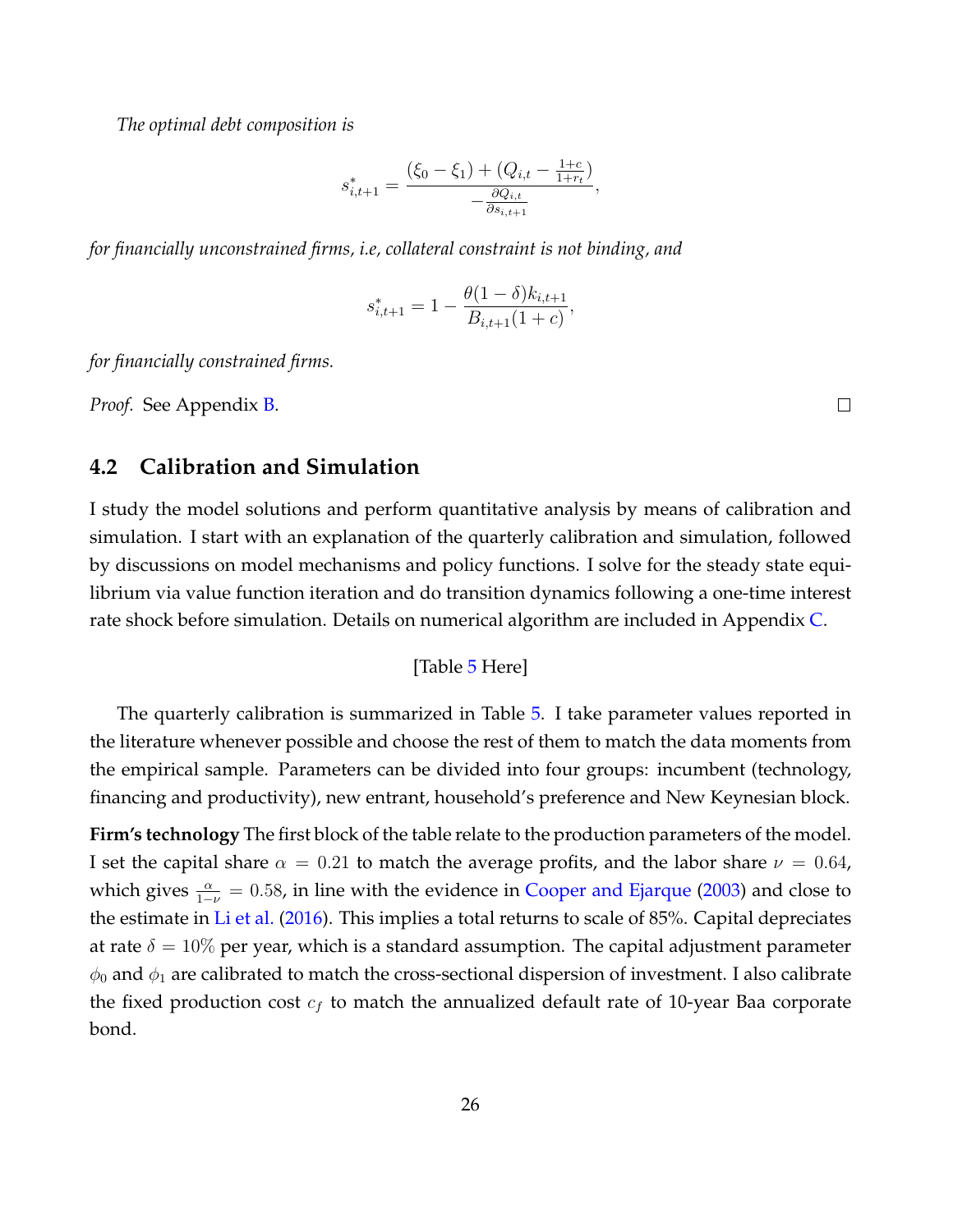**Firm's productivity** Persistence  $\rho_z$  and conditional volatility  $\sigma_z$  of the idiosyncratic productivity shock are calibrated to match the auto-correlation and cross-sectional dispersion of profitability and leverage.

**Firm's financing** Firms can issue debt and equity. I set the effective corporate tax rate  $\tau$  to 0.3, same as [Nikolov and Whited](#page-40-16) [\(2014\)](#page-40-16). Upon default, bond investors can recover part of the asset value. I calibrate the recovery rate  $\chi = 0.5$ , same as the collateral parameter  $\theta$ , to match the credit spread of 10-year Baa corporate bond.<sup>[32](#page-27-0)</sup> Firms face a linear proportional cost when issuing debt and equity. I calibrate the equity fixed and variable issuance costs  $\lambda_0$  and  $\lambda_1$  to match the average frequency of equity issuance and new equity issuance-to-lagged total asset ratio. Loan issuance cost  $\xi_0$  and bond issuance cost  $\xi_1$  are set, respectively, to match the average leverage and bond share. In general, my parameter choices are consistent with [Hennessy and Whited](#page-39-10) [\(2007\)](#page-39-10).

**New entrants (firm life cycle)** I assume that new entrants draw their productivity from distribution  $N(-m\frac{\sigma^2}{\sqrt{1-\rho^2}},\frac{\sigma^2}{\sqrt{1-\rho^2}})$ , and with an initial level of capital  $k_0$  to be 0.18 and zero debt. The number of new entrants is chosen to have a constant measure of firms. I set the mean shift of entrants' productivity to 3.12.  $k_0$  is set to match young firms' employment share.

**Household's preference** The discount factor  $\beta$  is set to be 0.99, which implies a 4% annual real rate. I choose the disutility of labor supply  $\Psi$  to generate a steady state employment rate of 60%.

**New Keynesian Block** Following [Ottonello and Winberry](#page-40-0) [\(2020\)](#page-40-0), I set the elasticity of substitution over intermediate goods  $\gamma$  to be 10, implying a steady state markup of 11%. I set the [Rotemberg](#page-41-13) [\(1982\)](#page-41-13) price adjustment cost  $\varphi = 90$  to generate a Phillips Curve slope equal to 0.1 and  $\varphi_{\pi}$ , the weight on inflation in the reaction function, to be 1.25, in the middle of the range commonly considered in the literature.

**Simulation** The empirical targets are based on the sample set I use for the empirical evidence above: quarterly Compustat data from 1990Q2 to 2018Q4. To compute the corresponding firm-level moments from the calibrated model, I simulate a panel of 10,000 firms for 200 quarters in total, including a 100-quarter burn-in period. The mass of firms is constant over time. I exclude defaulting firms when I calculate the moments. $33$  I simulate 50 artificial samples

<span id="page-27-0"></span><sup>&</sup>lt;sup>32</sup>As reported in Exhibit 7 of Moody's report: the senior unsecured bond recovery rate from 1983 to 2017 was 37.74%.

<span id="page-27-1"></span> $33$ I also exclude firms with age less than 2 year when I calculate the sample auto-correlation of leverage and profitability.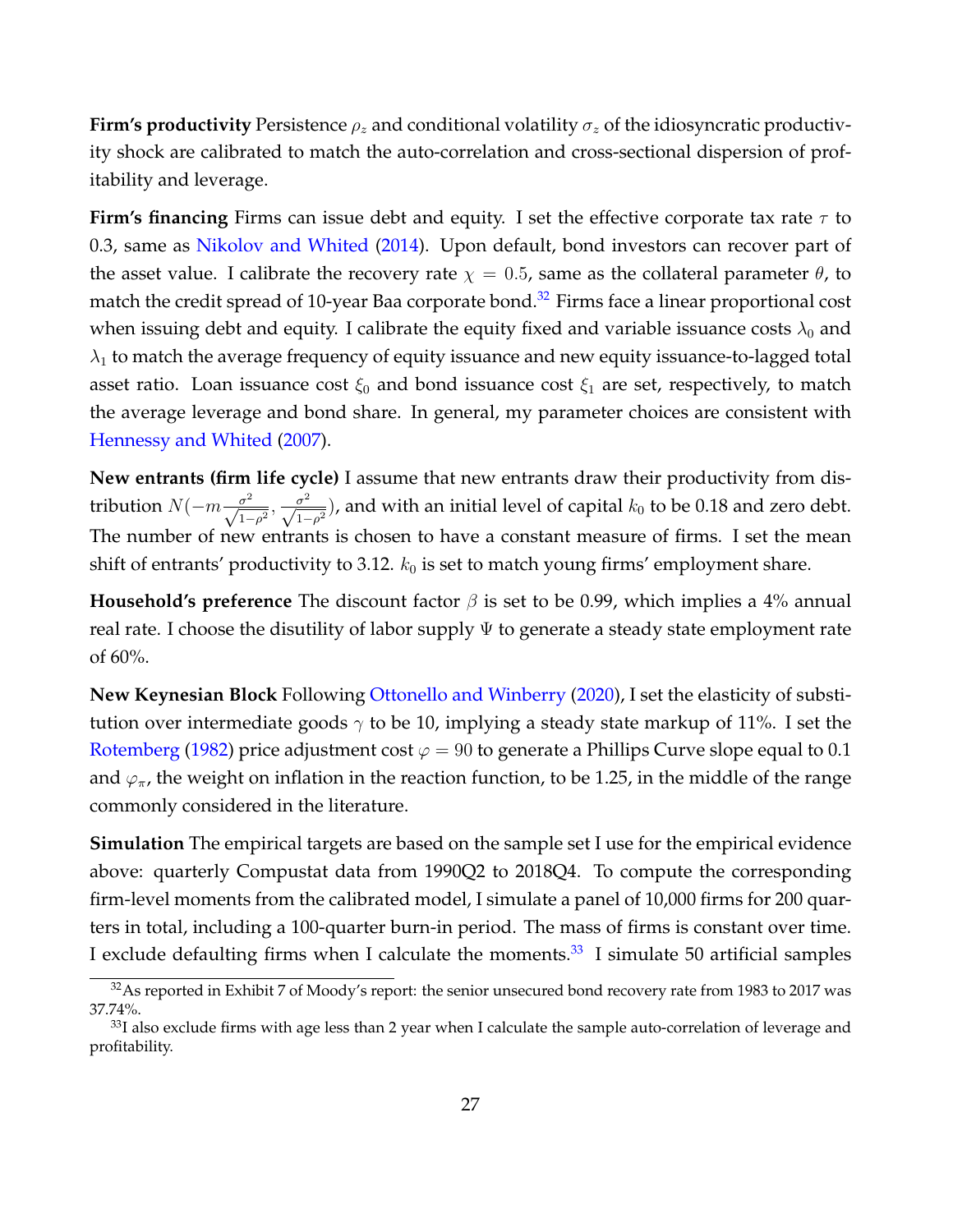and report the cross-sample average results as model moments in Table [6.](#page-55-0) It shows crosssimulation averages of mean and standard deviation of investment rate, profitability and leverage, auto-correlation of leverage and profitability, new equity issuance frequency, average equity issuance-to-total asset ratio, credit spread and average bond ratio.

[Table [6](#page-55-0) Here]

## **4.3 Value and policy functions**

Figure [5](#page-46-0) shows optimal value and policies of firms with average productivity and debt under high rate and low rate.<sup>[34](#page-28-0)</sup> It plots the value of equity (top left panel), investment rate (top right panel), (total) debt issuance rate (bottom left panel) and the price of (defaultable) bond (bottom right panel). Each line in the figure corresponds to the economy with a specific interest rate. The blue solid line refers to an economy under low rate and therefore good state, and the red dashed line refers to an economy under high rate and therefore bad state.

The equity value is increasing in its capital stock while investment rate declines. Conditional on capital, firms in good state has higher firm value and investment rate than firms in bad state. The total debt issuance rate is increasing in capital when firm is small and lack of internal funds. They issue more debt when interest rate is high (the red dashed line lies above the blue solid line). The total debt issuance is decreasing in capital when firm is large and they issue more debt in good state because debt becomes more valuable due to lower default risk and therefore higher price (the red dashed line lies below the blue solid line). The overall cost of investment is lower in good state and investment opportunities become more profitable for firms conditional on their idiosyncratic state. Figure [6](#page-47-0) shows more details about debt financing for firms with average productivity: decomposing issue of total debt into bond and loan issuance. Issue of bond has a similar pattern as issue of total debt. Interestingly, loan issuance is higher in bad state when interest rate is high due to the substitution effect between loan and bond.

## [Figure [5](#page-46-0) and [6](#page-47-0) Here]

<span id="page-28-0"></span> $34$ Figure [5](#page-46-0) shows the optimal value and policy functions of a partial equilibrium model in which the discount factor follows an AR(1) process and therefore, interest rate is a state variable. The details of partial equilibrium model can be found in Appendix [B.](#page-66-0)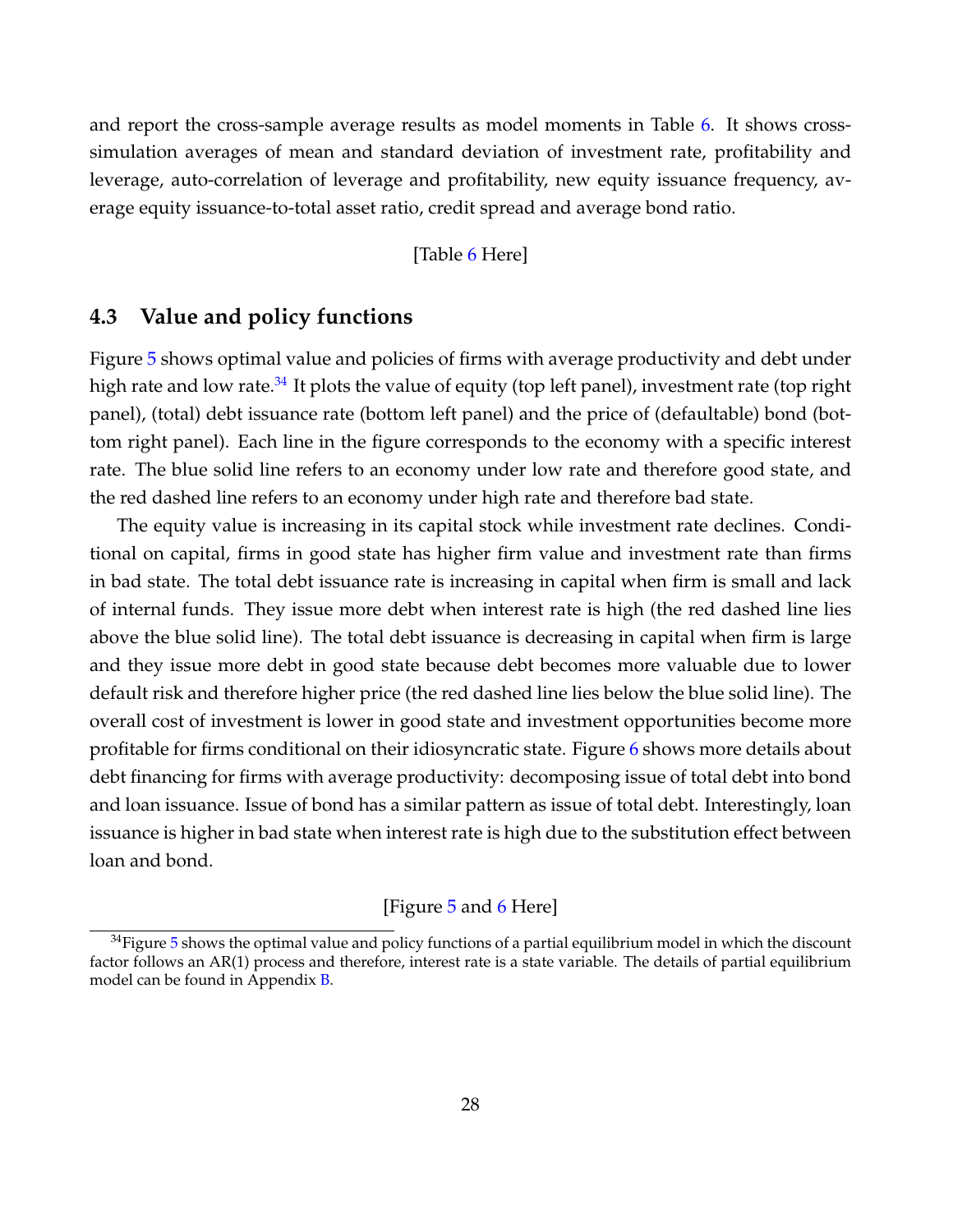## <span id="page-29-0"></span>**5 Quantitative Analysis**

## **5.1 Cross-sectional Debt Composition**

To begin with, I provide steady state cross-sectional evidence to validate the model. I show that the cross-sectional unconditional distribution of leverage and loan share, and the lifecycle dynamics of firms implied from this model are in line with the key features of the data emphasized by the firm dynamics literature.

**Unconditional distribution.** Table [7](#page-56-0) Panel A shows the unconditional distributions of leverage and loan ratio in the model and in the data. I report the mean and the  $5^{th}$ ,  $25^{th}$ ,  $75^{th}$ , and  $95<sup>th</sup>$  percentiles across firms. The model generates reasonable cross-sectional leverage distribution with estimated percentiles closed to those in the data, despite the fact that model generates a relatively lower leverage ratio, 0.564 at the  $95<sup>th</sup>$  percentile, compared to 0.642 in the data. The cross-sectional distribution of loan ratio is left-skewed, where firms below  $25^{th}$  percentile have no loan. The loan ratio distribution implied from the model is more left-skewed, with the  $75^{th}$  percentile much lower compared to the data. I also include the percentiles of loan ratio based on an alternative measure where I set all the missing values of firm-level loan ratio to zero. The summary statistics implied from the model is more closed to those in the data using the alternative measure.

**Life-cycle dynamics.** The initial value of capital that new entrants carry is calibrated to match the employment share of young firms (firms of age less than one year) in the data. Table [7](#page-56-0) Panel B shows the untarget employment share of firms in different age groups. In the data, share of employment in firms of age less than one year, between one and ten years, and over ten years are 0.02, 0.21 and 0.76, respectively.<sup>[35](#page-29-1)</sup> Since the data sample covers 115 quarters in total, I only consider firms no older than 30 years in the simulated sample. The corresponding moments implied from the model are 0.016, 0.271 and 0.731.

**Cross-sectional determinants of debt structure.** Previous literature has established some stylized facts about the cross-sectional determinants of the choice between loans and bonds (private vs public). [Houston and James](#page-39-4) [\(1996\)](#page-39-4) and [Johnson](#page-39-5) [\(1997\)](#page-39-5) find that reliance on bank borrowing is decreasing in firm size and overall leverage. [Denis and Mihov](#page-37-2) [\(2003\)](#page-37-2) find that the primary determinant of firms' choice of debt instruments is their credit quality. Public borrowers are larger and more profitable, have a higher proportion of fixed assets to total assets, and have higher credit ratings than firms borrowing from either banks or non-bank private

<span id="page-29-1"></span><sup>35</sup>Data is from [Ottonello and Winberry](#page-40-0) [\(2020\)](#page-40-0).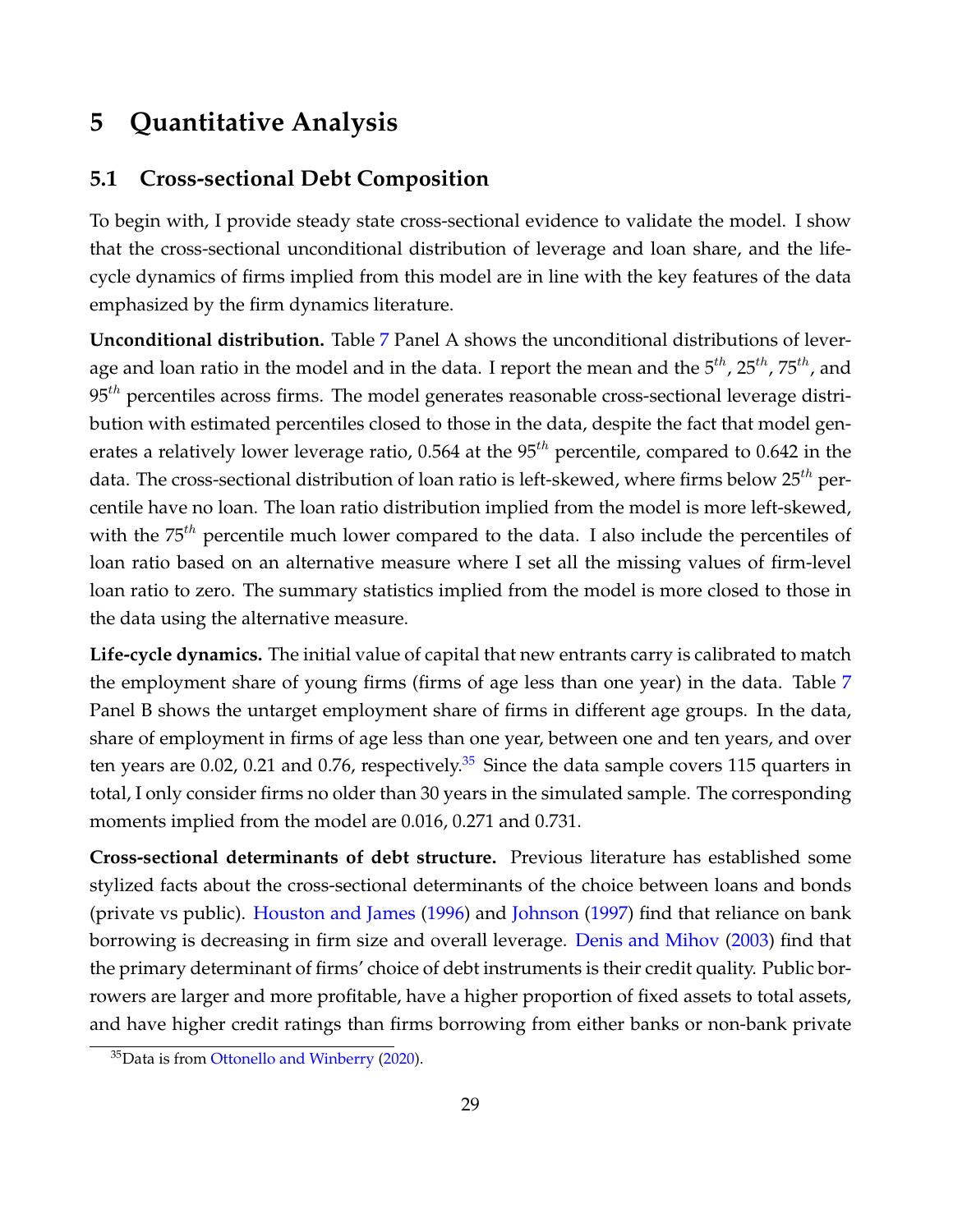lenders. Table [8](#page-57-0) examines the model implied cross-sectional distribution of debt structure following the regression test:

$$
Loan\,Share_{i,t} = \alpha_i + \Gamma'X_{i,t} + \epsilon_{i,t} \tag{23}
$$

where loan share is defined as the ratio of loans over the sum of loans and bonds.  $X_{i,t}$  is a set of firm characteristics including leverage, a dummy for credit rating, profitability, size and tangibility. The dummy for credit rating takes value one if the credit spread is zero, and takes value zero if the credit spread is one. The correlation between leverage and size, leverage and tangibility are -0.07 and -0.7. Column (1) to (5) reports the univariate regression where firm-level loan share is decreasing in firm size, leverage, credit rating and profitability but is increasing in tangibility, consistent with the facts documented from the data. Column (6) and (7) reports the multivariate regression.

## **5.2 Capital, Debt Structure Dynamics and Interest Rate Risk**

I now quantitatively analyze the effect of a monetary shock  $\epsilon^m_t$ . The heterogeneous effects of monetary policy on firms' financing behaviors are consistent with the empirical results from the baseline analysis. The economy is initially at the steady state and unexpectedly receives a  $\epsilon_0^m = 0.0025$  innovation to the Taylor rule which reverts to 0 according to  $\epsilon_{t+1}^m = \rho_m \epsilon_t^m$  with  $\rho_m=0.5.$  I compute the perfect foresight transition path of the economy as it converges back to the steady state.

To compare our model to the data, I simulate a panel of 5,000 firms in response to a monetary shock and estimate the baseline empirical specification using simulated data. $36$  I assume that the high-frequency shocks  $\epsilon_t^m$  that we measure in the data are innovations to the Taylor rule in the model. I estimate the regressions using data from one year before the shock to twenty quarters after the shock.

The panel regression results for both debt and equity financing are shown in Table [9.](#page-58-0) It shows the effect of interest rate hike on the changes in loan share and frequency of new equity issuance. Financially constrained firms measured by the tightness of collateral constraint or firm size tend to issue more equity while financially unconstrained firms borrowed more bank loans. Column (1) to (5) show the results for changes in loan share and column (6) to (10) show the results for the frequency of new equity issuance, where I define a dummy for new

<span id="page-30-0"></span><sup>&</sup>lt;sup>36</sup>In the model, I use time fixed effect rather than sector-time fixed effect because the model does not contain multiple sectors. In addition, I do not include the subset of control variables  $Z_{i,t-1}$  which are outside the model.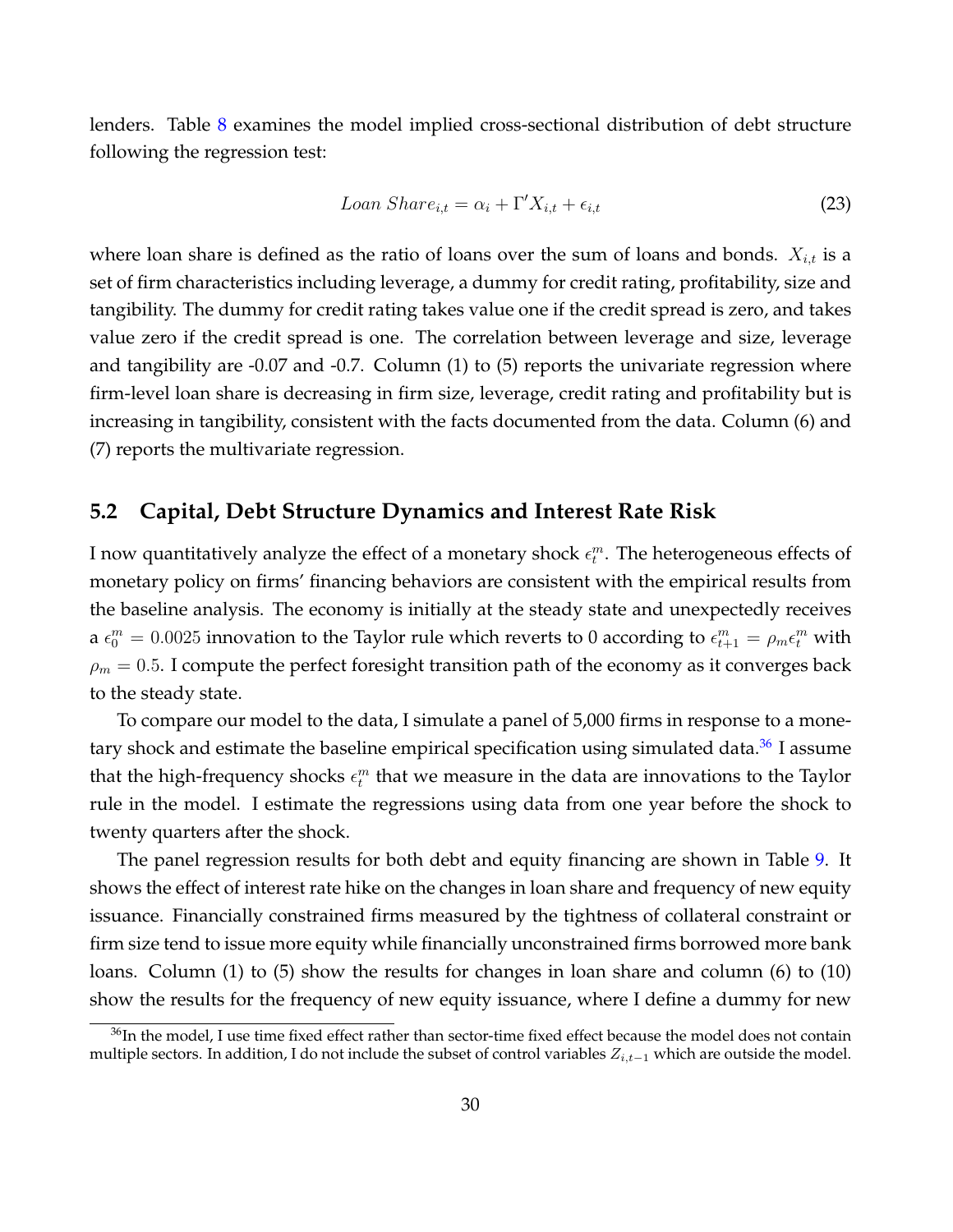equity issuance taking value one when the dividend payout is negative in the model. The indicator for "constrained" takes value one when the collateral constraint is binding in the model. Model predictions are generally consistent with what we observe in the data, except that the coefficient estimate of equity issuance is negative because we have a large fraction of unconstrained firms in the simulated sample. Firms have incentive to stay away from binding constraint due to high equity issuance cost. This type of firm raises their leverage in response to adverse shocks.

## **5.3 Model Implications**

In this section, I study both the cross-sectional and aggregate implications of the model. I first show the effect of monetary shocks on credit reallocation across firms. In the second subsection, I study the investment effect of monetary shocks through the credit substitution channel.

## **5.3.1 Cross-sectional Credit Reallocation**

Due to the substitution effects among large firms with debt financing flexibility, the model implies a bank credit reallocation from small productive but constrained firms to large unconstrained firms. I verify this implication both in the data and in the model by studying how share of bank loan held by large firms changes in response to an interest rate hike.

Using DealScan dataset, in each quarter, I calculate the ratio of total dollars of new loans issued to large firms in the top tercile, to the total dollars of new loans issued to all the firms in U.S:

$$
\$ ratio = \frac{\text{Total }\$ \text{ New Loans to Large Firm (Top tercile)}}{\text{Total }\$ \text{ New Loans to All Firms}},
$$

I also compute the ratio of total numbers of new facilities issued to large firms, to the total numbers of new facilities issued to all firms.

$$
\# ratio = \frac{\text{Total } \# \text{ New Facilities to Large Firms (Top tercile)}}{\text{Total } \# \text{ New Facilities to All Firms}},
$$

In the time series test, I then regress the change of the ratio on monetary shocks, GDP growth and their first two lags using both the real and simulated data. $37$  Table [10](#page-58-1) shows the

<span id="page-31-0"></span> $37$ In the simulated data, I can only calculate the ratio of dollars amount.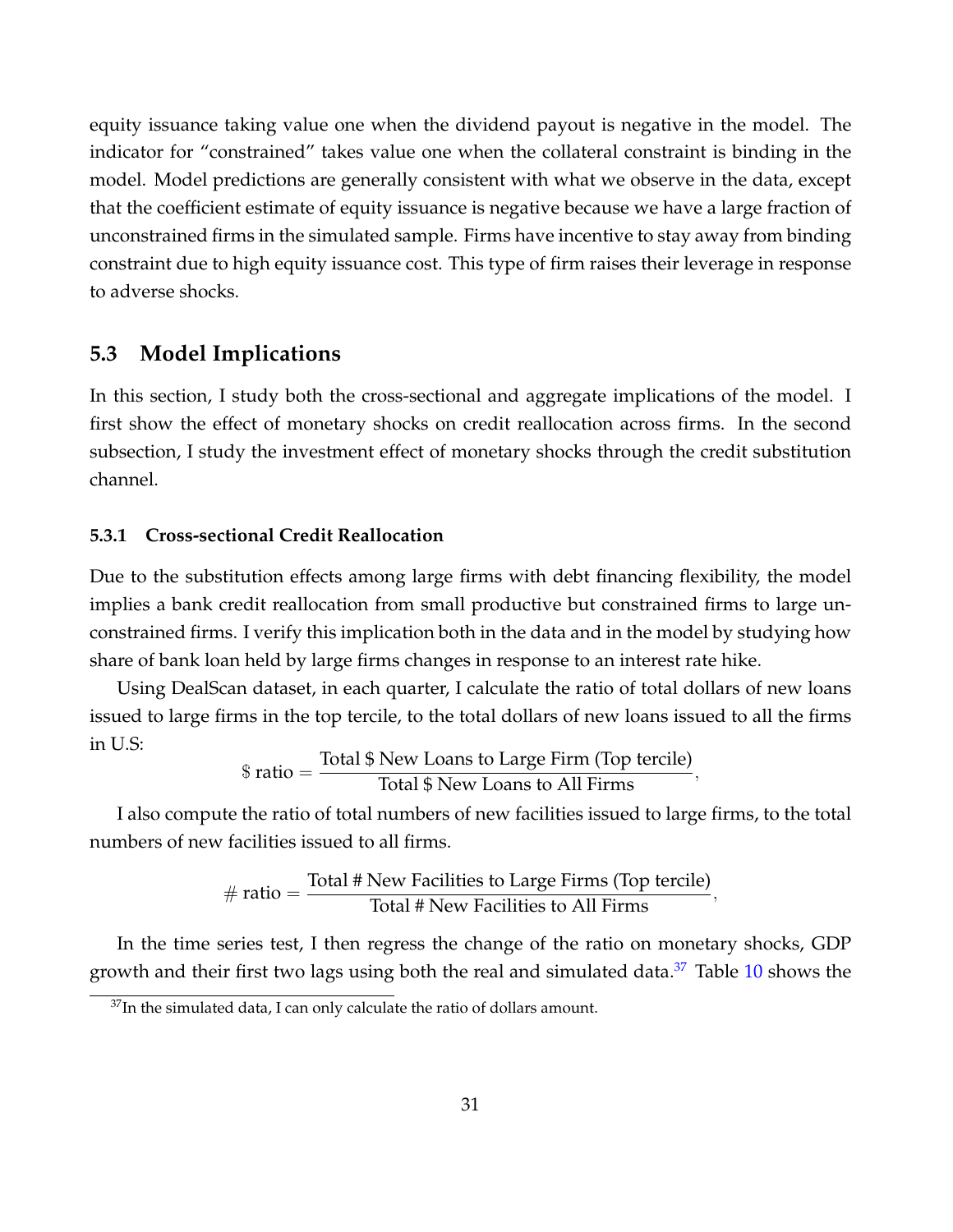coefficient estimates of  $\beta_{0,h}$  for  $h = 0$  and  $h = 4$ :

$$
\Delta ratio_{t+h} = \alpha_h + \sum_{j=0}^{2} \beta_{j,h} \epsilon_{t-j}^m + \sum_{j=0}^{2} \eta_{j,h} \Delta GDP_{t-j} + \epsilon_{t+h},
$$
\n(24)

The estimated  $\beta_{0,h}$  is statistically insignificant over the full sample of credit lines and term loans but becomes positively significant over the sub-sample of credit lines, which suggests that credit reallocation is mainly driven by firm credit line drawdowns. $38$  Specifically, an one percent increase in interest rate raises the credit ratio by dollar amounts by 7.9 percent in a quarter and 18.8 percent in a year (compared to an average of 72.2 percent). It raises the credit ratio by numbers of new issuance by around 3.9 percent (compared to an average of 31.7 percent). The model implies that interest rate hike leads to persistent bank credit reallocation from small constrained firms to large, less productive firms. Therefore, credit is "misallocated".

## **5.3.2 Real Effect: Investment**

What's the real effect of this credit substitution channel? [Carey et al.](#page-37-15) [\(2007\)](#page-37-15) finds that the prebankruptcy share of bank debt has large influence on recovery than all other variables take together.<sup>[39](#page-32-1)</sup> [Crouzet](#page-37-1) [\(2021\)](#page-37-1) explores the implications of "disintermediation" for the transmission of monetary policy shocks, where he finds that investment among firms with high loan shares is significantly more responsive to monetary policy shocks. Here I revisit this finding in the real data and model following the regression specification:

$$
\Delta log k_{i,t+1} = \alpha_i + \lambda_{s,q} + \gamma \epsilon_t^m + \beta \epsilon_t^m \times LoanRatio_{i,t-1} + \delta LoanRatio_{i,t-1} + \Gamma'_1 Z_{i,t-1} + \Gamma'_2 Y_{t-1} + \epsilon_{i,t}
$$
(25)

The results are shown in Table [11.](#page-59-0) Column (1) and (2) show the results for the alternative measure and the main measure of loan ratio. -0.07 in column (2) indicates that, on average, a one-standard-deviation increase in interest rate reduces the investment rate by 0.07 percent, compared to an average quarter investment rate of 0.53 percent. The coefficient estimate of the interaction term is negatively significant: -0.14, which means that firms with higher loan

<span id="page-32-0"></span> $38$ [Greenwald et al.](#page-38-1) [\(2021\)](#page-38-1) provides a comprehensive analysis of firm credit line drawdowns following several adverse macroeconomic shocks. They are able to document the details about firm credit lines usage and the structure of corporate credit using FR Y-14Q data set (Y14).

<span id="page-32-1"></span> $39$ They find that a marginal one percentage point increase in bank debt share improves recovery by about one-quarter percentage point.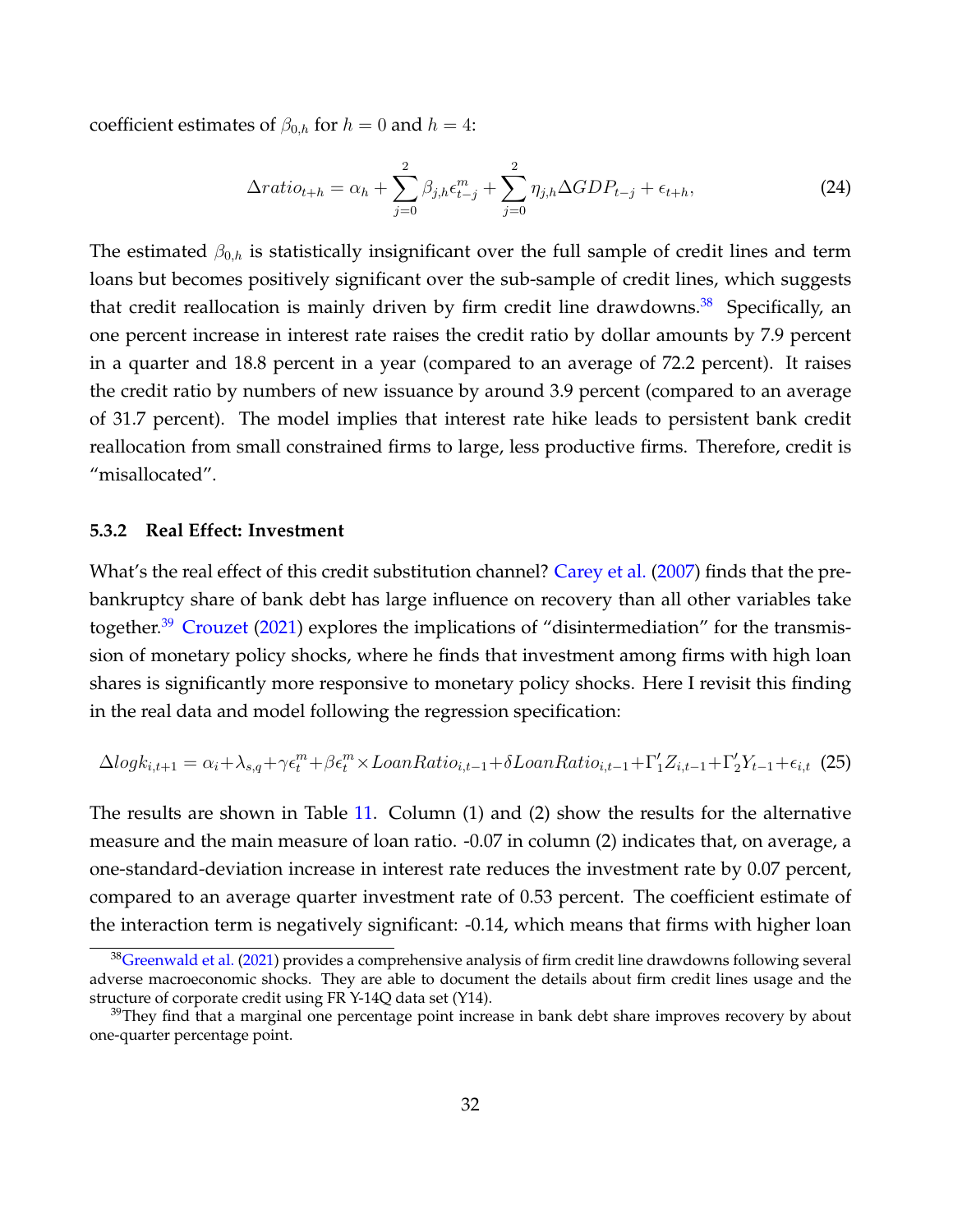shares are more responsive to the monetary shocks. Specifically, a 10 percent increase in firmlevel loan share leads to an approximately 10 percent further reduction in capital investment, compared to firms on average. Column (3) shows the results using simulated data from the model.

### **5.3.3 Counterfactual Analysis**

This section performs the counterfactual analysis of key financial frictions that determine the loan-bond tradeoff. I use simulated data as a laboratory to examine how debt issuance costs and liquidation value (relative to the collateral value) quantitatively affect the substitution between loans and bonds. In particular, I present the estimated coefficients of the heterogeneous responses in firm-level loan share, equity share and investment in Table [12,](#page-60-0) as well as relevant key model moments, in data simulated from various specifications nested in the benchmark model. I compare the benchmark model (1) with (2), a model with debt issuance cost reduced by one half, and (3) model in which loan is no longer risk-free since liquidation value is lower than collateral value.

In model (2), firms take much higher leverage when it is cheaper to borrow and therefore, it features a higher default probability and bond spread. In model (3), lower recovery rate leads to higher loan and bond spreads. Firms take lower leverage since it is riskier to borrow and hence, lower default probability. Reducing issuance cost amplifies the borrowing and investment sensitivities to monetary shocks, as the magnitudes of the estimated coefficients increase by four times for loan share and two times for equity share and investment. Reducing liquidation value makes debt financing, especially bond financing, very costly. The estimated coefficient for loan share is close to that in the benchmark model, while the estimated coefficient for equity share becomes positive: large firms would prefer equity financing than bond financing. Firms with higher loan share cut down investment more aggressively, as the magnitudes of the estimated coefficient increase by four times.

## <span id="page-33-0"></span>**6 Discussion**

**Demand or supply-driven explanations** The aggregate and firm-level evidence of bank credits expansion is hard to be explained by the traditional "bank lending channel" of monetary policy transmission, which predicts a decline in bank credits supply due to an increase in the cost of taking deposit. The "floating rate channel" proposed in [Ippolito et al.](#page-39-1) [\(2018\)](#page-39-1) also can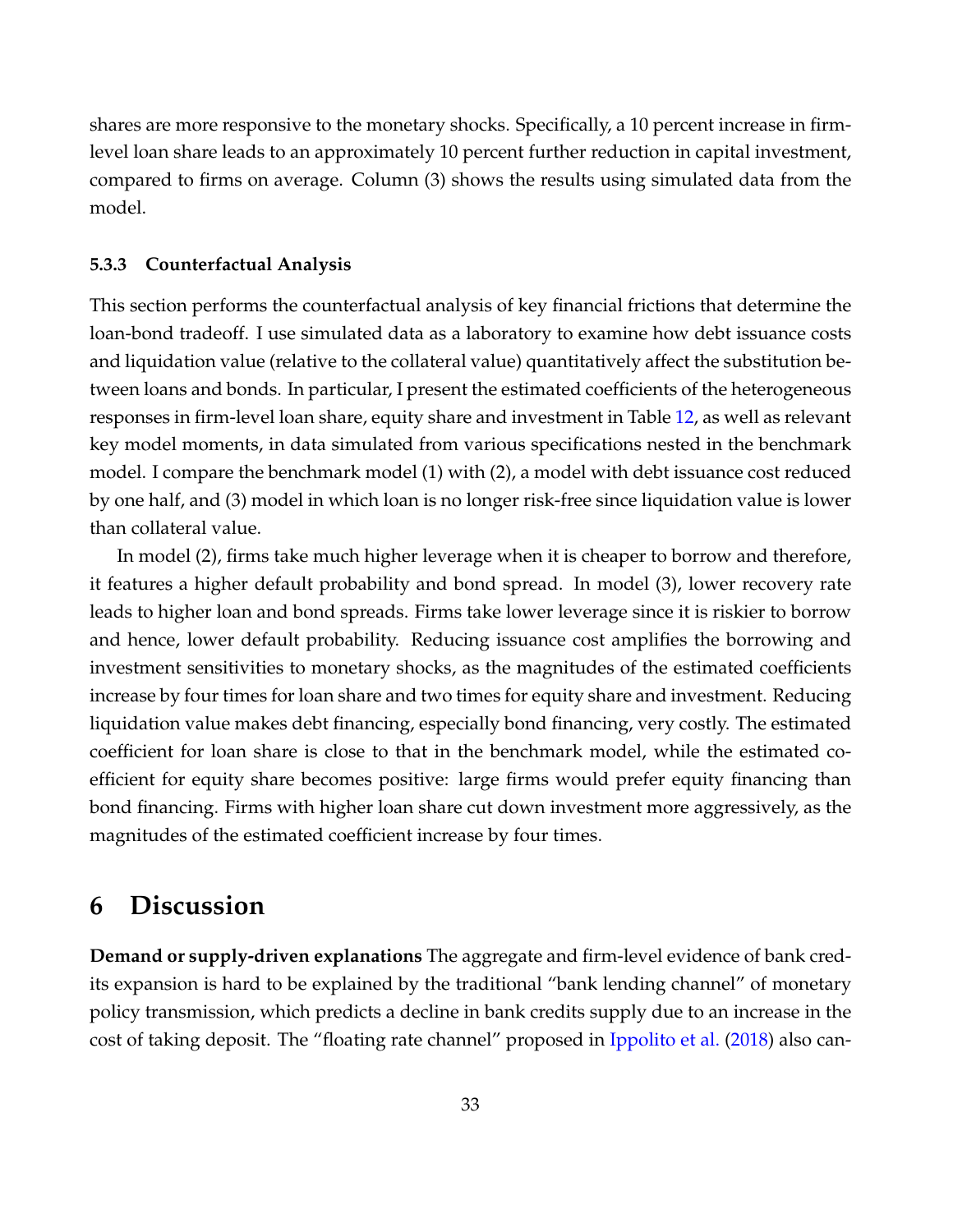not explain this fact since it predicts a decline in loan demand due to an increase in interest payment and thus a worse liquidity condition of firm balance sheet.

This pattern is consistent with firm demand as the driver. Theory of asymmetric information predicts that intermediated debt, which is less information-sensitive, is more attractive to borrowers in bad times since bank is more flexible and it brings superior monitoring. It can also be explained by the shift in bond supply. The relative cost of bonds increases following an interest rate hike and therefore, bond supply (or investor's demand) drops. It is necessary to look at firm's choices of other securities, such as convertibles and private debt, to understand the extent to which the findings are driven by asymmetric information or quality or both.

**Related to trade-off theory** [Strebulaev and Whited](#page-41-7) [\(2012\)](#page-41-7), [Ai et al.](#page-36-8) [\(2020a\)](#page-36-8) provide good survey of capital structure and trade-off theory. This model discusses the tradeoffs among a number of securities that can be used to finance endogenous investment. Beyond operating cash flows generated from production, firm has the opportunity each period to take upon new loans and bonds, as well as equity issuance. How does this model break the irrelevance theorem stated in [Modigliani and Miller](#page-40-17) [\(1959\)](#page-40-17)? The tax advantage of debt creates an incentive for leverage. Different from the traditional literature, default risk is not the only cost of taking debt. The overall risk of taking debt is the weighted average of default risk and constraint risk. This will also create a deviation from capital structure irrelevance. Finally, the model features issuance costs in both debt and equity issuance, while equity issuance is more costly.

This model also predicts that firms prefer debt financing to equity financing because of the tax benefit. Suppose the corporation would like to raise additional funds for investment beyond internal funds, it will choose debt first due to lower issuance cost. Firms without default risk prefer to issue bond. As they take more debt, they have to pay a higher interest expense, which lowers the available cash flow and raises the default probability (therefore, cost of bond financing). Once the cost of taking bonds exceeds the cost of taking loans, firms switch to loan financing until it gets enough external funds or the collateral constraint binds. After that, firms seek for bonds financing again if they need extra funds. Firms resort to equity financing only when the cost of debt financing is high enough. This happens to high leverage, low rated firms with very high default risk.

## <span id="page-34-0"></span>**7 Conclusion**

The interest rate implications of the trade-off theory are often ignored in the literature. This paper studies the changes in relative prices of corporate bonds and loans, as well as firms'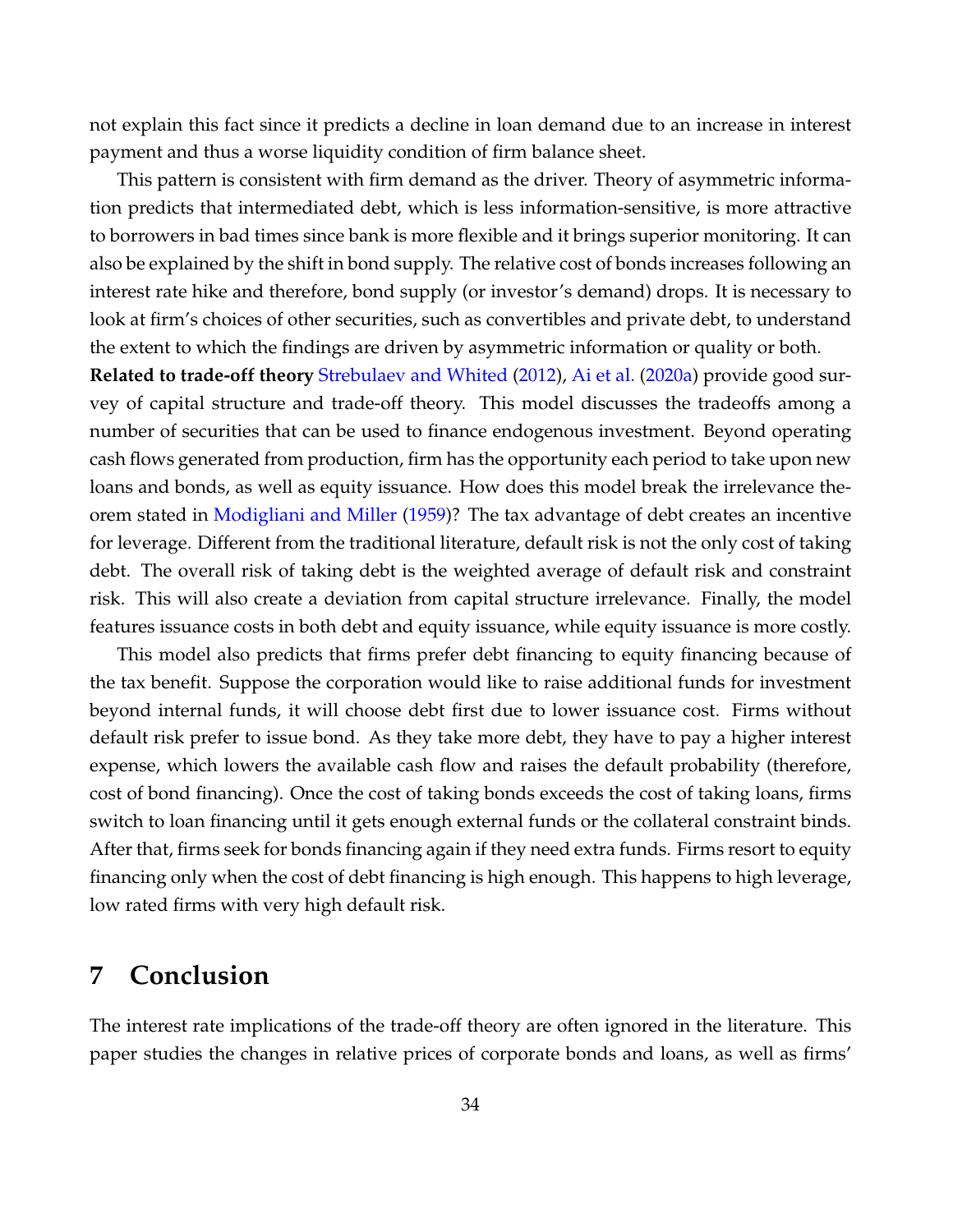differential responses in external financing decisions in response to monetary policy. Add to the literature, I incorporate debt heterogeneity into capital structure and argue that firm's ability to substitute between different marginal sources of external financing against interest rate risk is an important determinant of firms' capital and debt structure.

I empirically document the new facts that, relative spread of bond over loan increases following an interest rate hike. Large, high rated firms with high collateral value and unused credit lines substitute loans for corporate bonds at both intensive and extensive margin. Small, low rated firms that are considered as "financially constrained" tend to issue new equity. The monetary policy effects on this debt compositional shift and therefore, observed bank credit expansion at the aggregate level, is large and persistent.

To understand these empirical patterns, I build a dynamic, heterogeneous agents New Keynesian model that is quantitatively consistent with the empirical results. In addition to the classical trade-off theory, firms also trade off between higher intermediation cost for loans and default risk for bonds when determining the optimal debt structure. An unanticipated interest rate hike raises default risk and hence the cost of bond financing. Firms with low default risk and unused credit lines substitute loans for bonds, while firms with high default risk and binding collateral constraint have to seek for new equity issuance. To go further, the model implies a credit "misallocation" as bank credit flows from constrained, more productive firms to unconstrained firms.

Overall, the main findings in this paper can potentially be helpful to policymakers who are concerned about the redistribution effect of monetary policy on different types of debt markets and financial stability. An often-discussed goal of monetary policy is to provide resources to credit constrained firms. The model outlined in this paper provides a useful framework to quantitatively evaluate the policy effects on debt markets, which can be studied in the future research. Our results sheds light on the intermediated debt market regulations that central bank should implement when conducting monetary policy.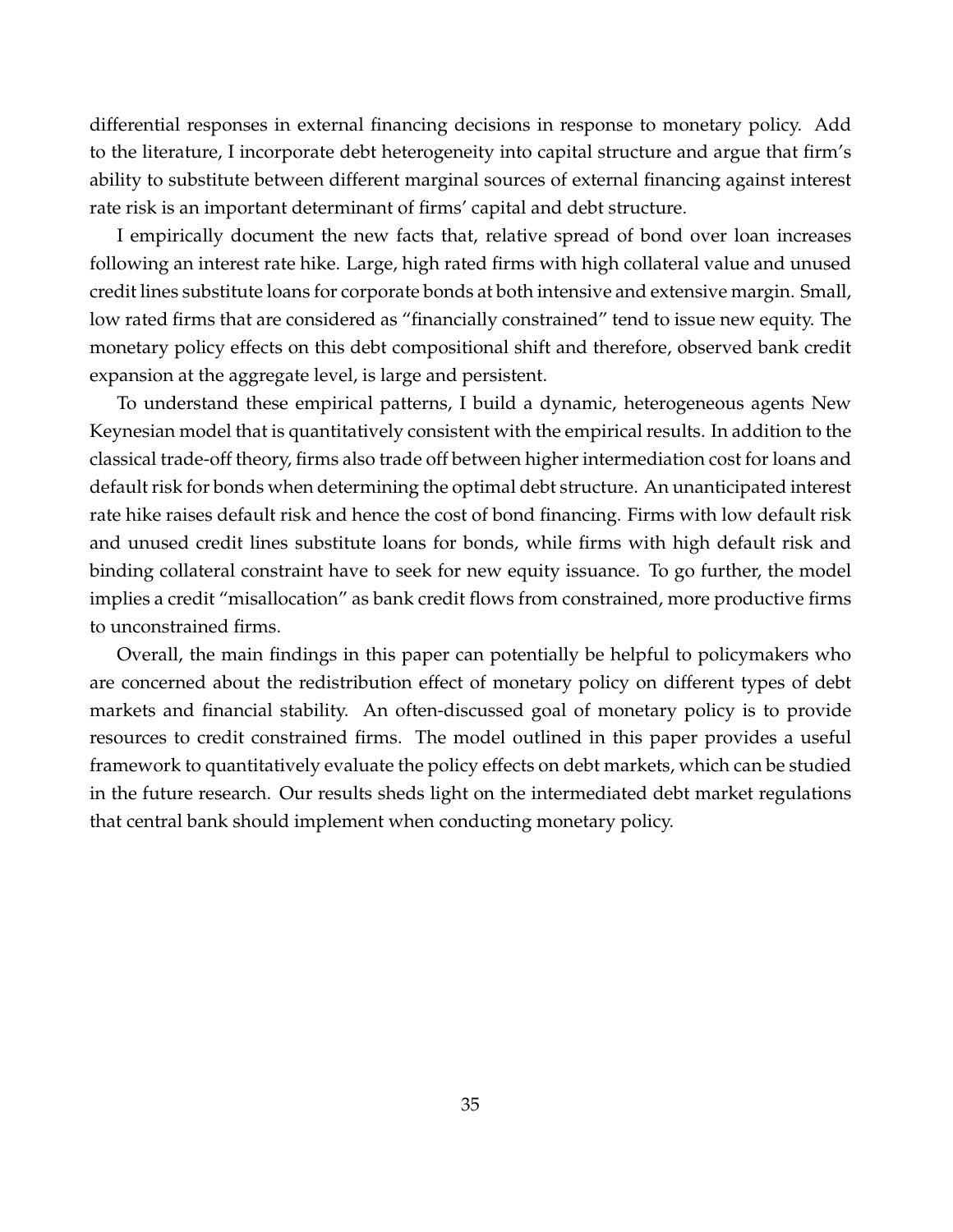# **References**

- ADRIAN, T. AND N. BOYARCHENKO (2012): "Intermediary leverage cycles and financial stability," *FRB of New York Staff Report*.
- AI, H., M. Z. FRANK, AND A. SANATI (2020a): "The trade-off theory of corporate capital structure," .
- AI, H., J. E. LI, K. LI, AND C. SCHLAG (2020b): "The collateralizability premium," *The Review of Financial Studies*, 33, 5821–5855.
- ALFARO, I., N. BLOOM, AND X. LIN (2018): "The finance uncertainty multiplier," Tech. rep., National Bureau of Economic Research.
- AUCLERT, A. (2019): "Monetary policy and the redistribution channel," *American Economic Review*, 109, 2333–67.
- BECKER, B. AND V. IVASHINA (2014): "Cyclicality of credit supply: Firm level evidence," *Journal of Monetary Economics*, 62, 76–93.
- BEGENAU, J. AND J. SALOMAO (2019): "Firm financing over the business cycle," *The Review of Financial Studies*, 32, 1235–1274.
- BELO, F., X. LIN, AND F. YANG (2019): "External equity financing shocks, financial flows, and asset prices," *The Review of Financial Studies*, 32, 3500–3543.
- <span id="page-36-0"></span>BERGER, P. G., E. OFEK, AND I. SWARY (1996): "Investor valuation of the abandonment option," *Journal of financial economics*, 42, 259–287.
- BERNANKE, B. S. AND A. S. BLINDER (1988): "Credit, money, and aggregate demand," *The American Economic Review*, 78, 435–439.
- BERNANKE, B. S., J. BOIVIN, AND P. ELIASZ (2005): "Measuring the effects of monetary policy: a factor-augmented vector autoregressive (FAVAR) approach," *The Quarterly journal of economics*, 120, 387–422.
- BERNANKE, B. S. AND M. GERTLER (1995): "Inside the black box: the credit channel of monetary policy transmission," *Journal of Economic perspectives*, 9, 27–48.
- ——— (2001): "Should central banks respond to movements in asset prices?" *american economic review*, 91, 253–257.
- BERNANKE, B. S., M. GERTLER, AND S. GILCHRIST (1999): "The financial accelerator in a quantitative business cycle framework," *Handbook of macroeconomics*, 1, 1341–1393.
- BHAMRA, H. S., A. J. FISHER, AND L.-A. KUEHN (2011): "Monetary policy and corporate default," *Journal of monetary economics*, 58, 480–494.
- BOLTON, P., H. CHEN, AND N. WANG (2013): "Market timing, investment, and risk manage-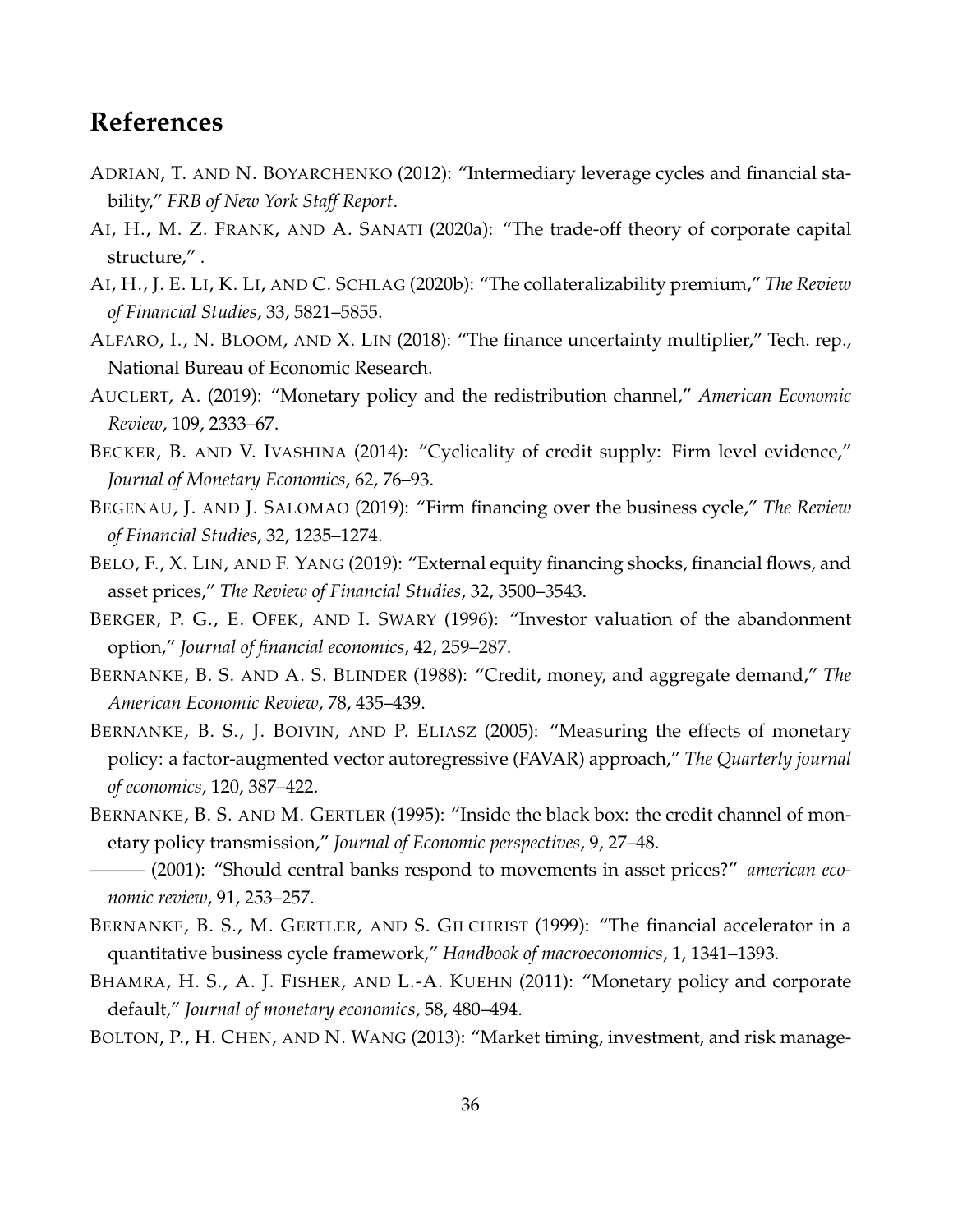ment," *Journal of Financial Economics*, 109, 40–62.

- BOLTON, P. AND D. S. SCHARFSTEIN (1996): "Optimal debt structure and the number of creditors," *Journal of political economy*, 104, 1–25.
- CAGLIO, C. R., R. M. DARST, AND KALEMLI-OZCAN (2021): "Risk-Taking and Monetary Policy Transmission: Evidence from Loans to SMEs and Large Firms," Tech. rep., National Bureau of Economic Research.
- CAREY, M., M. GORDY, ET AL. (2007): "The bank as grim reaper: debt composition and recoveries on defaulted debt," *preprint*.
- CARLSTROM, C. T. AND T. S. FUERST (1997): "Agency costs, net worth, and business fluctuations: A computable general equilibrium analysis," *The American Economic Review*, 893–910.
- CHODOROW-REICH, G., O. M. DARMOUNI, C. HARRY, S. LUCK, M. PLOSSER, ET AL. (2020): "Weathering the Storm: Who Can Access Credit in a Pandemic?" Tech. rep., Federal Reserve Bank of New York.
- CHRISTIANO, L. J., M. EICHENBAUM, AND C. L. EVANS (1999): "Monetary policy shocks: What have we learned and to what end?" *Handbook of macroeconomics*, 1, 65–148.
- COCHRANE, J. H. AND M. PIAZZESI (2002): "The fed and interest rates-a high-frequency identification," *American economic review*, 92, 90–95.
- COLLA, P., F. IPPOLITO, AND K. LI (2013): "Debt specialization," *The Journal of Finance*, 68, 2117–2141.
- ——— (2020): "Debt structure," *Annual Review of Financial Economics*, 12, 193–215.
- COOPER, R. AND J. EJARQUE (2003): "Financial frictions and investment: requiem in q," *Review of Economic Dynamics*, 6, 710–728.
- COVAS, F. AND W. J. DEN HAAN (2011): "The cyclical behavior of debt and equity finance," *American Economic Review*, 101, 877–99.
- ——— (2012): "The role of debt and equity finance over the business cycle," *The Economic Journal*, 122, 1262–1286.
- CROUZET, N. (2018): "Aggregate implications of corporate debt choices," *The Review of Economic Studies*, 85, 1635–1682.
- <span id="page-37-0"></span>——— (2021): "Credit disintermediation and monetary policy," *IMF Economic Review*, 69, 23– 89.
- DARMOUNI, O., O. GIESECKE, AND A. RODNYANSKY (2020): "The bond lending channel of monetary policy," .
- DENIS, D. J. AND V. T. MIHOV (2003): "The choice among bank debt, non-bank private debt, and public debt: evidence from new corporate borrowings," *Journal of financial Economics*,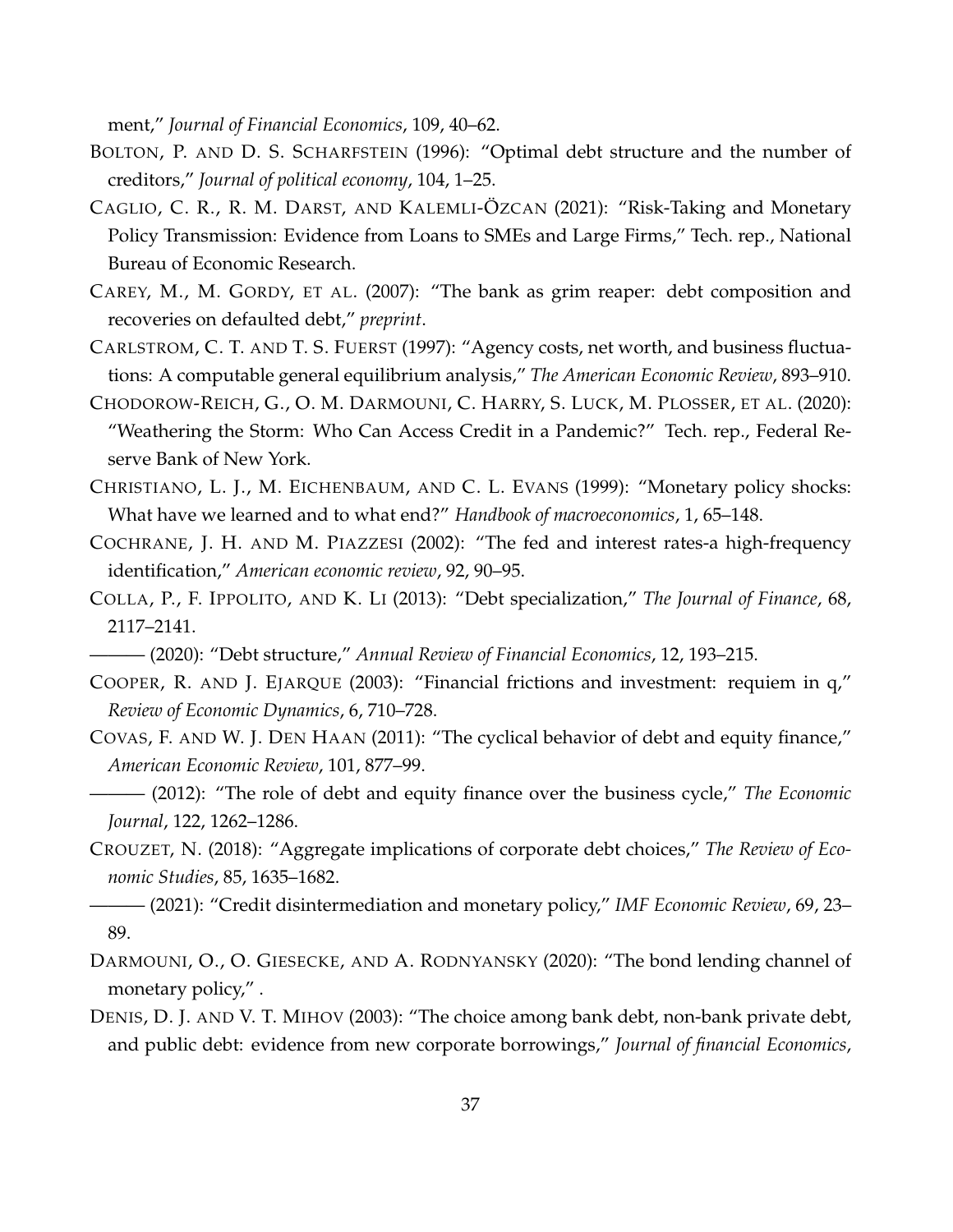70, 3–28.

DIAMOND, D. W. (1991): "Monitoring and reputation: The choice between bank loans and directly placed debt," *Journal of political Economy*, 99, 689–721.

- DITTMAR, A. K. AND R. F. DITTMAR (2008): "The timing of financing decisions: An examination of the correlation in financing waves," *Journal of Financial Economics*, 90, 59–83.
- DRECHSLER, I., A. SAVOV, AND P. SCHNABL (2017): "The deposits channel of monetary policy," *The Quarterly Journal of Economics*, 132, 1819–1876.
- EISFELDT, A. L. AND T. MUIR (2014): *Aggregate issuance and savings waves*, Citeseer.
- FANG, L. H. (2005): "Investment bank reputation and the price and quality of underwriting services," *The Journal of Finance*, 60, 2729–2761.
- GERTLER, M. AND B. BERNANKE (1989): "Agency costs, net worth and business fluctuations," in *Business cycle theory*, Edward Elgar Publishing Ltd.
- GERTLER, M. AND S. GILCHRIST (1993): "The cyclical behavior of short-term business lending: Implications for financial propagation mechanisms," *European Economic Review*, 37, 623–631.
- ——— (1994): "Monetary policy, business cycles, and the behavior of small manufacturing firms," *The Quarterly Journal of Economics*, 109, 309–340.
- <span id="page-38-2"></span>GERTLER, M. AND P. KARADI (2015): "Monetary policy surprises, credit costs, and economic activity," *American Economic Journal: Macroeconomics*, 7, 44–76.
- GILCHRIST, S. AND J. V. LEAHY (2002): "Monetary policy and asset prices," *Journal of monetary Economics*, 49, 75–97.
- <span id="page-38-3"></span>GILCHRIST, S. AND E. ZAKRAJŠEK (2012): "Credit spreads and business cycle fluctuations," *American economic review*, 102, 1692–1720.
- <span id="page-38-1"></span>GOMES, J. F. (2001): "Financing investment," *American Economic Review*, 91, 1263–1285.
- GORODNICHENKO, Y. AND M. WEBER (2016): "Are sticky prices costly? Evidence from the stock market," *American Economic Review*, 106, 165–99.
- GRAHAM, J. R. AND M. T. LEARY (2011): "A review of empirical capital structure research and directions for the future," *Annu. Rev. Financ. Econ.*, 3, 309–345.
- GREENWALD, D. L., J. KRAINER, AND P. PAUL (2021): "The credit line channel," Federal Reserve Bank of San Francisco.
- <span id="page-38-0"></span>GÜRKAYNAK, R. S., B. SACK, AND E. SWANSON (2005): "The sensitivity of long-term interest rates to economic news: Evidence and implications for macroeconomic models," *American*

<sup>——— (1993): &</sup>quot;Seniority and maturity of debt contracts," *Journal of financial Economics*, 33, 341–368.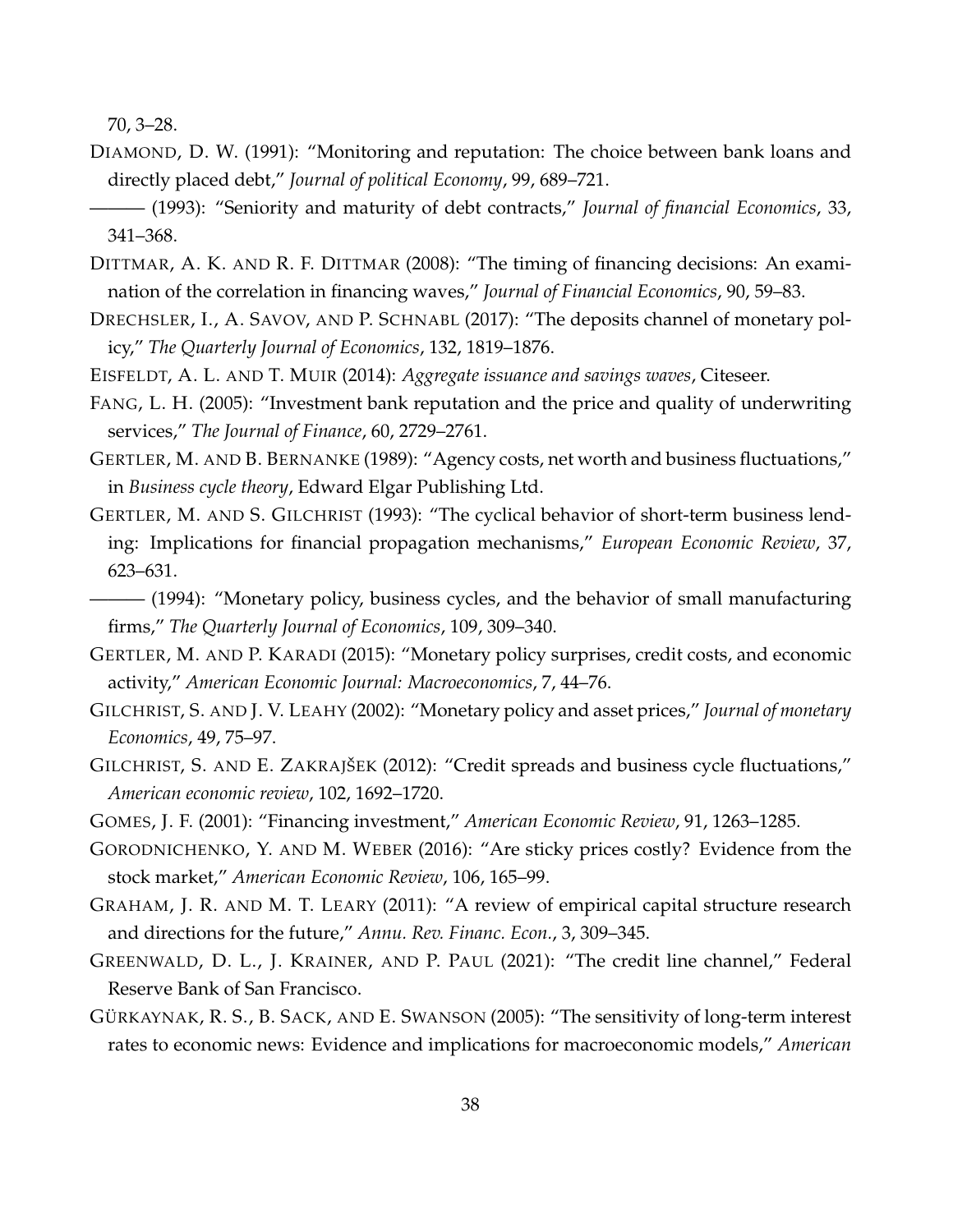*economic review*, 95, 425–436.

- HACKBARTH, D., J. MIAO, AND E. MORELLEC (2006): "Capital structure, credit risk, and macroeconomic conditions," *Journal of financial economics*, 82, 519–550.
- <span id="page-39-0"></span>HADLOCK, C. J. AND J. R. PIERCE (2010): "New evidence on measuring financial constraints: Moving beyond the KZ index," *The Review of Financial Studies*, 23, 1909–1940.
- HE, Z., B. KELLY, AND A. MANELA (2017): "Intermediary asset pricing: New evidence from many asset classes," *Journal of Financial Economics*, 126, 1–35.
- HENNESSY, C. A. AND T. M. WHITED (2005): "Debt dynamics," *The journal of finance*, 60, 1129–1165.
- <span id="page-39-1"></span>——— (2007): "How costly is external financing? Evidence from a structural estimation," *The Journal of Finance*, 62, 1705–1745.
- HOUSTON, J. AND C. JAMES (1996): "Bank information monopolies and the mix of private and public debt claims," *The Journal of Finance*, 51, 1863–1889.
- IPPOLITO, F., A. K. OZDAGLI, AND A. PEREZ-ORIVE (2018): "The transmission of monetary policy through bank lending: The floating rate channel," *Journal of Monetary Economics*, 95, 49–71.
- JEENAS, P. (2019): "Firm balance sheet liquidity, monetary policy shocks, and investment dynamics," *Work*.
- JERMANN, U. AND V. QUADRINI (2012): "Macroeconomic effects of financial shocks," *American Economic Review*, 102, 238–71.
- JOHNSON, S. A. (1997): "An empirical analysis of the determinants of corporate debt ownership structure," *Journal of Financial and Quantitative analysis*, 32, 47–69.
- JORDÀ, O. (2005): "Estimation and inference of impulse responses by local projections," *American economic review*, 95, 161–182.
- KAPLAN, G., B. MOLL, AND G. L. VIOLANTE (2018): "Monetary policy according to HANK," *American Economic Review*, 108, 697–743.
- KASHYAP, A. K., O. A. LAMONT, AND J. C. STEIN (1994): "Credit conditions and the cyclical behavior of inventories," *The Quarterly Journal of Economics*, 109, 565–592.
- KASHYAP, A. K. AND J. C. STEIN (1995): "The impact of monetary policy on bank balance sheets," in *Carnegie-rochester conference series on public policy*, Elsevier, vol. 42, 151–195.
- $-$  (2000): "What do a million observations on banks say about the transmission of monetary policy?" *American Economic Review*, 90, 407–428.
- KASHYAP, A. K., J. C. STEIN, AND D. W. WILCOX (1992): "Monetary policy and credit conditions: Evidence from the composition of external finance," .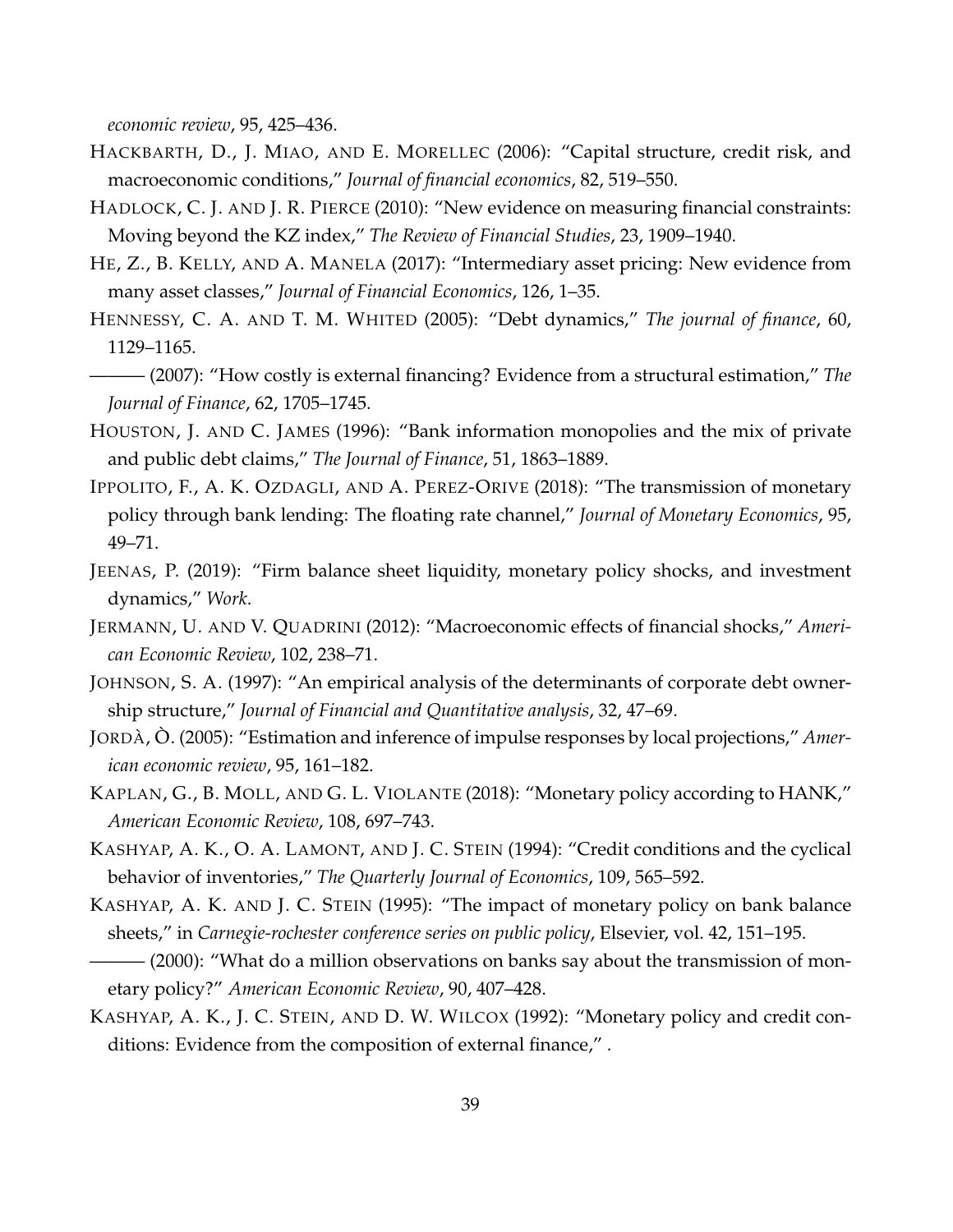KIYOTAKI, N. AND J. MOORE (1997): "Credit cycles," *Journal of political economy*, 105, 211–248.

- KORAJCZYK, R. A. AND A. LEVY (2003): "Capital structure choice: macroeconomic conditions and financial constraints," *Journal of financial economics*, 68, 75–109.
- KUEHN, L.-A. AND L. SCHMID (2014): "Investment-based corporate bond pricing," *The Journal of Finance*, 69, 2741–2776.
- KUTTNER, K. N. (2001): "Monetary policy surprises and interest rates: Evidence from the Fed funds futures market," *Journal of monetary economics*, 47, 523–544.
- LI, S., T. M. WHITED, AND Y. WU (2016): "Collateral, taxes, and leverage," *The Review of Financial Studies*, 29, 1453–1500.
- LI, X., C. LIN, AND X. ZHAN (2019): "Does change in the information environment affect financing choices?" *Management Science*, 65, 5676–5696.
- LUCK, S. AND T. ZIMMERMANN (2020): "Employment effects of unconventional monetary policy: Evidence from QE," *Journal of Financial Economics*, 135, 678–703.
- MCKAY, A., E. NAKAMURA, AND J. STEINSSON (2016): "The power of forward guidance revisited," *American Economic Review*, 106, 3133–58.
- <span id="page-40-2"></span>MCKEON, S. B. (2015): "Employee option exercise and equity issuance motives," *Available at SSRN 1920985*.
- MODIGLIANI, F. AND M. H. MILLER (1959): "The cost of capital, corporation finance, and the theory of investment: Reply," *The American Economic Review*, 49, 655–669.
- MORLACCO, M. AND D. ZEKE (2021): "Monetary policy, customer capital, and market power," *Journal of Monetary Economics*.
- <span id="page-40-0"></span>NAKAMURA, E. AND J. STEINSSON (2018): "High-frequency identification of monetary nonneutrality: the information effect," *The Quarterly Journal of Economics*, 133, 1283–1330.
- NIEPMANN, F. AND T. SCHMIDT-EISENLOHR (2018): "Global Investors, the Dollar, and US Credit Conditions," .
- NIKOLOV, B. AND T. M. WHITED (2014): "Agency conflicts and cash: Estimates from a dynamic model," *The Journal of Finance*, 69, 1883–1921.
- <span id="page-40-1"></span>OTTONELLO, P. AND T. WINBERRY (2020): "Financial heterogeneity and the investment channel of monetary policy," *Econometrica*, 88, 2473–2502.
- PHILIPPON, T. (2015): "Has the US finance industry become less efficient? On the theory and measurement of financial intermediation," *American Economic Review*, 105, 1408–38.
- RAJAN, R. G. (1992): "Insiders and outsiders: The choice between informed and arm's-length debt," *The Journal of finance*, 47, 1367–1400.
- RAMPINI, A. AND V. VISHWANATHAN (2020): "Collateral and secured debt," Tech. rep.,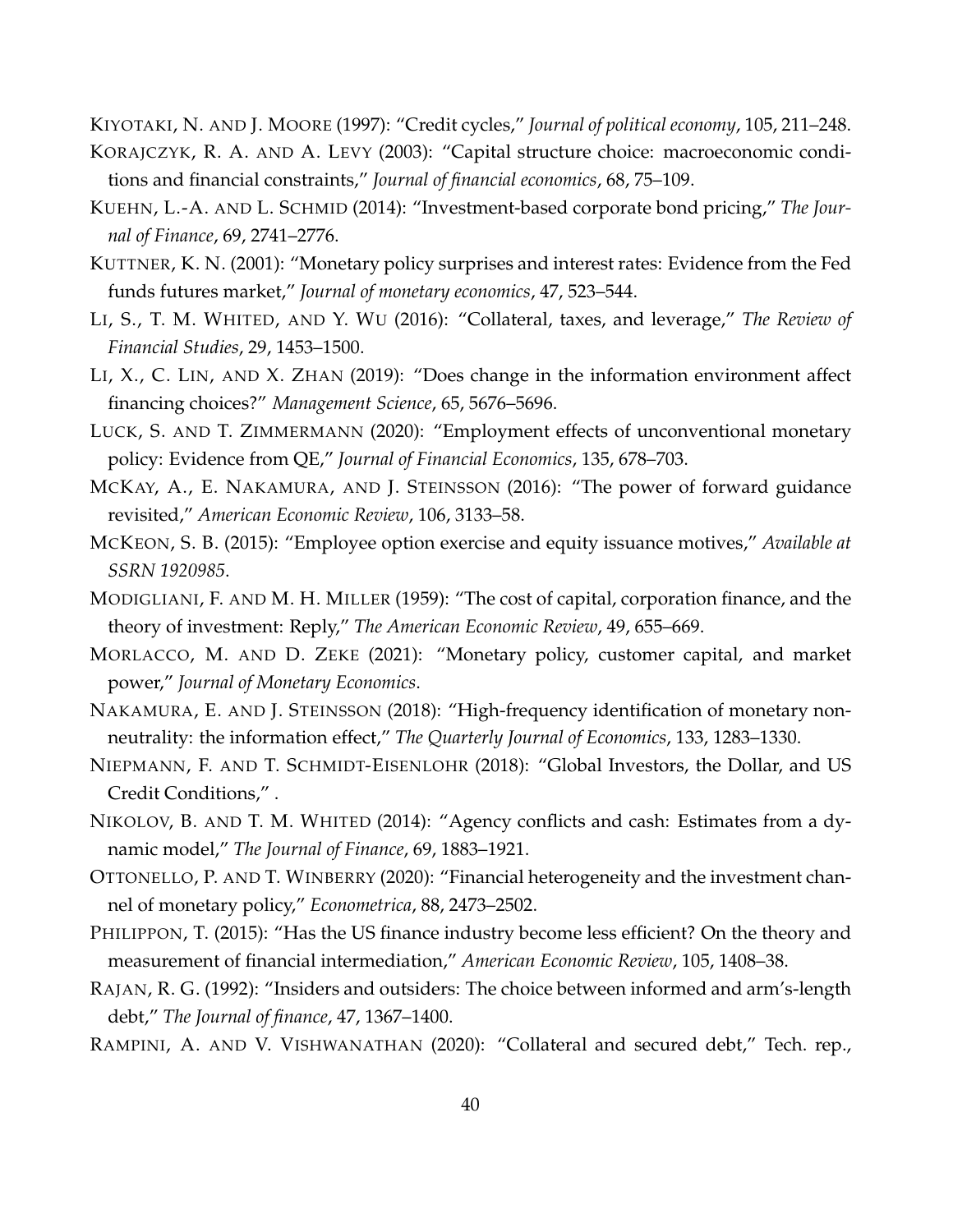working paper.

- RAMPINI, A. A. AND S. VISWANATHAN (2013): "Collateral and capital structure," *Journal of Financial Economics*, 109, 466–492.
- RAUH, J. D. AND A. SUFI (2010): "Capital structure and debt structure," *The Review of Financial Studies*, 23, 4242–4280.
- <span id="page-41-0"></span>REINELT, T. AND M. MEIER (2020): "Monetary policy, markup dispersion, and aggregate TFP, $''$ .
- ROBERTS, M. R. AND A. SUFI (2009): "Renegotiation of financial contracts: Evidence from private credit agreements," *Journal of Financial Economics*, 93, 159–184.
- ROMER, C. D. AND D. H. ROMER (2004): "A new measure of monetary shocks: Derivation and implications," *American Economic Review*, 94, 1055–1084.
- <span id="page-41-2"></span>ROTEMBERG, J. J. (1982): "Sticky prices in the United States," *Journal of political economy*, 90, 1187–1211.
- RUDEBUSCH, G. D. (1998): "Do measures of monetary policy in a VAR make sense?" *International economic review*, 907–931.
- SCHWERT, M. (2020): "Does borrowing from banks cost more than borrowing from the market?" *The Journal of Finance*, 75, 905–947.
- STREBULAEV, I. A. AND T. M. WHITED (2012): "Dynamic models and structural estimation in corporate finance," *Final pre-publication version, published in Foundations and Trends in Finance*, 6, 1–163.
- SUFI, A. (2009): "Bank lines of credit in corporate finance: An empirical analysis," *The Review of Financial Studies*, 22, 1057–1088.
- WANG, Y., T. M. WHITED, Y. WU, AND K. XIAO (2020): "Bank market power and monetary policy transmission: Evidence from a structural estimation," Tech. rep., National Bureau of Economic Research.
- WELCH, I. (1997): "Why is bank debt senior? A theory of asymmetry and claim priority based on influence costs," *The Review of Financial Studies*, 10, 1203–1236.
- <span id="page-41-1"></span>WHITED, T. M. AND G. WU (2006): "Financial constraints risk," *The Review of Financial Studies*, 19, 531–559.
- WONG, A. (2019): "Refinancing and the transmission of monetary policy to consumption," *Unpublished manuscript*, 20.
- XIAO, K. (2020): "Monetary transmission through shadow banks," *The Review of Financial Studies*, 33, 2379–2420.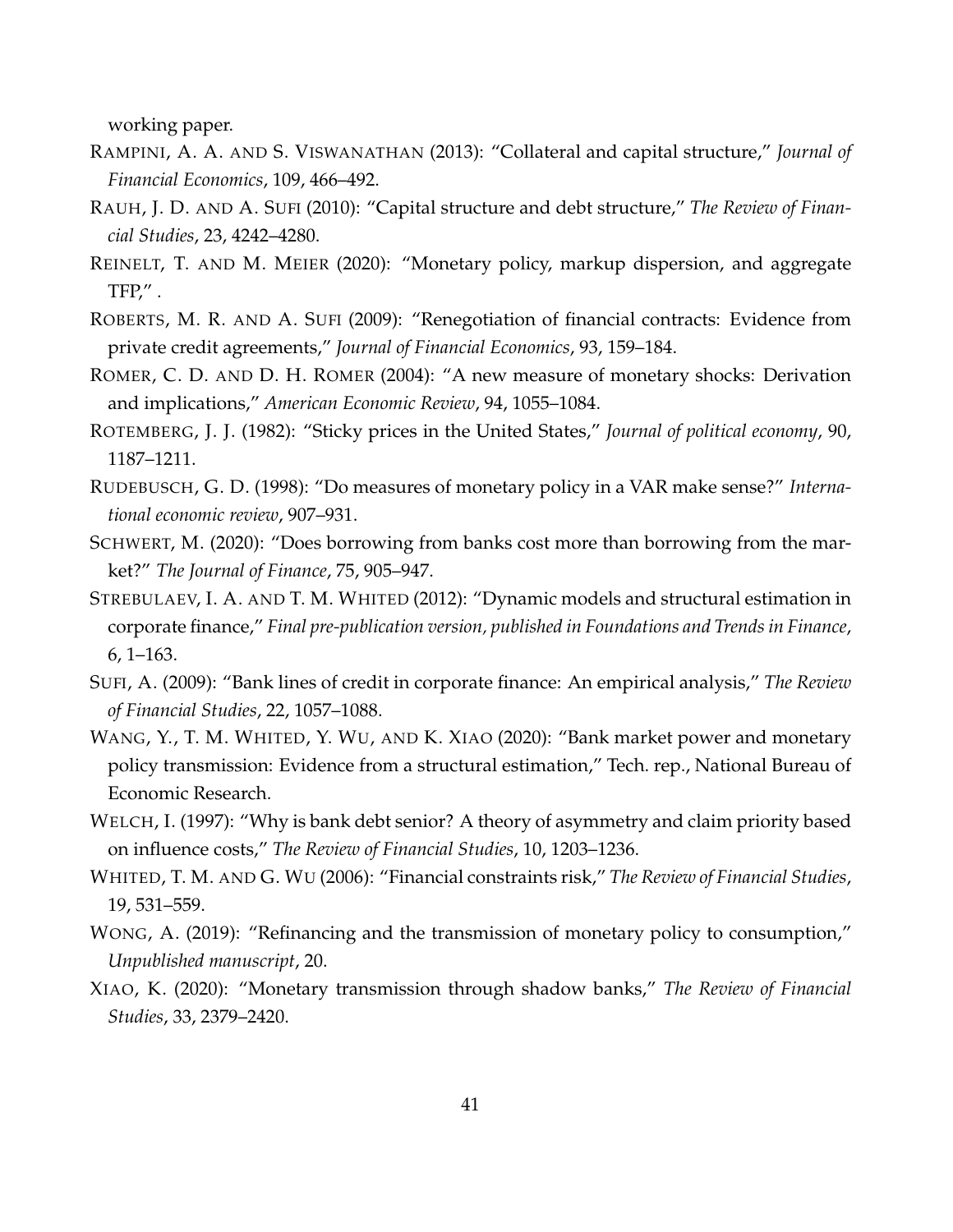# **Figures**

**Figure 1:** Aggregate Time Series of Corporate Debt

This figure plots the time series of debt ratio: loan/total debt and bond/total debt of nonfinancial corporate sector from 1980Q1 to 2018Q4. Total debt is defined as the sum of debt securities and loans. Short-term loan is defined as the sum of depository institution loans and other loans and advances. Data is obtained from the Flow of Funds L.103. Corporate bonds and loans are negatively correlated. There is a shrift from bank debt to market debt over time.



| Non-financial corporate business    |     | 1980Q1 2008Q2 | 2018Q4 |
|-------------------------------------|-----|---------------|--------|
| Debt securities                     | 412 | 3,499         | 6,310  |
| Commercial paper                    | 31  | 140           | 196    |
| Municipal securities                | 37  | 404           | 571    |
| Corporate bonds                     | 344 | 2,955         | 5,542  |
| Loans                               | 463 | 3,070         | 3,339  |
| Depository institution loans n.e.c. | 212 | 759           | 1,003  |
| Other loans and advances            | 110 | 1,362         | 1,710  |
| Total mortgages                     | 142 | 949           | 626    |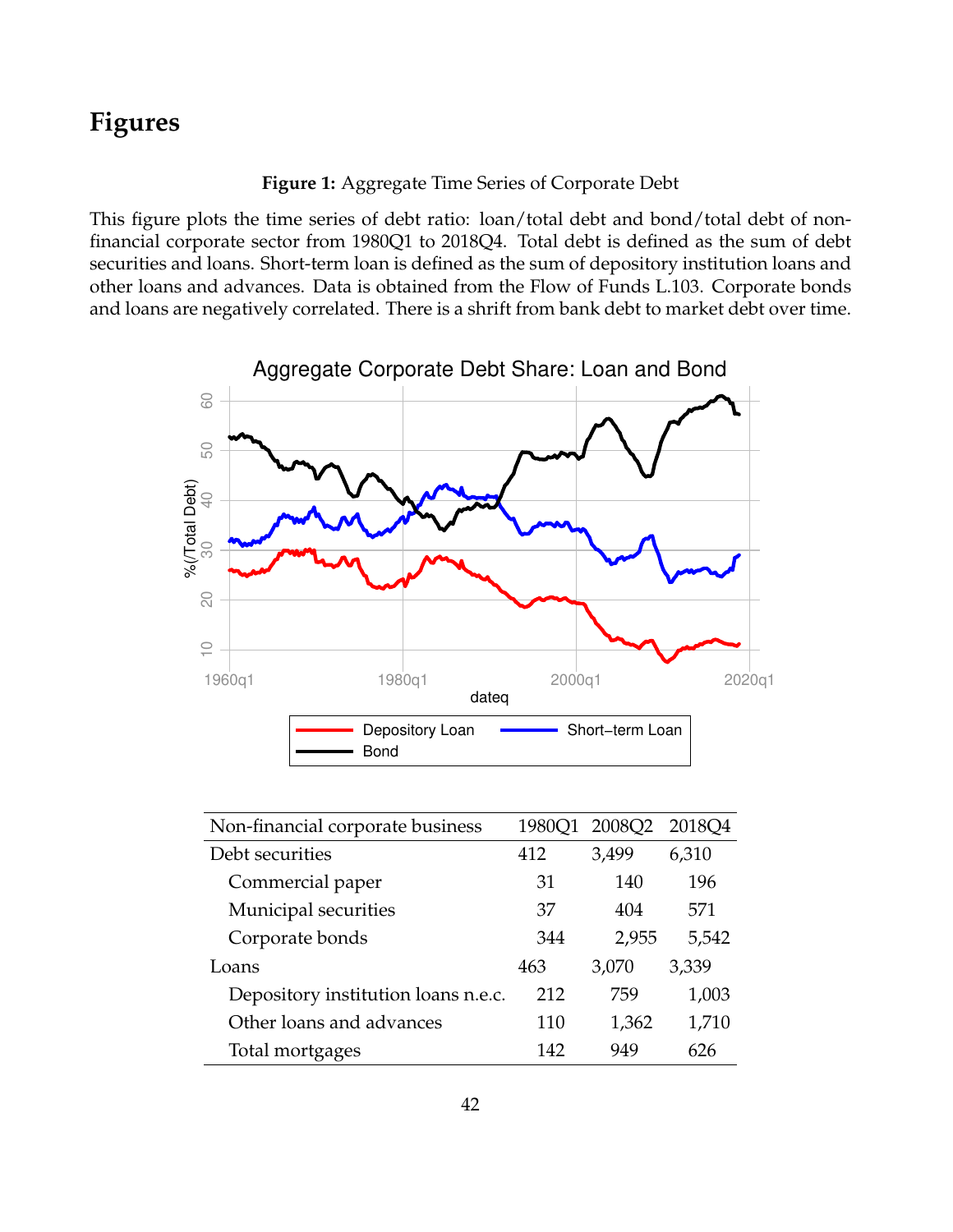# **Figure 2:** Monetary Shocks

This figure plots the monetary shocks at the daily and quarterly frequency. The red dashed line represents the main measure of monetary shocks used in the baseline analysis: changes in Fed Funds future prices around FOMC announcements. The blue solid line represents the policy news shocks from Nakamura and Steinsson (2018). The sample covers periods from 1990Q2 to 2018Q4.

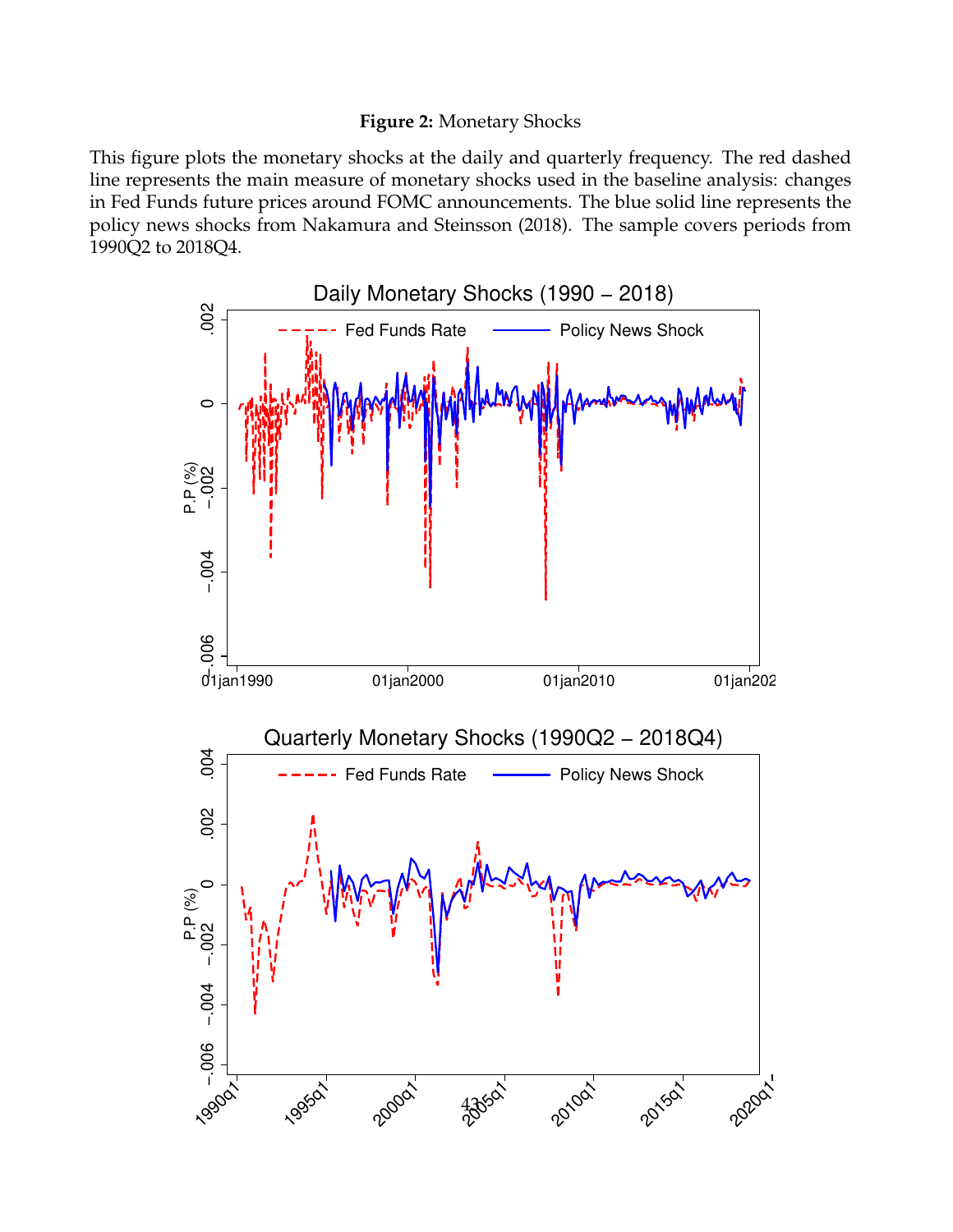#### **Figure 3:** Dynamic Effects of Monetary Shocks on Debt Composition

This figure plots the dynamic effects of monetary shocks on corporate debt compositional shift using aggregate time series data from the Flow of Funds. Coefficient  $\beta_h$  estimates from the following regressions are plotted over time horizon  $h$ :

$$
\Delta y_{t+h} = \alpha_h + \beta_h \epsilon_t^m + \gamma_h \epsilon_{t-1}^m + \Gamma_h Controls_t + \epsilon_{t+h}
$$

where  $h \in [0, 16]$ . The control variables include the current and lagged values of real GDP growth, inflation rate, unemployment and their forecast revisions, credit spread, term spread, price-dividend ratio and financial sector leverage. The shaded area are 68% and 90% error bands. Panel (a) and (b) (where  $y = \Delta Debt\,Share$ ) show the long-run cumulative effect of monetary shocks on market debt share (bonds/total debt) and bank debt share (loans/total debt); Panel (c) (d) and (e) (where  $y = \Delta log(Debt)$ ) show the effect on bond amount, loan amount and total debt amount defined as the sum of debt securities and loans, respectively. The sample covers periods from 1990Q2 to 2018Q4.

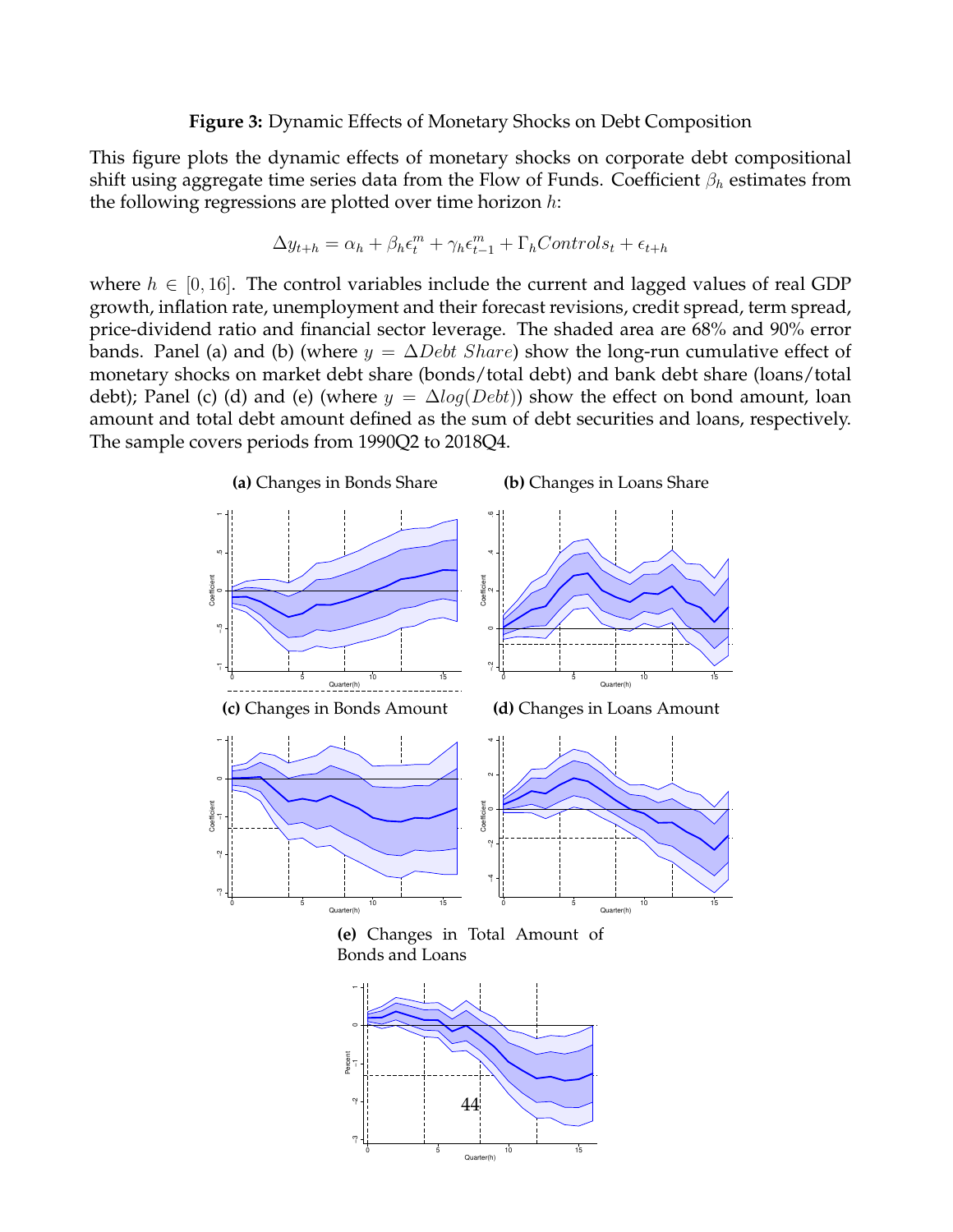#### **Figure 4:** Moody's Recovery by Debt Type

As can be seen in Exhibit 4, bank loans recover an average of 82 percent at resolution on a discounted basis with a corresponding median of 100 percent. In contrast, senior secured bonds recover an average of 65 percent with a median of 67 percent. Discounted ultimate recovery rates on bonds vary from an average of 38 percent for senior unsecured bonds down to 15 percent for junior subordinated bonds. Across all bonds, the average recovery rate is 37 percent with a median of 24 percent. Exhibit 5 shows the distributions of loan and bond recovery rates, indicating strong skewness in both distributions whereby the probability of full recovery for loans is relatively high and the probability of low recovery for bonds is also relatively high. **Source: Moody's recovery database**



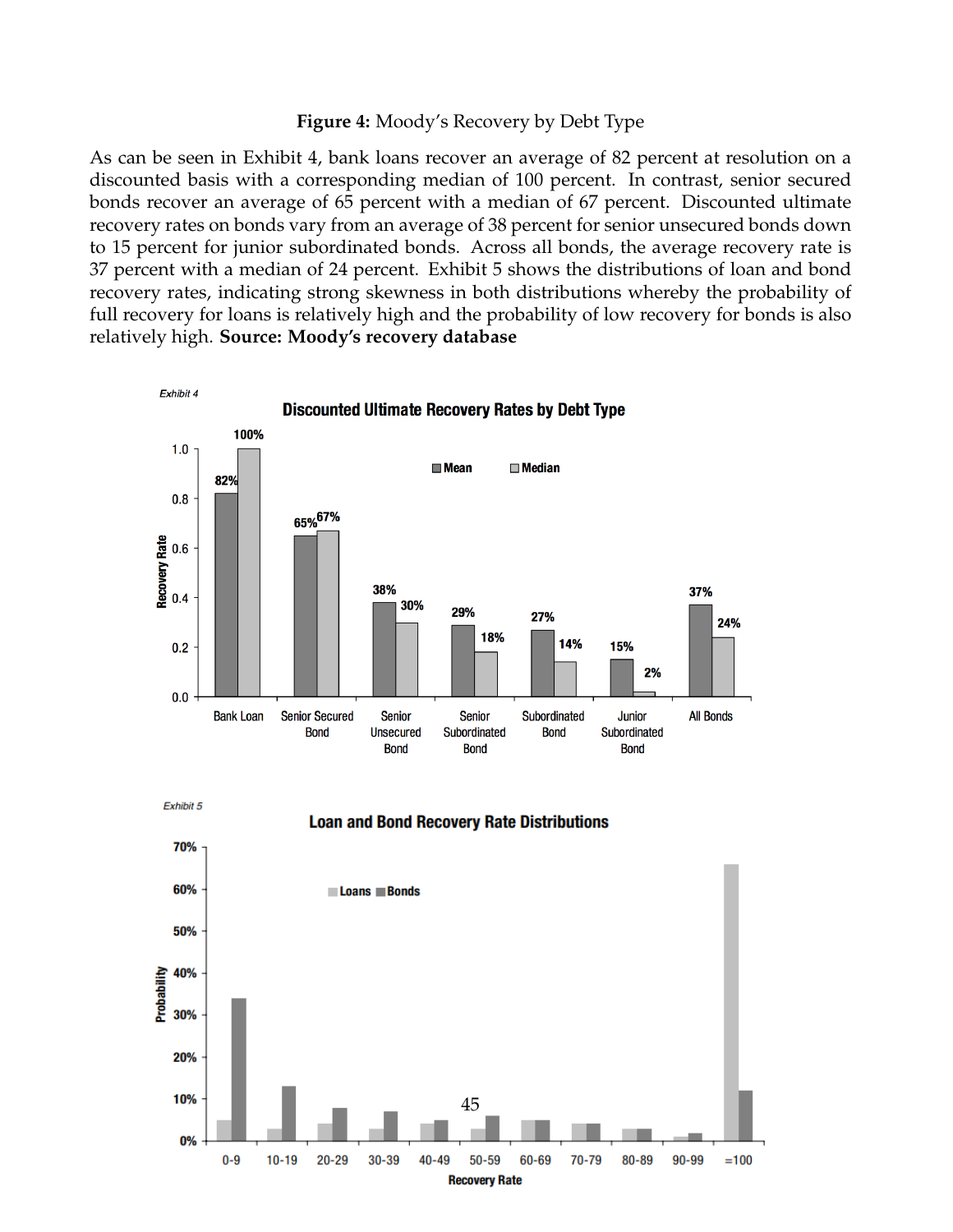#### **Figure 5:** Optimal Value and Policy Functions

This figure plots the value of equity (top left panel), the policy for the investment-to-capital ratio (top right panel), the policy for new (total) debt issuance-to-capital ratio (bottom left panel), and the price of bond debt (bottom right panel) as functions of capital. The two lines correspond to firms with identical average idiosyncratic productivity and total debt levels, but in the economy with different level of interest rates. The blue solid line refers to an economy in good state (low rate), and the red dashed line refers to an economy in bad state (high rate).

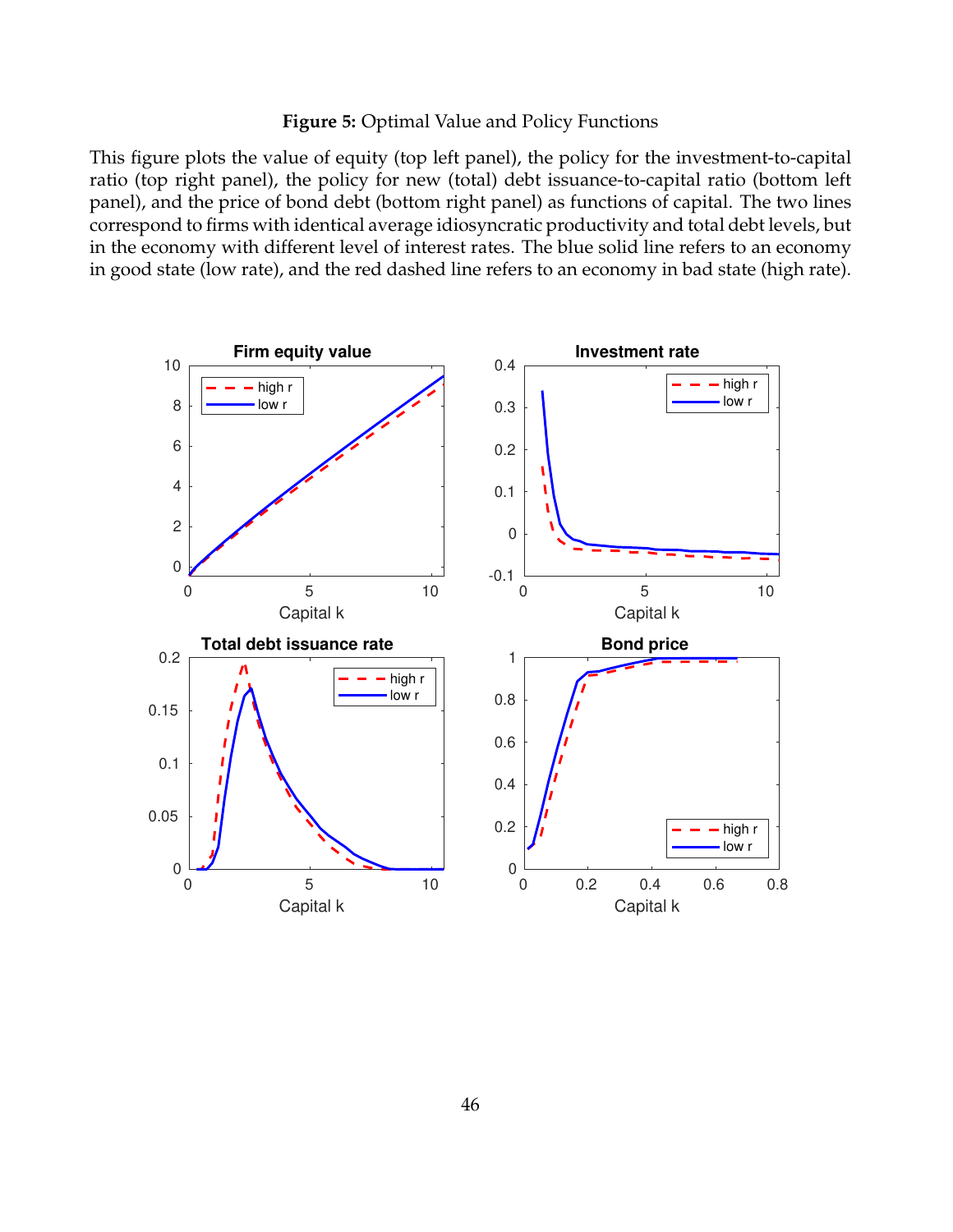## **Figure 6:** Bond and Loan Issuance

This figure shows more details about bond and loan financing for firms with average productivity. Figure on the top of the panel plots the total debt issuance. Bond and loan issuance are plotted on the bottom left and right of the panel , separately.

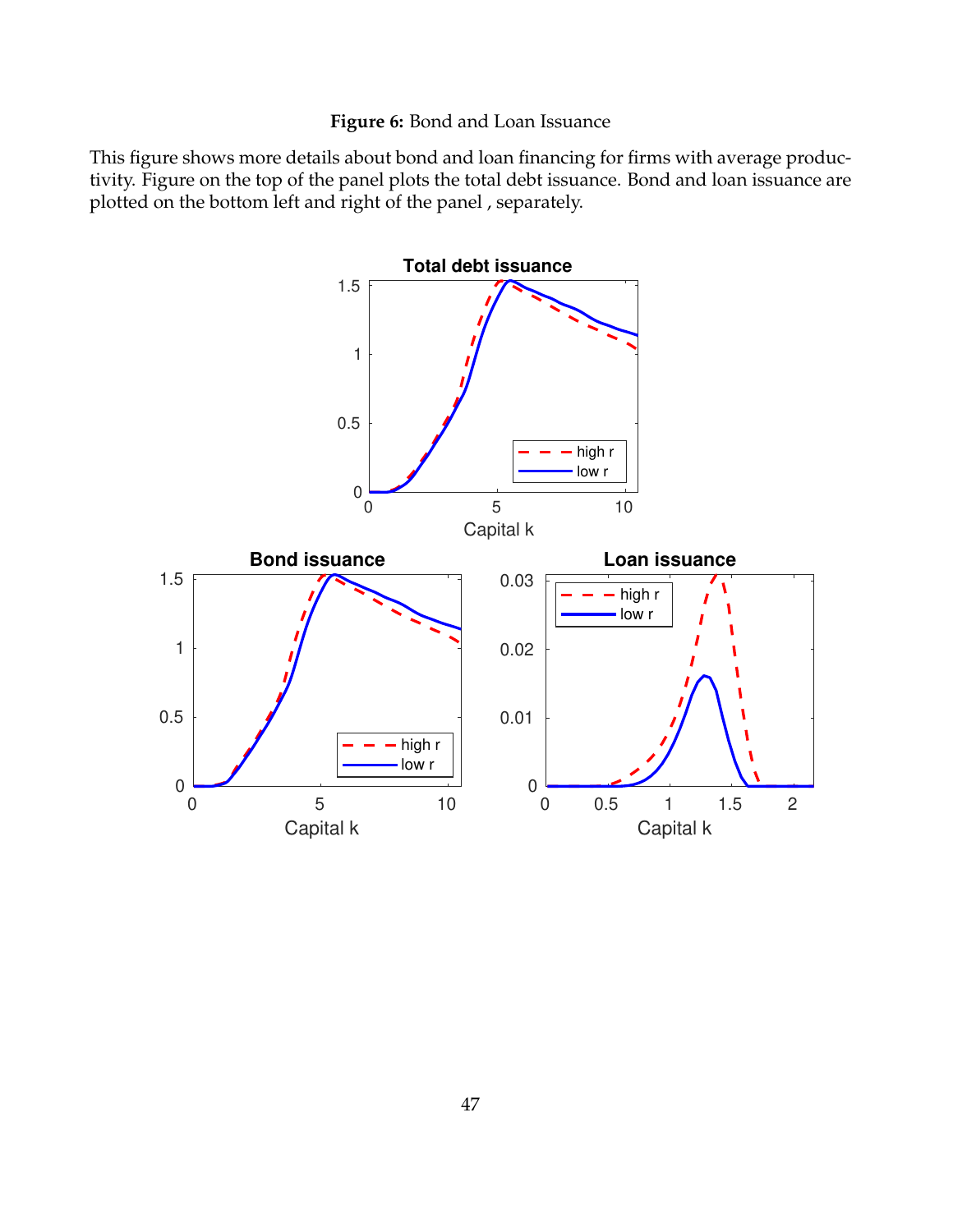# **Figure 7:** Firm Debt Conditional on Size

This figure shows the mean values of leverage and loan ratio by size quintile. The data is shown as the red bars and the black bars show the corresponding values implied from the model.

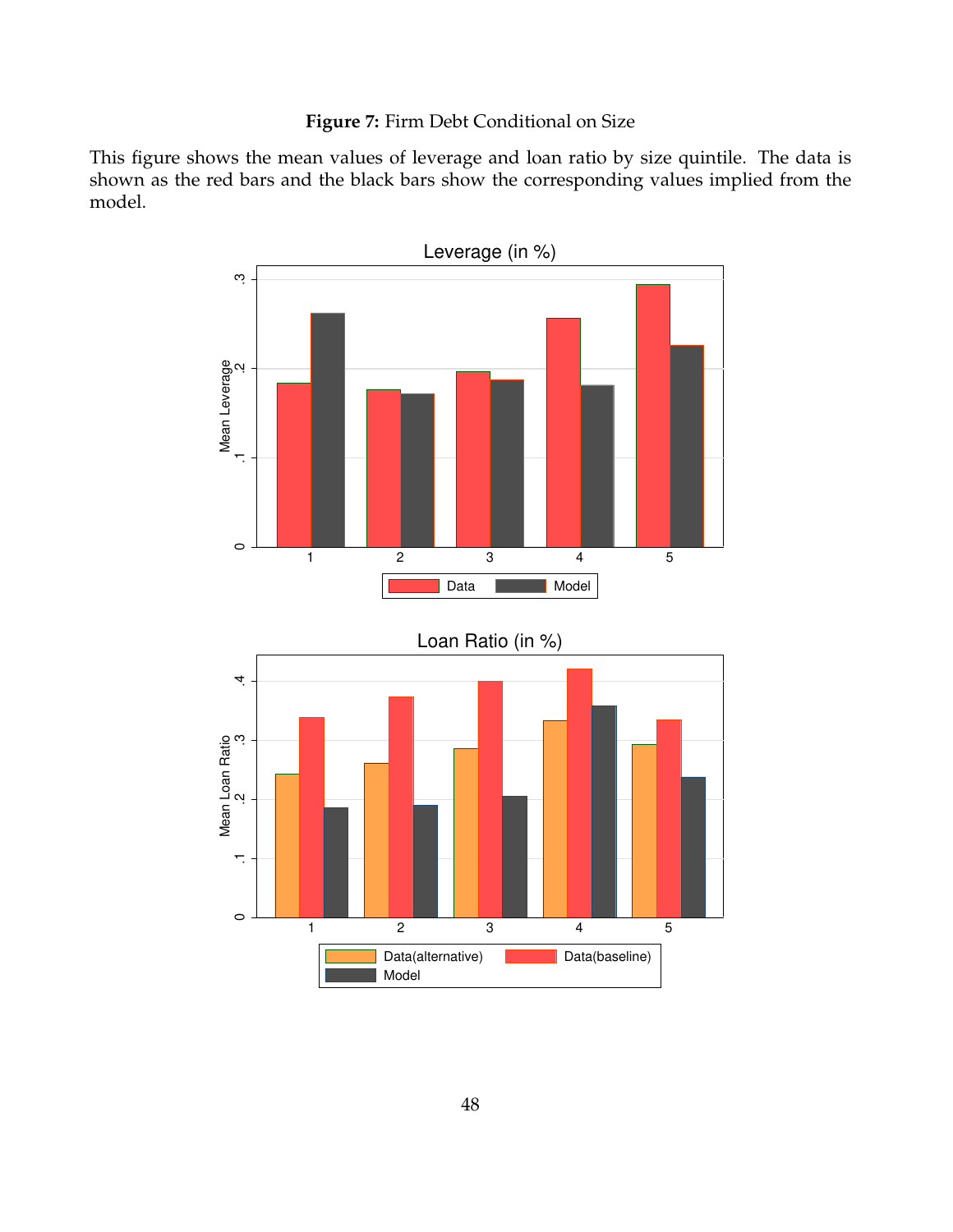# **Tables**

## **Table 1:** Summary Statistics

Table 1 report the summary statistics of key variables. Panel A presents the summary statistics of monetary policy shocks and corporate debt from 1990Q2 to 2018Q4. Monetary policy shocks are estimated using event study strategy and aggregated using weighted average of daily changes in Fed Funds future prices and aggregate non-financial corporate debt data is from Flow of Funds. Panel B presents the summary statistics of firm-level loans data from DealScan and bonds data from FISD. Key variables of firms by their debt compositions are shown in Panel C.

| Variable                                                                    | Mean      |           | Median Std Dev | Min       | Max             | N     |
|-----------------------------------------------------------------------------|-----------|-----------|----------------|-----------|-----------------|-------|
| Panel A: Aggregate Time Series of Monetary Policy Shocks and Corporate Debt |           |           |                |           |                 |       |
| Fed Funds Rate (High Freq; %)                                               | $-0.0155$ | $\theta$  | 0.0759         | $-0.467$  | 0.163           | 255   |
| Policy News Shocks (High Freq; %)                                           | 0.0004    | 0.0068    | 0.0403         | $-0.243$  | 0.0986          | 200   |
| Fed Funds Rate (Quarterly; %)                                               | $-0.0346$ | $-0.0061$ | 0.0906         | $-0.428$  | 0.237           | 115   |
| Policy News Shocks (Quarterly; %)                                           | 0.0002    | 0.0105    | 0.0503         | $-0.292$  | 0.0873          | 95    |
| Target Component (Quarterly; %)                                             | $-0.0003$ | 0.0152    | 0.0574         | $-0.239$  | 0.101           | 59    |
| Path Component (Quarterly; %)                                               | 0.00001   | 0.0007    | 0.006          | $-0.015$  | 0.014           | 59    |
| Loan/Total Debt                                                             | 0.149     | 0.121     | 0.047          | 0.075     | 0.238           | 116   |
| Bond/Total Debt                                                             | 0.517     | 0.501     | 0.057          | 0.385     | 0.611           | 116   |
| Loan Growth $(\% )$                                                         | $-0.078$  | 0.381     | 3.583          | $-12.000$ | 8.795           | 115   |
| Bond Growth (%)                                                             | 0.925     | 0.864     | 1.275          | $-1.803$  | 4.328           | 115   |
| Variable                                                                    | Mean      |           | Median Std Dev | 25%       | 75%             | N     |
| Panel B: Corporate Debt                                                     |           |           |                |           |                 |       |
| <b>Bank Loan from DealScan</b>                                              |           |           |                |           |                 |       |
| Loan Rate (bp)                                                              | 534.30    | 560.89    | 226.82         | 337.74    | 714.91          | 29954 |
| "All-in-drawn" (bp)                                                         | 188.39    | 175       | 112.19         | 100       | 250             | 30025 |
| Facility Amount (Million)                                                   | 315.11    | 150       | 460.02         | 50        | 375             | 30003 |
| Maturity (Year)                                                             | 4.17      | 5         | 1.71           | 3         | 5               | 30276 |
| <b>Corporate Bond from FISD</b>                                             |           |           |                |           |                 |       |
| Offering Yield (bp)                                                         | 562.67    | 553.20    | 278.17         | 335.11    | 750             | 8309  |
| Spread (bp)                                                                 | 304.48    | 276.62    | 242.80         | 139.97    | 449.76          | 8309  |
| <b>Offering Amount (Million)</b>                                            | 459.95    | 300       | 417.68         | 200       | 575             | 8310  |
| Maturity (Year)                                                             | 8.90      | 9.61      | 4.07           | 5.49      | 10.04           | 8307  |
|                                                                             |           |           |                |           | To be continued |       |

*To be continued*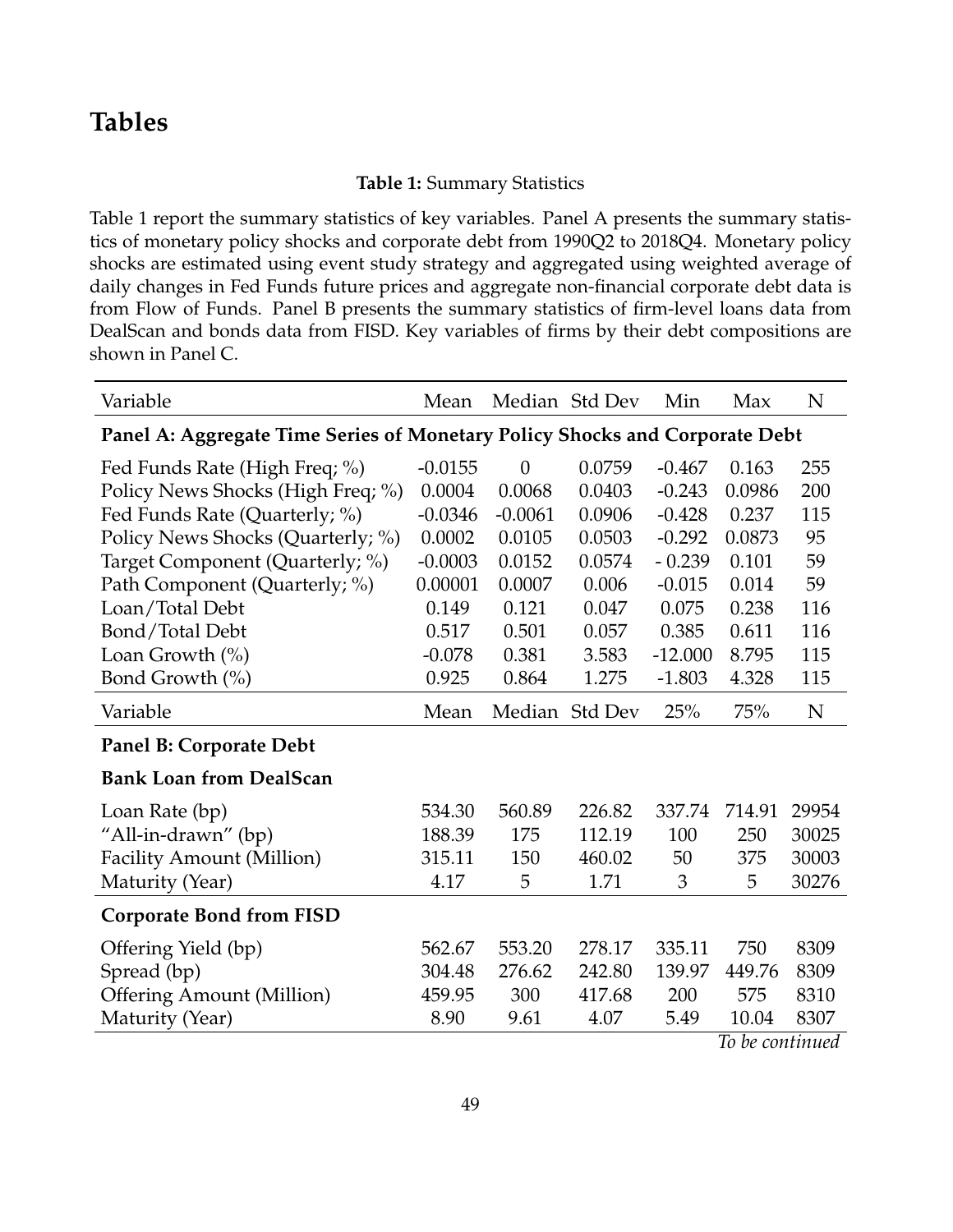| Variable                                           |                                                    |              | Mean Median Std Dev | 25%          | 75%          | N                |  |  |  |  |  |  |
|----------------------------------------------------|----------------------------------------------------|--------------|---------------------|--------------|--------------|------------------|--|--|--|--|--|--|
| <b>Panel C: Firm Variables</b>                     |                                                    |              |                     |              |              |                  |  |  |  |  |  |  |
| Bank Debt = "No", Public Debt = "No"; 5986 Firms   |                                                    |              |                     |              |              |                  |  |  |  |  |  |  |
| <b>Size</b>                                        | 3.55                                               | 3.49         | 1.45                | 2.50         | 4.50         | 130188           |  |  |  |  |  |  |
| Market-to-Book                                     | 2.29                                               | 1.45         | 2.37                | 0.88         | 2.73         | 120390           |  |  |  |  |  |  |
| Leverage                                           | 0.17                                               | 0.07         | 0.22                | 0.00         | 0.25         | 128560           |  |  |  |  |  |  |
| <b>Investment Rate</b>                             | 0.05                                               | 0.02         | 0.14                | $-0.00$      | 0.06         | 127602           |  |  |  |  |  |  |
| Sales Growth                                       | 0.02                                               | 0.02         | 0.43                | $-0.11$      | 0.15         | 124663           |  |  |  |  |  |  |
| Liquidity                                          | 0.30                                               | 0.22         | 0.27                | 0.06         | 0.50         | 130104           |  |  |  |  |  |  |
| Tangibility                                        | 0.36                                               | 0.34         | 0.22                | 0.18         | 0.52         | 127758           |  |  |  |  |  |  |
| Dividend (dummy)                                   | 0.09                                               | 0.00         | 0.29                | 0.00         | 0.00         | 135813           |  |  |  |  |  |  |
|                                                    | Bank Debt = "No", Public Debt = "Yes"; $463$ Firms |              |                     |              |              |                  |  |  |  |  |  |  |
| Size                                               | 5.43                                               | 5.28         | 1.69                | 4.30         | 6.42         | 15038            |  |  |  |  |  |  |
| Market-to-Book                                     | 2.66                                               | 1.88         | 2.32                | 1.10         | 3.38         | 13886            |  |  |  |  |  |  |
| Leverage                                           | 0.28                                               | 0.18         | 0.33                | 0.02         | 0.43         | 14650            |  |  |  |  |  |  |
| <b>Investment Rate</b>                             | 0.06                                               | 0.03         | 0.15                | 0.00         | 0.08         | 14811            |  |  |  |  |  |  |
| Sales Growth                                       | 0.04                                               | 0.04         | 0.43                | $-0.07$      | 0.14         | 14600            |  |  |  |  |  |  |
| Liquidity                                          | 0.38                                               | 0.35         | 0.28                | 0.13         | 0.61         | 15033            |  |  |  |  |  |  |
| Tangibility                                        | 0.27                                               | 0.22         | 0.20                | 0.12         | 0.40         | 14617            |  |  |  |  |  |  |
| Dividend (dummy)                                   | 0.10                                               | 0.00         | 0.30                | 0.00         | 0.00         | 15511            |  |  |  |  |  |  |
| Bank Debt = "Yes", Public Debt = "No"; 3590 Firms  |                                                    |              |                     |              |              |                  |  |  |  |  |  |  |
| Size                                               | 5.28                                               | 5.20         | 1.62                | 4.14         | 6.31         | 156812           |  |  |  |  |  |  |
| Market-to-Book                                     | 1.53                                               | 1.14         | 1.22                | 0.79         | 1.80         | 146139           |  |  |  |  |  |  |
| Leverage                                           | 0.23                                               | 0.18         | 0.22                | 0.04         | 0.34         | 154527           |  |  |  |  |  |  |
| <b>Investment Rate</b>                             | 0.05                                               | 0.03         | 0.09                | 0.01         | 0.06         | 155224           |  |  |  |  |  |  |
| Sales Growth                                       | 0.02                                               | 0.02         | 0.23                | $-0.06$      | 0.10         | 153675           |  |  |  |  |  |  |
| Liquidity                                          | 0.14                                               | 0.07         | 0.17                | 0.02         | 0.20         | 156693           |  |  |  |  |  |  |
|                                                    |                                                    | 0.48         | 0.21                | 0.33         | 0.61         | 153748           |  |  |  |  |  |  |
| Tangibility 0.48<br>Dividend (dummy) 0.08          |                                                    | 0.00         | 0.27                | 0.00         | 0.00         | 159937           |  |  |  |  |  |  |
| Bank Debt = "Yes", Public Debt = "Yes"; 2141 Firms |                                                    |              |                     |              |              |                  |  |  |  |  |  |  |
| Size                                               | 7.14                                               | 7.12         | 1.73                | 6.01         | 8.27         | 126039           |  |  |  |  |  |  |
| Market-to-Book                                     | 1.54                                               | 1.19         | 1.13                | 0.86         | 1.79         | 120398           |  |  |  |  |  |  |
| Leverage                                           | 0.30                                               | 0.27         | 0.22                | 0.15         | 0.41         | 124301           |  |  |  |  |  |  |
| <b>Investment Rate</b>                             | 0.05                                               | 0.03         | 0.09                | 0.02         | 0.06         | 125134           |  |  |  |  |  |  |
| Sales Growth                                       |                                                    |              |                     |              |              |                  |  |  |  |  |  |  |
|                                                    |                                                    |              |                     |              |              |                  |  |  |  |  |  |  |
|                                                    | 0.02                                               | 0.02         | 0.19                | $-0.05$      | 0.09         | 124432           |  |  |  |  |  |  |
| Liquidity<br>Tangibility                           | 0.12<br>0.44                                       | 0.06<br>0.44 | 0.15<br>0.20        | 0.02<br>0.30 | 0.15<br>0.55 | 125923<br>122859 |  |  |  |  |  |  |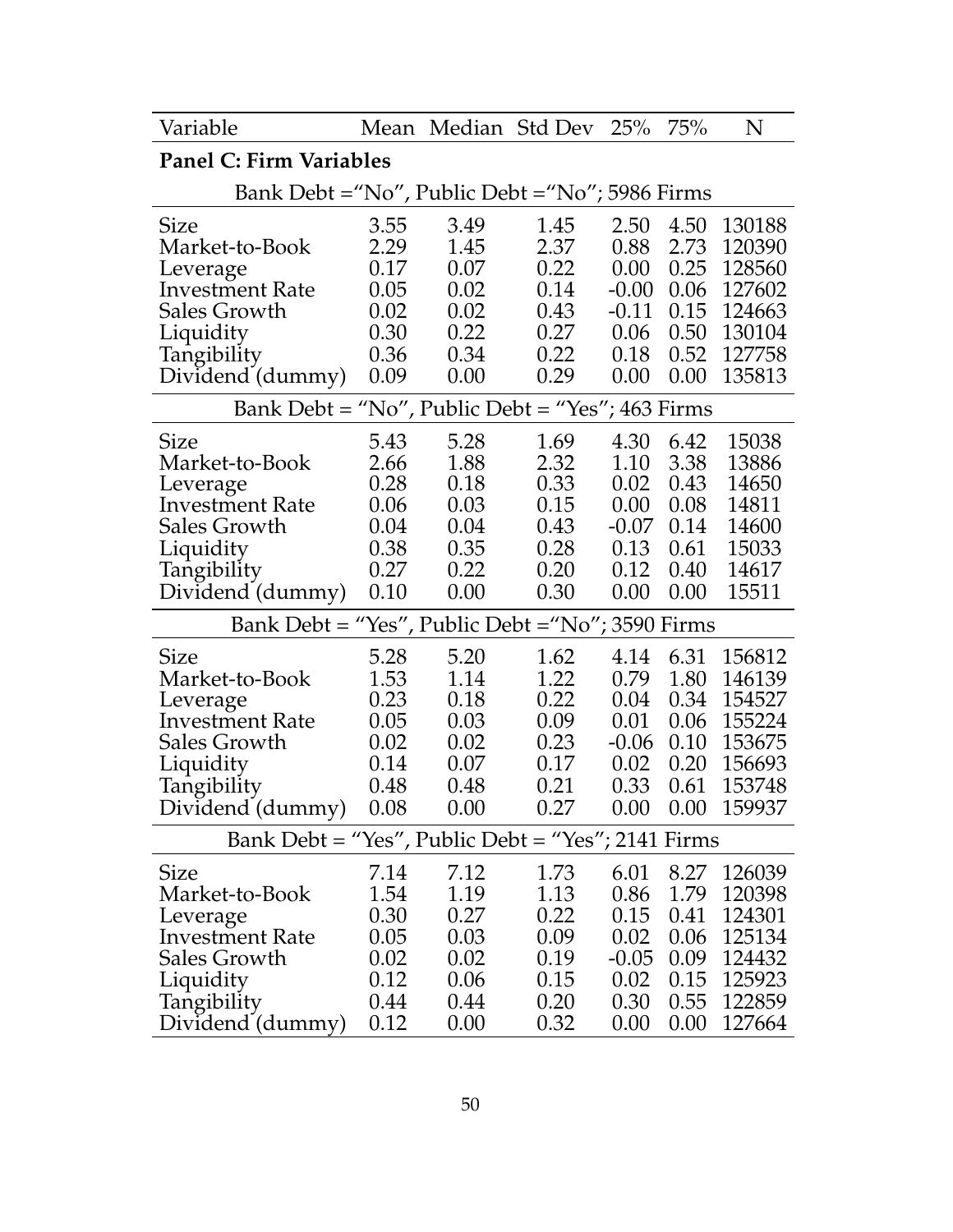#### **Table 2:** Debt Financing Decision to Monetary Shocks

This table reports firms' differential debt financing decisions in response to monetary shocks in quarter t. Coefficients are estimated from the following regressions.

$$
y_{i,t} = \alpha_i + \lambda_{s,q} + \gamma \epsilon_t^m + \beta \epsilon_t^m \times X_{i,t-1} + \eta \Delta GDP_t \times X_{i,t-1} + \delta X_{i,t-1} + \Gamma'_1 Z_{i,t-1} + \Gamma'_2 Y_{t-1} + \epsilon_{i,t}
$$

Column (1) to (4) reports debt financing decisions on the extensive margin, where the *dependent variable* is a dummy variable for debt financing decision equaling to one if the firm chooses bank debt instead of market debt in quarter  $t$ . Column  $(5)$  to  $(8)$  reports debt financing decisions on the intensive margin, where the *dependent variable* is the change of loan share in quarter  $t. \epsilon^m_t$  is the monetary shock and  $X_{i,t-1}$  is firm's size, tangibility or credit rating in the previous quarter.  $Z_{i,t-1}$  is a set of firm control variables including size, market-to-book ratio, liquidity, tangibility, leverage, a dummy for dividend payout and a dummy for investment grade (long-term credit rating).  $Y_{t-1}$  is a set of macroeconomic variables including four lags of GDP growth, inflation rate and unemployment rate. Monetary shocks and firm control variables are standardized. The sample covers periods from 1990Q2 to 2018Q4 and financial crisis (2008Q3 to 2009Q2) is excluded. The firm and sector-quarter fixed effect are indicated in the table. Standard errors are heteroskedasticity-robust and clustered at the firm level, and t statistics in parentheses. All firm-level variables are winsorized at the 1% level.  $p < 0.1$ , \*\* $p < 0.05$ , \*\*\* $p < 0.01$ .

|                                                  |            |            | The Extensive Margin |                     |             |            |         | The Intensive Margin |         |            |
|--------------------------------------------------|------------|------------|----------------------|---------------------|-------------|------------|---------|----------------------|---------|------------|
|                                                  | (1)        | (2)        | (3)                  | $\scriptstyle{(4)}$ | (5)         | (6)        | (7)     | (8)                  | (9)     | (10)       |
| $\epsilon_t^m$                                   | $0.017***$ | $0.024***$ | $0.024***$           | $0.022***$          | $-0.020***$ | $0.089***$ | 0.030   | 0.032                | 0.024   | $-0.003$   |
|                                                  | (4.215)    | (5.120)    | (5.252)              | (4.613)             | $(-2.837)$  | (4.724)    | (1.526) | (1.635)              | (1.218) | $(-0.124)$ |
| $\epsilon_t^m \times \text{Size}$                |            |            | $0.014***$           |                     |             |            |         | $0.061***$           |         |            |
|                                                  |            |            | (3.282)              |                     |             |            |         | (3.169)              |         |            |
| $\epsilon_t^m \times$ Tangibility                |            |            |                      | $0.016***$          |             |            |         |                      | 0.029   |            |
|                                                  |            |            |                      | (3.883)             |             |            |         |                      | (1.430) |            |
| $\epsilon_t^m \times \mathbb{1}$ (Invest. Grade) |            |            |                      |                     | $0.056***$  |            |         |                      |         | $0.103***$ |
|                                                  |            |            |                      |                     | (6.750)     |            |         |                      |         | (2.925)    |
| Firm controls                                    | Υ          | Υ          | Y                    | Y                   | Y           | Υ          | Υ       | Y                    | Y       | Y          |
| Aggregate controls                               | N          | Y          | Y                    | Y                   | Y           | N          | Υ       | Y                    | Y       | Y          |
| Firm FE                                          | Υ          | Y          | Υ                    | Υ                   | Y           | Υ          | Υ       | Y                    | Y       | Y          |
| Sector-Quarter FE                                | Υ          | Υ          | Υ                    | Y                   | Y           | Y          | Υ       | Y                    | Y       | Y          |
| <i><b>Observations</b></i>                       | 14405      | 14405      | 14405                | 14405               | 14405       | 189284     | 189284  | 189284               | 189284  | 189284     |
| $R^2$                                            | 0.258      | 0.271      | 0.273                | 0.272               | 0.274       | 0.080      | 0.082   | 0.082                | 0.082   | 0.082      |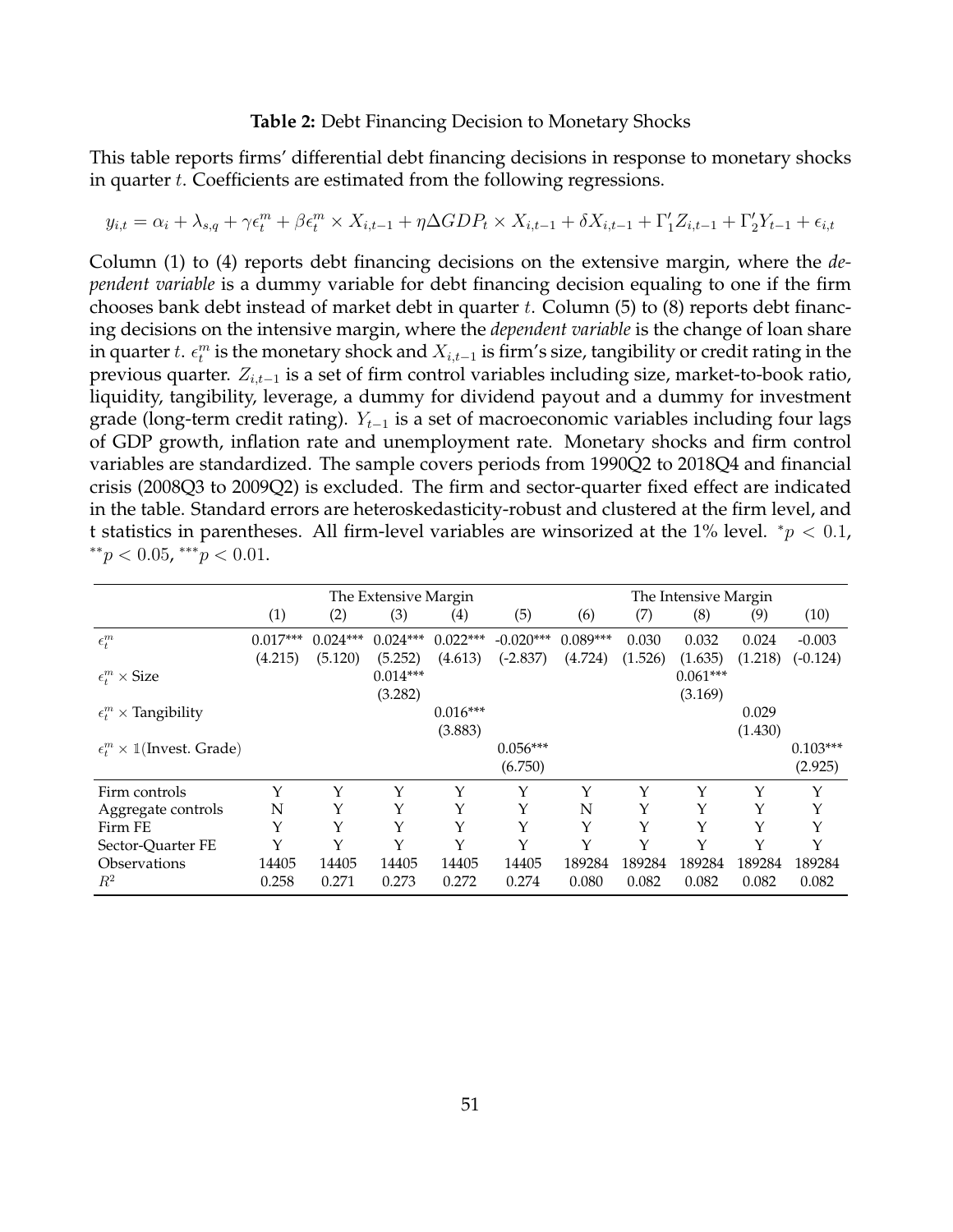#### **Table 3:** Equity Financing Decision to Monetary Shocks

This table reports firms' differential equity financing decisions in response to monetary shocks in quarter  $t$ . Coefficients are estimated from the following regressions.

$$
y_{i,t} = \alpha_i + \lambda_{s,q} + \gamma \epsilon_t^m + \beta \epsilon_t^m \times X_{i,t-1} + \eta \Delta GDP_t \times X_{i,t-1} + \delta X_{i,t-1} + \Gamma'_1 Z_{i,t-1} + \Gamma'_2 Y_{t-1} + \epsilon_{i,t}
$$

Column (1) to (4) reports equity financing decisions on the extensive margin, where the *dependent variable* is a dummy variable equaling to one if the firm issues new equity in quarter t. Column (5) to (8) reports equity financing decisions on the intensive margin, where the *dependent variable* is the change of equity in quarter  $t$  over lagged total asset.  $\epsilon_t^m$  is the monetary shock and  $X_{i,t-1}$  is firm's size, tangibility and credit rating in the previous quarter.  $Z_{i,t-1}$  is a set of firm control variables including size, market-to-book ratio, liquidity, tangibility, leverage, a dummy for dividend payout and a dummy for investment grade (long-term credit rating).  $Y_{t-1}$  is a set of macroeconomic variables including four lags of GDP growth, inflation rate and unemployment rate. Monetary shocks and firm control variables are standardized. The sample covers periods from 1990Q2 to 2018Q4 and financial crisis (2008Q3 to 2009Q2) is excluded. The firm and sector-quarter fixed effect are indicated in the table. Standard errors are heteroskedasticity-robust and clustered at the firm level, and t statistics in parentheses. All firm-level variables are winsorized at the 1% level.  ${}^*p$  < 0.1,  ${}^{**}p$  < 0.05,  ${}^{***}p$  < 0.01.

|                                                  |            |            | The Extensive Margin |            |            |            |            | The Intensive Margin |             |            |
|--------------------------------------------------|------------|------------|----------------------|------------|------------|------------|------------|----------------------|-------------|------------|
|                                                  | (1)        | (2)        | (3)                  | (4)        | (5)        | (6)        | (7)        | (8)                  | (9)         | (10)       |
| $\epsilon^m_t$                                   | $0.003***$ | $0.003***$ | $0.003***$           | $0.003***$ | $0.003***$ | $0.307***$ | $0.194***$ | $0.170***$           | $0.193***$  | $0.183***$ |
|                                                  | (7.706)    | (5.893)    | (6.137)              | (6.157)    | (5.921)    | (16.817)   | (9.551)    | (8.416)              | (8.745)     | (7.483)    |
| $\epsilon^m_t \times \text{Size}$                |            |            | $-0.001*$            |            |            |            |            | $-0.063***$          |             |            |
|                                                  |            |            | $(-1.691)$           |            |            |            |            | $(-2.728)$           |             |            |
| $\epsilon_t^m \times$ Tangibility                |            |            |                      | $-0.002*$  |            |            |            |                      | $-0.314***$ |            |
|                                                  |            |            |                      | $(-1.936)$ |            |            |            |                      | $(-7.801)$  |            |
| $\epsilon_t^m \times \mathbb{1}$ (Invest. Grade) |            |            |                      |            | $-0.001$   |            |            |                      |             | $-0.052$   |
|                                                  |            |            |                      |            | $(-1.412)$ |            |            |                      |             | $(-1.613)$ |
| Firm controls                                    | Y          | Υ          | Υ                    | Υ          | Y          | Y          | Y          | Υ                    | Y           | Υ          |
| Aggregate controls                               | N          | Y          |                      | Y          | Y          | N          |            | Y                    | Y           | Υ          |
| Firm FE                                          | Y          | Υ          |                      | Υ          |            | Y          |            | Y                    | Y           | Y          |
| Sector-Quarter FE                                | Y          | Y          | Υ                    | Y          | Y          | Y          | Y          | Y                    | Υ           | Y          |
| Observations                                     | 297466     | 297466     | 297466               | 297466     | 297466     | 297425     | 297425     | 297425               | 297425      | 297425     |
| $R^2$                                            | 0.146      | 0.147      | 0.147                | 0.147      | 0.147      | 0.130      | 0.131      | 0.132                | 0.132       | 0.132      |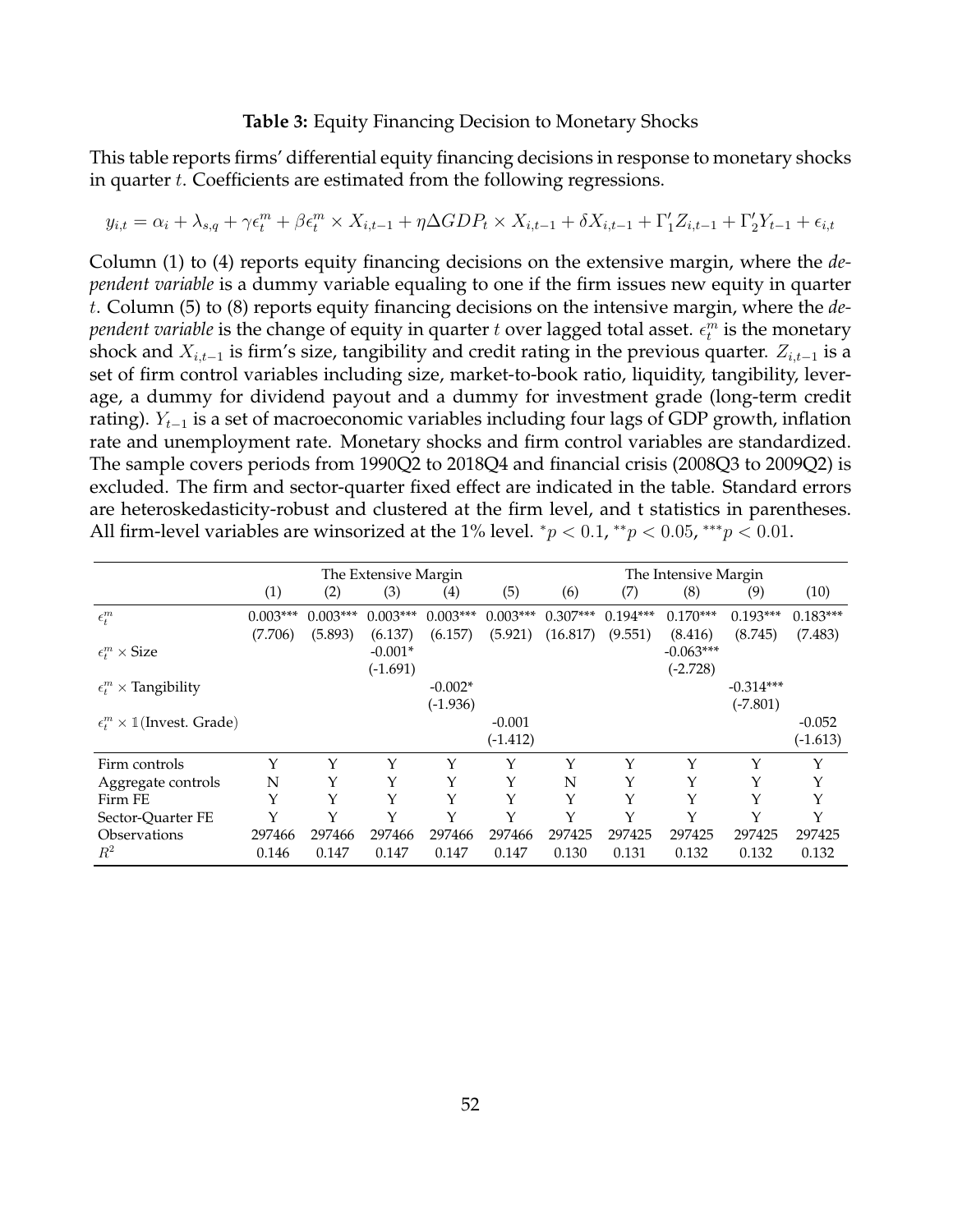#### **Table 4:** The Effect of Monetary Shocks on Debt Issuance Prices

This table reports the impact of monetary shocks on debt prices. Coefficients are estimated from the following regressions.

$$
Spread_{i,t} = \alpha_i + \lambda_{s,q} + \gamma \epsilon_t^m + \beta \epsilon_t^m \times X_{i,t-1} + \eta \Delta GDP_t \times X_{i,t-1} + \delta X_{i,t-1} + \Gamma'_1 Z_{i,t-1} + \Gamma'_2 W_{i,t-1} + \Gamma'_3 Y_{t-1} + \epsilon_{i,t-1} + \gamma \Delta GDP_t \times X_{i,t-1} + \delta Y_{t-1} + \delta Y_{t-1} + \delta Y_{t-1} + \delta Y_{t-1} + \delta Y_{t-1} + \delta Y_{t-1} + \delta Y_{t-1} + \delta Y_{t-1} + \delta Y_{t-1} + \delta Y_{t-1} + \delta Y_{t-1} + \delta Y_{t-1} + \delta Y_{t-1} + \delta Y_{t-1} + \delta Y_{t-1} + \delta Y_{t-1} + \delta Y_{t-1} + \delta Y_{t-1} + \delta Y_{t-1} + \delta Y_{t-1} + \delta Y_{t-1} + \delta Y_{t-1} + \delta Y_{t-1} + \delta Y_{t-1} + \delta Y_{t-1} + \delta Y_{t-1} + \delta Y_{t-1} + \delta Y_{t-1} + \delta Y_{t-1} + \delta Y_{t-1} + \delta Y_{t-1} + \delta Y_{t-1} + \delta Y_{t-1} + \delta Y_{t-1} + \delta Y_{t-1} + \delta Y_{t-1} + \delta Y_{t-1} + \delta Y_{t-1} + \delta Y_{t-1} + \delta Y_{t-1} + \delta Y_{t-1} + \delta Y_{t-1} + \delta Y_{t-1} + \delta Y_{t-1} + \delta Y_{t-1} + \delta Y_{t-1} + \delta Y_{t-1} + \delta Y_{t-1} + \delta Y_{t-1} + \delta Y_{t-1} + \delta Y_{t-1} + \delta Y_{t-1} + \delta Y_{t-1} + \delta Y_{t-1} + \delta Y_{t-1} + \delta Y_{t-1} + \delta Y_{t-1} + \delta Y_{t-1} + \delta Y_{t-1} + \delta Y_{t-1} + \delta Y_{t-1} + \delta Y_{t-1} + \delta Y_{t-1} + \delta Y_{t-1} + \delta Y_{t-1} + \delta Y_{t-1} + \delta Y_{t-1} + \delta Y_{t-1} + \delta Y_{t-1} + \delta Y_{t-1} +
$$

Column (1) to (4) reports the impact of monetary shocks on loan issuance prices, where the *dependent variable* is the spread between loan rate and three-month LIBOR. Column (5) to (8) reports the impact of monetary shocks on bond issuance prices, where the *dependent variable* is the spread between offering yield and three-month LIBOR.  $\epsilon_t^m$  is the monetary shock and  $X_{i,t-1}$  is the firm size, tangibility or credit rating in the previous quarter.  $Z_{i,t-1}$  is a set of firm control variables including size, market-to-book ratio, liquidity, tangibility, leverage, a dummy for dividend payout and a dummy for investment grade (long-term credit rating).  $W_{i,t-1}$  is a set of debt characteristics including logarithm of borrowing amount and maturity.  $Y_{t-1}$  is a set of macroeconomic variables including four lags of GDP growth and inflation rate. Monetary shocks and firm control variables are standardized. The sample covers periods from 1990Q2 to 2018Q4 and financial crisis (2008Q3 to 2009Q2) is excluded. The firm and sector-quarter fixed effect are indicated in the table. Standard errors are heteroskedasticityrobust and clustered at the firm level, and t statistics in parentheses. All firm-level variables are winsorized at the 1% level.  ${}^*p$  < 0.1,  ${}^{**}p$  < 0.05,  ${}^{***}p$  < 0.01.

|                                                  |             |             | Bank Loan   |             |             | Corporate Bond |             |             |             |             |
|--------------------------------------------------|-------------|-------------|-------------|-------------|-------------|----------------|-------------|-------------|-------------|-------------|
|                                                  | (1)         | (2)         | (3)         | (4)         | (5)         | (6)            | (7)         | (8)         | (9)         | (10)        |
| $\epsilon_t^m$                                   | $0.016*$    | 0.005       | $0.017*$    | $0.017*$    | 0.018       | $0.181***$     | $0.130***$  | $0.142***$  | $0.133***$  | 0.045       |
|                                                  | (1.839)     | (0.581)     | (1.855)     | (1.814)     | (1.354)     | (5.541)        | (3.832)     | (3.883)     | (3.531)     | (0.260)     |
| $\epsilon^m_t \times \text{Size}$                |             |             | 0.013       |             |             |                |             | 0.013       |             |             |
|                                                  |             |             | (1.453)     |             |             |                |             | (0.321)     |             |             |
| $\epsilon_t^m \times$ Tangibility                |             |             |             | $-0.008$    |             |                |             |             | 0.037       |             |
|                                                  |             |             |             | $(-0.842)$  |             |                |             |             | (1.060)     |             |
| $\epsilon_t^m \times \mathbb{1}$ (Invest. Grade) |             |             |             |             | $-0.005$    |                |             |             |             | 0.104       |
|                                                  |             |             |             |             | $(-0.267)$  |                |             |             |             | (0.595)     |
| Maturity                                         | $0.044***$  | $0.059***$  | $0.057***$  | $0.058***$  | $0.057***$  | $-0.080***$    | $-0.068***$ | $-0.067***$ | $-0.067***$ | $-0.066***$ |
|                                                  | (5.036)     | (6.973)     | (6.723)     | (6.843)     | (6.808)     | $(-6.242)$     | $(-5.607)$  | $(-5.520)$  | $(-5.521)$  | $(-5.491)$  |
| Borrowing Amount                                 | $-0.106***$ | $-0.098***$ | $-0.096***$ | $-0.097***$ | $-0.097***$ | $-0.045$       | $-0.073$    | $-0.073$    | $-0.071$    | $-0.073$    |
|                                                  | $(-5.575)$  | $(-5.184)$  | $(-5.085)$  | $(-5.125)$  | $(-5.114)$  | $(-0.609)$     | $(-1.059)$  | $(-1.064)$  | $(-1.031)$  | $(-1.063)$  |
| Firm controls                                    | Y           | Υ           | Υ           | Υ           | Y           | Y              | Y           | Y           | Y           | Υ           |
| Aggregate controls                               | N           | Υ           | Υ           | Υ           | Υ           | N              | Y           | Υ           | Υ           | Υ           |
| Firm FE                                          | Υ           | Υ           | Υ           | Υ           | Υ           | Υ              | Y           | Υ           | Υ           | Υ           |
| Sector-Quarter FE                                | Υ           | Υ           | Y           | Y           | Υ           | Y              | Y           | Y           | Y           | $\mathbf Y$ |
| Observations                                     | 10344       | 10344       | 10344       | 10344       | 10344       | 4453           | 4453        | 4453        | 4453        | 4453        |
| $R^2$                                            | 0.529       | 0.566       | 0.568       | 0.568       | 0.568       | 0.454          | 0.525       | 0.525       | 0.526       | 0.525       |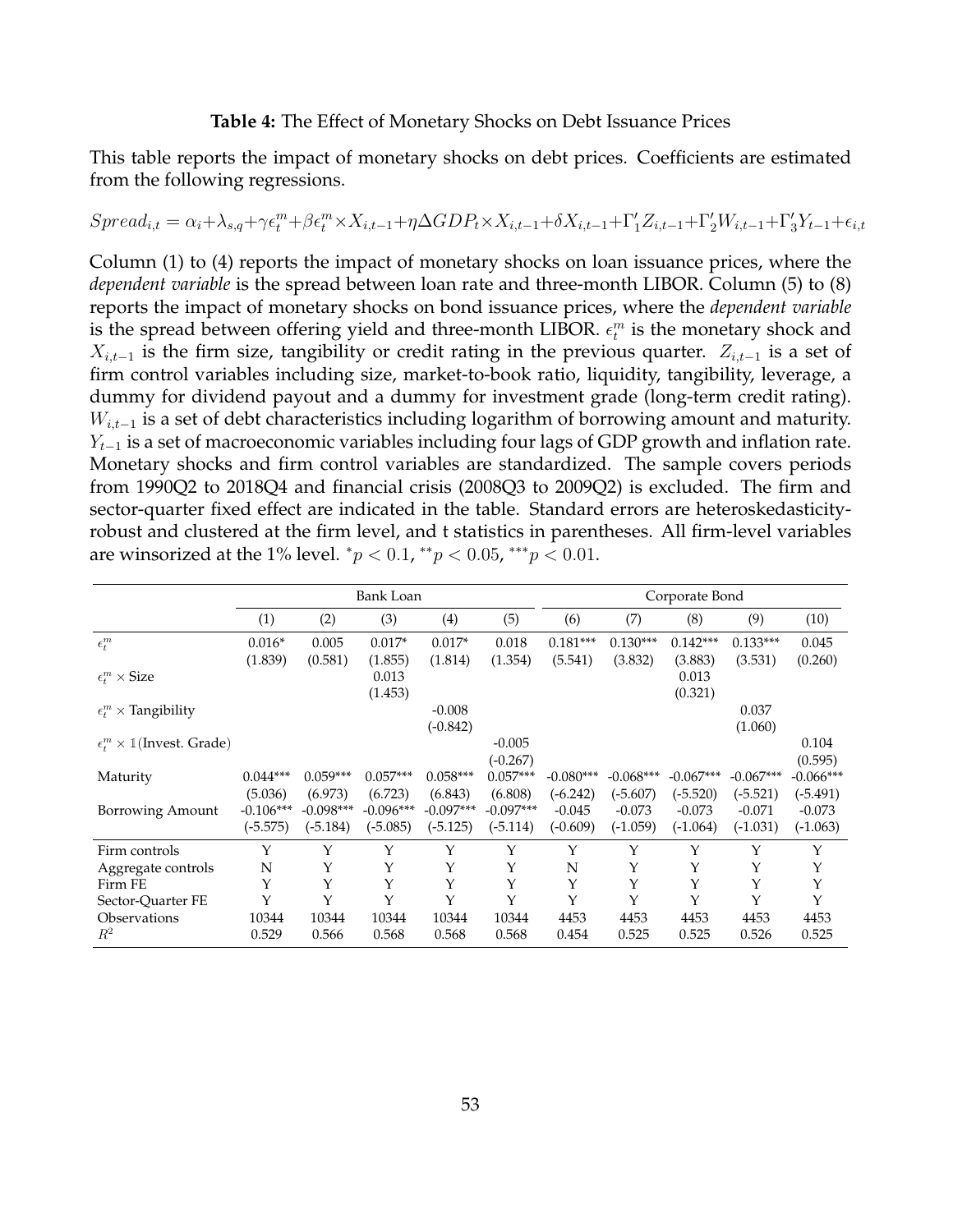# **Table 5:** Parameters for Baseline Model (Quarterly)

This tables summarizes the external fixed and internal calibrated parameters used to solve and simulate the model. All values are quarterly.

| Description                   | Parameter Value            |          | Target Moment/Source                            |
|-------------------------------|----------------------------|----------|-------------------------------------------------|
| Panel A: Household            |                            |          |                                                 |
| Discount factor               | $\beta$                    | 0.99     | Annual interest rate $(4\%)$                    |
| Labor disutility              | Ψ                          | 1.59     | Steady state employment rate (60%)              |
| <b>Panel B: Firm Producer</b> |                            |          |                                                 |
| Technology                    |                            |          |                                                 |
| Capital coefficient           | $\alpha$                   | 0.21     | Internal calibrated                             |
| Labor coefficient             | $\nu$                      | 0.64     | Total returns to scale of 85%                   |
| Depreciation                  | $\delta$                   | 0.025    | 10% annual depreciation rate (BEA)              |
| Production fixed cost         | $c_f$                      | 0.0975   | Internal calibrated                             |
| Capital adjustment cost       | $\phi$ ( $\phi^+/\phi^-$ ) | 0.1/6    | Internal calibrated                             |
| Productivity                  |                            |          |                                                 |
| Productivity persistency      | $\rho_z$                   | 0.90     | Internal calibrated                             |
| Productivity volatility       | $\sigma_z$                 | 0.12     | Internal calibrated                             |
| Financing                     |                            |          |                                                 |
| Corporate income tax          | $\tau$                     | 0.3      | Nikolov and Whited (2013)                       |
| Collateralized value          | $\theta$                   | 0.5      | Li, Whited and Wu (2019); Ai et al. (2020)      |
| Liquidation recovery value    | $\chi$                     | 0.5      | Internal calibrated (Moody's Recovery Database) |
| Loan issuance cost            | $\xi_0$                    | 0.0063   | Internal calibrated                             |
| Bond issuance cost            | $\xi_1$                    | 0.006    | Internal calibrated                             |
| Equity fixed issuance cost    | $\lambda_0$                | 0.22     | Internal calibrated                             |
| Equity variable issuance cost | $\lambda_1$                | 0.1      | Internal calibrated                             |
| <b>Panel C: New Entrants</b>  |                            |          |                                                 |
| Initial capital               | $k_0$                      | 1        | Internal calibrated                             |
| Initial debt                  | $b_0$                      | $\theta$ | Standard                                        |
| Initial productivity mean     | $\boldsymbol{m}$           | $-1.2$   | Internal calibrated                             |
| Panel D: New Keynesian Block  |                            |          |                                                 |
| Demand elasticity             | $\gamma$                   | 10       | Steady state markup (11%); labor share (58%)    |
| Taylor rule coefficient       | $\varphi_{\pi}$            | 1.25     | Ottonello & Winberry (2020)                     |
| Price adjustment cost         | $\varphi$                  | 90       | Phillips Curve slope (0.1)                      |
| Persistence of monetary shock | $\rho_m$                   | 0.5      | Ottonello & Winberry (2020)                     |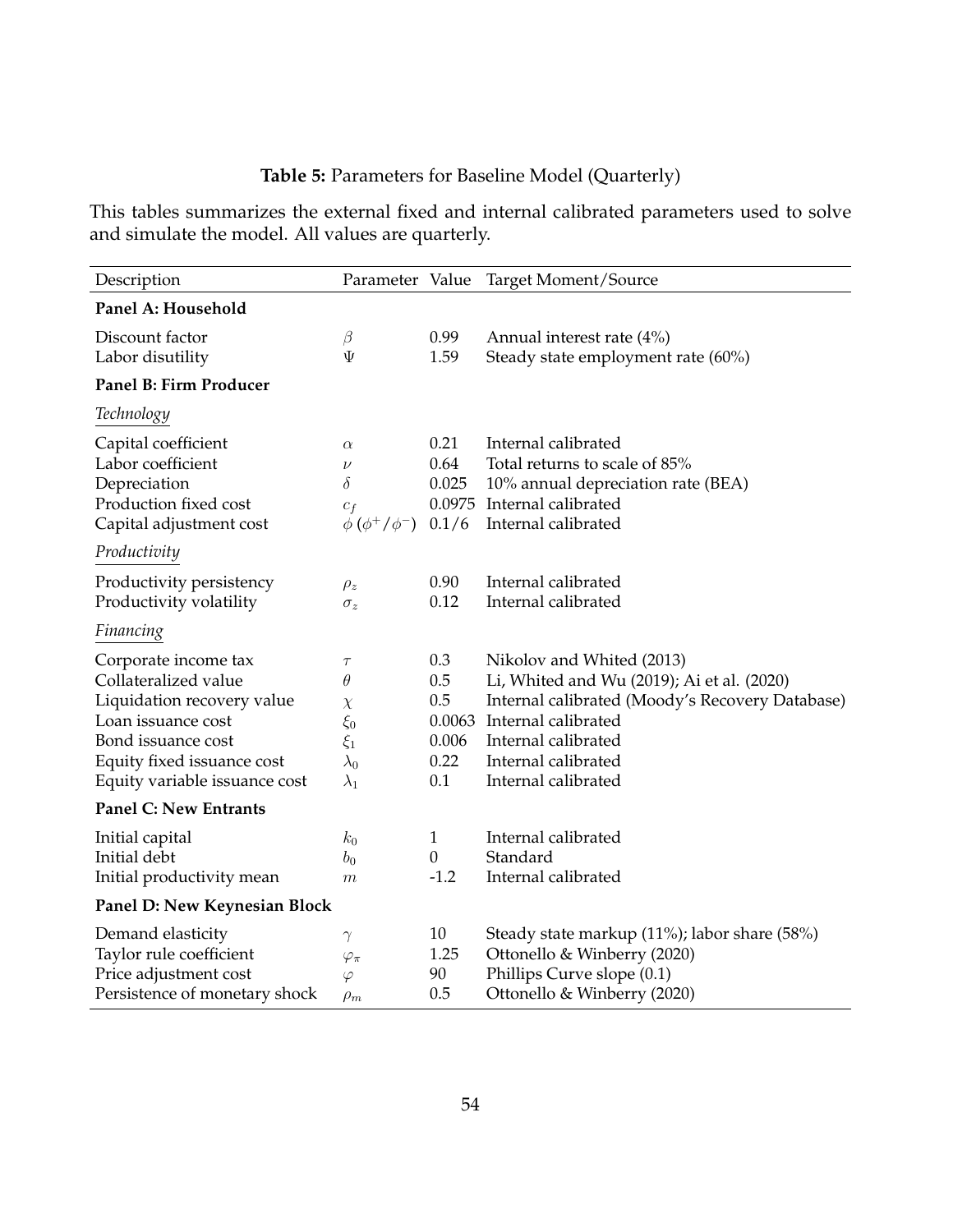## **Table 6:** Internal Calibrated Parameters and Model Fit

This table reports moments generated by the model. I simulate 50 economies for 100 quarters. Each sample consists of 10,000 firms. This table shows cross-simulation averages. The data are from the quarterly CRSP-Compustat file covering periods from 1990Q2 to 2018Q4. Data of bond share is measured using the aggregate corporate debt data from Flow of Funds. Data of ten-year Baa-rated bonds credit spread and default probability is from Huang and Huang (2012).

| Description                   |                          |               | Parameter Value Target Moments       |       | Data Model |
|-------------------------------|--------------------------|---------------|--------------------------------------|-------|------------|
| Capital depreciation rate     | $\delta$                 | 0.025         | Mean of investment rate              | 0.045 | 0.029      |
| Capital adjustment cost       | $\phi (\phi^+ / \phi^-)$ |               | 0.1/6 Stdev of investment rate       | 0.086 | 0.092      |
| Bond issuance cost            | $\xi_1$                  | 0.006         | Mean of leverage                     | 0.224 | 0.213      |
| Capital coefficient           | $\alpha$                 | 0.21          | Mean of profitability                | 0.016 | 0.018      |
| Productivity volatility       | $\sigma_z$               | 0.12          | Stdev of profitability               | 0.054 | 0.033      |
|                               |                          |               | Stdev of leverage                    | 0.215 | 0.221      |
| Productivity persistency      | $\rho_z$                 | 0.90          | Autocorrelation of profitability     | 0.389 | 0.247      |
|                               |                          |               | Autocorrelation of leverage          | 0.854 | 0.908      |
| Equity variable issuance cost | $\lambda_1$              | 0.1           | Mean of equity issue-to-asset ratio  | 0.085 | 0.058      |
| Equity fixed issuance cost    | $\lambda_0$              | 0.22          | Frequency of equity issuance         | 0.069 | 0.095      |
| Loan issuance cost            | $\xi_0$                  | 0.0063        | Bond share (bond/(bond+loan))        | 0.74  | 0.76       |
| Production fixed cost         | $c_f$                    | 0.098         | Default probability (Annualized %)   | 4.39  | 3.28       |
| Liquidation recovery value    | $\chi$                   | $0.5^{\circ}$ | Average credit spread (Annualized %) | 1.94  | 1.32       |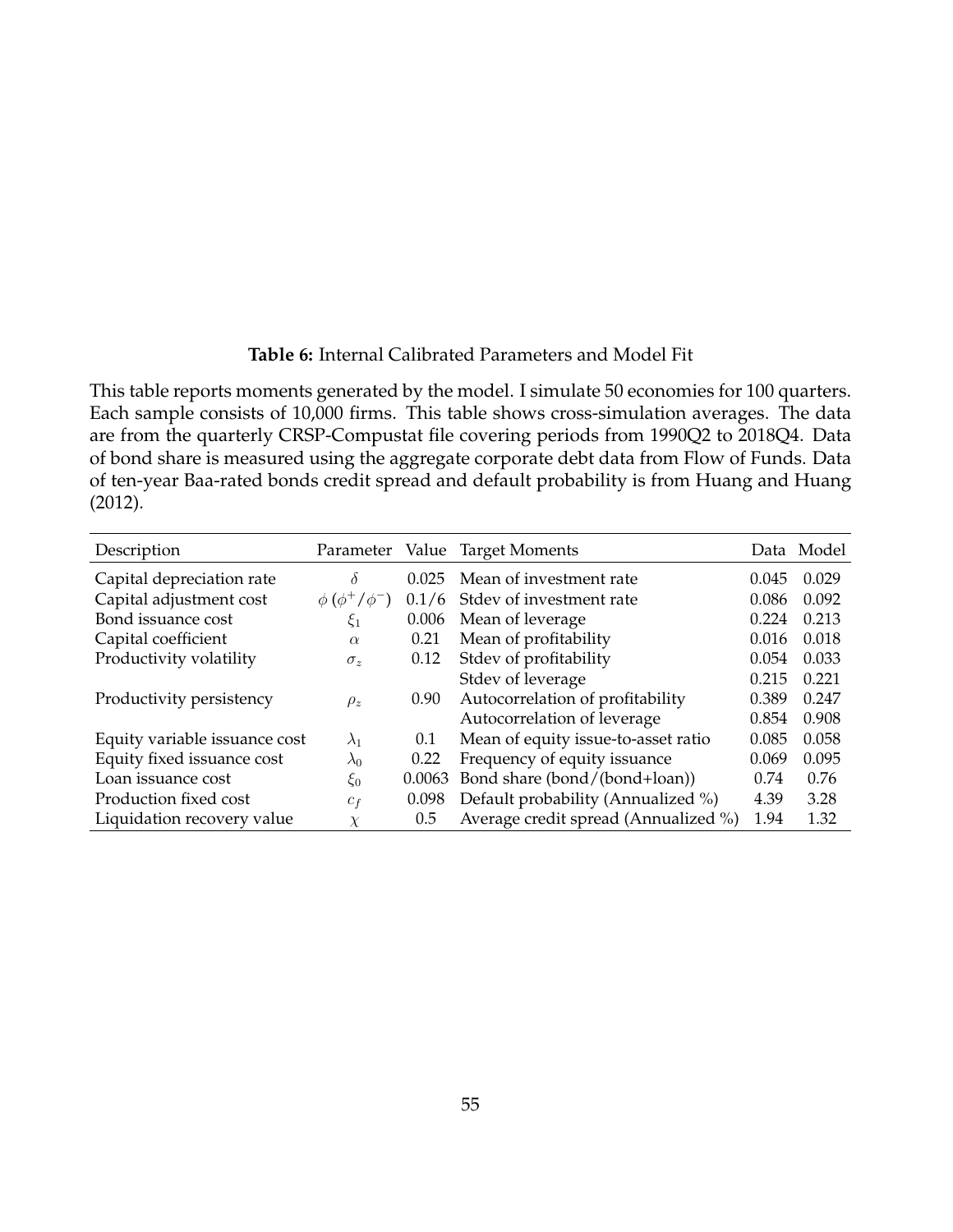**Table 7:** Cross-sectional Debt Distribution and Firm Life-cycle Patterns

This table reports the cross-sectional and life-cycle patterns of firms in the data and in the model. Panel A reports the unconditional distribution of leverage and loan ratio: the  $5^{th}$ ,  $25^{th}$ , mean,  $75^{th}$  and  $95^{th}$  percentiles. Panel B reports the employment share in firms of age less than one year, between one and ten years and over ten years.

|          |          |                                                                     | $75^{th}$                       | $95^{th}$                                                                      |
|----------|----------|---------------------------------------------------------------------|---------------------------------|--------------------------------------------------------------------------------|
|          |          |                                                                     |                                 |                                                                                |
| $\Omega$ | 0.030    |                                                                     |                                 |                                                                                |
| $\Omega$ |          | 0.370                                                               | 0.663                           | 1                                                                              |
| 0        | 0        | 0.284                                                               | 0.541                           | 1                                                                              |
|          |          |                                                                     |                                 |                                                                                |
| 0        |          | 0.210                                                               |                                 |                                                                                |
| 0        | $\Omega$ | 0.240                                                               | 0.438                           | 1                                                                              |
|          |          |                                                                     |                                 | $N_{10}$                                                                       |
|          |          |                                                                     |                                 |                                                                                |
|          |          |                                                                     |                                 | 0.76                                                                           |
|          |          |                                                                     |                                 |                                                                                |
|          |          |                                                                     |                                 | 0.713                                                                          |
|          |          | $5^{th}$<br>0.025<br>Panel B: Life-cycle Pattern (Employment share) | 0.005<br>$N_1$<br>0.02<br>0.016 | $25th$ Mean<br>0.224 0.348 0.642<br>0.372 0.593<br>$N_{1-10}$<br>0.21<br>0.271 |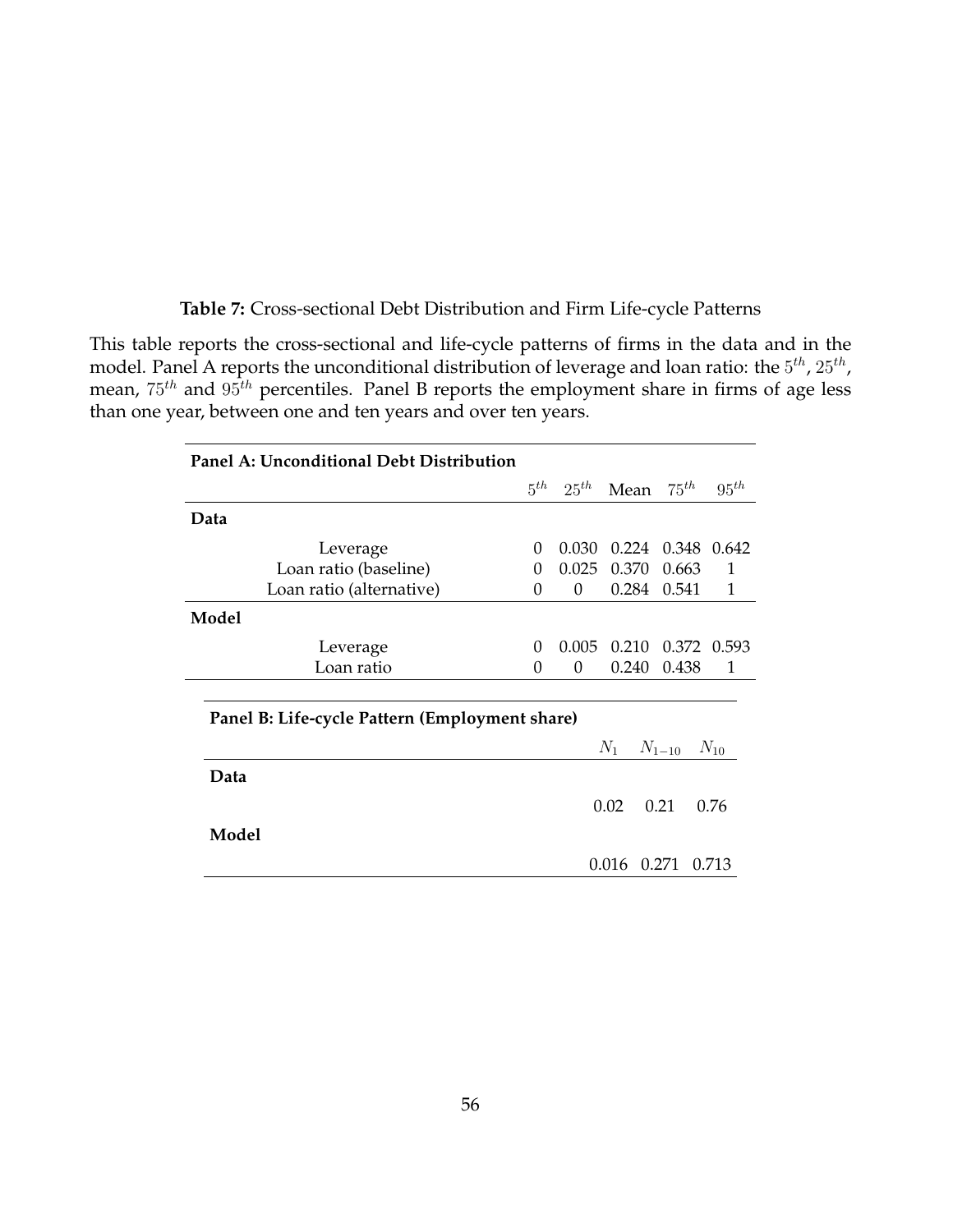#### **Table 8:** Cross-sectional determinants of debt structure (Simulation)

This table reports the cross-sectional determinants of debt structure using the simulated data of 5,000 firms from the calibrated model. The coefficient estimates below are obtained from the following regression:

$$
LoanShare_{i,t} = \alpha_i + \Gamma'X_{i,t} + \epsilon_{i,t}
$$

where loan share is defined as the ratio of loans over the sum of loans and bonds.  $X_{i,t}$  is a set of firm characteristics including leverage, a dummy for credit rating, profitability, size and tangibility. The dummy for credit rating takes value one if the credit spread is zero, and takes value zero if the credit spread is one. The firm fixed effect is indicated in the table. Standard errors are heteroskedasticity-robust and clustered at the firm level, and t statistics in parentheses. All firm-level variables are winsorized at the 1% level.  $^{*}p < 0.1, ^{**}p < 0.05$ , ∗∗∗p < 0.01.

|                      | (1)         | (2)         | (3)        | $\left( 4\right)$ | (5)         | (6)         | (7)         |
|----------------------|-------------|-------------|------------|-------------------|-------------|-------------|-------------|
|                      |             |             |            | Loan Share        |             |             |             |
| Leverage             | $-0.515***$ |             |            |                   |             | $-0.413***$ | $-0.006$    |
|                      | $(-69.11)$  |             |            |                   |             | $(-67.16)$  | $(-1.30)$   |
| <b>Size</b>          |             | $-0.072***$ |            |                   |             | $-0.037***$ | $0.278***$  |
|                      |             | $(-36.55)$  |            |                   |             | $(-15.17)$  | (119.24)    |
| Tangibility          |             |             | $0.749***$ |                   |             | $0.310***$  | $1.651***$  |
|                      |             |             | (73.09)    |                   |             | (35.25)     | (129.61)    |
| <b>Credit Rating</b> |             |             |            | $-0.307***$       |             |             | $-0.537***$ |
|                      |             |             |            | $(-117.82)$       |             |             | $(-189.83)$ |
| Profitability        |             |             |            |                   | $-4.346***$ |             | $-6.827***$ |
|                      |             |             |            |                   | $(-120.84)$ |             | $(-130.75)$ |
| Observations         | 985808      | 971360      | 971360     | 985808            | 971360      | 971360      | 971360      |
| Adjusted $R^2$       | 0.201       | 0.159       | 0.188      | 0.188             | 0.224       | 0.212       | 0.385       |
| Firm FE              | yes         | yes         | yes        | yes               | yes         | yes         | yes         |
| Firm Clustering      | yes         | yes         | yes        | yes               | yes         | yes         | yes         |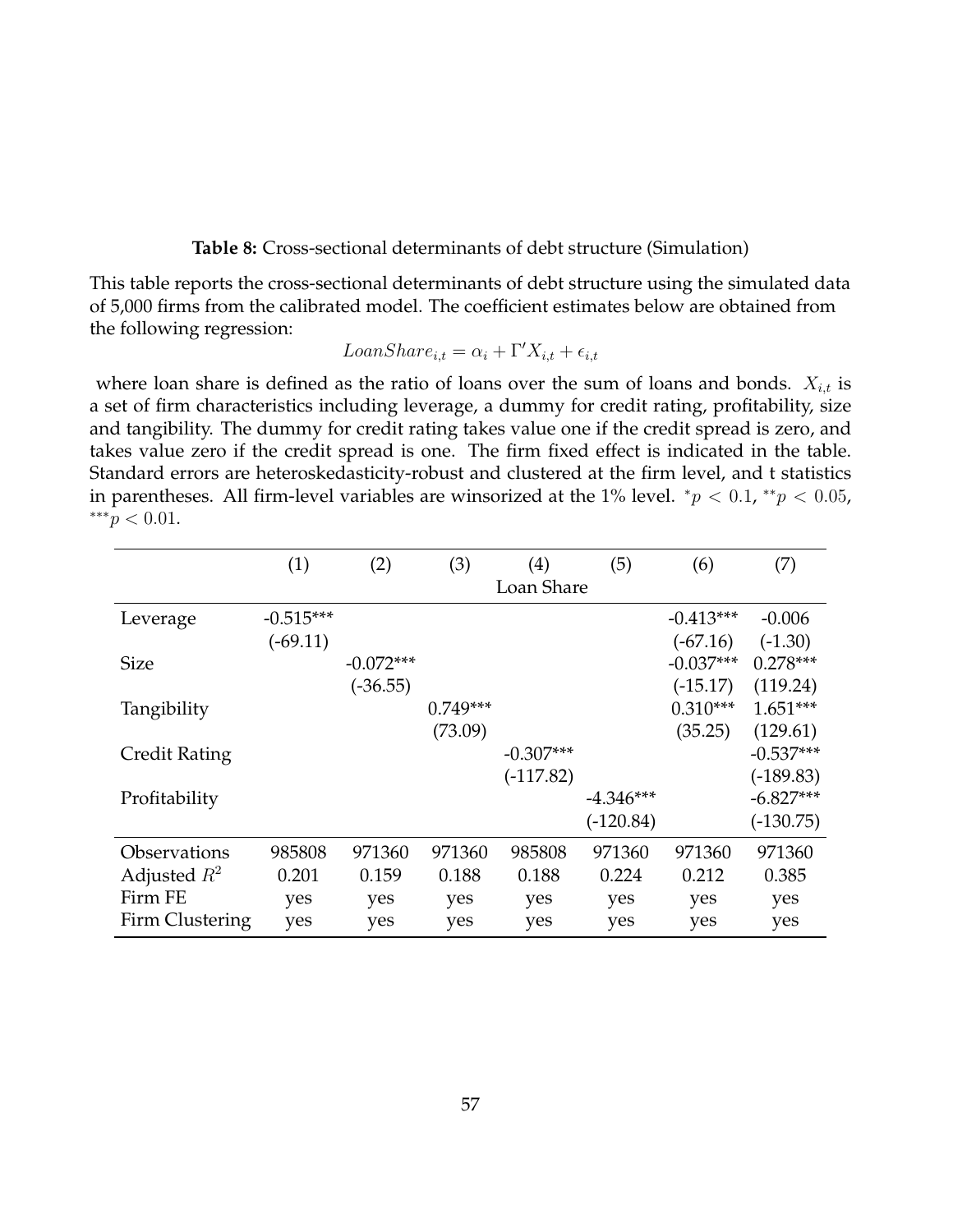**Table 9:** Dynamic Responses of Capital and Debt Structure to Interest Rate Risk

This table reports the dynamic responses of firms' financing decisions in response to interest rate shock using the simulated data from the model. Column (2) shows the results for heterogeneous changes in the loan share and column (4) shows the results for equity share. Column (6) shows the average effect on the relative change in the spread of bonds over loans. The firm fixed effect is indicated in the table. Standard errors are heteroskedasticity-robust and clustered at the firm level.  $\Delta$ Loan Share are winsorized at the 5% level.  $^*p < 0.1, ^{**}p < 0.05$ , ∗∗∗p < 0.01.

|                                   | (1)   | (2)             | (3)                                                         | (4)      | (5)   | (6)   |  |
|-----------------------------------|-------|-----------------|-------------------------------------------------------------|----------|-------|-------|--|
|                                   |       |                 | $\Delta$ Loan Share $\Delta$ (Equity Share) Relative Spread |          |       |       |  |
|                                   |       | Data Model Data |                                                             | Model    | Data  | Model |  |
| $\epsilon_t^m$                    | 0.032 | 0.160           | 0.170                                                       | 0.075    | 0.125 | 0.077 |  |
| $\epsilon_t^m \times \text{Size}$ | 0.061 | 0.112           | $-0.063$                                                    | $-0.047$ |       |       |  |
| $R^2$                             | 0.082 | 0.168           | 0.480                                                       | 0.187    | 0.525 | 0.100 |  |
| Firm FE                           | yes   | yes             | yes                                                         | yes      | yes   | yes   |  |
| Firm Clustering                   | yes   | yes             | yes                                                         | yes      | yes   | yes   |  |

#### **Table 10:** Credit Reallocation

This table reports the credit reallocation effect of monetary shocks using both real and simulated data from the model. Coefficients are estimated from the following regressions:

$$
\Delta ratio_{t+h} = \alpha_h + \sum_{j=0}^{2} \beta_{j,h} \epsilon_{t-j}^m + \sum_{j=0}^{2} \eta_{j,h} \Delta GDP_{t-j} + \epsilon_{t+h}
$$

|                     | (1)     | $\left( 2\right)$                                                                                                                                                                                                                                                                              | (3)     | $\left( 4\right)$ | (5)     | (6)      | (7)     | (8)     | (9)                                      |
|---------------------|---------|------------------------------------------------------------------------------------------------------------------------------------------------------------------------------------------------------------------------------------------------------------------------------------------------|---------|-------------------|---------|----------|---------|---------|------------------------------------------|
|                     |         |                                                                                                                                                                                                                                                                                                |         |                   | Data    |          |         |         | Model                                    |
|                     |         | All Credits<br>Credit Lines<br>$\Delta$ <i>sratio<sub>t</sub></i> $\Delta$ <i>#ratio<sub>t</sub></i> $\Delta$ <i>\$ratio<sub>t+4</sub></i> $\Delta$ <i>#ratio<sub>t+4</sub></i> $\Delta$ <i>#ratio<sub>t+4</sub></i> $\Delta$ <i>#ratio<sub>t+4</sub></i> $\Delta$ <i>#ratio<sub>t+4</sub></i> |         |                   |         |          |         |         |                                          |
|                     |         |                                                                                                                                                                                                                                                                                                |         |                   |         |          |         |         | $\Delta$ <sup>s</sup> ratio <sub>t</sub> |
| $\epsilon_t^m$      | 1.033   | 0.194                                                                                                                                                                                                                                                                                          | 0.916   | 0.177             | 0.736   | $0.366*$ | 1.748** | 0.311   | $1.110***$                               |
|                     | (1.259) | (1.120)                                                                                                                                                                                                                                                                                        | (1.252) | (1.113)           | (0.945) | (1.937)  | (2.245) | (1.301) | (6.301)                                  |
| <b>Observations</b> | 105     | 105                                                                                                                                                                                                                                                                                            | 101     | 101               | 105     | 105      | 101     | 101     | 21                                       |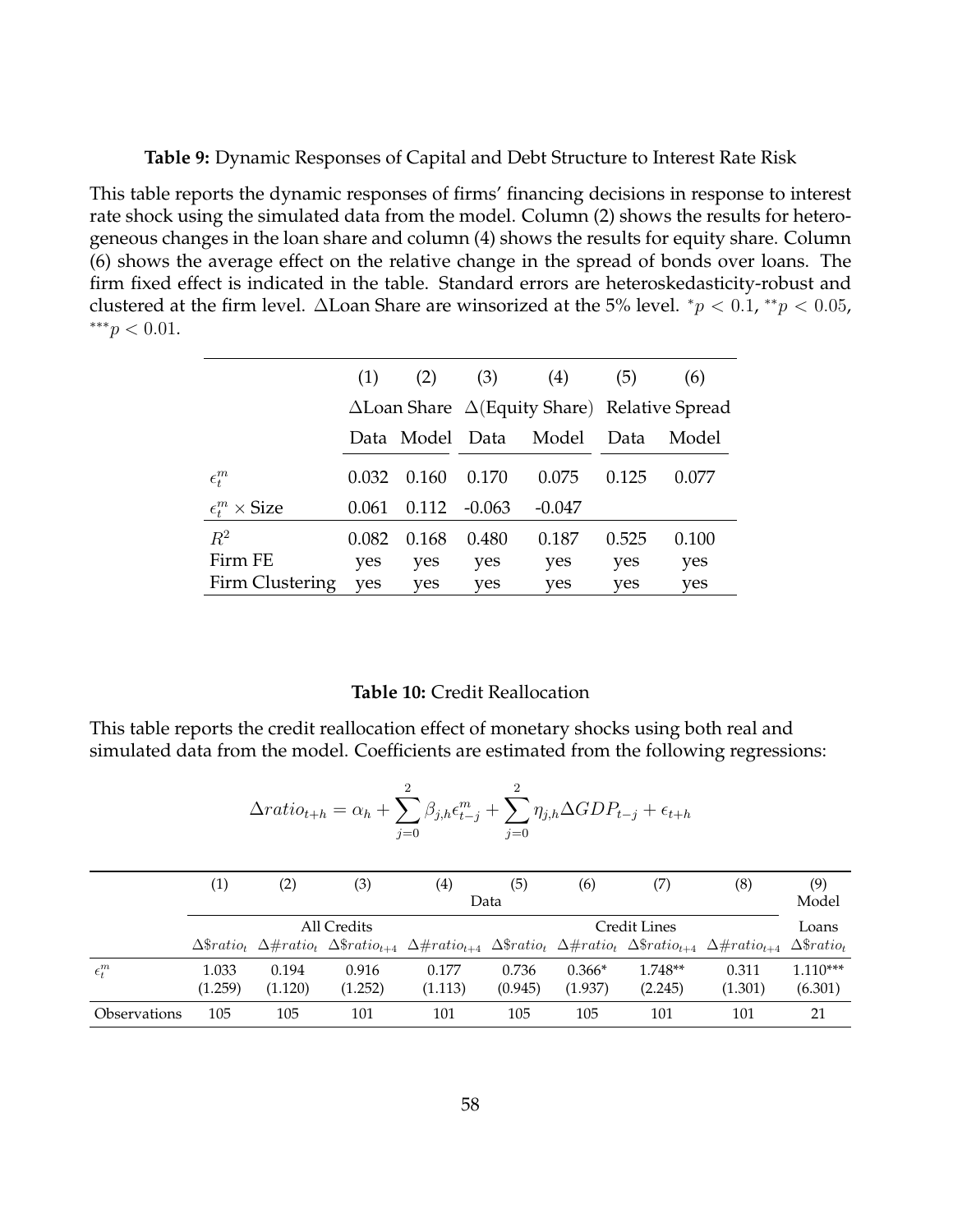## **Table 11:** Real Effects: Investment

This table reports the credit substitution channel in determining the real effects of monetary policy on firm investment using both real and simulated data from the model. Coefficients are estimated from the following regressions:

$$
\Delta log k_{i,t+1} = \alpha_i + \lambda_{s,q} + \gamma \epsilon_t^m + \beta \epsilon_t^m \times LoanRatio_{i,t-1} + \delta LoanRatio_{i,t-1} + \Gamma'_1 Z_{i,t-1} + \Gamma'_2 Y_{t-1} + \epsilon_{i,t+1}
$$

 $\epsilon_t^m$  is the monetary shock and  $Z_{i,t-1}$  is a set of firm control variables including size, marketto-book ratio, liquidity, tangibility, leverage, a dummy for dividend payout and a dummy for investment grade (long-term credit rating).  $Y_{t-1}$  is a set of macroeconomic variables including four lags of GDP growth, inflation rate and unemployment rate. Monetary shocks and firm control variables are standardized. The sample covers periods from 1990Q2 to 2018Q4 and financial crisis (2008Q3 to 2009Q2) is excluded. The firm and sector-quarter fixed effect are indicated in the table. Standard errors are heteroskedasticity-robust and clustered at the firm level, and t statistics in parentheses.  $^*p < 0.1$ ,  $^{**}p < 0.05$ ,  $^{***}p < 0.01$ .

|                                             | (1)         | (2)                    | (3)        |
|---------------------------------------------|-------------|------------------------|------------|
|                                             | Data        | $\Delta log k_{i,t+1}$ | Model      |
|                                             | Alternative | Main                   |            |
| $\epsilon_t^m$                              | $-0.110***$ | $-0.071**$             | $-0.023$   |
|                                             | $(-4.087)$  | $(-2.135)$             | $(-0.626)$ |
| $\epsilon_t^m \times L$ oan $Ratio_{i,t-1}$ | $-0.165**$  | $-0.141*$              | $-0.132*$  |
|                                             | $(-2.244)$  | $(-1.713)$             | $(-1.665)$ |
| Firm controls                               | yes         | yes                    | yes        |
| Aggregate controls                          | yes         | yes                    | no         |
| Firm FE                                     | yes         | yes                    | yes        |
| Sector-quarter FE                           | yes         | yes                    | no         |
| Observations                                | 165978      | 111034                 | 65000      |
| $R^2$                                       | 0.116       | 0.140                  | 0.736      |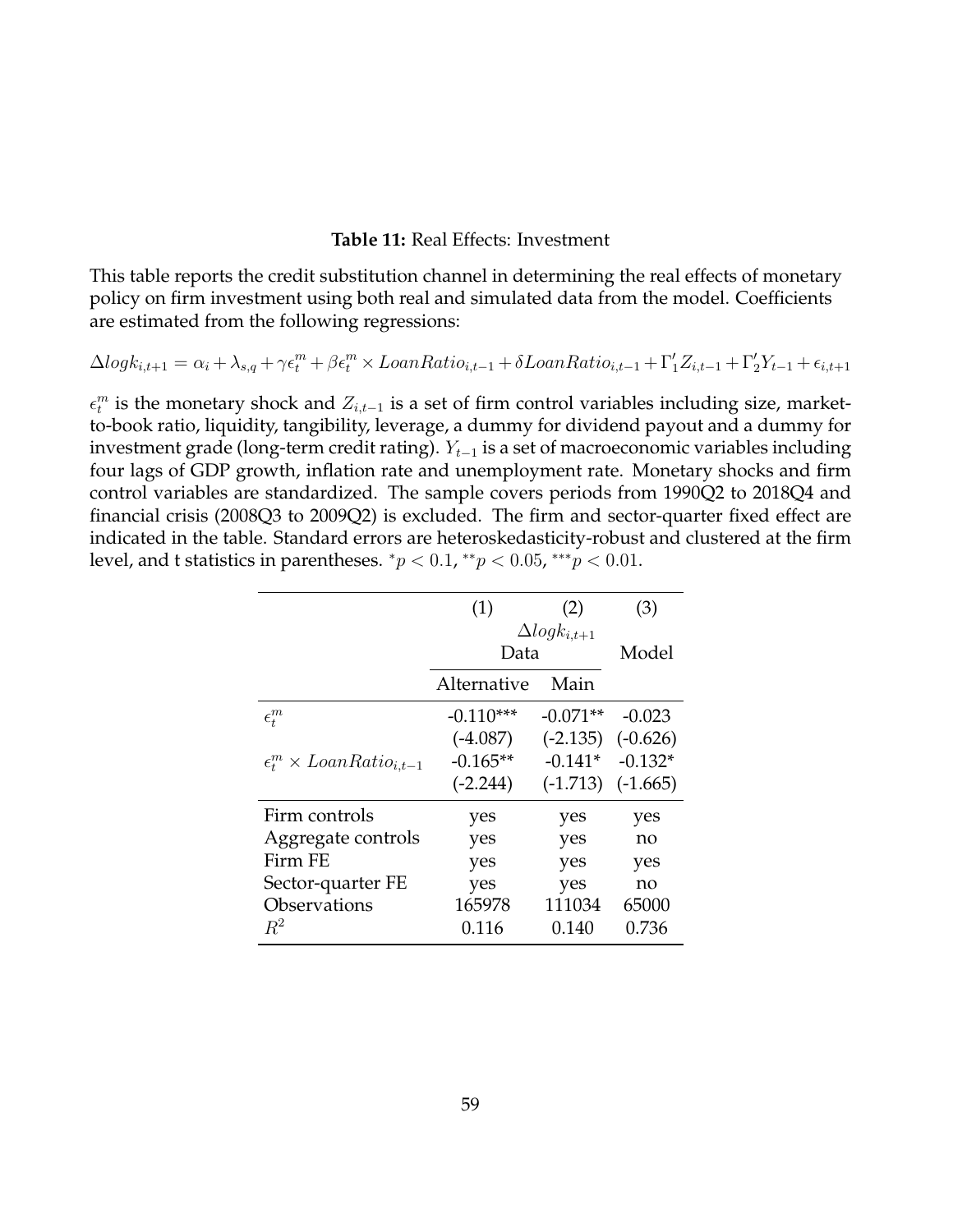#### **Table 12:** Counterfactual Analysis

This table reports the results of counterfactual analysis in various model specifications. Model (1) "Baseline" is the benchmark model; model (2) "ISC" reduces the debt issuance costs by half; model (3) "Liquidation" features defaultable loans and bonds (by setting  $\chi < \theta$ ) but keeps the seniority of loan lenders. Panel A reports the key moments at the steady state from three model specifications. Panel B, C and D report the coefficient estimates of the heterogeneous effects of monetary policy on firm's financing and investment decisions using both the real data and the simulated data from three model specifications. The firm controls and firm fixed effect are included. Standard errors are heteroskedasticity-robust and clustered at the firm level, and t statistics in parentheses. ∆Loan Share are winsorized at the 5% level.  ${}^*p < 0.1, {}^{**}p < 0.05, {}^{***}p < 0.01.$ 

|                                                   |               | Panel A: Model Moments         |                                                                     |                   |
|---------------------------------------------------|---------------|--------------------------------|---------------------------------------------------------------------|-------------------|
|                                                   | Mean Leverage | Std Leverage                   | Prob(Equity Issue) Mean $\frac{Equity\text{ Issue}}{A \text{sset}}$ |                   |
| (1) Baseline                                      | 0.213         | 0.221                          | 0.095                                                               | 0.058             |
| $(2)$ ISC                                         | 0.306         | 0.251                          | 0.123                                                               | 0.044             |
| (3) Liquidation                                   | 0.193         | 0.205                          | 0.117                                                               | 0.050             |
|                                                   |               |                                | Default Prob. (%) Bond Spread (%) Loan Spread (%)                   | <b>Bond Share</b> |
| (1) Baseline                                      | 3.28          | 1.32                           | $\theta$                                                            | 0.765             |
| $(2)$ ISC                                         | 8.32          | 2.72                           | 0                                                                   | 0.825             |
| (3) Liquidation                                   | 2.84          | 3.12                           | 0.24                                                                | 0.773             |
|                                                   |               | Panel B: ∆Loan Share           |                                                                     |                   |
|                                                   | Data          | (1) Baseline                   | $(2)$ ISC                                                           | (3) Liquidation   |
| $\epsilon_t^m \times \text{Size}_{i,t-1}$         | 0.061         | 0.112                          | 0.427                                                               | 0.136             |
|                                                   |               | Panel C: $\Delta$ Equity Share |                                                                     |                   |
|                                                   | Data          | (1) Baseline                   | $(2)$ ISC                                                           | (3) Liquidation   |
| $\epsilon_t^m \times \text{Size}_{i,t-1}$         | $-0.063$      | $-0.047$                       | $-0.087$                                                            | 0.138             |
|                                                   |               | Panel D: $\Delta log(k)$       |                                                                     |                   |
|                                                   | Data          | (1) Baseline                   | $(2)$ ISC                                                           | (3) Liquidation   |
| $\epsilon_t^m \times$ Loan Share <sub>i.t-1</sub> | $-0.141$      | $-0.132$                       | $-0.290$                                                            | $-0.557$          |
| Firm controls                                     | yes           | yes                            | yes                                                                 | yes               |
| Firm FE                                           | yes           | yes                            | yes                                                                 | yes               |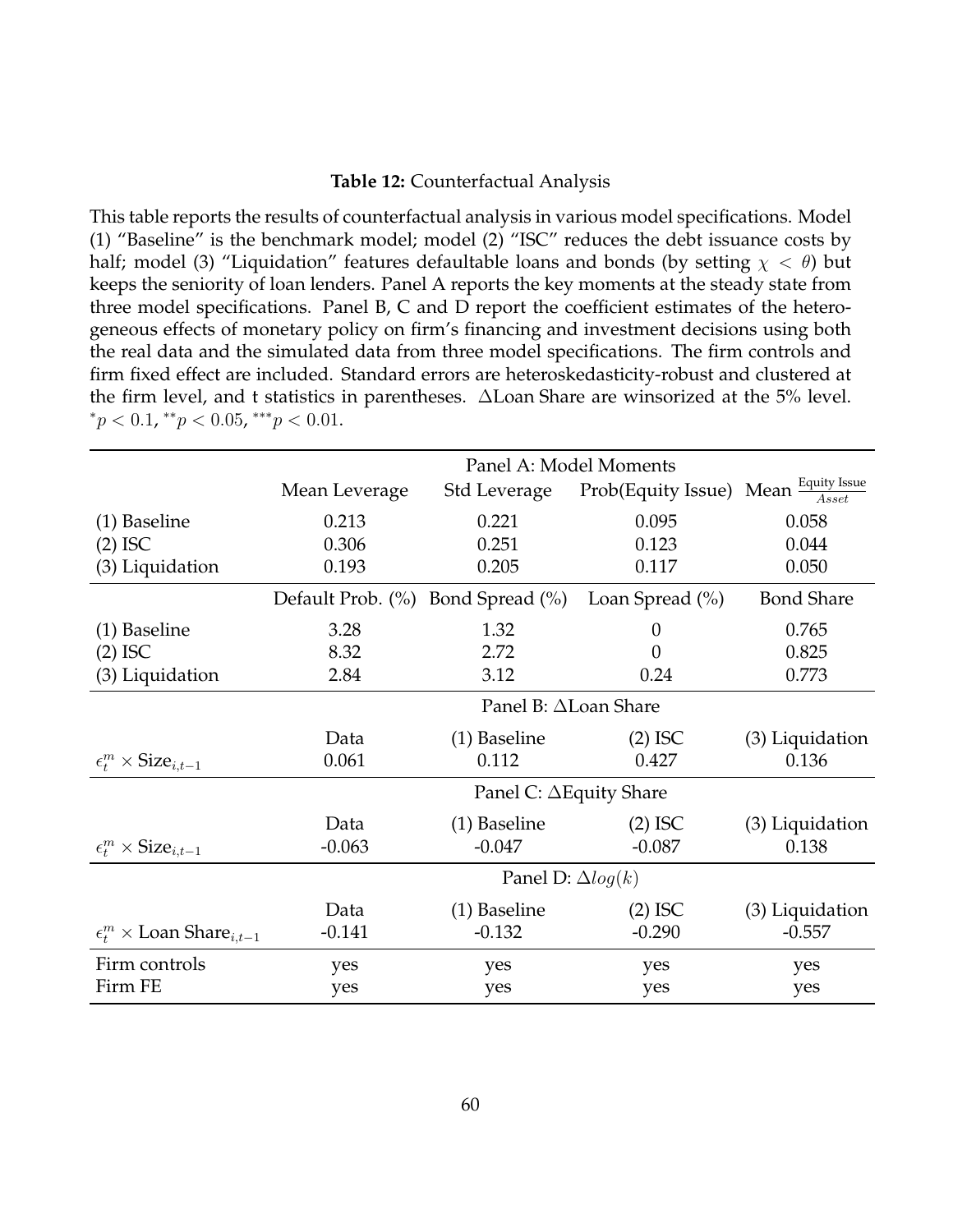# Online Appendix

# **A Details on Data Construction**

# **A.1 Monetary Shocks**

I use the daily measures of monetary policy shocks from Gürkaynak et al. [\(2005\)](#page-38-0) and [Gorod](#page-38-1)[nichenko and Weber](#page-38-1) [\(2016\)](#page-38-1) ("GSS" and "GW") as the baseline measures in the main analysis and the measures from [Nakamura and Steinsson](#page-40-0) [\(2018\)](#page-40-0), as well as [Gertler and Karadi](#page-38-2) [\(2015\)](#page-38-2) in the robustness test.

"GSS" and "GW" measure monetary shocks as the changes in current month's federal funds futures rate in a 30 minutes' narrow window around FOMC announcement. I excludes unscheduled meetings and conference calls, which helps to mitigate the problem that monetary surprises may contain private central bank information about the state of the economy [\(Reinelt and Meier](#page-41-0) [\(2020\)](#page-41-0)). I further excludes the apex of financial crisis from 2008Q3 to 2009Q2. The sample runs from 1995 to 2018. [Gertler and Karadi](#page-38-2) [\(2015\)](#page-38-2) uses 3-months ahead federal funds futures to measure daily monetary shocks ("FF4") and the sample runs from 1990 to 2012. I also use the policy news shock from [Nakamura and Steinsson](#page-40-0) [\(2018\)](#page-40-0) as a robustness check.

I follow [Ottonello and Winberry](#page-40-1) [\(2020\)](#page-40-1) to aggregate the shocks to quarterly frequency. I assign daily shocks fully to the current quarter if they occur on the first day of the quarter. If they occur within the quarter, I partially assign the shock to the subsequent quarter. This procedure weights shocks across quarters corresponding to the amount of time agents have to respond.

Results based on [Gertler and Karadi](#page-38-2) [\(2015\)](#page-38-2)'s shock, and [Nakamura and Steinsson](#page-40-0) [\(2018\)](#page-40-0)'s policy news shock can be found in Table [A.6.](#page-84-0)

# **A.2 Aggregate Variables**

The aggregate variables used in the empirical test include non-financial corporate debt (debt securities and loans) from Flow of Funds and other variables such as price deflator (IPD: Nonfarm business sector: implicit price deflator), real GDP growth (GDPC1: Real Gross Domestic Product), the inflation rate (CPIAUCSL: Consumer Price Index for All Urban Consumers: All Items), the unemployment rate (UNRATE: Unemployment Rate), treasury yield and LIBOR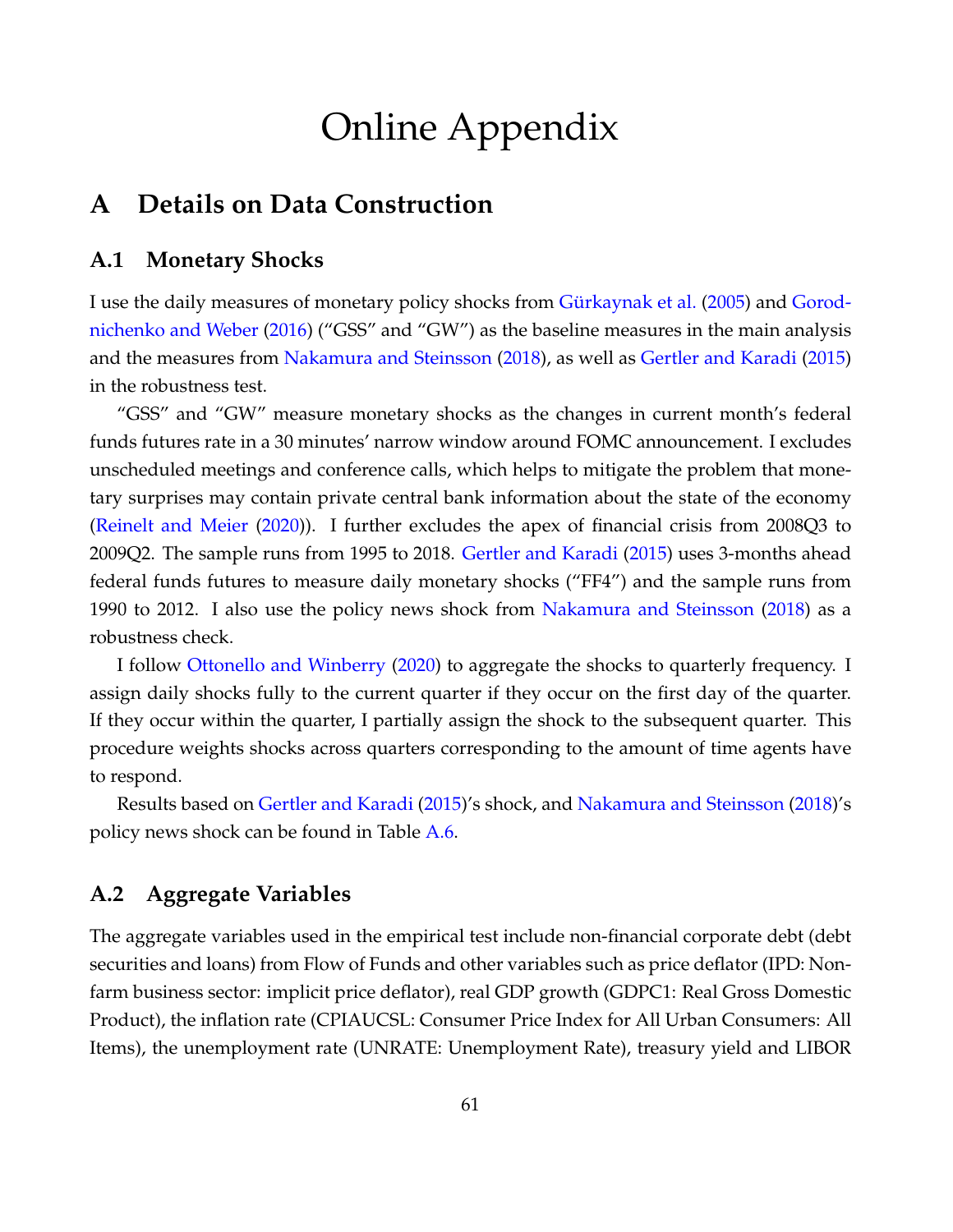available from Federal Reserve Bank of St. Louis as well as their Greenbook forecasts and forecast revisions available from Federal Reserve Bank of Philadelphia.

# **A.3 Firm Variables**

#### **Debt Data**

New loan issuance data is obtained from DealScan and new bond issuance data is obtained from FISD. I obtain firm-level loan share from Compustat. A limitation of Compustat balance sheets is that they do not report loans separately from the rest of debt outstanding. Following [Crouzet](#page-37-0) [\(2021\)](#page-37-0), I approximate the firm-level loan share using the sum of two variables: a short-term debt variable, notes payable (NP) and long-term debt variables, other long-term debt (DLTO). The advantage of this definition is that it provides a comprehen-sive long-run measure of the loan share at the firm level.<sup>[40](#page-62-0)</sup> For short-term debt, NP includes bank acceptances, bank overdrafts, and loans payable. For long-term debt, DLTO includes all revolving credit agreements, as well as all construction and equipment loans. It excludes senior nonconvertible bonds (which are included in debentures, DD), convertible or subordinate bonds (included in DCVT and DS, respectively). The main drawback is that both NP and DLTO include commercial paper outstanding. [Crouzet](#page-37-0) [\(2021\)](#page-37-0) provides evidence for the fact that this measure of the loan share indeed captures the ratio of total debt outstanding. Since other long-term debt (DLTO) is not available at the quarterly frequency, I construct it as:  $\text{DLTOQ}_{i,t} = \frac{\text{DLTO}_{i,\tau(t)}}{\text{DLTT}_{i,\tau(t)}}$  $\frac{\text{DLIO}_{i,\tau(t)}}{\text{DLIT}_{i,\tau(t)}}\text{DLTTQ}_{i,t}$  or zero if  $\text{DLTT}_{i,\tau(t)} = 0$ , where  $\text{DLTO}_{i,\tau(t)}$  and  $\text{DLTT}_{i,\tau(t)}$  are the balance sheet values from the firm's annual report at the annual reporting date  $\tau(t)$  that immediately precedes quarter t.

#### **Equity Data**

Firm-level net equity issuance is defined as sale of common and preferred stock minus purchase of common and preferred stock, scaled by lagged total asset. Equity issuances are all funds received from the issuance of common and preferred stock. They include the exercise of stock options or warrants for employee compensation. Therefore, this measure may overstate equity issuances for financing reasons. I address this concern following [McKeon](#page-40-2) [\(2015\)](#page-40-2) by considering only equity issuances that are larger than 2% of end-of-quarter market equity, defined as PRCCQ  $\times$  CSHOQ.

Firm-level equity stock is measured as the difference between total asset (ATQ) and total debt (DLTTQ + DLCQ). The change in equity share every period is therefore change in equity

<span id="page-62-0"></span> $40$ Notes payable are not reported as a separate item before 1970Q1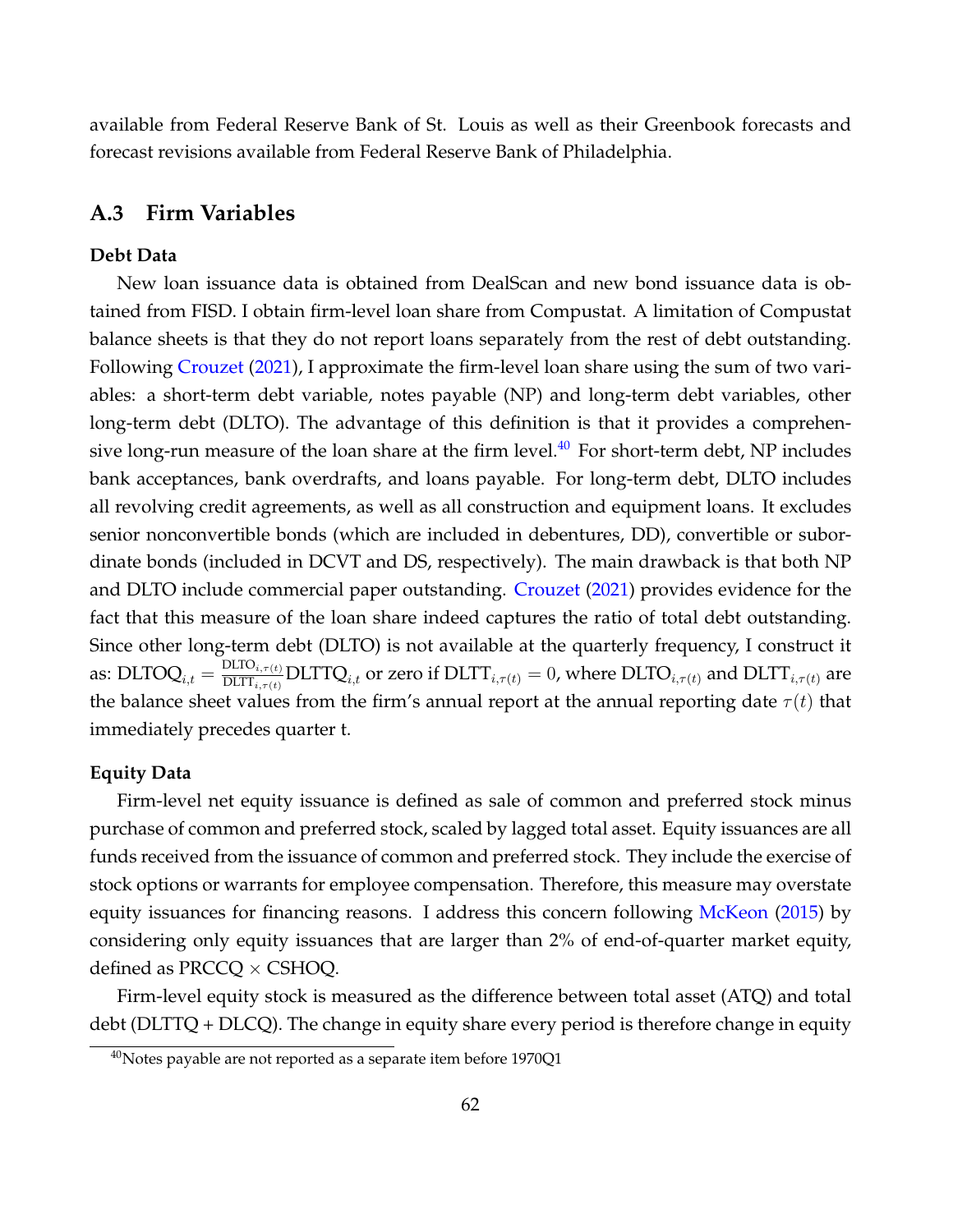stock, scaled by lagged total asset.

#### **Measures of Financial Constraints**

Existing proxies aim to infer financial constraints from firms' statements about their funding situation, their actions (such as not paying a dividend), or their characteristics (such as being young or small, having low leverage, or no credit rating). I use "Whited-Wu" index (WW), Size & Age index (SA), firm size, credit rating and tangibility as proxies for finan-cial constraints. SA index is constructed following [Hadlock and Pierce](#page-39-0)  $(2010)$  as SA Index =  $-0.737\mathrm{Size}+0.043\mathrm{Size}^2-0.040\mathrm{Age}$ . WW index is constructed following [Whited and Wu](#page-41-1) [\(2006\)](#page-41-1) and [Hennessy and Whited](#page-39-1) [\(2007\)](#page-39-1) as WW Index =  $-0.091CF - 0.062$ DIVPOS + 0.021TLTD  $-$ 0.044LNTA+0.102ISG−0.035SG. Following convention, firms are sorted into terciles based on their index values in the previous period. Firms in the top tercile are coded as constrained and those in the bottom tercile are coded as unconstrained. From [Berger et al.](#page-36-0) [\(1996\)](#page-36-0), I estimate liquidation values as Tangibility =  $0.715 \times$  Receivables +  $0.547 \times$  Inventory +  $0.535 \times$  Capital, scaled by total asset.

The definition and source of all variables are shown in Table [A.1.](#page-65-0)

#### **Sectoral dummies**

- 1. Agriculture, forestry, and fishing:  $\text{SIC} < 999$ ;
- 2. Mining: SIC ∈ [1000, 1499];
- 3. Construction: SIC ∈ [1500, 1799];
- 4. Manufacturing: SIC ∈ [2000, 3999];
- 5. Transportation, communications, electric, gas, and sanitary services:  $\text{SIC} \in [4000, 4999]$ ;
- 6. Wholesale trade:  $SIC \in [5000, 5199]$ ;
- 7. Retail trade: SIC ∈ [5200, 5999];
- 8. Services: SIC ∈ [7000, 8999].

## **A.4 Sample Construction**

#### **Compustat**

I apply the following filters to my Compustat sample: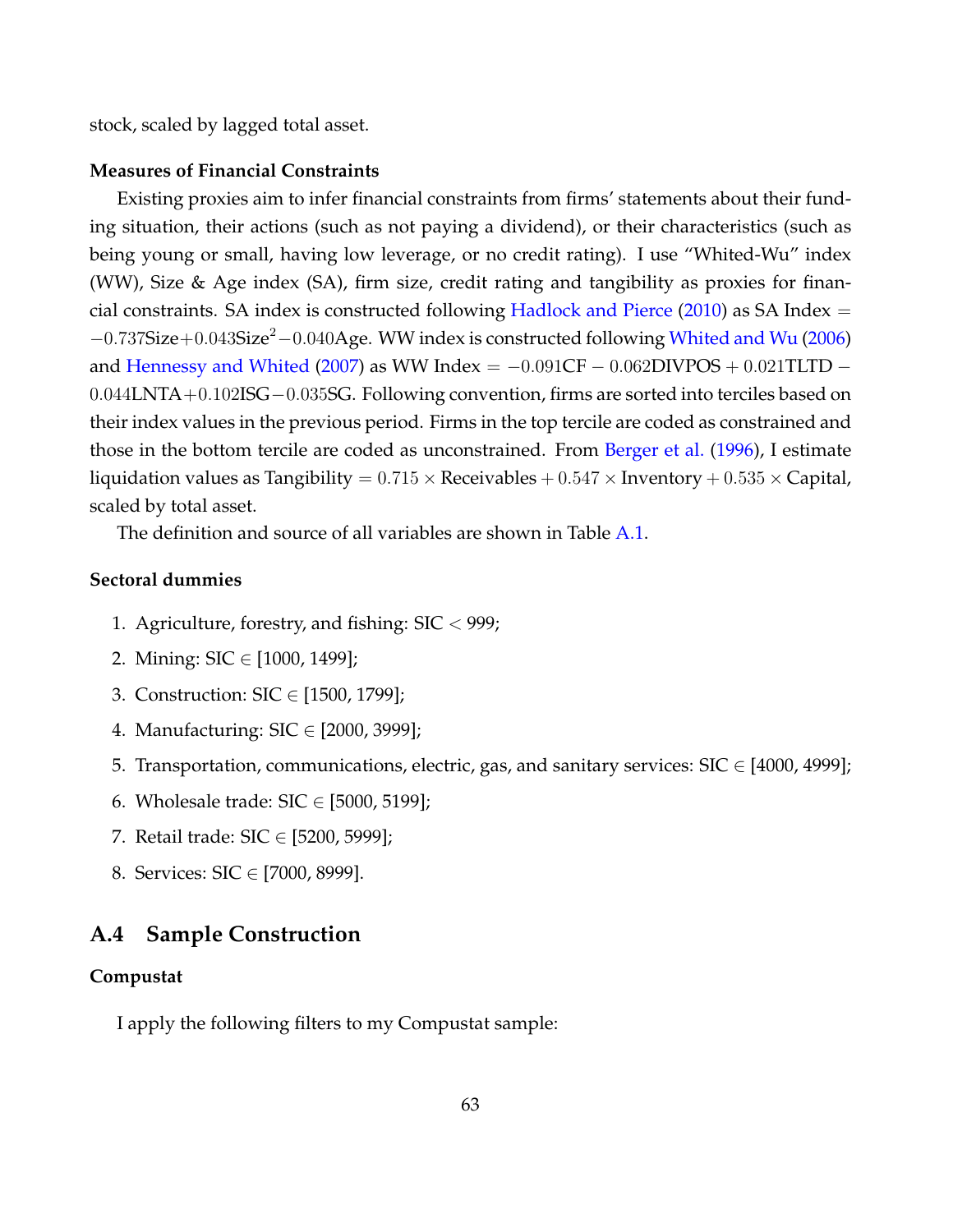- I drop firms in finance, insurance, and real estate sectors (SIC  $\in$  [6000, 6799]), utilities (SIC  $\in$  [4900, 4999]), non-operating establishments (SIC = 9995), and industrial conglomerates (SIC = 9997).
- I drop firms not incorporated in the United States.
- I drop firms with negative or missing sales or assets.
- I drop firms with negative liquidity.

# **DealScan**

I apply the following filters to my DealScan sample:

- I keep facility measured in U.S Dollars.
- I keep facility with borrowers and lenders in USA.
- I keep facility using "LIBOR" as the base rate.
- I keep facility with loan types in the following categories: "364-Day Facility", "Revolver/Line < 1 Yr", "Revolver/Line >= 1 Yr", "Revolver/Term Loan", "Term Loan  $(A,B,C)$ ".
- I drop facility with maturity less than one year or over 30 years.
- I drop facility with negative "All-in-Drawn".

# **FISD**

I apply the following filters to my FISD sample:

- I replace missing offering yield with the sum of treasury spread and maturity-matched treasury yield (by linear interpolation).
- I keep the new issuance with positive offering yield that is less than 3000 basis points .
- I drop new issuance with maturity less than one year or over 30 years.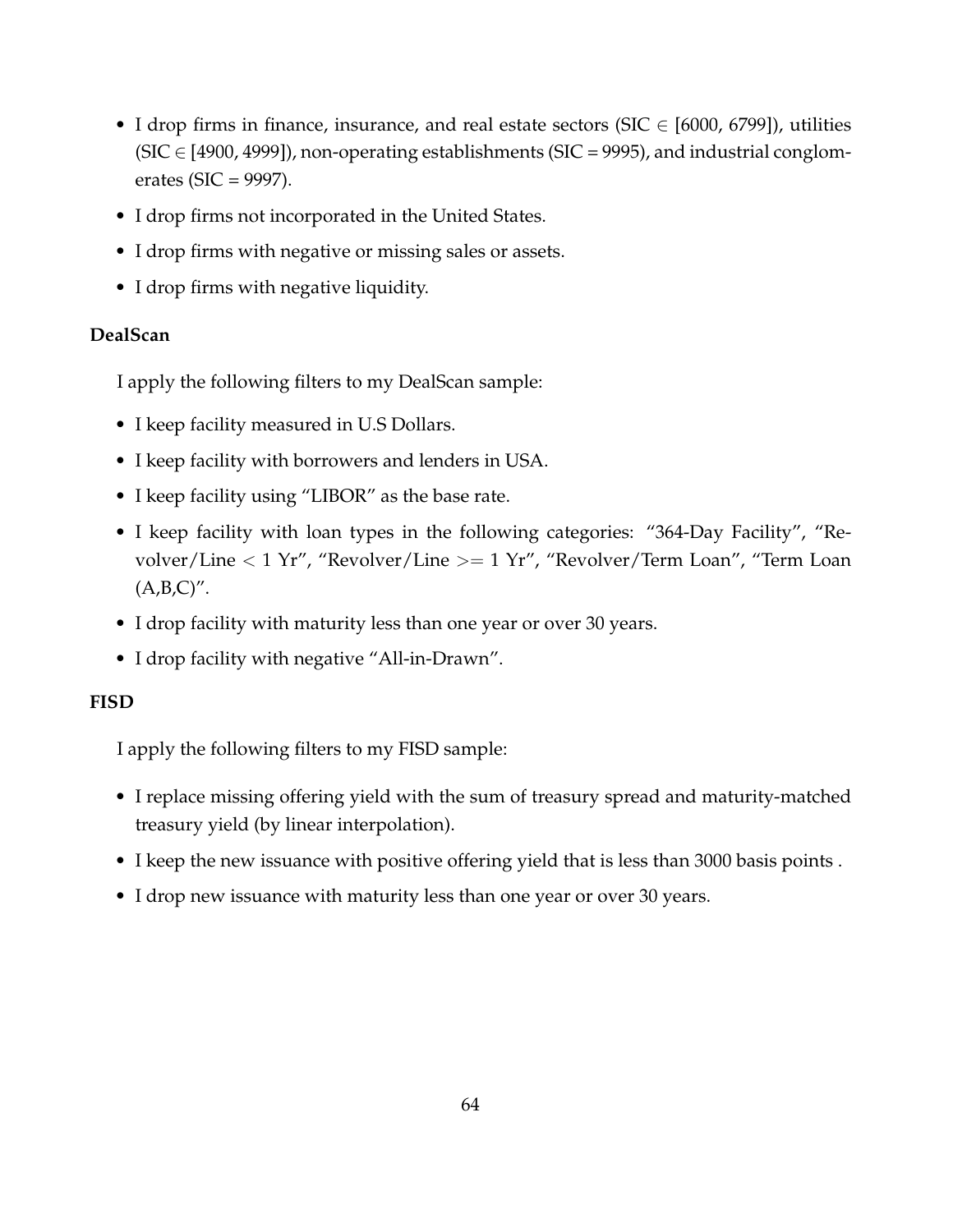<span id="page-65-0"></span>

| Definition                                           |                                                                                                                                                                                                                          | Data sources                                                   |
|------------------------------------------------------|--------------------------------------------------------------------------------------------------------------------------------------------------------------------------------------------------------------------------|----------------------------------------------------------------|
| Aggregate Variables                                  |                                                                                                                                                                                                                          |                                                                |
| Real GDP growth<br>Monetary Shocks<br>Corporate Debt | Monetary shocks measured by changes in Fed Funds future prices around FOMC announcements<br>Credit market instrument liabilities (real debt and securities) for non-financial business sector<br>Growth rate of real GDP | GSS(2005), GW(2016), NK (2018)<br>Flow of Funds<br><b>NIPA</b> |
| LIBOR<br>H                                           | 1-month and 3-Month London Interbank Offered Rate (US.dollar)<br>Price deflator (Nonfarm business sector: implicit price deflator)                                                                                       | St. Louis Fed<br>St. Louis Fed                                 |
| Treasury Yield<br><b>UNRATE</b>                      | 3M, 1Y, 2Y, 3Y, 5Y, 7Y, 10Y, 20Y and 30Y Treasury Constant Maturity Rate<br>Unemployment rate                                                                                                                            | St. Louis Fed<br>St. Louis Fed                                 |
| INFLAT                                               | Inflation rate, defined as the log difference of CPI                                                                                                                                                                     | St. Louis Fed                                                  |
| ā                                                    | Consumer Price Index for All Urban Consumers                                                                                                                                                                             | St. Louis Fed                                                  |
| Credit spread<br>Term spread                         | Moody's Baa corporate bond yield in excess of Aaa corporate bond yield<br>10-year Treasury rate minus 1-year Treasury rate                                                                                               | St. Louis Fed<br>St. Louis Fed                                 |
| F                                                    | Price-dividend (PD) ratio                                                                                                                                                                                                | Shiller's webpage                                              |
| Leverage<br>EBP                                      | Intermediary financial leverage ("HKM")<br>Excess bond premium                                                                                                                                                           | Gilchrist and Zakrajšek (2012)<br>Asaf Manela's website        |
| Firm Characteristics                                 |                                                                                                                                                                                                                          |                                                                |
| <b>Bank Debt</b>                                     | Ratio of bank debt to total debt (in percentage)                                                                                                                                                                         | Capital IQ                                                     |
| Leverage<br>Size                                     | Total debt ( $DLCQ + DLTQ$ ) over total assets (ATQ)<br>$\log(\text{ATQ})$                                                                                                                                               | Compustat                                                      |
| ЖB                                                   | sum of market equity (PRC x SHOUT) and total debt over total assets<br>Market-to-book value:                                                                                                                             | CRSP and Compustat<br>Compustat                                |
| Sales Growth                                         | $Log\text{-difference}$ of real sales (SALEQ/IPD)                                                                                                                                                                        | Compustat                                                      |
| Dividend Payer<br>Credit Rating                      | A dummy that takes value one when rating (SPLTICRM) is above BBB<br>A dummy that takes value one when firms pay dividend ( $\text{DVPQ} > 0$ )                                                                           | Compustat<br>Compustat                                         |
| Liquidity                                            | over total assets (ATQ)<br>Liquid assets (CHEQ)                                                                                                                                                                          | Compustat                                                      |
| <b>Bond Characteristics</b>                          |                                                                                                                                                                                                                          |                                                                |
| Offering Yield                                       | Yield to maturity at the time of issuance, based on the coupon and any discount or premium                                                                                                                               |                                                                |
|                                                      | to par value at the time of sale. Offering yield is calculated only for fixed rate issues.                                                                                                                               | Mergent FISD                                                   |
| Offering Spread<br><b>Bond Rating</b>                | The S&P rating assigned to a specific issue<br>Offering yield minus three-month LIBOR                                                                                                                                    | Mergent FISD<br>Mergent FISD                                   |
| Maturity                                             | Date that the issue's principal is due for repayment                                                                                                                                                                     | Mergent FISD                                                   |
| Offering Amount                                      | The par value of debt initially issued                                                                                                                                                                                   | Mergent FISD                                                   |
| Loan Characteristics<br>Offering date                | Date the issue was originally offered                                                                                                                                                                                    | Mergent FISD                                                   |
| Loan rate                                            | Sum of "All-in-drawn" and LIBOR                                                                                                                                                                                          | DealScan                                                       |
| $''$ All-in-drawn $''$                               | pays in basis points over LIBOR for each dollar drawn down<br>The amount borrower                                                                                                                                        | DealScan                                                       |
| Base Rate                                            | Type of interest rate the company's facility is tied to                                                                                                                                                                  | DealScan                                                       |
| Facility Amount                                      | The actual facility amount committed by the facility's lender pool                                                                                                                                                       | DealScan                                                       |
| Maturity                                             | A calculation of how long (in months) the facility will be active from signing date to expiration date                                                                                                                   | DealScan                                                       |
| Exchange Rate<br>Secured                             | The current rate of exchange compared to \$USD based on the exchange rate date<br>A Y/N flag indicating whether or not the facility is secured                                                                           | DealScan<br>DealScan                                           |
|                                                      |                                                                                                                                                                                                                          |                                                                |

Table A.1: Variable Definitions **Table A.1:** Variable Definitions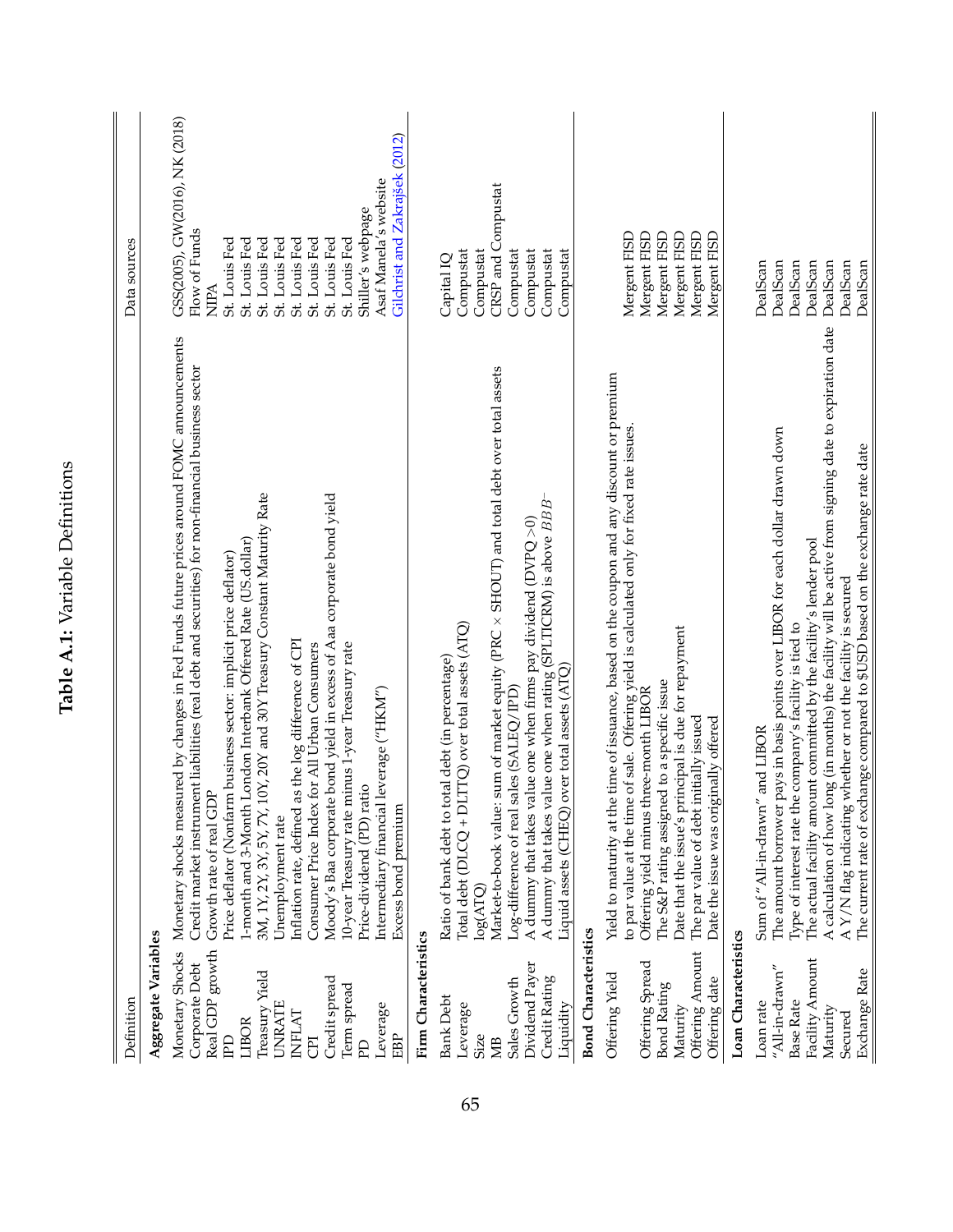# **B Details on Model**

# **B.1 Partial Equilibrium Model**

I detail a partial equilibrium model where discount factor follows an AR(1) process and therefore, discount factor is a state variable that is incorporated into debt prices. Inflation rate is fixed at its steady state value. Firm's optimization problem can be written recursively. Conditional on continuing, firms make decisions on labor hiring, investment and borrowing:  $(l, k', B', s')$  and the equity value  $V_t(z, k, B; \beta)$  solves the Bellman equation:

$$
V_t(z, k, B, \beta) = Max d - EIC(d) + \beta \mathbb{E}_t[Max_{D' \in \{0, 1\}} V_{t+1}(z', k', B', \beta')]
$$
  
s.t  $n = (1 - \tau)zk^{\alpha}l^{\nu} + (1 - \delta)k + \tau(\delta k + R_t B/\bar{\pi}) - w_t l - c_f - (1 + c)B/\bar{\pi}$   
 $d + k' = n + \frac{B'(1 - s')(1 + c)}{1 + r_t} + Q_t B's' - DIC(B', s') - AC(i, k)$   
 $B'(1 - s')(1 + c) \leq \theta(1 - \delta)k'$   
 $k' = (1 - \delta)k + i$ 

where  $r_t = \frac{1}{\beta} - 1$ . Both productivity  $z$  and discount factor  $\beta$  follow an AR(1) process.

# **B.2 Representative Household**

There is a unit measure continuum of identical households with preferences over consumption  $C_t$  and total labor supply  $L_t$ , whose expected utility is as follows:

$$
\sum_{t=0}^{\infty} \beta^t (log C_t - \Psi L_t),
$$

subject to the budget constraint:

$$
P_t C_t + \frac{B_{t+1}^{l,nom}}{R_t^{nom}} + \frac{B_{t+1}^{b,nom}}{R_t^{nom}} \le W_t L_t + B_t^{l,nom} + B_t^{b,nom} + T_t^{nom},
$$

where  $\beta$  is the discount factor of households,  $\Psi$  is the disutility of working,  $P_t$  is the price index,  $R_t^{nom}$  is the nominal rate,  $W_t$  is the nominal wage rate,  $B_t^{l,nom}$  and  $B_t^{b,nom}$  are the oneperiod loan and bond in nominal term and  $T_t^{nom}$  is the transfer from all firms including the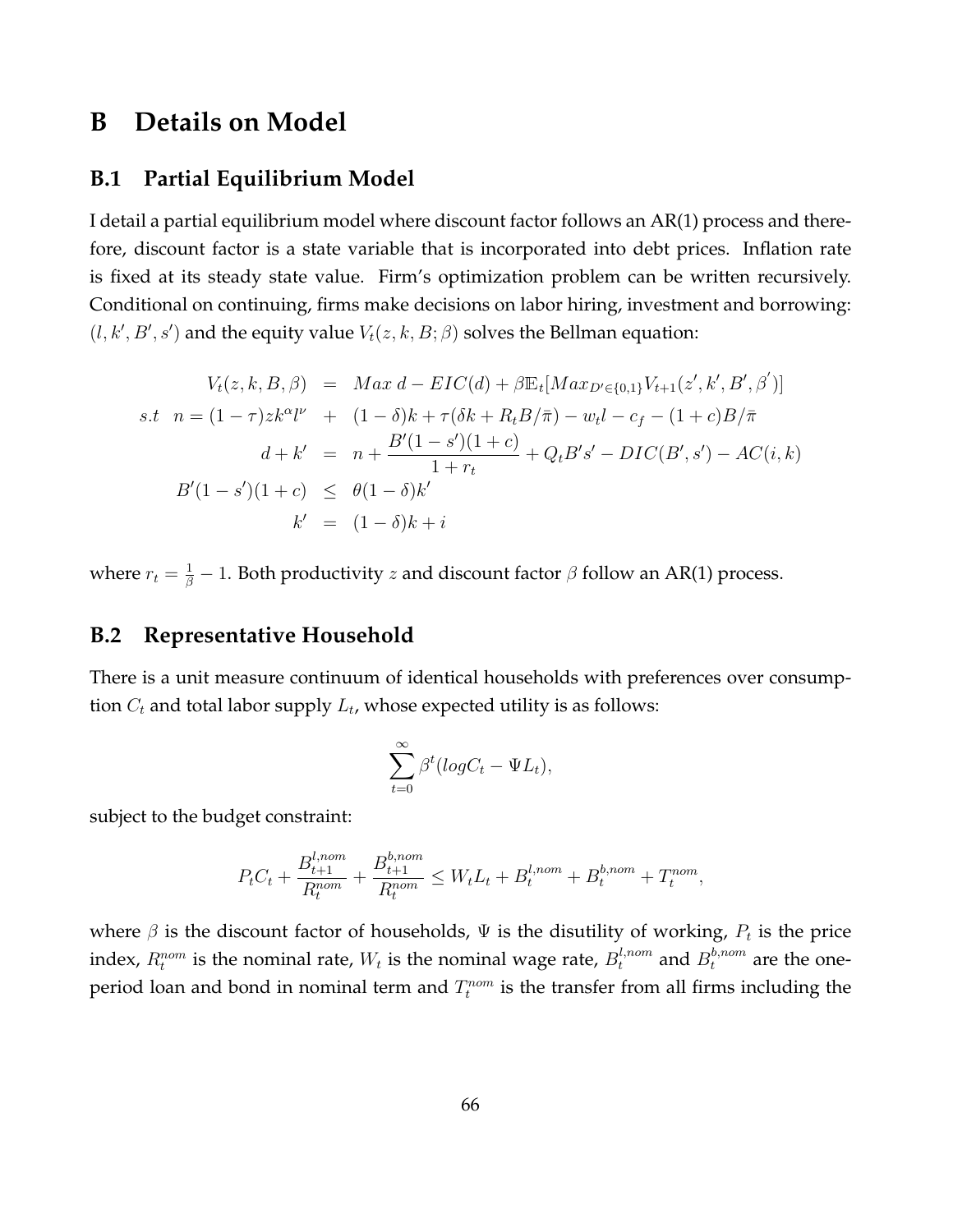nominal profits. The budget constraint in real term is

$$
C_t + \frac{B_{t+1}^l}{R_t^{nom}} \Pi_{t+1} + \frac{B_{t+1}^b}{R_t^{nom}} \Pi_{t+1} \le w_t L_t + B_t^l + B_t^b + T_t \tag{26}
$$

Every period, the households make decision on labor supply, which determines the real wage in the following optimal condition:

$$
w_t = \frac{W_t}{P_t} = -\frac{U_l(C_t, L_t)}{U_c(C_t, L_t)} = \Psi C_t,
$$

The decision over consumption and saving determine the discount factor, which is linked to nominal and inflation rate through the Euler equation:

$$
\Lambda_{t,t+1} = \beta \frac{U_c(C_{t+1}, L_{t+1})}{U_c(C_t, L_t)} = \beta \frac{C_t}{C_{t+1}} = \frac{1}{R_t^{nom}/\Pi_{t+1}},
$$

# **B.3 New Keynesian Block**

The New Keynesian block of the model consists of a final good producer who produces final goods, retailers who have quadratic adjustment cost when setting prices (price rigidity) and a monetary authority who sets the interest rate rule. It generates: 1) a New Keynesian Phillips curve relating nominal variables to the real economy and 2) a Taylor Rule which links the monetary policy shock and inflation to the nominal interest rate.

#### **B.3.1 Final Good Producer**

There is a representative final good producer who produces the final good  $Y_t$  using intermediate goods from all retailers with the production function:

$$
Y_t = \left(\int \tilde{y}_{i,t}^{\frac{\gamma-1}{\gamma}}\right)^{\frac{\gamma}{\gamma-1}},
$$

where  $\gamma$  is the elasticity of substitution between intermediate goods. The final good producer solves the following profit maximization problem subject to equation above:

$$
\text{Max}_{\tilde{y}_{i,t}} P_t Y_t - \int_0^1 \tilde{p}_{i,t} \tilde{y}_{i,t} dt,
$$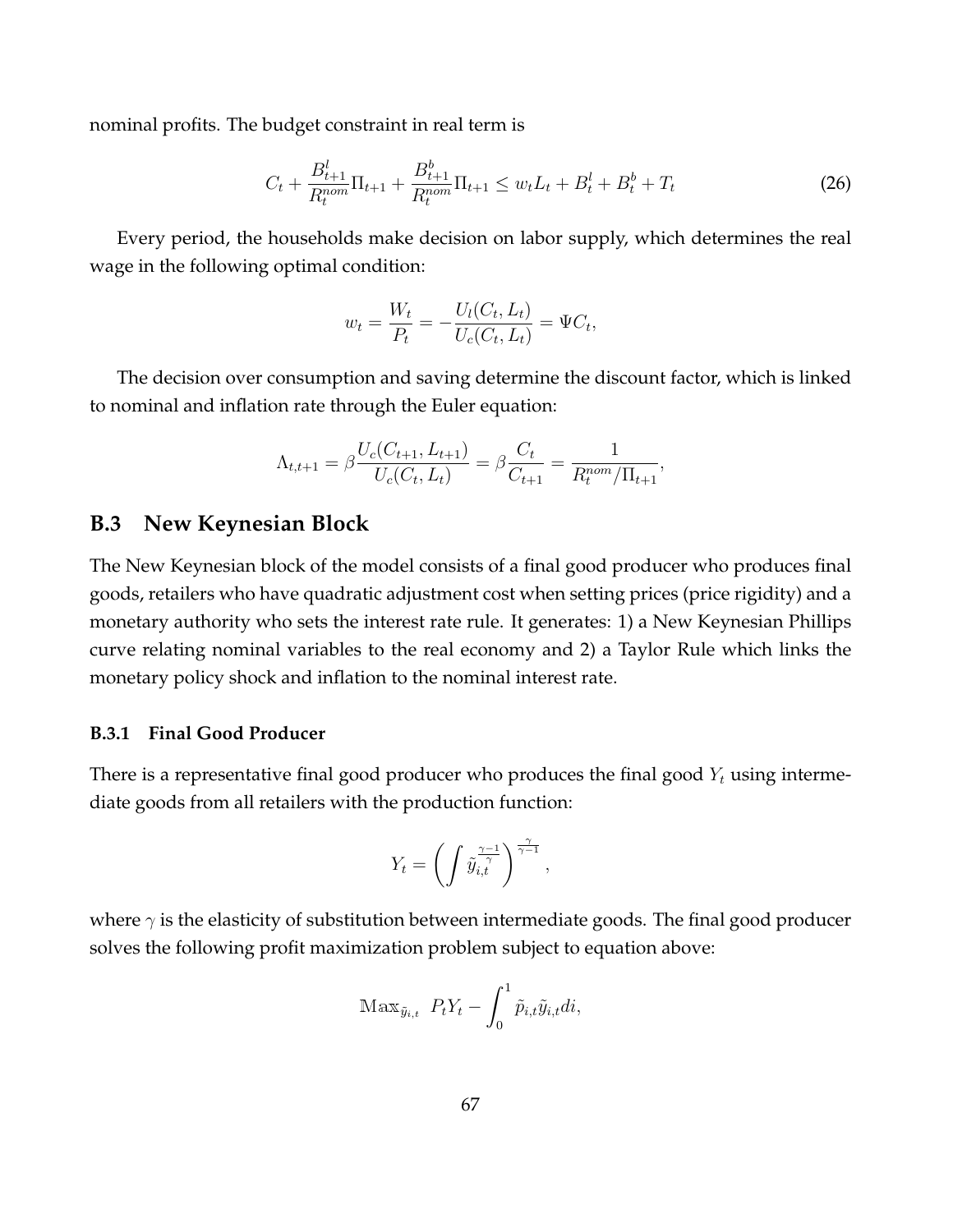The optimal decision gives the demand curve  $\tilde{y}_{i,t} = \begin{pmatrix} \tilde{p}_{i,t} \\ P_t \end{pmatrix}$  $P_t$  $\int_{0}^{-\gamma} Y_t$  where the price index is  $P_t = \left( \tilde{p}^{1-\gamma}_{i,t}di \right)^{\frac{1}{1-\gamma}}$ . The final good serves as the numeraire in the model.

#### **B.3.2 Intermediate Retailers**

For each production firm  $j$ , there is a corresponding retailer  $i$  who produces a differentiated variety  $\tilde{y}_{i,t}$  using homogeneous good  $y_{i,t}$  from production firm i as its only input:

$$
\tilde{y}_{i,t} = y_{i,t},
$$

where the retailers are monopolistic competitors who set their prices  $\tilde{p}_{i,t}$  subject to the demand curve generated by the final good producer and the wholesale price of the input  $P_t$ . Retailers pay a quadratic menu cost in term of final good  $\frac{\psi}{2}\left(\frac{\tilde{p}_{i,t}}{\tilde{p}_{i,t-1}}\right)$  $\left(\frac{\tilde{p}_{i,t}}{\tilde{p}_{i,t-1}}-1\right)^2 P_t Y_t$ , to adjust their prices as in [Rotemberg](#page-41-2) [\(1982\)](#page-41-2), where  $Y_t$  is the final good.

The resulting price stickiness comes from the price-setting decisions made by retailers maximizing profits. I follow [Rotemberg](#page-41-2) [\(1982\)](#page-41-2) except the marginal cost is now the wholesale price

$$
\pi_{i,t} = (\tilde{p}_{i,t} - p_t)\tilde{y}_{i,t} - \frac{\psi}{2} \left(\frac{\tilde{p}_{i,t}}{\tilde{p}_{i,t-1}} - 1\right)^2 P_t Y_t,
$$

Every period the retailers choose a price to maximize the expected present value of all the future profit:

$$
\operatorname{Max}_{\tilde{p}_{j,t}} E_t \sum \Lambda_{t,t+j} \pi_{t+j},
$$

which gives the following New Keynesian Phillips curve:

$$
log\Pi_t = \frac{\gamma - 1}{\psi} log \frac{p_t}{p^{\star}} + \beta \mathbb{E}_t log \Pi_{t+1},
$$

where  $p* = \frac{\gamma - 1}{\gamma}$  $\frac{-1}{\gamma}$  is the steady state wholesale price, or in other words the marginal cost for retailer firms. The Phillips Curve links the New Keynesian block to the production block through the relative real wholesale price  $p*$  for production firms. If the expectation of future inflation is unchanged, when aggregate demand for the final good  $Y_t$  increases, retailers must increase production of their differentiated goods because of the nominal rigidity. This in turn increases demand for the production goods  $\tilde{y}_{i,t}$ , which increases the real wholesale price  $p_t$ and generates inflation through the Phillips curve.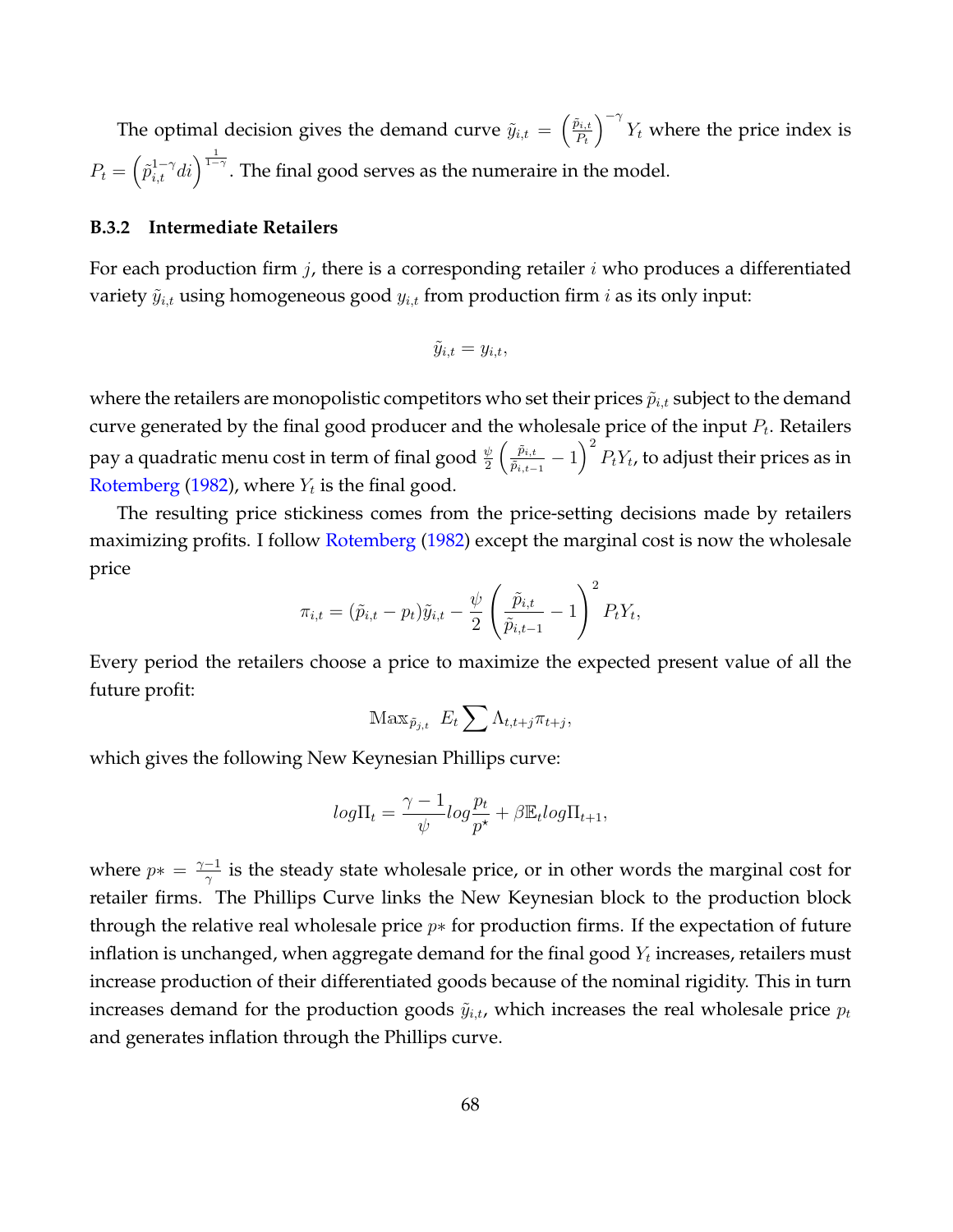## **B.3.3 Market Clearing Conditions**

#### **Consumption Good**

$$
C_t + I_t + DIC_t + EIC_t + AC_t + c_f = Y_t \tag{27}
$$

**Labor**

$$
\int l_{i,t} d\mu_t = L_t \tag{28}
$$

**Loan**

$$
\int b_{i,t}^l (1+c) d\mu_t = B_t^l \tag{29}
$$

**Bond**

$$
\int Q b_{i,t}^b d\mu_t = \frac{B_t^b}{1+r_t} \tag{30}
$$

# **B.4 Propositions**

## **Proof of Proposition 1**

*Proof.* The optimal condition for the price-setting rule is

$$
(\gamma - 1) \left(\frac{\tilde{p}_{i,t}}{P_t}\right)^{-\gamma} \frac{Y_t}{P_t} = \gamma \frac{p_t^w}{P_t} \left(\frac{\tilde{p}_{i,t}}{P_t}\right)^{-\gamma - 1} \frac{Y_t}{P_t} - \psi \left(\frac{\tilde{p}_{i,t}}{\tilde{p}_{i,t-1}} - 1\right) \frac{Y_t}{\tilde{p}_{i,t-1}} + \mathbf{E}_t \psi \Lambda_{t,t+1} \left[\left(\frac{\tilde{p}_{i,t+1}}{\tilde{p}_{i,t}} - 1\right) \frac{\tilde{p}_{i,t+1}}{\tilde{p}_{i,t}} \frac{Y_{t+1}}{\tilde{p}_{i,t}}\right],
$$

With the symmetric assumption  $\tilde{p}_{i,t} = \tilde{p}_{j,t} = P_t$ , the above equation can be written as

$$
(\gamma - 1) = \gamma \frac{p_t^w}{P_t} - \psi \Pi_t (\Pi_t - 1) + \mathbb{E}_t \psi \Lambda_{t,t+1} \Pi_{t+1} (\Pi_{t+1} - 1) \frac{Y_{t+1}}{Y_t},
$$

which gives the Phillips curves:

$$
\left(\Pi_t - \bar{\Pi}\right)\Pi_t = \frac{\gamma}{\psi}\left(p_t^w - \frac{\gamma - 1}{\gamma}\right) + \mathbb{E}_t\Lambda_{t,t+1}\Pi_{t+1}(\Pi_{t+1} - \bar{\Pi})\frac{Y_{t+1}}{Y_t},
$$

where  $p_t = \frac{p_t^w}{P_t}$  is the real wholesale price. The log-linearized steady state version of Phillips curves (for computation simplicity) is

$$
log\Pi_t = \frac{\gamma - 1}{\psi} log \frac{p_t}{p^{\star}} + \beta \mathbb{E}_t log \Pi_{t+1}.
$$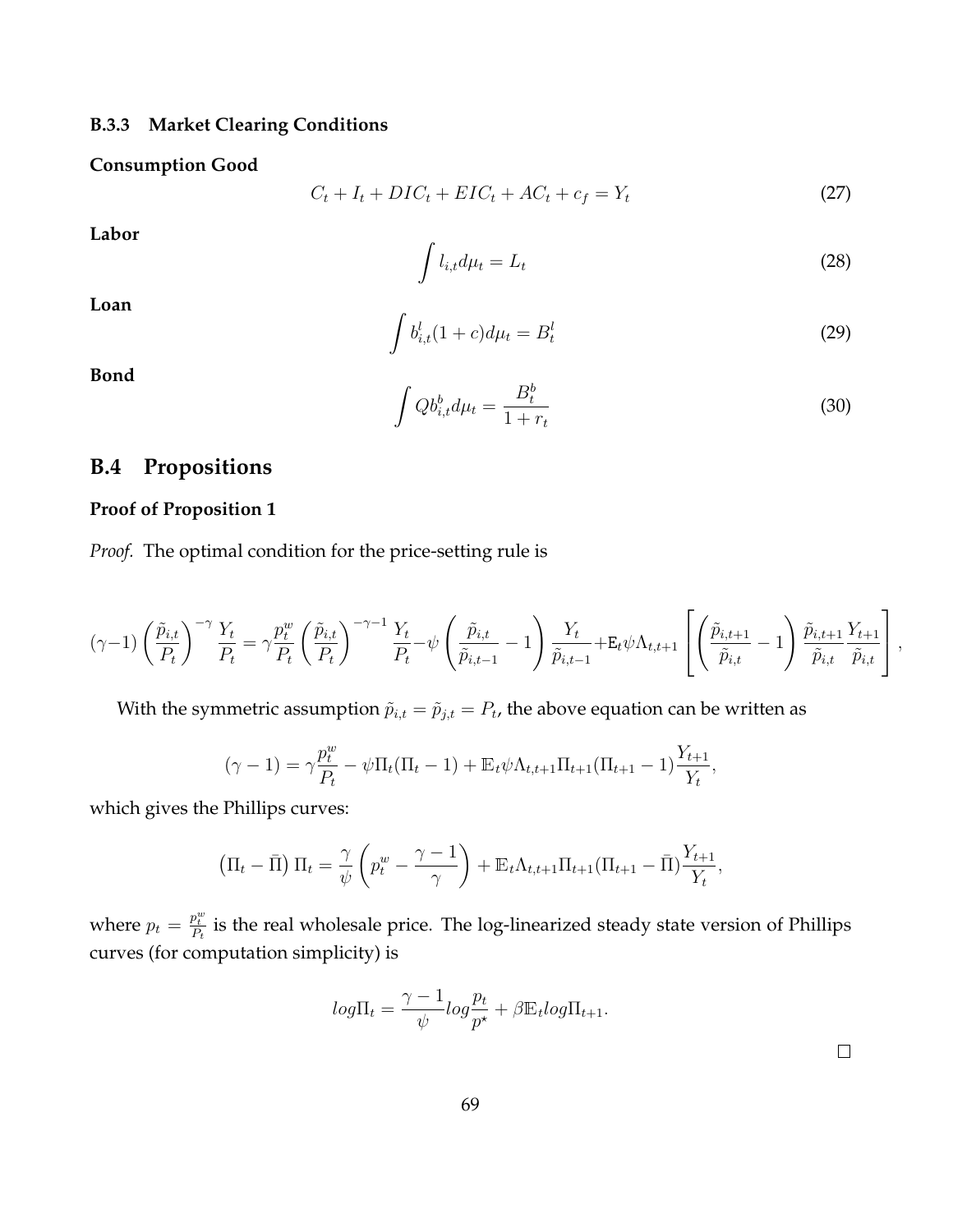# **Proof of Proposition 2**

*Proof.* Combining the Euler equation

$$
logR_t + log\beta = log\Pi_{t+1} - log\frac{U'(C_{t+1})}{U'(C_t)},
$$

and the Taylor rule

$$
logR_t + log\beta = \psi_\pi log\Pi_t + \epsilon_t^m,
$$

we get

$$
\psi_{\pi} log\Pi_t + \epsilon_t^m = log\left(\Pi_{t+1} \frac{U'(C_t)}{U'(C_{t+1})}\right),
$$

which is

$$
\Pi_t = exp\left(\frac{1}{\psi_\pi} \left[log\left(\Pi_{t+1} \frac{U'(C_t)}{U'(C_{t+1})}\right) - \epsilon_t^m\right]\right).
$$

 $\Box$ 

 $\Box$ 

# **Proof of Proposition 6**

*Proof.*

$$
B_{i,t+1}(1 - s_{i,t+1})(1 + c) \le \theta(1 - \delta)k_{i,t+1},
$$

which gives

$$
s_{i,t+1} \in \left[1 - \frac{\theta(1-\delta)k_{i,t+1}}{B_{i,t+1}(1+c)}, 1\right],
$$

When firm has no default risk, i.e,  $Q_{i,t} = \frac{1+c}{1+ct}$  $\frac{1+c}{1+r_t}$  ,  $\forall s_{i,t+1}$ ,

$$
\frac{\partial F}{\partial s_{i,t+1}} = \xi_0 - \xi_1 > 0, \ \ \forall s_{i,t+1} \in \left[1 - \frac{\theta(1-\delta)k_{i,t+1}}{B_{i,t+1}(1+c)}, 1\right],
$$

Therefore,

$$
s_{i,t+1}^* = \arg\max \ F(s_{i,t+1}; z_{i,t}, k_{i,t+1}, B_{i,t+1}) = 1.
$$

**Proof of Proposition 7**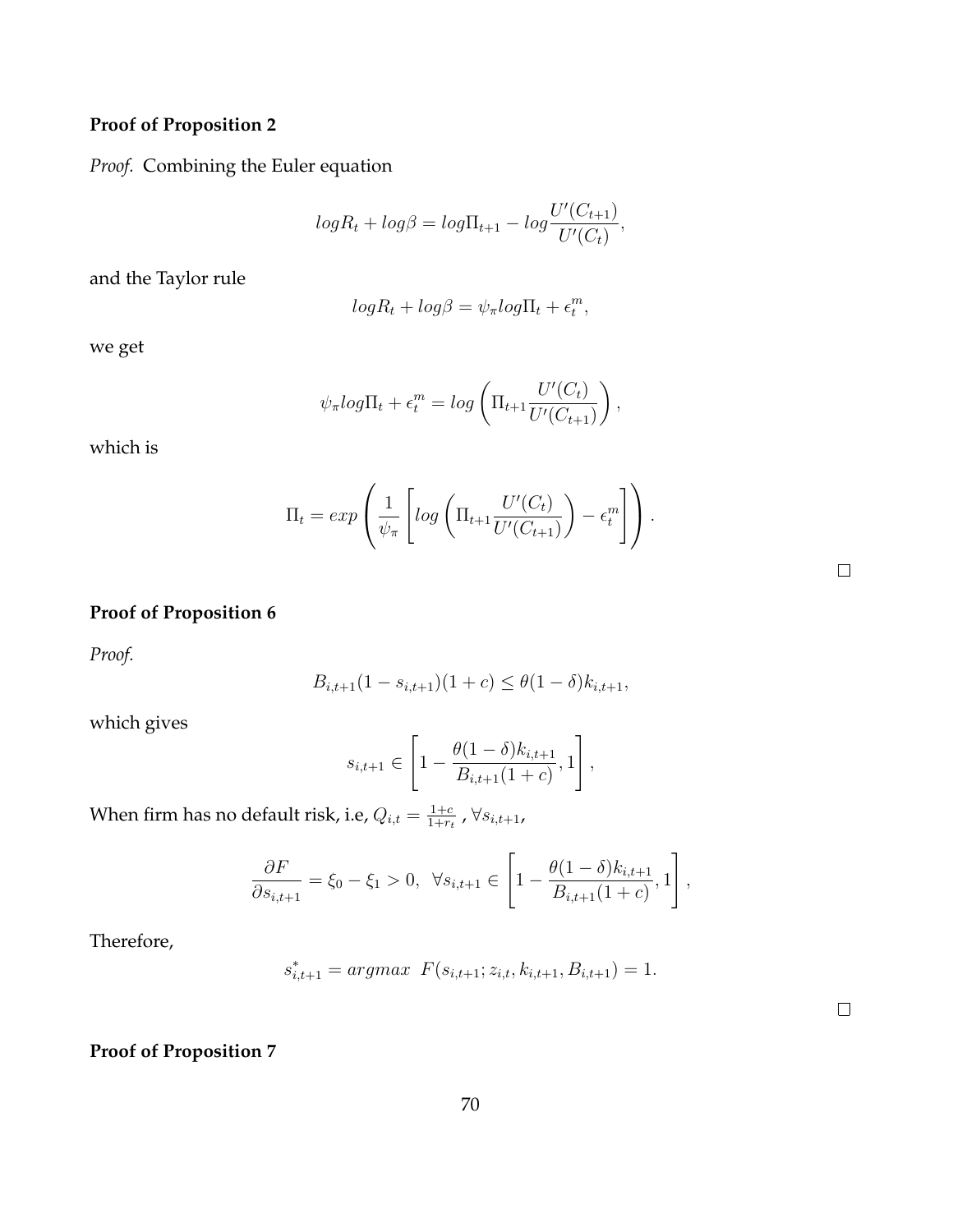

*Proof.* Given  $(k_{i,t}, B_{i,t}, z_{i,t}; \beta_t)$ ,

$$
\frac{\partial obj}{\partial s_{i,t+1}}|_{s_{i,t+1}=0} = \xi_0 - \xi_1 > 0 \text{ and } s_{i,t+1} \in \left[1 - \frac{\theta(1-\delta)k_{i,t+1}}{B_{i,t+1}(1+c)}, 1\right],
$$

If  $\frac{\partial obj}{\partial s_{i,t+1}}|_{s_{i,t+1}=1}\geq 0,$  then  $s^*_{i,t+1}=1.$ 

If  $\frac{\partial{obj}}{\partial{s_{i,t+1}}}|_{s_{i,t+1}=1}\leq0$ , set  $\frac{\partial{obj}}{\partial{s_{i,t+1}}}=0$  gives  $\hat{s} =$  $(\xi_0 - \xi_1) + (Q_{i,t} - \frac{1+c}{1+r_i})$  $\frac{1+c}{1+r_t})$  $-\frac{\partial Q_{i,t}}{\partial s}$  $\partial s_{i,t+1}$ 

Then  $s_{i,t+1}^* = \hat{s} < 1$ . Therefore, the optimal bond share

$$
s_{i,t+1}^* = argmax \ obj(s_{i,t+1}; z_{i,t}, k_{i,t+1}, B_{i,t+1}, \beta_t) > 0,
$$

,

For unconstrained firms with lower leverage, i.e,  $1-\frac{\theta(1-\delta)k_{i,t+1}}{B_{i,t+1}(1+c)} < \hat{s}$ , the optimal decision is

$$
s_{i,t+1}^* = 1 - \frac{\theta(1-\delta)k_{i,t+1}}{B_{i,t+1}(1+c)},
$$

For constrained firms with higher leverage, i.e,  $1-\frac{\theta(1-\delta)k_{i,t+1}}{B_{i,t+1}(1+c)}\geq \hat{s}$ , the optimal decision is

$$
s_{i,t+1}^* = \hat{s}.
$$

Also see figure above.

.

71

 $\Box$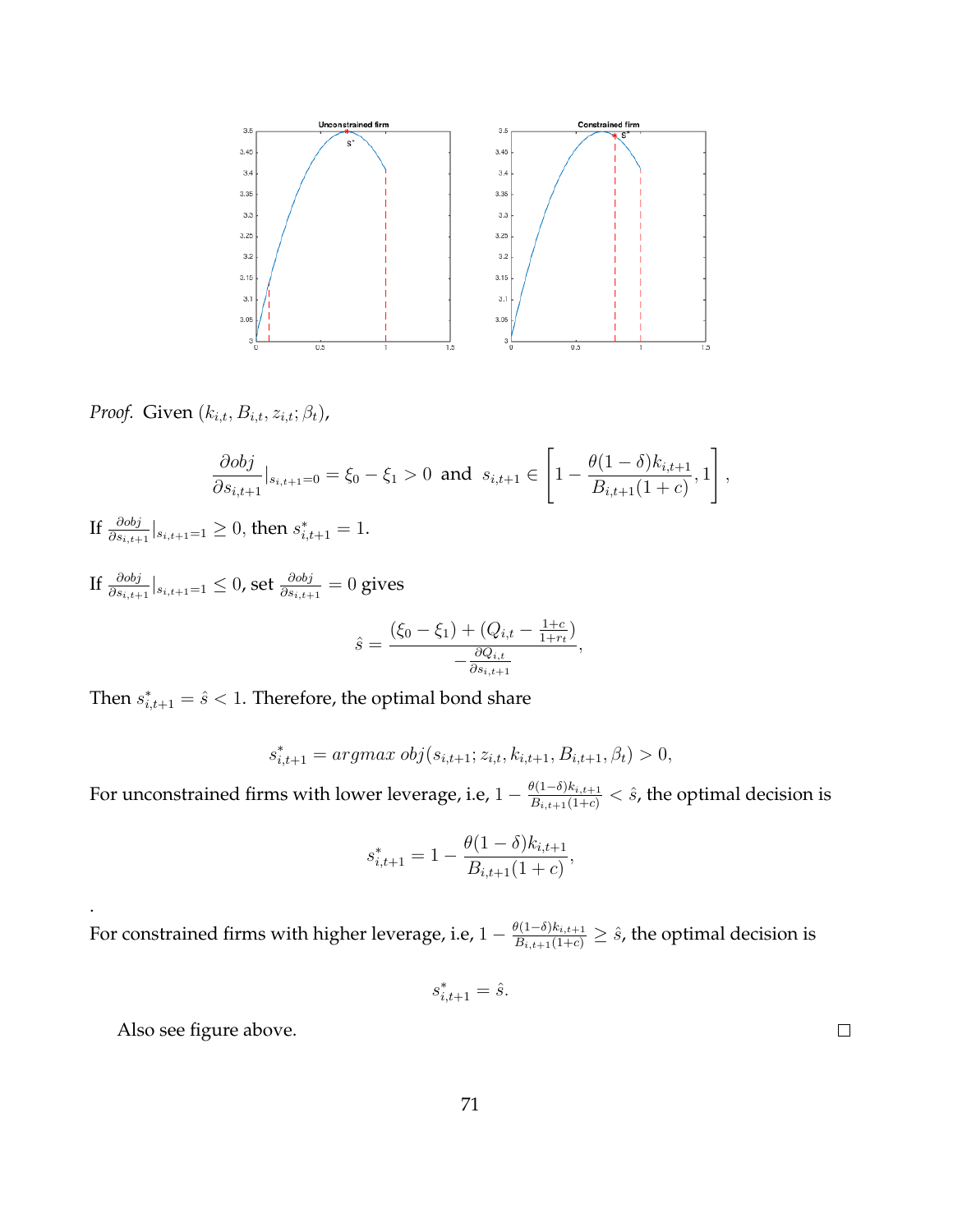# **C Details on Numerical Solution**

# **C.1 Steady State Equilibrium**

In this section, I outline the numerical algorithm I use. I solve for the steady state equilibrium by value function iteration. The value function and the optimal decision rules are solved on a grid in a discrete state space with interpolation. I discretize the state space  $\mathbb{S} = (z, k, B)$  into  $n_z \times n_k \times n_B$  grid points. Specifically, I specify two grids of 30 points ( $n_k = n_B = 30$ ) for capital  $k$  and total debt  $B$ , with upper bounds that are large enough to be nonbinding. I assign more grid points around lower bounds, where the value function has most of its curvature. For interpolation, I specify two grids of 200 points for investment  $k'$  and total borrowing  $B'$ . I also specify a grid of 151 points for bond share s' for the static optimization problem for debt structure. I then discretize the exogenous productivity according to Rouwenhorst (1995). I use 5 gird points ( $n_z = 5$ ) for the idiosyncratic productivity states. In the steady state equilibrium, the discount factor is  $\beta$ , the inflation rate is  $\Pi^* = 1$  and the wholesale price is  $p^* = \frac{\gamma - 1}{\gamma}$  $\frac{-1}{\gamma}$ . The nominal and the real rate is therefore  $1/\beta - 1$ . The computational algorithm - following [Strebulaev and Whited](#page-41-0) [\(2012\)](#page-41-0) - proceeds as follows:

# **Start outer loop**

1. Guess a default policy  $D_{t+1}(z',k',B')$  and compute the implied bond prices  $Q_t(z,k',B',s')$ based on lenders' zero-profit condition.

## **Start inner loop**

- (a) Given the default policy and bond price, have an initial guess for the expected value  $E_z V_{t+1}^0(z, k', B')$ .
- (b) Given  $(z, k, B, k', B')$ , solve the static loan-bond trade-off problems and get the optimal bond share  $s'(z, k', B')$ .
- (c) With s', solve the maximization problem for optimal investment and borrowing decisions  $k'(z, k, B)$ ,  $B'(z, k, B)$  and value function  $V_t(z, k, B)$ .
- 2. Obtain  $V_{t+1}^{new}(z',k',B')$  by interpolation and update the default decision  $D_{t+1}^{new}(z',k',B')$ (Here V and D do not depend on s'), expected value function  $E_zV_{t+1}^{new}(z, k', B')$  and bond price  $Q_t^{new}(z, k', B', s')$ .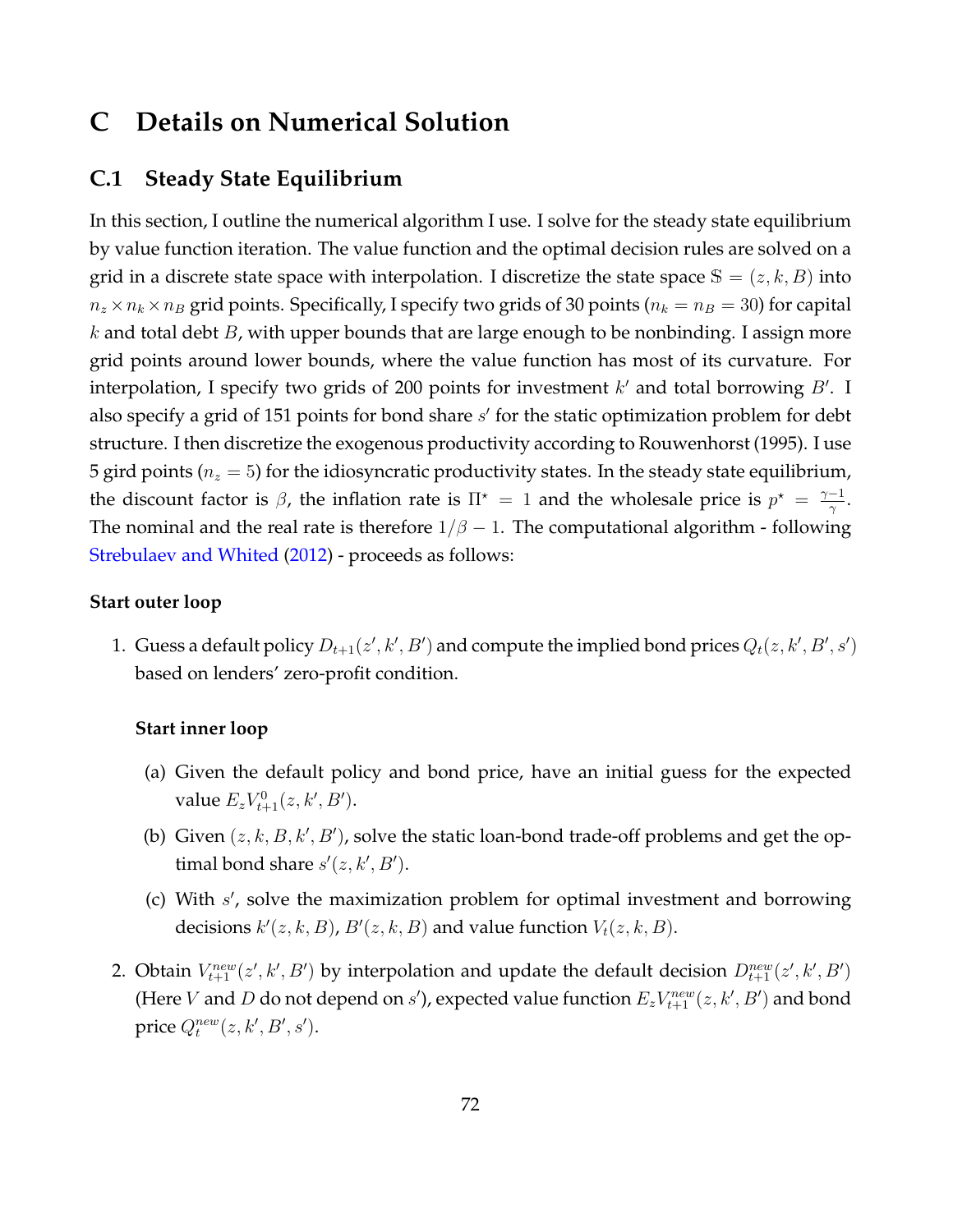- 3. Compute the Ergodic distribution  $\mu(z, k, B)$  implied by the firm policies for default, capital and borrowing:  $D(z, k, B)$ ,  $k'(z, k, B)$  and  $B'(z, k, B)$ .
- 4. Iterate the above procedure until the error of expected value function and default policy is small enough:

 $\epsilon = max \left( |E_z V_{t+1}(z, k', B') - E_z V_{t+1}^{new}(z, k', B')|, |D_{t+1}(z', k', B') - D_{t+1}^{new}(z', k', B')| \right).$ 

After the convergence, I have the stationary equilibrium aggregate prices  $\{\pi^* = 1, \Lambda^* = 1\}$  $\beta, p^* = \frac{\gamma - 1}{\gamma}$  $\frac{q-1}{\gamma},R^\star~=~1/\beta,w^\star~=~w^\star\}$ , aggregate quantities  $\{C^\star,L^\star,Y^\star,K^\star,I^\star,B^\star\}$ , firm value function  $V^{\star}(\mathbb{S})$ , policy functions  $k^{'\star}(\mathbb{S}), B^{'\star}(\mathbb{S}), l^{\star}(\mathbb{S}), S^{'\star}(\mathbb{S}), D^{\star}(\mathbb{S})$  and stationary distribution  $\mu(\mathbb{S}).$ 

# **C.2 Transition Dynamics**

The key assumption of the transition dynamics is that after a sufficiently long enough time, the economy will always converge back to its initial stationary equilibrium after any temporary and unexpected (MIT) shocks.

- 1. Generate a one-time positive interest rate shock of 25 basis points and assume the shock follows  $\epsilon_{t+1}^m = \rho^m \epsilon_t^m$  with  $\rho^m = 0.5$ . Fix a sufficient long transition period from  $t = 1$  to  $t = T$ .
- 2. Guess a time path for marginal utility  $U'(C_t)$  for  $t = 1, 2, ..., T + 1$  and set  $U'(C_{T+1}) =$  $U'(C^{\star}).$
- 3. Set all the prices  $p, w, R, r$  in period  $T + 1$  to be their steady state values. Given the inflation dynamics, obtain  $R_t$  from the Taylor rule,  $r_t$  from the Fisher equation,  $w_t$  from the labor market clearing condition and  $p_t$  from Phillips curve for  $t = 1, 2, ..., T$ .
- 4. I assume steady state value and policy function in period  $T + 1$  and update the value and policy functions using **backward induction** given the prices series for  $t = 1, 2, ..., T$ .
- 5. Given the policy functions and the steady state distribution as the initial distribution, I use **forward simulation** with the non-stochastic simulation in Young (2010) to find the transition matrix  $T_t$  and distribution  $\mu_t(\mathbb{S})$  for  $t = 1, 2, ..., T$ .
- 6. I obtain all the aggregate quantities along the time path using  $\mu_t(\mathbb{S})$  and update  $U'(C_t)$ using consumption good market clearing condition, as well as other prices series for  $t = 1, 2, ..., T$ .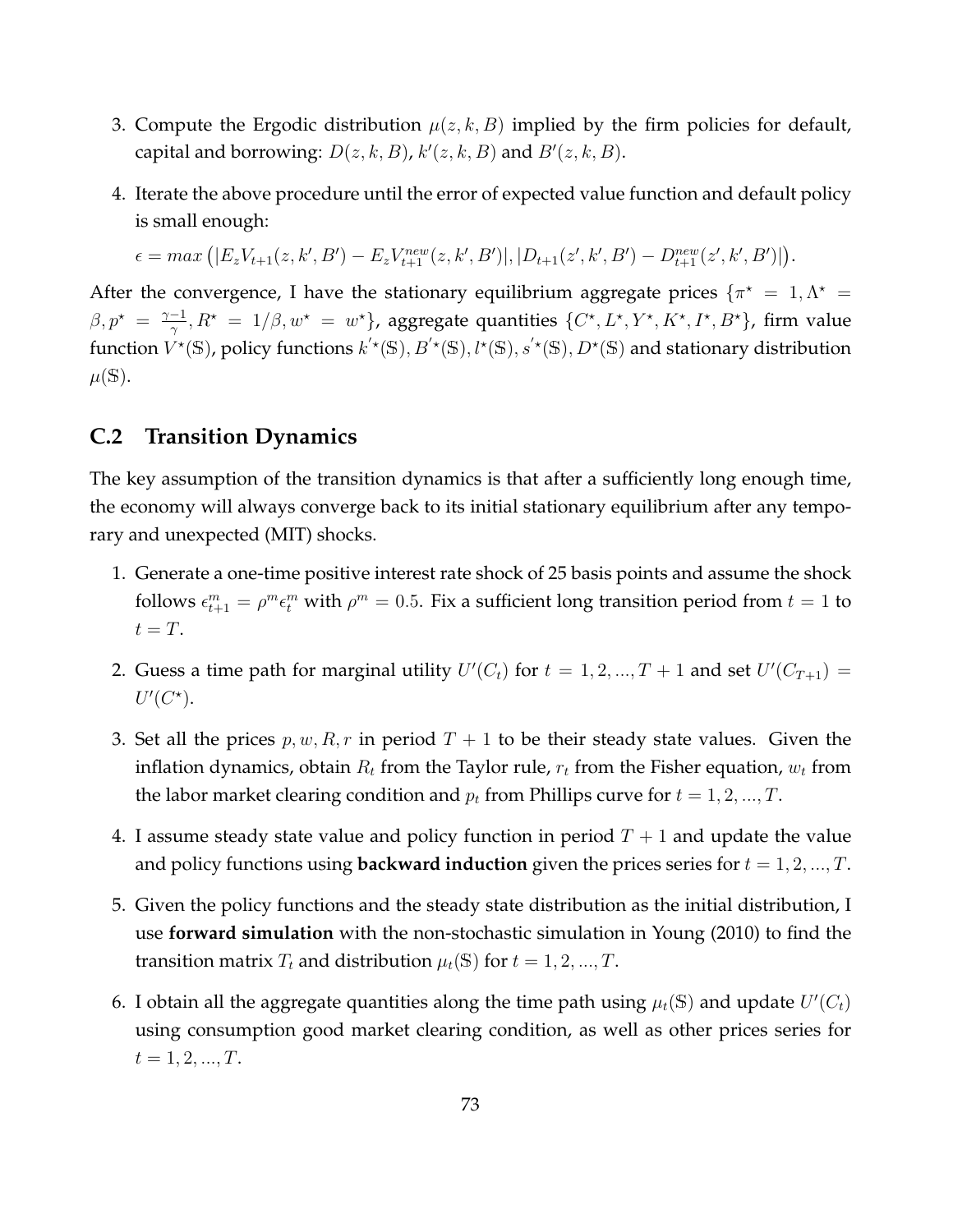# **C.3 Simulation**

# **Model moments**

To match the model simulated moments and their corresponding data moments, I simulate a sample panel of 5,000 firms for 200 quarters in total, including a 100-quarter burn-in period from the stationary equilibrium solutions. I exclude defaulting firms when I calculate the moments, except for the credit spread. I simulate 50 artificial samples and report the crosssample average results as model moments in Table [6.](#page-55-0)

# **Dynamic responses**

To replicate firms' differential responses in their financing decision to interest rate shock, I simulate a panel of 5,000 firms using the updated value and policy functions along the transition path after a 25 basis points positive interest rate shock. Specifically, I first simulate 5,000 firms for 50 quarters from arbitrage initial positions using stationary value and policy functions. Then in the  $101^{th}$  quarter, I draw a shock of 25 basis points and simulate 5,000 firms for another 20 quarters using the updated value and policy functions along the transition path. I redo the main empirical analysis using this simulated sample. The above procedure is repeated for 10 times and the average of estimates are reported.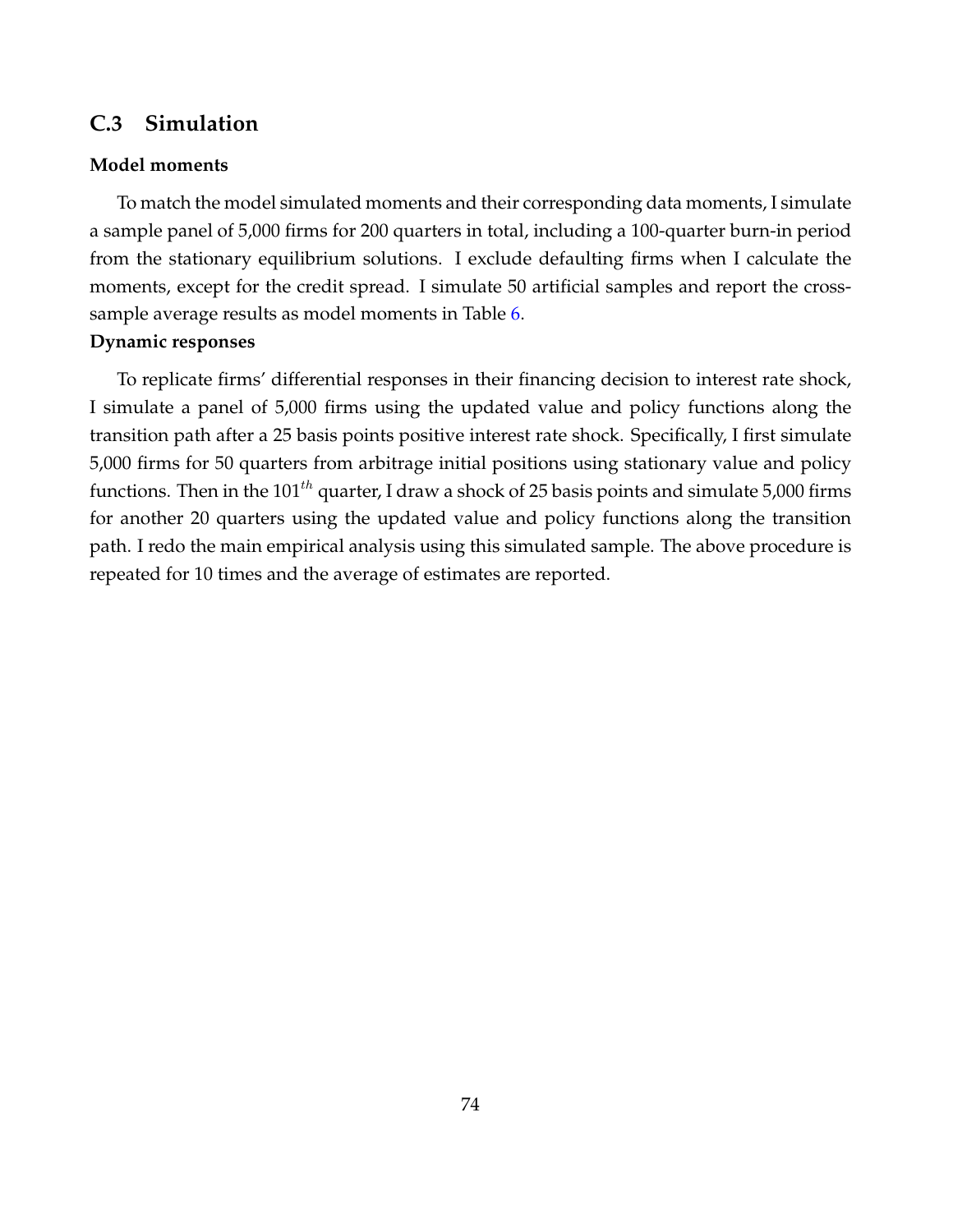# <span id="page-75-0"></span>**D Additional Results**

Appendix [D](#page-75-0) contain several sets of additional empirical results.

The first set of additional results contains two robustness checks of the aggregate analysis. Column (1) to (4) of Table [A.2](#page-80-0) decompose the aggregate loan quantity of non-financial corporate sector by maturity. The coefficient estimates in column (2) and (4) indicate that monetary shocks have large and significant impact on short-term loan instead of long-term loan. Fol-lowing Gürkaynak et al. [\(2005\)](#page-38-0), I further decompose monetary policy shocks into a target" component that affects the level of the yield curve and a "path" component that affects the slope of yield curve. Column (5) to (8) suggest that, it is the changes in short rate rather than the changes in long rate that affect the debt quantities.

The second set of robustness tests investigates how much "target" and "path" component affects firm's debt financing decisions. The sample only covers from 1990Q2 to 2004Q4. Both target and path components have mean closed to zero but the target component is more volatile, with a standard deviation of 0.057, which explains most of the variation in measured monetary shocks, compared to the path component. Table [A.3](#page-81-0) shows that both target and path components are statistically significant in most of cases, while results from the target component are more pronounced and consistent. This suggests that both changes in the level and slope of yield curve matters for debt financing decisions. In this sample, bank loans consist of revolving credit facilities (70%) and term loans (30%). Which types of loans drive the results? Table [A.4](#page-82-0) presents the results of main analysis in two split samples. The coefficient estimates of "credit line" sample are not only positively significant, but also larger in economic magnitude, compared to those of "term loan" sample. High rated firms with higher collateral value are more responsive in expanding their borrowing in credit lines and term loans.

The third set of additional results distinguish "financially constrained" firms from "unconstrained" firms using "Whited-Wu" [\(Whited and Wu](#page-41-1) [\(2006\)](#page-41-1)) and Size & Age index [\(Hadlock](#page-39-0) [and Pierce](#page-39-0) [\(2010\)](#page-39-0) and hence "HP" index). I repeat the main empirical tests over the split samples (Top 33% and bottom 33% based on the indices). The results in Table [A.5](#page-83-0) confirm the robustness of differential adjustments in financing decisions in response to monetary shocks.

The fourth set of robustness checks repeats the baseline analysis using policy news shocks from [Nakamura and Steinsson](#page-40-0) [\(2018\)](#page-40-0), measures from [Gertler and Karadi](#page-38-1) [\(2015\)](#page-38-1) ("FF4"), which lead to similar conclusions (Table [A.6](#page-84-0) and [A.7\)](#page-85-0). A robustness check using post-1994 sample periods is also included in Table [A.8.](#page-86-0)

In the main analysis, firm-level loan share is constructed using Compustat variable, which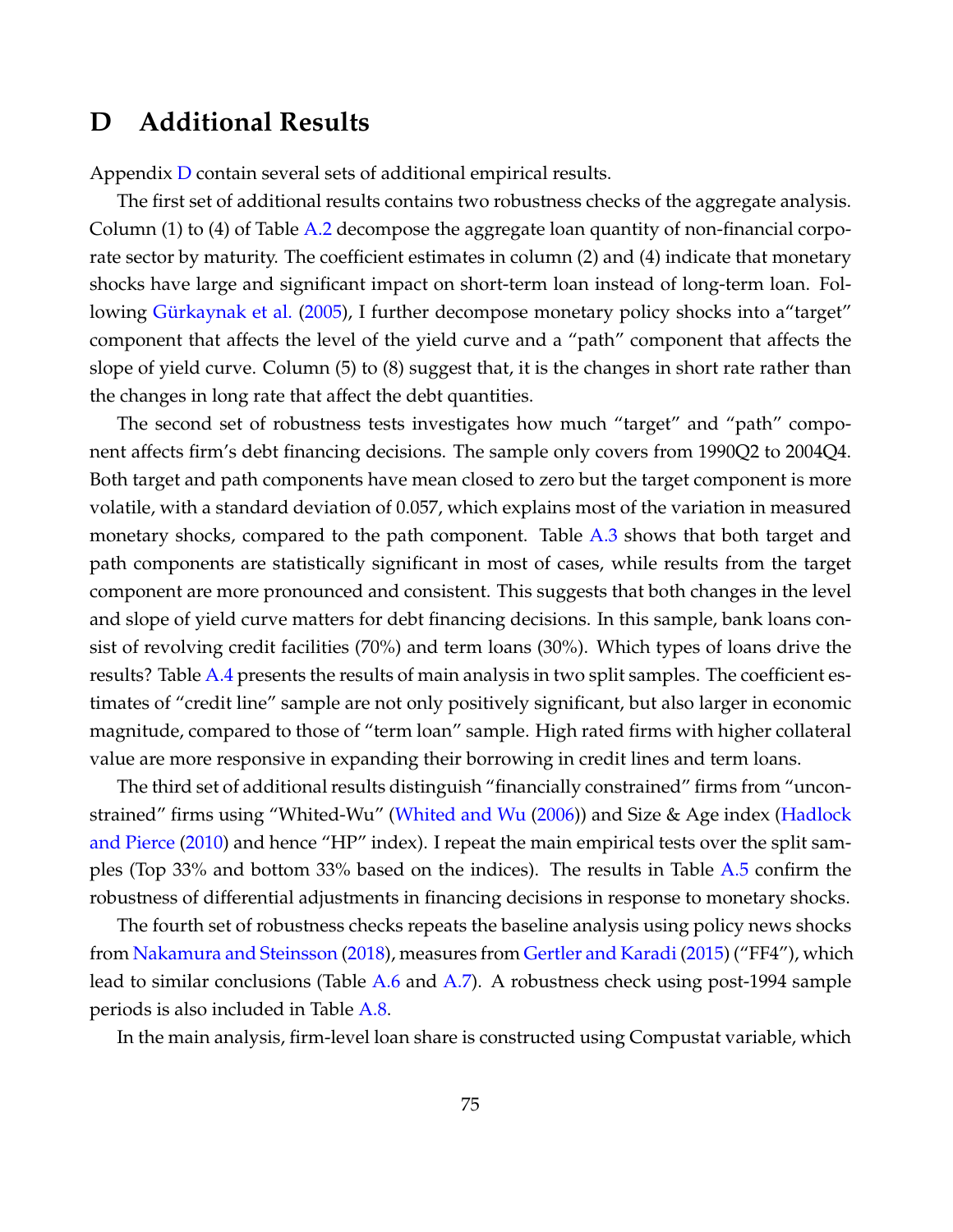is only a proxy. To have a more accurate measure of firm-level loan share, I use detailed debt structure data from S&P Capital IQ data. The coverage rate of Capital IQ is very low before financial crisis. Therefore, I keep the sample from 2009 to 2018. Bank debt amount is defined as the sum of revolving credit and term loans. Public bond amount is defined as the sum of senior and subordinated bonds and notes. To mitigate the impact of measurement error, I compare the difference between total debt from Capital IQ and that from Compustat. I only keep the observations with absolute difference less than 25%. I also exclude all observations for which the sum of bank loan, bond and common equity exceeds total assets. Bank loan percentage is defined as the ratio of bank debt to total assets or total debt. Public bond percentage is defined as the ratio of public bonds to total assets or total debt.

Table [A.9](#page-87-0) shows the changes in loan (bond) amount, loan (bond) percentage, and the ratio of loan to the sum of loan and bond, in response to interest rate hike. The results suggest that an increase in interest rate not just raises the loan share but also the loan amount. In contrast, it reduces the bond amount and therefore the bond share. Table  $A.10$  further presents the effects of interest rate hike on the percentages of secured debt, unsecured debt, floating rate debt, fixed rate debt and undrawn credit line. The coefficient estimates in Panel A and B are consistent. Following a tightening of monetary policy, firms tend to use more secured debt while less unsecured debt, more floating rate debt but less fixed rate debt. Firms not only issue more new loans, but also draw their unused credit line, as the fraction of undrawn credit line decreases. Both of them lead to an expansion in bank loans at the aggregate level. This is consistent with the results found in [Greenwald et al.](#page-38-2) [\(2021\)](#page-38-2).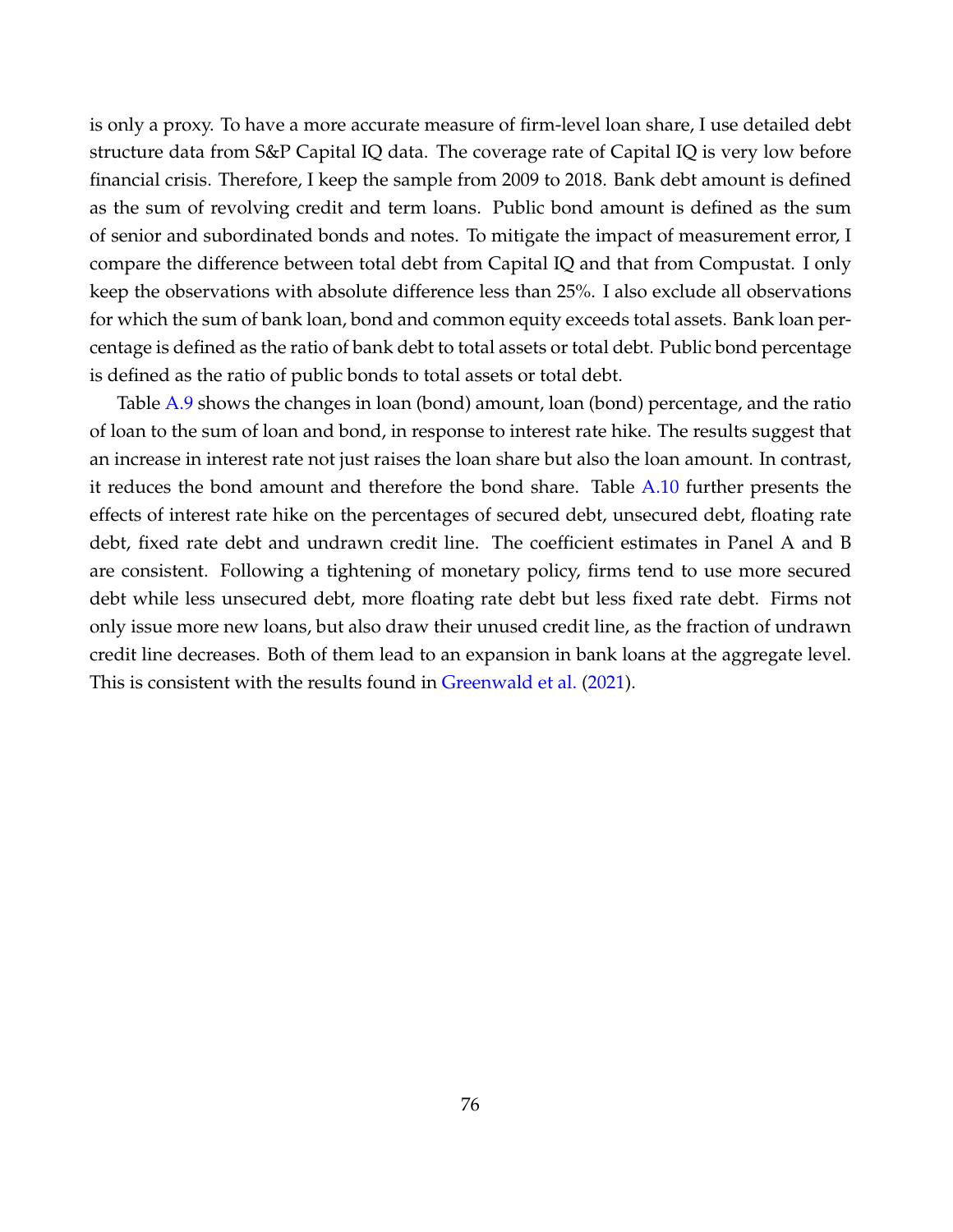**Figure A.1:** Aggregate Time Series of Corporate Debt

This figure plots the time series of different types of corporate debt from 1975Q1 to 2018Q4. It includes Commercial and Industrial (C&I) loan, commercial paper, consumer loan and real estate loan.

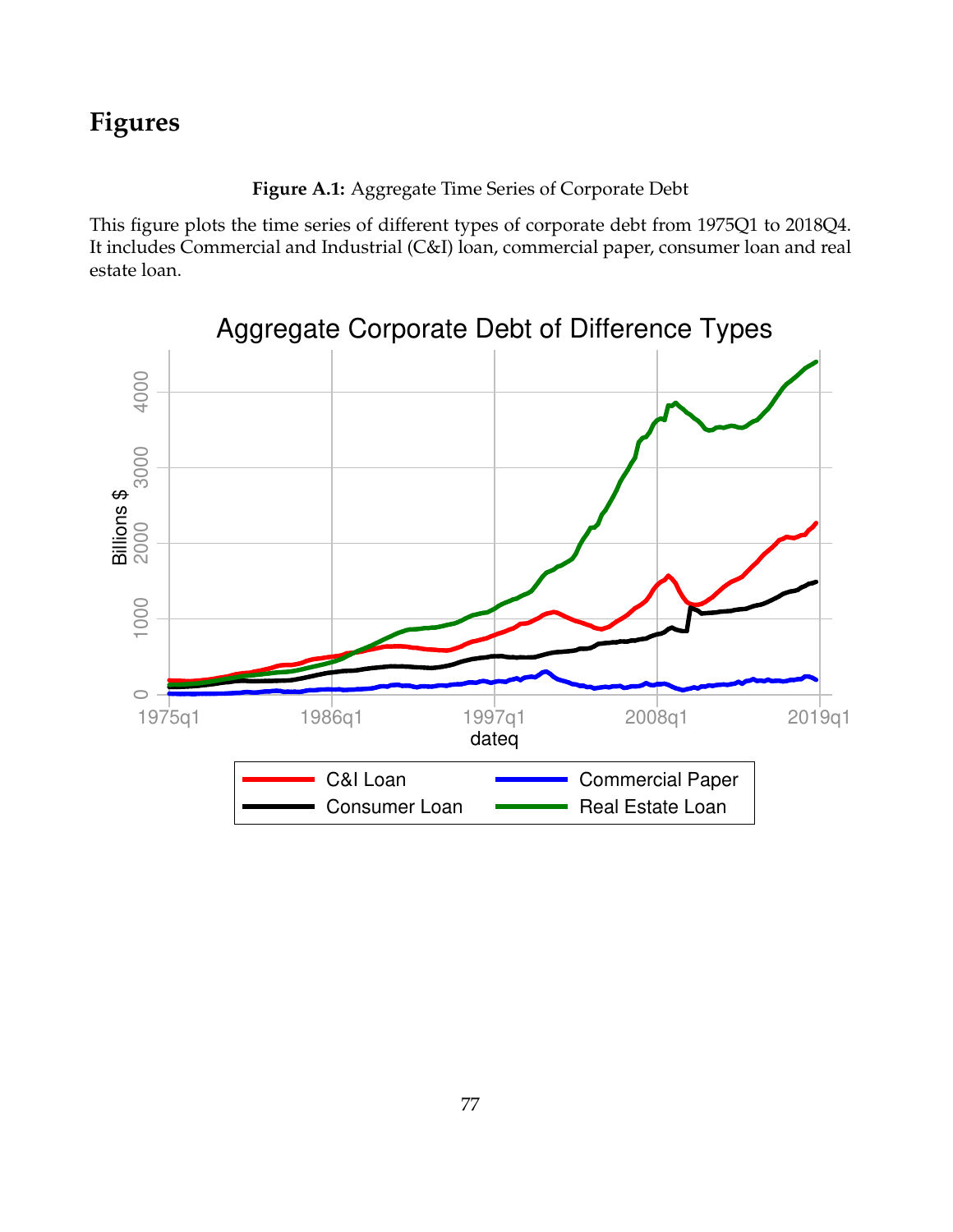```
Figure A.2: Dynamic Effects of Monetary Shocks on Debt
```
These figures plot the impulse responses to a one-standard-deviation contractionary mone-tary policy shock based on the identification approach by Gürkaynak et al. [\(2005\)](#page-38-0) and [Gorod](#page-38-3)[nichenko and Weber](#page-38-3) [\(2016\)](#page-38-3) at a quarterly frequency and the local projection specification. The debt series are obtained from St. Louis Fed's FRED database. 95 and 68 percent confidence bands are shown using Newey and West (1987) standard errors.

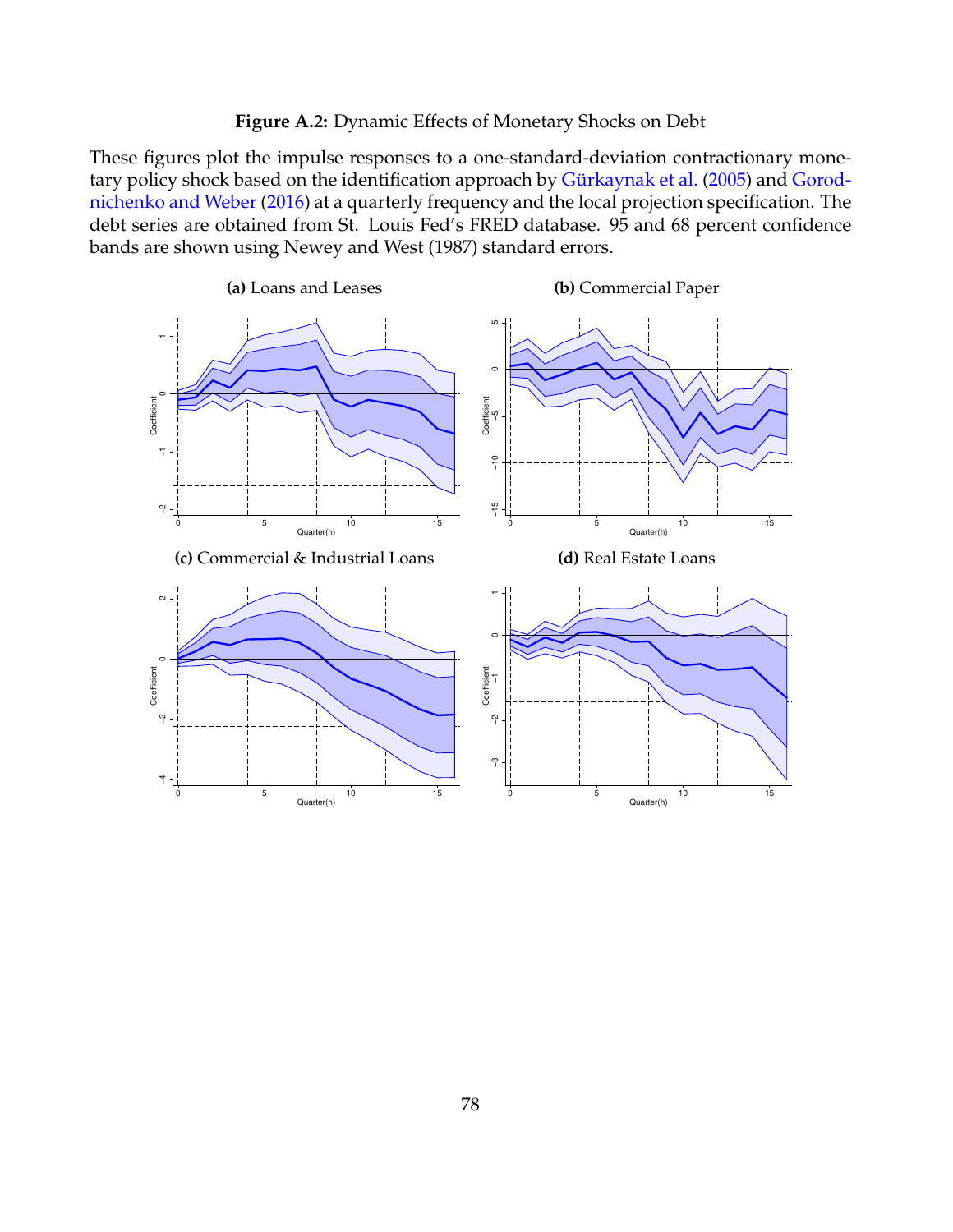# **Figure A.3:** Credit across Firm Size Distribution

The figures show different types of syndicated loans for percentiles across the firm size distribution in DealScan from 1990Q1 to 2018Q4. The top figure shows the share of all syndicated loans, credit lines and term loans issued to firms in different size percentile groups. The bottom figure shows the dollar amount of credit lines and term loans (in Billions) issued to firms in different size percentile groups.



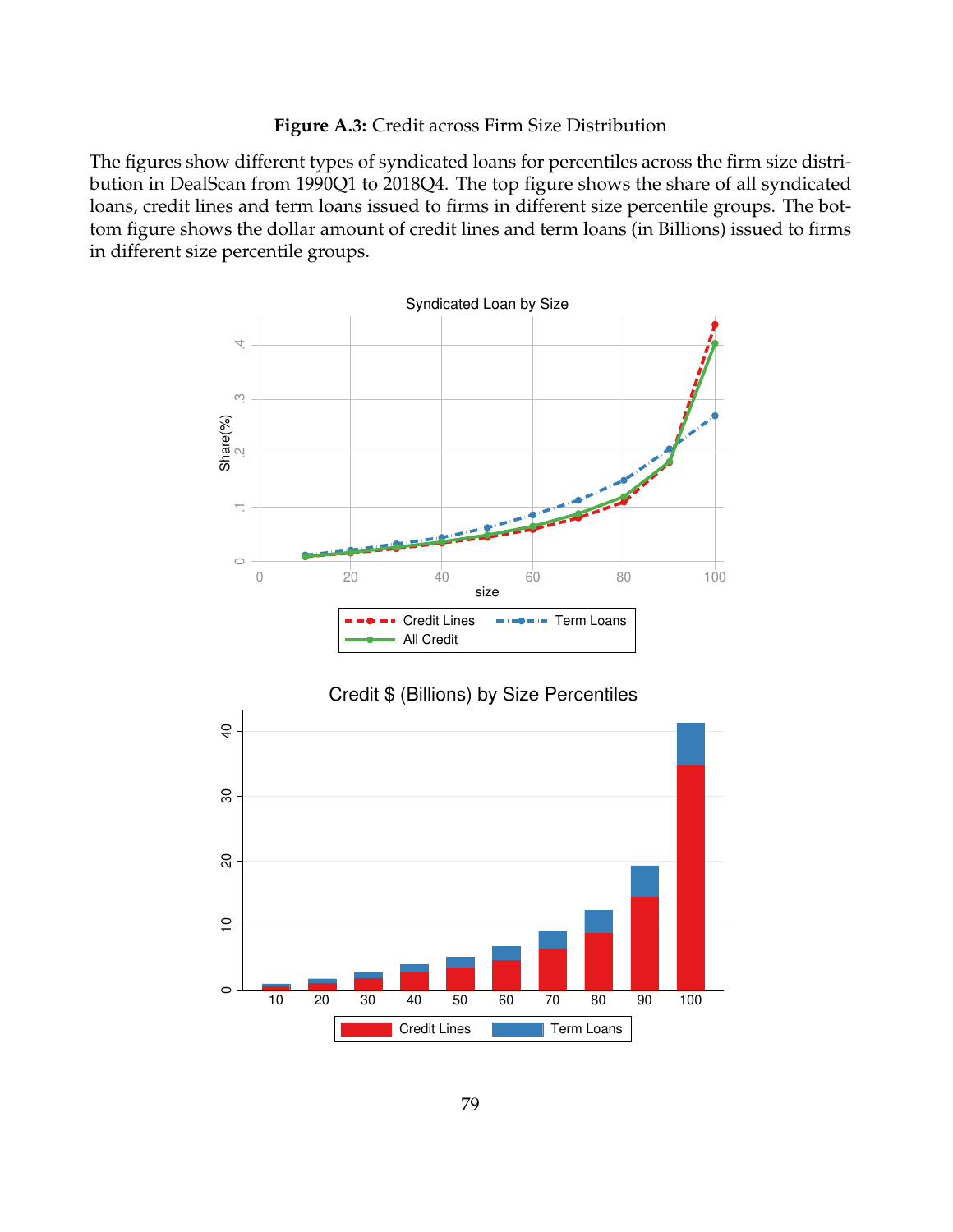### **Table A.2:** Robustness Check: Aggregate Time Series Analysis

<span id="page-80-0"></span>This table reports the effect of monetary shocks on aggregate debt growth in quarter  $t$ . Coefficients are estimated from the following regressions:

$$
y_{i,t} = \alpha + \beta \epsilon_t^m + \Gamma Controls_t + \epsilon_t
$$

Column (1) to (4) reports the effect of monetary shocks on different components of loan growth by maturity in quarter  $t$ . Column  $(5)$  to  $(8)$  decomposes monetary shocks and reports the separate effect of target and path component of monetary shocks on loan and bond growth. Non-financial corporate sector debt data is from the Flow of Funds. Other macroeconomic and financial control variables include real GDP growth, inflation rate, unemployment, credit spread, term spread, price-dividend ratio and financial intermediary leverage. The sample of column (1) to (4) covers periods from 1990Q2 to 2018Q4 and financial crisis (2008Q3 to 2009Q2) is excluded. The sample of column (5) to (8) covers periods from 1990Q2 to 2004Q4. The t statistics in parentheses reported below each coefficient estimate are obtained using robust standard error. All the variables are real.  $^*p < 0.1, ^{**}p < 0.05, ^{***}p < 0.01$ .

|                         |                       | Short-term vs Long-term Loan |                        |                  | Shock: Target vs Path |                  |               |                  |  |
|-------------------------|-----------------------|------------------------------|------------------------|------------------|-----------------------|------------------|---------------|------------------|--|
|                         | (1)                   | (2)                          | (3)                    | (4)              | (5)                   | (6)              | (7)           | (8)              |  |
|                         |                       |                              |                        |                  | Target                |                  | Path          |                  |  |
|                         | $\Delta ST Loan$      |                              | $\Delta LTLoan$        |                  | $\Delta Loan$         | $\triangle Bond$ | $\Delta Loan$ | $\triangle Bond$ |  |
| $\epsilon^m_t$          | $0.612***$<br>(3.008) | $0.544***$<br>(2.970)        | $-0.119$<br>$(-0.672)$ | 0.026<br>(0.127) |                       |                  |               |                  |  |
| $\epsilon_t^m$ (Target) |                       |                              |                        |                  | 7.968**               | $-5.481*$        |               |                  |  |
|                         |                       |                              |                        |                  | (2.297)               | $(-1.778)$       |               |                  |  |
| $\epsilon_t^m$ (Path)   |                       |                              |                        |                  |                       |                  | 16.051        | $-10.290$        |  |
|                         |                       |                              |                        |                  |                       |                  | (0.301)       | $(-0.278)$       |  |
| $\triangle log(GDP)$    | 0.017                 | 0.429                        | 0.506                  | 0.329            | $0.946***$            | $-0.424$         | $1.132***$    | $-0.551*$        |  |
|                         | (0.047)               | (0.883)                      | (1.329)                | (0.550)          | (3.015)               | $(-1.399)$       | (3.816)       | $(-1.790)$       |  |
| $\triangle$ log(CPI)    | $-0.652$              | $-1.132**$                   | $-0.779*$              | $-0.548$         | $-0.266$              | $-1.403***$      | $-0.189$      | $-1.462**$       |  |
|                         | $(-1.564)$            | $(-2.384)$                   | $(-1.678)$             | $(-0.872)$       | $(-0.304)$            | $(-2.987)$       | $(-0.195)$    | $(-2.586)$       |  |
| Unemployment            | $-0.927***$           | $-0.985***$                  | $-0.937***$            | $-1.036***$      | $-0.007$              | $0.016**$        | $-0.009$      | $0.018***$       |  |
|                         | $(-4.459)$            | $(-2.893)$                   | $(-6.433)$             | $(-3.874)$       | $(-0.979)$            | (2.663)          | $(-1.208)$    | (2.840)          |  |
| Term Spread             |                       | $-0.713**$                   |                        | $-0.148$         | $-0.011*$             | $-0.010**$       | $-0.009$      | $-0.011**$       |  |
|                         |                       | $(-2.481)$                   |                        | $(-0.373)$       | $(-1.959)$            | $(-2.577)$       | $(-1.519)$    | $(-2.585)$       |  |
| BAA-AAA                 |                       | $-0.037***$                  |                        | 0.005            | $-0.032**$            | $-0.011$         | $-0.032**$    | $-0.012$         |  |
|                         |                       | $(-3.256)$                   |                        | (0.425)          | $(-2.143)$            | $(-1.288)$       | $(-2.087)$    | $(-1.087)$       |  |
| $P/D$ Ratio             |                       | 0.022                        |                        | 0.018            | $-0.001***$           | $0.000**$        | $-0.001***$   | $0.001**$        |  |
|                         |                       | (1.004)                      |                        | (0.675)          | $(-2.967)$            | (2.064)          | $(-3.256)$    | (2.418)          |  |
| Leverage (HKM)          |                       | $0.359***$                   |                        | 0.005            | $-0.001$              | $-0.001$         | $-0.001$      | $-0.000$         |  |
|                         |                       | (3.605)                      |                        | (0.052)          | $(-1.013)$            | $(-0.967)$       | $(-1.255)$    | $(-0.769)$       |  |
| Observations            | 115                   | 91                           | 115                    | 91               | 59                    | 59               | 59            | 59               |  |
| Adjusted $R^2$          | 0.260                 | 0.479                        | 0.241                  | 0.322            | 0.681                 | 0.323            | 0.650         | 0.266            |  |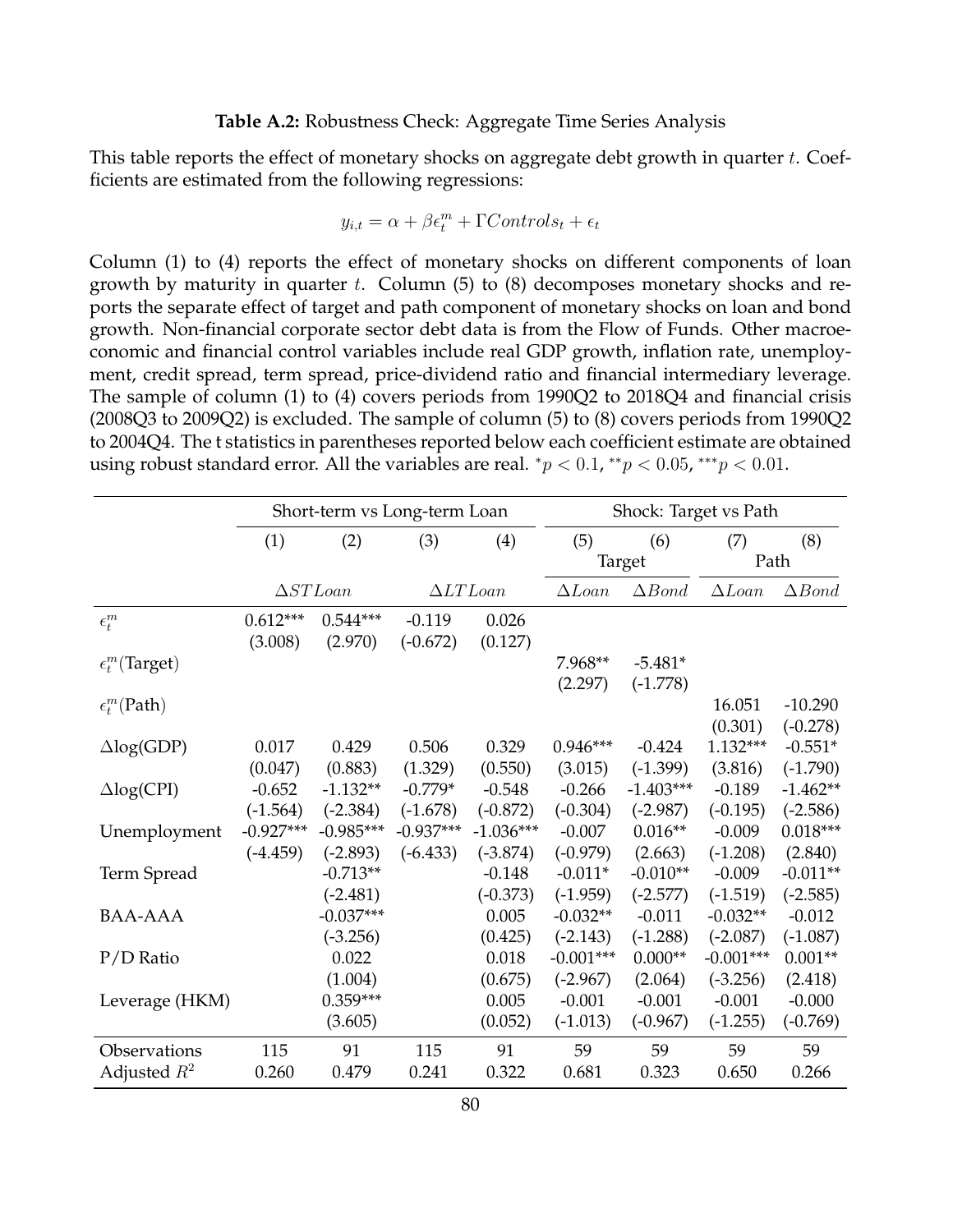<span id="page-81-0"></span>

| Coefficients                                                           |                                                                                                                                                                         | $p_{p} < 0.1$                                                                                                                                                                                                                                                                                                                                                                                                                                                                                                                                                                                                                                                                                                                                                                                                                                                                                                                                                                                                                                       | (16)                |           |                                  | (1.065)<br>4.151                                      |                                          | 15.793***<br>(2.653)                                    | 125441<br>0.106                    |                                    | 13.890**<br>(2.487)   |                                     |                                          | $-17.149**$<br>$(-2.398)$<br>193850                                     | 0.159           | $\succ$<br>$\rightarrow$              | $\rightarrow$ $\rightarrow$        |
|------------------------------------------------------------------------|-------------------------------------------------------------------------------------------------------------------------------------------------------------------------|-----------------------------------------------------------------------------------------------------------------------------------------------------------------------------------------------------------------------------------------------------------------------------------------------------------------------------------------------------------------------------------------------------------------------------------------------------------------------------------------------------------------------------------------------------------------------------------------------------------------------------------------------------------------------------------------------------------------------------------------------------------------------------------------------------------------------------------------------------------------------------------------------------------------------------------------------------------------------------------------------------------------------------------------------------|---------------------|-----------|----------------------------------|-------------------------------------------------------|------------------------------------------|---------------------------------------------------------|------------------------------------|------------------------------------|-----------------------|-------------------------------------|------------------------------------------|-------------------------------------------------------------------------|-----------------|---------------------------------------|------------------------------------|
|                                                                        |                                                                                                                                                                         | Table 2 and 3. $X_{i,t-1}$ is the firm size, tangibility or credit rating in the previous quarter.                                                                                                                                                                                                                                                                                                                                                                                                                                                                                                                                                                                                                                                                                                                                                                                                                                                                                                                                                  | (15)                | Intensive |                                  | 8.769***<br>(2.744)                                   | $5.511*$                                 | (1.660)                                                 | 125441<br>0.106                    |                                    | 10.099**<br>(2.072)   |                                     | $-80.491***$<br>$(-7.796)$               | 193850                                                                  | 0.159           | ≻<br>≻                                |                                    |
| different compositions of monetary shocks on firm financing decisions. | $\epsilon^m_t + \beta \epsilon^m_t \times X_{i,t-1} + \eta \Delta GDP_t \times X_{i,t-1} + \delta X_{i,t-1} + \Gamma'_1 Z_{i,t-1} + \Gamma'_2 Y_{t-1} + \epsilon_{i,t}$ | All firm-level variables are winsorized at the 1% level.                                                                                                                                                                                                                                                                                                                                                                                                                                                                                                                                                                                                                                                                                                                                                                                                                                                                                                                                                                                            | (14)                |           |                                  | 7.480***<br>7.541**<br>(2.283)                        | (2.621)                                  |                                                         | 125441<br>0.106                    |                                    | 13.000**<br>(2.467)   | $-17.175***$<br>$(-3.528)$          |                                          | 193850                                                                  | 0.159           | ≻                                     | ΥY                                 |
|                                                                        |                                                                                                                                                                         |                                                                                                                                                                                                                                                                                                                                                                                                                                                                                                                                                                                                                                                                                                                                                                                                                                                                                                                                                                                                                                                     | Path Factor<br>(13) |           |                                  | 8.818***<br>(2.760)                                   |                                          |                                                         | 125441<br>0.106                    |                                    | 12.485**<br>(2.567)   |                                     |                                          | 193850                                                                  | 0.158           |                                       |                                    |
|                                                                        |                                                                                                                                                                         |                                                                                                                                                                                                                                                                                                                                                                                                                                                                                                                                                                                                                                                                                                                                                                                                                                                                                                                                                                                                                                                     | (12)                |           |                                  | $3.600**$<br>(2.171)                                  |                                          | $(-0.680)$<br>$-1.217$                                  | 8049<br>0.341                      |                                    | $0.443***$<br>(3.356) |                                     |                                          | $-0.921***$<br>$(-4.860)$<br>193883                                     | 0.156           | $\succ$                               | $\rightarrow$ $>$                  |
|                                                                        |                                                                                                                                                                         |                                                                                                                                                                                                                                                                                                                                                                                                                                                                                                                                                                                                                                                                                                                                                                                                                                                                                                                                                                                                                                                     | $\left(11\right)$   | Extensive |                                  | $2.784**$<br>(2.216)                                  | $-1.389*$                                | $(-1.648)$                                              | 0.340<br>8049                      |                                    | $0.240***$<br>(1.993) |                                     | $-0.767***$<br>$(-3.558)$                | 193883                                                                  | 0.156           | ≻                                     | $\mathord{\sim} \mathord{\sim}$    |
|                                                                        |                                                                                                                                                                         |                                                                                                                                                                                                                                                                                                                                                                                                                                                                                                                                                                                                                                                                                                                                                                                                                                                                                                                                                                                                                                                     | $\left(10\right)$   |           |                                  | $2.771**$<br>(2.250)<br>$-0.551$                      | $(-0.545)$                               |                                                         | 8049<br>0.341                      |                                    | $0.366***$<br>(2.920) | $-0.770***$<br>$(-7.865)$           |                                          | 193883                                                                  | 0.156           | ≻<br>$\succ$                          | X<br>X                             |
|                                                                        |                                                                                                                                                                         |                                                                                                                                                                                                                                                                                                                                                                                                                                                                                                                                                                                                                                                                                                                                                                                                                                                                                                                                                                                                                                                     | ම                   |           |                                  | $2.708**$<br>(2.162)                                  |                                          |                                                         | 0.340<br>8049                      |                                    | $0.238**$<br>(1.984)  |                                     |                                          | 193883                                                                  | 0.156           | ≻                                     |                                    |
|                                                                        |                                                                                                                                                                         |                                                                                                                                                                                                                                                                                                                                                                                                                                                                                                                                                                                                                                                                                                                                                                                                                                                                                                                                                                                                                                                     | $\circledS$         |           |                                  | $(-0.187)$<br>$-0.109$                                |                                          | 3.471***<br>(4.002)                                     | 125441<br>$0.107$                  |                                    | $3.642***$<br>(6.185) |                                     |                                          | $(-1.960)$<br>193850<br>$-1.458*$                                       | 0.159           | $\left.\rightleftharpoons$<br>$\succ$ |                                    |
|                                                                        |                                                                                                                                                                         |                                                                                                                                                                                                                                                                                                                                                                                                                                                                                                                                                                                                                                                                                                                                                                                                                                                                                                                                                                                                                                                     | $\mathfrak{S}$      | Intensive |                                  | $0.992**$<br>(2.069)                                  | 0.297                                    | (0.620)                                                 | 125441<br>0.106                    |                                    | 3.198***<br>(6.382)   |                                     | $-6.252***$<br>$(-5.783)$                | 193850                                                                  | 0.159           | ≻                                     |                                    |
|                                                                        |                                                                                                                                                                         |                                                                                                                                                                                                                                                                                                                                                                                                                                                                                                                                                                                                                                                                                                                                                                                                                                                                                                                                                                                                                                                     | $\circledcirc$      |           |                                  | 1.797***<br>(1.092)<br>0.550                          | (4.105)                                  |                                                         | 125441<br>0.107                    |                                    | 3.586***<br>(6.393)   | $-1.256**$<br>$(-2.439)$            |                                          | 193850                                                                  | 0.159           | $\succ$<br>≻                          | $\mathord{\sim} \mathord{\sim}$    |
|                                                                        |                                                                                                                                                                         |                                                                                                                                                                                                                                                                                                                                                                                                                                                                                                                                                                                                                                                                                                                                                                                                                                                                                                                                                                                                                                                     | Target Factor<br>ම  |           |                                  | $0.988**$<br>(2.059)                                  |                                          |                                                         | 125441<br>0.106                    |                                    | $3.341***$<br>(6.693) |                                     |                                          | 193850                                                                  | 0.158           | $\left.\rightleftharpoons$<br>$\succ$ | $\times$                           |
| g regressions                                                          |                                                                                                                                                                         |                                                                                                                                                                                                                                                                                                                                                                                                                                                                                                                                                                                                                                                                                                                                                                                                                                                                                                                                                                                                                                                     | $\bigoplus$         |           |                                  | $-0.514***$<br>$(-2.611)$                             |                                          | $1.220***$                                              | (5.415)<br>8049<br>0.344           |                                    | $0.071***$<br>(5.312) |                                     |                                          | $-0.049**$<br>$(-2.244)$<br>193883                                      | 0.156           | $\succ$<br>≻                          | $\times$                           |
|                                                                        |                                                                                                                                                                         |                                                                                                                                                                                                                                                                                                                                                                                                                                                                                                                                                                                                                                                                                                                                                                                                                                                                                                                                                                                                                                                     | $\odot$             | Extensive |                                  | $0.504***$<br>(4.248)                                 | $0.233**$                                | (2.076)                                                 | 8049<br>0.341                      |                                    | $0.060***$<br>(5.041) |                                     | $(-1.266)$<br>$-0.031$                   |                                                                         | 193883<br>0.156 |                                       | $\mathbb{X}\times\mathbb{X}\times$ |
|                                                                        |                                                                                                                                                                         |                                                                                                                                                                                                                                                                                                                                                                                                                                                                                                                                                                                                                                                                                                                                                                                                                                                                                                                                                                                                                                                     | $\odot$             |           |                                  | 0.399***<br>$(3.342)$<br>$0.308***$                   | (2.944)                                  |                                                         | 0.342<br>8049                      |                                    | $0.065***$<br>(5.168) | $-0.029***$<br>$(-2.599)$           |                                          | 193883                                                                  | 0.156           |                                       |                                    |
|                                                                        | $y_{i,t} = \alpha_i + \lambda_{s,q} + \gamma$                                                                                                                           |                                                                                                                                                                                                                                                                                                                                                                                                                                                                                                                                                                                                                                                                                                                                                                                                                                                                                                                                                                                                                                                     | $\ominus$           |           |                                  | $0.489***$<br>(4.119)                                 |                                          |                                                         | 8049<br>0.341                      |                                    | $0.059***$<br>(4.973) |                                     |                                          | 193883                                                                  | 0.156           |                                       |                                    |
| This table reports the impact of<br>are estimated from the followin    |                                                                                                                                                                         | for dividend payout and a dummy for investment grade (long-term credit rating). $W_{i,t-1}$ is a set of debt characteristics<br>including logarithm of borrowing amount and maturity. $Y_{t-1}$ is a set of macroeconomic variables including four lags<br>where $\epsilon_t^m$ is the target factor in column (1) to (6) and the path factor in column (7) to (12). The definition of <i>dependent</i><br>$Z_{i,t-1}$ is a set of firm control variables including size, market-to-book ratio, liquidity, tangibility, leverage, a dummy<br>of GDP growth, inflation rate and unemployment rate. Monetary shocks and firm control variables are standardized.<br>The sample covers periods from 1990Q2 to 2018Q4 and financial crisis (2008Q3 to 2009Q2) is excluded. The firm<br>and sector-quarter fixed effect are indicated in the table. Standard errors are heteroskedasticity-robust and clustered<br>at the firm level, and t statistics in parentheses.<br><i>variable</i> is consistent with that in<br>** $p < 0.05$ , *** $p < 0.01$ . |                     |           | Panel A: Debt Financing Decision | $\epsilon_t^m \times \mathrm{Size}$<br>$\epsilon_t^n$ | $\epsilon^m_t \times \text{Tangibility}$ | $\epsilon_t^m \times \mathbbm{1}(\text{Invest. Grade})$ | Observations<br>$\ensuremath{R^2}$ | Panel B: Equity Financing Decision | $\epsilon_t^n$        | $\epsilon_t^m \times \mathrm{Size}$ | $\epsilon^m_t \times \text{Tangibility}$ | $\epsilon^m_t \times \mathbbm{1}(\text{Invest. Grade})$<br>Observations | $R^2$           | Aggregate controls<br>Firm controls   | Sector-Quarter FE<br>Firm FE       |
|                                                                        |                                                                                                                                                                         |                                                                                                                                                                                                                                                                                                                                                                                                                                                                                                                                                                                                                                                                                                                                                                                                                                                                                                                                                                                                                                                     |                     | 81        |                                  |                                                       |                                          |                                                         |                                    |                                    |                       |                                     |                                          |                                                                         |                 |                                       |                                    |

Sector-Quarter FE Y Y Y Y Y Y Y Y Y Y Y Y Y Y Y Y

**Table A.3:** Decompose the Monetary Shocks: Target Factor vs Path Factor

Table A.3: Decompose the Monetary Shocks: Target Factor vs Path Factor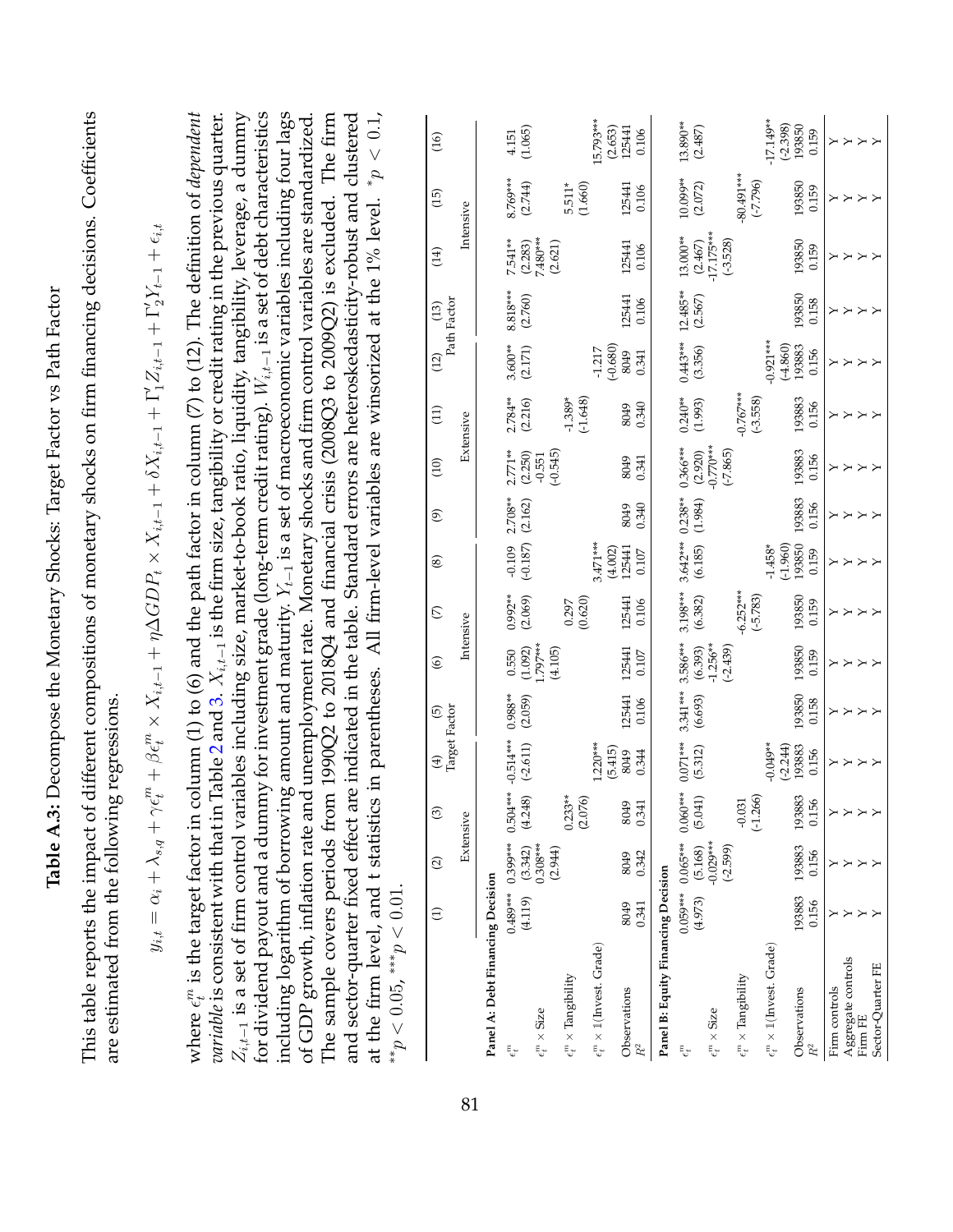#### **Table A.4:** Extensive Debt Financing Decision: Credit Lines vs Term Loans

<span id="page-82-0"></span>This table reports firms' differential debt financing decisions in response to monetary shocks in quarter  $t$  on the extensive margin. Coefficients are estimated from the following regressions.

$$
y_{i,t} = \alpha_i + \lambda_{s,q} + \gamma \epsilon_t^m + \beta \epsilon_t^m \times X_{i,t-1} + \eta \Delta GDP_t \times X_{i,t-1} + \delta X_{i,t-1} + \Gamma'_1 Z_{i,t-1} + \Gamma'_2 Y_{t-1} + \epsilon_{i,t}
$$

Column (1) to (5) reports debt choices between credit lines and bonds in quarter t. Column (6) to (10) reports reports debt choices between term loans and bonds in quarter  $t. \epsilon_t^m$  is the monetary shock and  $X_{i,t-1}$  is firm's size, tangibility or a dummy for investment grade (long-term credit rating) in the previous quarter.  $Z_{i,t-1}$  is a set of firm control variables including marketto-book ratio, liquidity, leverage and a dummy for dividend payout.  $Y_{t-1}$  is a set of macroeconomic variables including four lags of GDP growth, inflation rate and unemployment rate. Monetary shocks and firm control variables are standardized. The sample covers periods from 1990Q2 to 2018Q4 and financial crisis (2008Q3 to 2009Q2) is excluded. The firm and sector-quarter fixed effect are indicated in the table. Standard errors are heteroskedasticityrobust and clustered at the firm level, and t statistics in parentheses. All firm-level variables are winsorized at the 1% level.  ${}^*p$  < 0.1,  ${}^{**}p$  < 0.05,  ${}^{***}p$  < 0.01.

|                                                  | (1)        | (2)        | (3)          | $\left( 4\right)$ | (5)                  | (6)     | (7)        | (8)      | (9)      | (10)       |  |
|--------------------------------------------------|------------|------------|--------------|-------------------|----------------------|---------|------------|----------|----------|------------|--|
|                                                  |            |            |              |                   | The Extensive Margin |         |            |          |          |            |  |
|                                                  |            |            | Credit Lines |                   |                      |         | Term Loans |          |          |            |  |
| $\epsilon_t^m$                                   | $0.018***$ | $0.026***$ | $0.026***$   | $0.024***$        | $-0.017**$           | 0.007   | $0.009*$   | $0.009*$ | 0.007    | $-0.027**$ |  |
|                                                  | (4.315)    | (5.338)    | (5.404)      | (4.837)           | $(-2.223)$           | (1.564) | (1.797)    | (1.800)  | (1.425)  | $(-2.106)$ |  |
| $\epsilon_t^m \times \text{Size}$                |            |            | $0.012***$   |                   |                      |         |            | 0.005    |          |            |  |
|                                                  |            |            | (2.757)      |                   |                      |         |            | (1.113)  |          |            |  |
| $\epsilon_t^m \times$ Tangibility                |            |            |              | $0.016***$        |                      |         |            |          | $0.008*$ |            |  |
|                                                  |            |            |              | (3.803)           |                      |         |            |          | (1.825)  |            |  |
| $\epsilon_t^m \times \mathbb{1}$ (Invest. Grade) |            |            |              |                   | $0.054***$           |         |            |          |          | $0.042***$ |  |
|                                                  |            |            |              |                   | (6.157)              |         |            |          |          | (3.118)    |  |
| Firm controls                                    | Y          | Y          | Y            | Υ                 | Y                    | Y       | Y          | Υ        | Y        | Υ          |  |
| Aggregate controls                               | N          | Υ          | Y            | Υ                 | Υ                    | N       | Υ          | Υ        | Υ        | Υ          |  |
| Firm FE                                          | Y          | Y          | Y            | Υ                 | Y                    | Y       | Y          | Υ        | Y        | Υ          |  |
| Sector-Quarter FE                                | Y          | Y          | Y            | Y                 | Y                    | Y       | Y          | Y        | Y        | Y          |  |
| <b>Observations</b>                              | 13794      | 13794      | 13794        | 13794             | 13794                | 8877    | 8877       | 8877     | 8877     | 8877       |  |
| $R^2$                                            | 0.269      | 0.282      | 0.284        | 0.283             | 0.284                | 0.414   | 0.421      | 0.421    | 0.421    | 0.422      |  |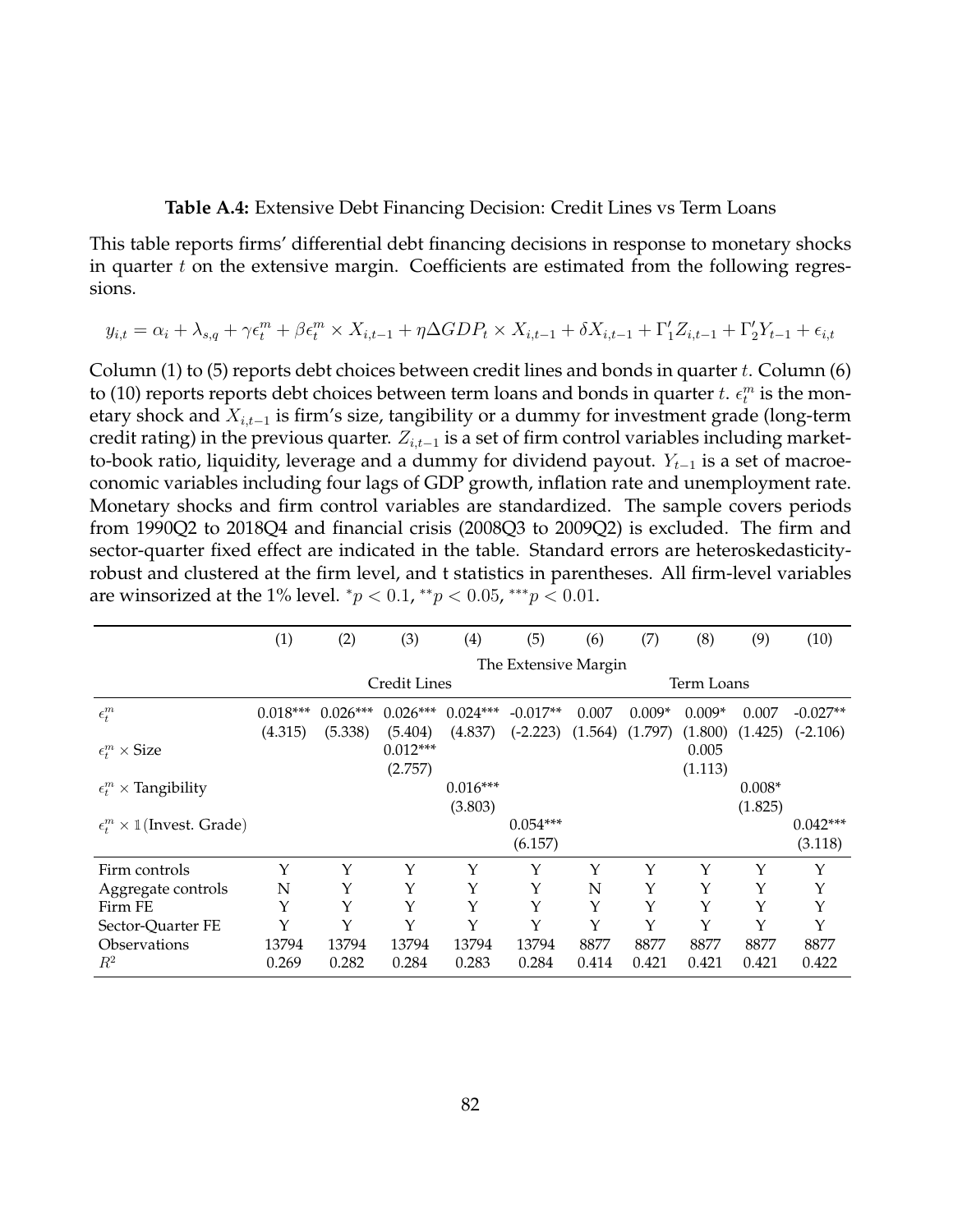#### **Table A.5:** Robustness Check: Financing Decision and Financial Constraints

<span id="page-83-0"></span>This table reports firms' differential debt and equity (Panel A and B) financing decisions in response to monetary shock in quarter t. Coefficients are estimated from the following regressions.

$$
y_{i,t} = \alpha_i + \lambda_{s,q} + \gamma \epsilon_t^m + \Gamma_1' Z_{i,t-1} + \Gamma_2' Y_{t-1} + \epsilon_{i,t}
$$

Column (1) to (5) reports financing decisions on the extensive margin, where the *dependent variable* is a dummy variable for financing decision equaling to one if firm chooses bank debt (Panel A) or issues new equity (Panel B) in quarter t. Column (6) to (10) reports financing decisions on the intensive margin, where the *dependent variable* is the changes in loan share (Panel A) or equity share (Panel B) in quarter t. Financial constraints are measured by "Whited-Wu" index or "HP" index. Column (2) (3) (7) (8) shows results for financially constrained firms, while column (4) (5) (9) (10) shows results for financially unconstrained firms.  $\epsilon_t^m$  is the monetary shock and  $Z_{i,t-1}$  is a set of firm control variables including size, market-to-book ratio, liquidity, tangibility, leverage, a dummy for dividend payout and a dummy for investment grade (long-term credit rating).  $Y_{t-1}$  is a set of macroeconomic variables including four lags of GDP growth, inflation rate and unemployment. The sample covers periods from 1990Q2 to 2018Q4 and financial crisis (2008Q3 to 2009Q2) is excluded. The firm and sector-quarter fixed effect are indicated in the table. Standard errors are heteroskedasticity-robust and clustered at the firm level, and t statistics in parentheses. All firm-level variables are winsorized at the 1% level.  $^*p < 0.1, ^{**}p < 0.05, ^{***}p < 0.01$ .

|                                                    |                                          |                                                       | The Extensive Margin                    |                                     | The Intensive Margin                                       |                                          |                                         |                                                |                                                                    |                                          |
|----------------------------------------------------|------------------------------------------|-------------------------------------------------------|-----------------------------------------|-------------------------------------|------------------------------------------------------------|------------------------------------------|-----------------------------------------|------------------------------------------------|--------------------------------------------------------------------|------------------------------------------|
|                                                    | (1)<br>Full Sample                       | (2)<br>(3)<br><b>Constrained Firms</b><br>Top Tercile |                                         | (4)                                 | (5)<br><b>Unconstrained Firms</b><br><b>Bottom Tercile</b> | (6)<br>Full Sample                       | (7)                                     | (8)<br><b>Constrained Firms</b><br>Top Tercile | (10)<br>(9)<br><b>Unconstrained Firms</b><br><b>Bottom Tercile</b> |                                          |
|                                                    |                                          | WW                                                    | HP                                      | WW                                  | HP                                                         |                                          | WW                                      | HP                                             | WW                                                                 | HP                                       |
| Panel A: Debt Financing                            |                                          |                                                       |                                         |                                     |                                                            |                                          |                                         |                                                |                                                                    |                                          |
| $\epsilon_t^m$                                     | $0.024***$<br>(5.120)                    | $-0.007$<br>$(-0.754)$                                | $-0.014$<br>$(-1.573)$                  | $0.049***$<br>(6.594)               | $0.047***$<br>(6.200)                                      | 0.030<br>(1.526)                         | $-0.009$<br>$(-0.219)$                  | $-0.046$<br>$(-1.009)$                         | $0.080***$<br>(2.911)                                              | $0.071***$<br>(2.598)                    |
| Observations<br>$R^2$                              | 14405<br>0.271                           | 4179<br>0.375                                         | 4148<br>0.374                           | 4969<br>0.266                       | 5106<br>0.264                                              | 189284<br>0.082                          | 54008<br>0.135                          | 51814<br>0.141                                 | 71781<br>0.074                                                     | 73835<br>0.063                           |
| Panel B: Equity Financing                          |                                          |                                                       |                                         |                                     |                                                            |                                          |                                         |                                                |                                                                    |                                          |
| $\epsilon_t^m$<br>Observations<br>$R^2$            | $0.003***$<br>(5.893)<br>297466<br>0.147 | $0.005***$<br>(4.125)<br>86814<br>0.209               | $0.005***$<br>(3.895)<br>83139<br>0.208 | 0.001<br>(0.830)<br>112214<br>0.088 | 0.001<br>(1.229)<br>115844<br>0.068                        | $0.194***$<br>(9.551)<br>297425<br>0.131 | $0.308***$<br>(5.403)<br>86802<br>0.153 | $0.342***$<br>(5.521)<br>83124<br>0.154        | $0.108***$<br>(5.417)<br>112206<br>0.130                           | $0.100***$<br>(5.077)<br>115839<br>0.114 |
| Firm controls                                      | Υ                                        | Υ                                                     | Y                                       | Y                                   | Υ                                                          | Υ                                        | Υ                                       | Υ                                              | Υ                                                                  | Υ                                        |
| Aggregate controls<br>Firm FE<br>Sector-Ouarter FE | Υ<br>Υ<br>Υ                              | Y<br>Υ<br>Υ                                           | Y<br>Y<br>Υ                             | Υ<br>Y<br>Y                         | Υ<br>Y<br>Y                                                | Υ<br>Υ                                   | Υ<br>Y<br>Y                             | Υ<br>Υ<br>Y                                    | Υ<br>Y<br>Y                                                        | Y<br>Υ<br>Υ                              |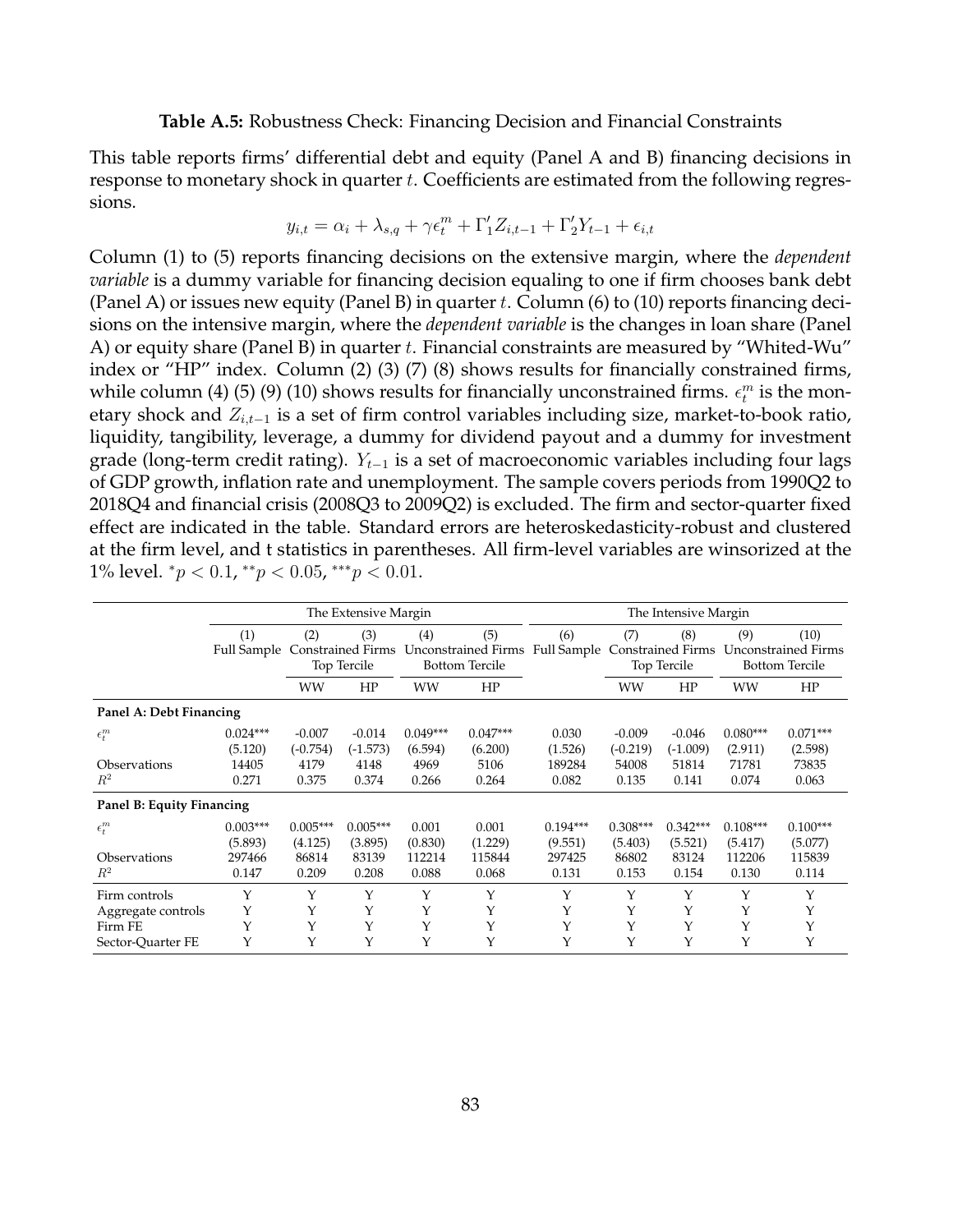## **Table A.6:** Robustness Check: Financing Decision and Policy News Shocks

<span id="page-84-0"></span>This table reports firms' differential debt and equity (Panel A and B) financing decisions in response to policy news shock from [Nakamura and Steinsson](#page-40-0) [\(2018\)](#page-40-0) in quarter t. Coefficients are estimated from the following regressions.

$$
y_{i,t} = \alpha_i + \lambda_{s,q} + \gamma \epsilon_t^m + \beta \epsilon_t^m \times X_{i,t-1} + \eta \Delta GDP_{t-1} \times X_{i,t-1} + \delta X_{i,t-1} + \Gamma'_1 Z_{i,t-1} + \Gamma'_2 Y_{t-1} + \epsilon_{i,t}
$$

Column (1) to (4) reports financing decisions on the extensive margin, where the *dependent variable* is a dummy variable for financing decision equaling to one if firm chooses bank debt (Panel A) or issues new equity (Panel B) in quarter t. Column  $(5)$  to  $(8)$  reports financing decisions on the intensive margin, where the *dependent variable* is the changes in loan share (Panel A) or equity share (Panel B) in quarter t.  $\epsilon_t^m$  is the monetary shock and  $X_{i,t-1}$  is firm's size, tangibility or credit rating in the previous quarter.  $Z_{i,t-1}$  is a set of firm control variables including size, market-to-book ratio, liquidity, tangibility, leverage, a dummy for dividend payout and a dummy for investment grade (long-term credit rating).  $Y_{t-1}$  is a set of macroeconomic variables including four lags of GDP growth, inflation rate and unemployment. The sample covers periods from 1995Q1 to 2018Q4 and financial crisis (2008Q3 to 2009Q2) is excluded. The firm and sector-quarter fixed effect are indicated in the table. Standard errors are heteroskedasticity-robust and clustered at the firm level, and t statistics in parentheses. All firm-level variables are winsorized at the 1% level.  ${}^*p$  < 0.1,  ${}^{**}p$  < 0.05,  ${}^{***}p$  < 0.01.

|                                                  |            |            | The Extensive Margin |                        | The Intensive Margin |             |             |            |                           |             |
|--------------------------------------------------|------------|------------|----------------------|------------------------|----------------------|-------------|-------------|------------|---------------------------|-------------|
|                                                  | (1)        | (2)        | (3)                  | (4)                    | (5)                  | (6)         | (7)         | (8)        | (9)                       | (10)        |
| Panel A: Debt Financing                          |            |            |                      |                        |                      |             |             |            |                           |             |
| $\epsilon^m_t$                                   | $0.251***$ | $0.237***$ | $0.249***$           | $0.225**$              | $-0.095$             | $2.277***$  | $1.559***$  | 1.912***   | $1.487***$                | 0.231       |
|                                                  | (3.268)    | (2.600)    | (2.702)              | (2.441)                | $(-0.602)$           | (6.241)     | (4.258)     | (5.249)    | (4.024)                   | (0.512)     |
| $\epsilon_t^m \times \text{Size}$                |            |            | 0.049<br>(0.530)     |                        |                      |             |             | 2.191***   |                           |             |
| $\epsilon_t^m \times$ Tangibility                |            |            |                      | $0.146*$               |                      |             |             | (6.118)    | 0.534                     |             |
|                                                  |            |            |                      | (1.880)                |                      |             |             |            | (1.376)                   |             |
| $\epsilon_t^m \times \mathbb{1}$ (Invest. Grade) |            |            |                      |                        | $0.415**$            |             |             |            |                           | $4.201***$  |
|                                                  |            |            |                      |                        | (2.276)              |             |             |            |                           | (5.785)     |
| Observations                                     | 12771      | 12771      | 12771                | 12771                  | 12771                | 154236      | 154236      | 154236     | 154236                    | 154236      |
| $R^2$                                            | 0.262      | 0.274      | 0.275                | 0.274                  | 0.274                | 0.090       | 0.092       | 0.092      | 0.092                     | 0.092       |
| Panel B: Equity Financing                        |            |            |                      |                        |                      |             |             |            |                           |             |
| $\epsilon^m_t$                                   | $0.040***$ | $0.050***$ | $0.046***$           | $0.051***$             | $0.050***$           | 5.958***    | $4.261***$  | 3.958***   | 4.759***                  | $4.535***$  |
|                                                  | (4.481)    | (5.096)    | (4.914)              | (5.048)                | (4.343)              | (14.944)    | (9.891)     | (9.858)    | (10.526)                  | (8.585)     |
| $\epsilon_t^m \times \text{Size}$                |            |            | $-0.006$             |                        |                      |             |             | $-1.313**$ |                           |             |
|                                                  |            |            | $(-0.589)$           |                        |                      |             |             | $(-2.556)$ |                           |             |
| $\epsilon_t^m \times$ Tangibility                |            |            |                      | $-0.007$<br>$(-0.703)$ |                      |             |             |            | $-4.419***$<br>$(-9.119)$ |             |
| $\epsilon_t^m \times \mathbb{1}$ (Invest. Grade) |            |            |                      |                        | $-0.002$             |             |             |            |                           | $-1.312*$   |
|                                                  |            |            |                      |                        | $(-0.124)$           |             |             |            |                           | $(-1.827)$  |
| Observations                                     | 249234     | 249234     | 249234               | 249234                 | 249234               | 249197      | 249197      | 249197     | 249197                    | 249197      |
| $R^2$                                            | 0.156      | 0.156      | 0.157                | 0.156                  | 0.156                | 0.135       | 0.137       | 0.138      | 0.138                     | 0.138       |
| Firm controls                                    | Y          | Y          | Y                    | Υ                      | Υ                    | Υ           | $\mathbf Y$ | Υ          | Υ                         | Y           |
| Aggregate controls                               | N          | Y          | Y                    | Y                      | Y                    | $\mathbf N$ | Y           | Y          | Y                         | $\mathbf Y$ |
| Firm FE                                          | Y          | Y          | $\mathbf Y$          | Y84                    | Y                    | Y           | Y           | Y          | Y                         | $\mathbf Y$ |
| Sector-Quarter FE                                | Y          | Y          | Y                    | Y                      | Y                    | Y           | Y           | Y          | Y                         | Y           |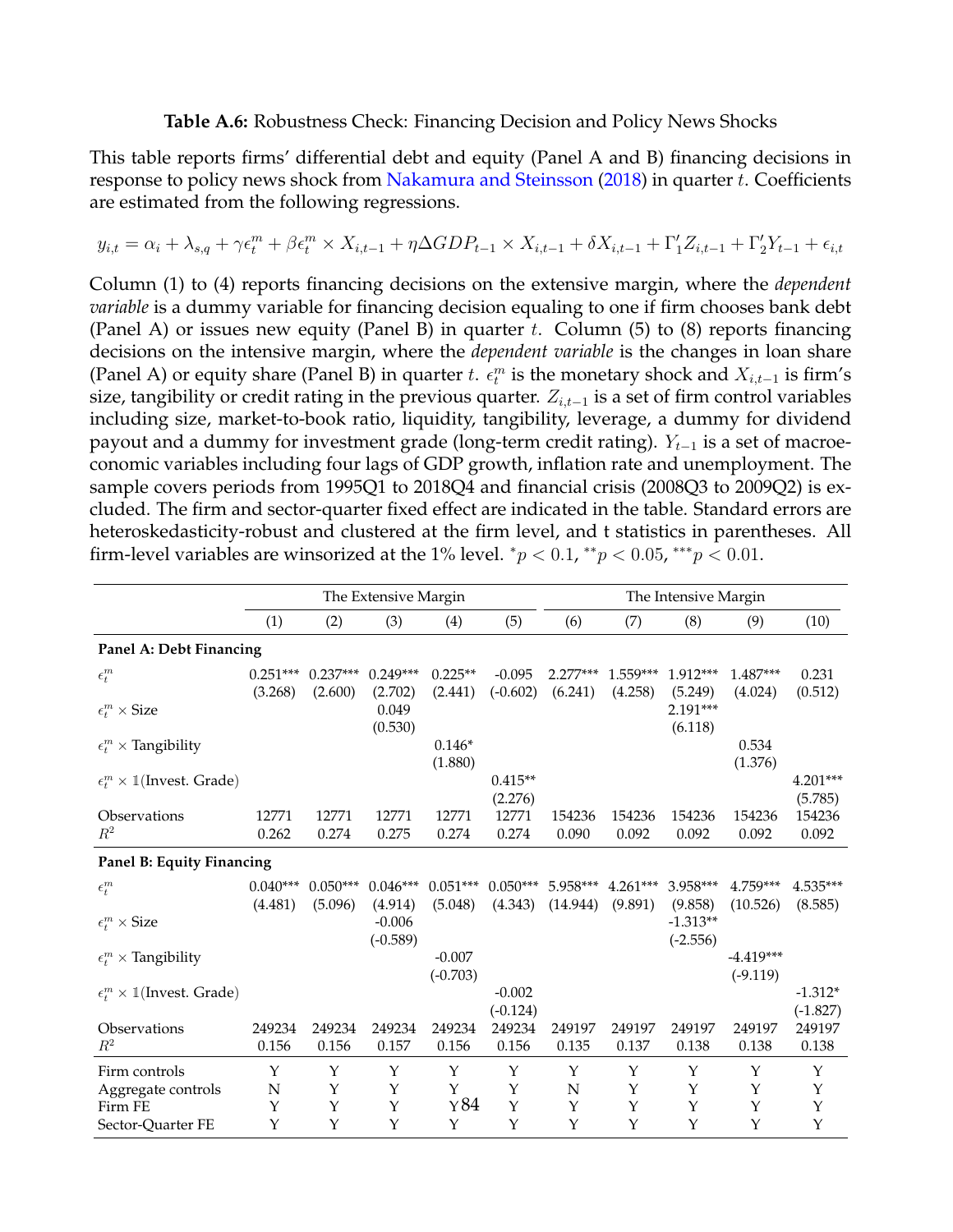## <span id="page-85-0"></span>**Table A.7:** Robustness Check: Financing Decision and [Gertler and Karadi](#page-38-1) [\(2015\)](#page-38-1)'s Shocks

This table reports firms' differential debt and equity (Panel A and B) financing decisions in response to [Gertler and Karadi](#page-38-1) [\(2015\)](#page-38-1)'s shock in quarter t. Coefficients are estimated from the following regressions.

$$
y_{i,t} = \alpha_i + \lambda_{s,q} + \gamma \epsilon_t^m + \beta \epsilon_t^m \times X_{i,t-1} + \eta \Delta GDP_{t-1} \times X_{i,t-1} + \delta X_{i,t-1} + \Gamma'_1 Z_{i,t-1} + \Gamma'_2 Y_{t-1} + \epsilon_{i,t}
$$

Column (1) to (4) reports financing decisions on the extensive margin, where the *dependent variable* is a dummy variable for financing decision equaling to one if firm chooses bank debt (Panel A) or issues new equity (Panel B) in quarter t. Column  $(5)$  to  $(8)$  reports financing decisions on the intensive margin, where the *dependent variable* is the changes in loan share (Panel A) or equity share (Panel B) in quarter t.  $\epsilon_t^m$  is the monetary shock and  $X_{i,t-1}$  is firm's size, tangibility or credit rating in the previous quarter.  $Z_{i,t-1}$  is a set of firm control variables including size, market-to-book ratio, liquidity, tangibility, leverage, a dummy for dividend payout and a dummy for investment grade (long-term credit rating).  $Y_{t-1}$  is a set of macroeconomic variables including four lags of GDP growth, inflation rate and unemployment. The sample covers periods from 1990Q1 to 2012Q2 and financial crisis (2008Q3 to 2009Q2) is excluded. The firm and sector-quarter fixed effect are indicated in the table. Standard errors are heteroskedasticity-robust and clustered at the firm level, and t statistics in parentheses. All firm-level variables are winsorized at the 1% level.  ${}^*p$  < 0.1,  ${}^{**}p$  < 0.05,  ${}^{***}p$  < 0.01.

|                                                  | The Extensive Margin |            |                       |               |                      |             | The Intensive Margin |                     |             |                      |  |  |
|--------------------------------------------------|----------------------|------------|-----------------------|---------------|----------------------|-------------|----------------------|---------------------|-------------|----------------------|--|--|
|                                                  | (1)                  | (2)        | (3)                   | (4)           | (5)                  | (6)         | (7)                  | (8)                 | (9)         | (10)                 |  |  |
| Panel A: Debt Financing                          |                      |            |                       |               |                      |             |                      |                     |             |                      |  |  |
| $\epsilon_t^m$                                   | $0.751***$           | $0.668***$ | $0.629***$            | $-0.519**$    | $0.968***$           | $3.185***$  | $1.771***$           | $1.577***$          | $1.732***$  | 0.287                |  |  |
|                                                  | (5.800)              | (4.401)    | (4.157)               | (4.333)       | $(-2.084)$           | (5.987)     | (3.192)              | (2.806)             | (3.117)     | (0.419)              |  |  |
| $\epsilon^m_t \times \text{Size}$                |                      |            | $0.429***$<br>(2.841) |               |                      |             |                      | 2.564***<br>(4.752) |             |                      |  |  |
| $\epsilon_t^m \times$ Tangibility                |                      |            |                       | $0.293**$     |                      |             |                      |                     | 0.480       |                      |  |  |
|                                                  |                      |            |                       | (2.155)       |                      |             |                      |                     | (0.856)     |                      |  |  |
| $\epsilon_t^m \times \mathbb{1}$ (Invest. Grade) |                      |            |                       |               | 1.487***             |             |                      |                     |             | $4.682***$           |  |  |
|                                                  |                      |            |                       |               | (5.149)              |             |                      |                     |             | (4.540)              |  |  |
| Observations                                     | 11954                | 11954      | 11954                 | 11954         | 11954                | 167034      | 167034               | 167034              | 167034      | 167034               |  |  |
| $R^2$                                            | 0.283                | 0.297      | 0.299                 | 0.297         | 0.299                | 0.086       | 0.088                | 0.088               | 0.088       | 0.088                |  |  |
| Panel B: Equity Financing                        |                      |            |                       |               |                      |             |                      |                     |             |                      |  |  |
| $\epsilon^m_t$                                   | $0.073***$           | $0.088***$ | $0.087***$            | $0.087***$    | $0.108***$           | 7.099***    | $4.111***$           | $4.044***$          | 4.318***    | $3.406***$           |  |  |
|                                                  | (5.600)              | (5.797)    | (5.604)               | (5.707)       | (6.114)              | (12.855)    | (6.564)              | (6.142)             | (6.704)     | (4.476)              |  |  |
| $\epsilon_t^m \times \text{Size}$                |                      |            | $-0.054***$           |               |                      |             |                      | $-0.855$            |             |                      |  |  |
|                                                  |                      |            | $(-3.488)$            |               |                      |             |                      | $(-1.215)$          |             |                      |  |  |
| $\epsilon_t^m \times$ Tangibility                |                      |            |                       | 0.006         |                      |             |                      |                     | $-5.748***$ |                      |  |  |
|                                                  |                      |            |                       | (0.202)       |                      |             |                      |                     | $(-4.456)$  |                      |  |  |
| $\epsilon_t^m \times \mathbb{1}$ (Invest. Grade) |                      |            |                       |               | $-0.078***$          |             |                      |                     |             | $-0.520$             |  |  |
| Observations                                     | 267046               | 267046     | 267046                | 267046        | $(-2.673)$<br>267046 | 267006      | 267006               | 267006              | 267006      | $(-0.516)$<br>267006 |  |  |
| $R^2$                                            | 0.145                | 0.145      | 0.146                 | 0.145         | 0.145                | 0.136       | 0.138                | 0.138               | 0.138       | 0.138                |  |  |
|                                                  |                      |            |                       |               |                      |             |                      |                     |             |                      |  |  |
| Firm controls                                    | Y                    | Y          | Y                     | Υ             | Y                    | Y           | Y                    | Υ                   | Y           | Υ                    |  |  |
| Aggregate controls                               | $\mathbf N$          | Y          | Y                     | Y             | $\mathbf Y$          | $\mathbf N$ | $\mathbf Y$          | Y                   | $\mathbf Y$ | Y                    |  |  |
| Firm FE                                          | Y                    | Y          | Y                     | $Y_{85}$<br>Y | $\mathbf Y$<br>Y     | Y           | $\mathbf Y$<br>Y     | Y                   | Y<br>Y      | Y<br>$\mathbf Y$     |  |  |
| Sector-Quarter FE                                | Y                    | Y          | Y                     |               |                      | Y           |                      | Y                   |             |                      |  |  |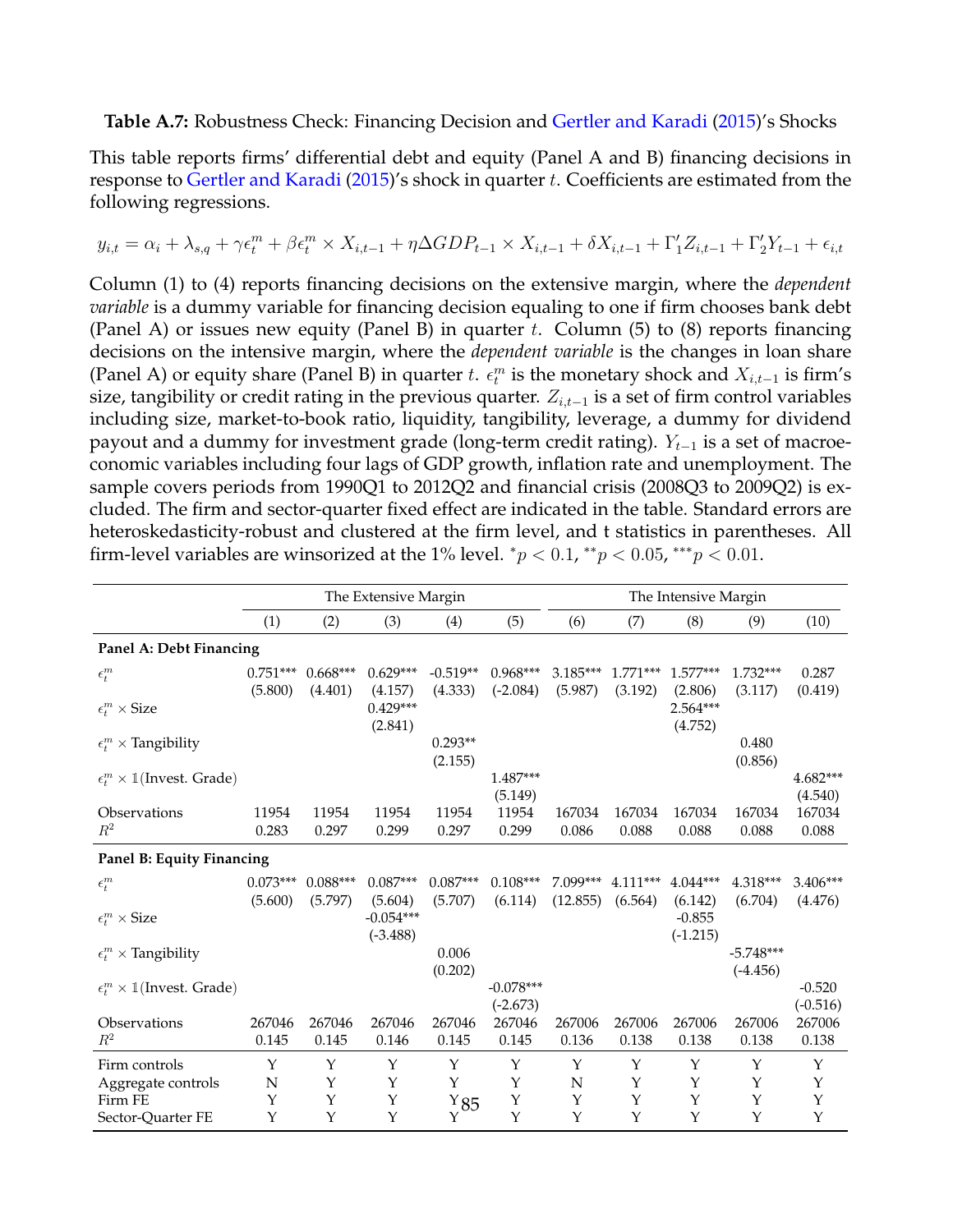#### **Table A.8:** Robustness Check: Post-1994 Periods

<span id="page-86-0"></span>This table reports firms' differential debt and equity (Panel A and B) financing decisions in response to monetary shock in quarter t. Coefficients are estimated from the following regressions.

$$
y_{i,t} = \alpha_i + \lambda_{s,q} + \gamma \epsilon_t^m + \beta \epsilon_t^m \times X_{i,t-1} + \eta \Delta GDP_{t-1} \times X_{i,t-1} + \delta X_{i,t-1} + \Gamma'_1 Z_{i,t-1} + \Gamma'_2 Y_{t-1} + \epsilon_{i,t}
$$

Column (1) to (4) reports financing decisions on the extensive margin, where the *dependent variable* is a dummy variable for financing decision equaling to one if firm chooses bank debt (Panel A) or issues new equity (Panel B) in quarter t. Column  $(5)$  to  $(8)$  reports financing decisions on the intensive margin, where the *dependent variable* is the changes in loan share (Panel A) or equity share (Panel B) in quarter t.  $\epsilon_t^m$  is the monetary shock and  $X_{i,t-1}$  is firm's size, tangibility or credit rating in the previous quarter.  $Z_{i,t-1}$  is a set of firm control variables including size, market-to-book ratio, liquidity, tangibility, leverage, a dummy for dividend payout and a dummy for investment grade (long-term credit rating).  $Y_{t-1}$  is a set of macroeconomic variables including four lags of GDP growth, inflation rate and unemployment. The sample covers periods from 1994Q1 to 2018Q4 and financial crisis (2008Q3 to 2009Q2) is excluded. The firm and sector-quarter fixed effect are indicated in the table. Standard errors are heteroskedasticity-robust and clustered at the firm level, and t statistics in parentheses. All firm-level variables are winsorized at the 1% level.  ${}^*p$  < 0.1,  ${}^{**}p$  < 0.05,  ${}^{***}p$  < 0.01.

|                                                  | The Extensive Margin  |                       |                             |                           |                       |                        | The Intensive Margin  |                                  |                           |                           |  |  |
|--------------------------------------------------|-----------------------|-----------------------|-----------------------------|---------------------------|-----------------------|------------------------|-----------------------|----------------------------------|---------------------------|---------------------------|--|--|
|                                                  | (1)                   | (2)                   | (3)                         | (4)                       | (5)                   | (6)                    | (7)                   | (8)                              | (9)                       | (10)                      |  |  |
| Panel A: Debt Financing                          |                       |                       |                             |                           |                       |                        |                       |                                  |                           |                           |  |  |
| $\epsilon^m_t$                                   | 0.004                 | $0.017***$            | $0.017***$                  | $0.016***$                | $-0.014*$             | $0.079***$             | $0.044*$              | $0.045*$                         | $0.040*$                  | 0.005                     |  |  |
| $\epsilon_t^m \times \text{Size}$                | (0.910)               | (3.317)               | (3.309)<br>0.008<br>(1.598) | (3.156)                   | $(-1.812)$            | (3.401)                | (1.842)               | (1.878)<br>$0.066***$<br>(2.889) | (1.691)                   | (0.161)                   |  |  |
| $\epsilon_t^m \times$ Tangibility                |                       |                       |                             | $0.015***$<br>(3.252)     |                       |                        |                       |                                  | $0.058**$<br>(2.393)      |                           |  |  |
| $\epsilon_t^m \times \mathbb{1}$ (Invest. Grade) |                       |                       |                             |                           | $0.041***$<br>(4.395) |                        |                       |                                  |                           | $0.124***$<br>(2.906)     |  |  |
| Observations<br>$\mathbb{R}^2$                   | 13313<br>0.263        | 13313<br>0.274        | 13313<br>0.276              | 13313<br>0.275            | 13313<br>0.275        | 165933<br>0.088        | 165933<br>0.090       | 165933<br>0.090                  | 165933<br>0.090           | 165933<br>0.090           |  |  |
| Panel B: Equity Financing                        |                       |                       |                             |                           |                       |                        |                       |                                  |                           |                           |  |  |
| $\epsilon^m_t$                                   | $0.003***$<br>(5.994) | $0.002***$<br>(3.785) | $0.003***$<br>(4.323)       | $0.003***$<br>(4.353)     | $0.002***$<br>(3.483) | $0.374***$<br>(16.644) | $0.210***$<br>(8.614) | $0.169***$<br>(6.826)            | $0.181***$<br>(7.063)     | $0.199***$<br>(6.653)     |  |  |
| $\epsilon_t^m \times \text{Size}$                |                       |                       | 0.000<br>(0.219)            |                           |                       |                        |                       | $-0.105***$<br>$(-3.631)$        |                           |                           |  |  |
| $\epsilon_t^m \times$ Tangibility                |                       |                       |                             | $-0.003***$<br>$(-2.581)$ |                       |                        |                       |                                  | $-0.450***$<br>$(-9.560)$ |                           |  |  |
| $\epsilon_t^m \times \mathbb{1}$ (Invest. Grade) |                       |                       |                             |                           | 0.001<br>(0.613)      |                        |                       |                                  |                           | $-0.126***$<br>$(-3.170)$ |  |  |
| Observations<br>$R^2$                            | 266571<br>0.154       | 266571<br>0.154       | 266571<br>0.154             | 266571<br>0.154           | 266571<br>0.154       | 266530<br>0.134        | 266530<br>0.135       | 266530<br>0.136                  | 266530<br>0.136           | 266530<br>0.136           |  |  |
| Firm controls                                    | Y                     | Y                     | Y                           | Y                         | Y                     | Υ                      | Y                     | Y                                | Y                         | Y                         |  |  |
| Aggregate controls                               | N                     | Υ                     | Y                           | Y                         | Υ                     | N                      | Υ                     | Υ                                | Y                         | Υ                         |  |  |
| Firm FE                                          | Y                     | Υ                     | Y                           | Y<br>86                   | Y                     | Υ                      | Υ                     | Υ                                | Y                         | Y                         |  |  |
| Sector-Quarter FE                                | Y                     | Y                     | Y                           | $\mathbf{Y}$              | Y                     | Y                      | Y                     | Y                                | Υ                         | Y                         |  |  |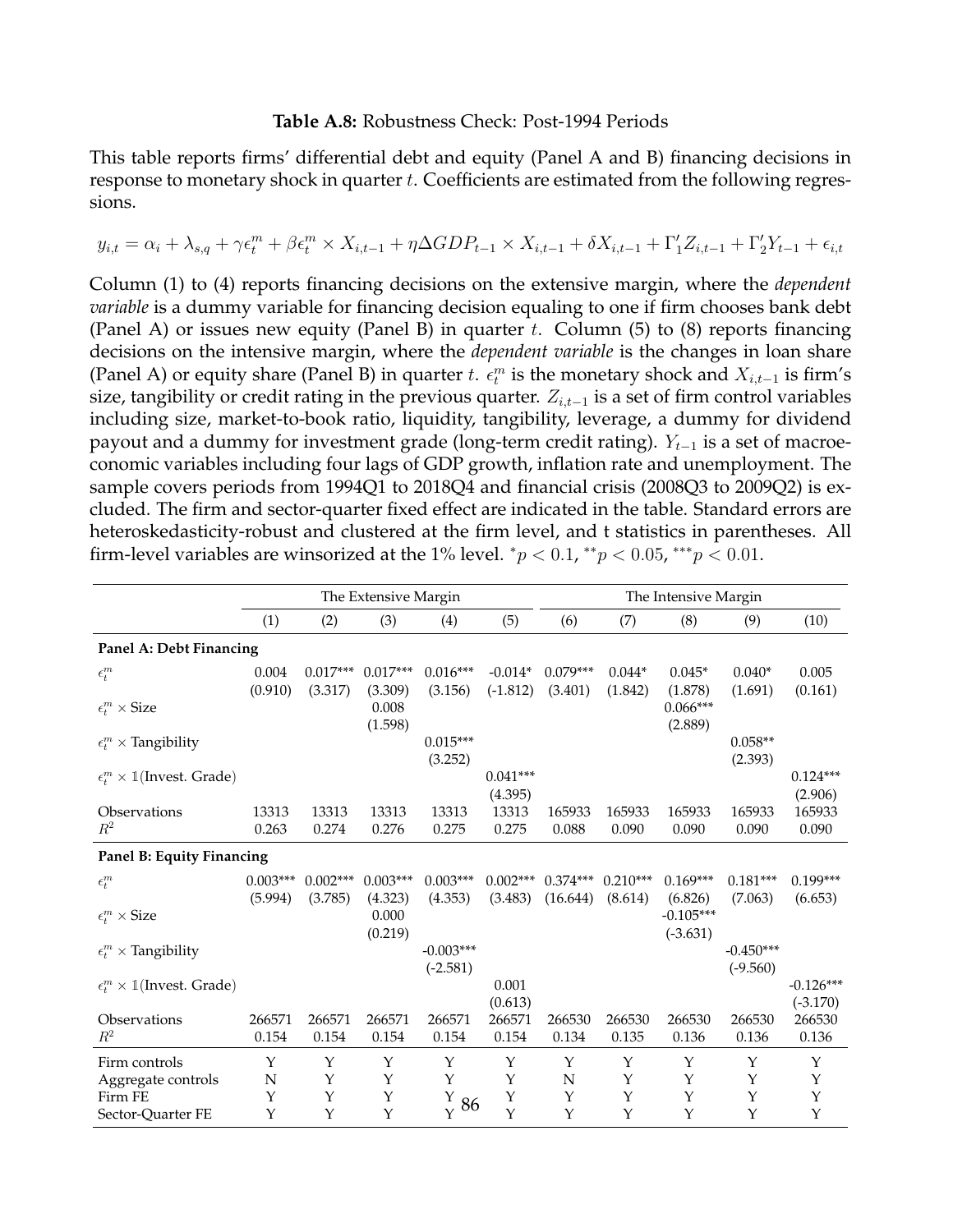### **Table A.9:** Robustness Check: Debt Structure from Capital IQ

<span id="page-87-0"></span>This table reports the changes in both the debt (loan/bond) amount and share in response to monetary shock in quarter t. Coefficients are estimated from the following regressions.

$$
y_{i,t} = \alpha_i + \lambda_{s,q} + \gamma \epsilon_t^m + \Gamma'_1 Z_{i,t-1} + \Gamma'_2 Y_{t-1} + \epsilon_{i,t}
$$

 $\epsilon_t^m$  is the monetary shock and  $X_{i,t-1}$  is firm's size, tangibility or credit rating in the previous quarter.  $Z_{i,t-1}$  is a set of firm control variables including size, market-to-book ratio, liquidity, tangibility, leverage, a dummy for dividend payout and a dummy for investment grade (long-term credit rating).  $Y_{t-1}$  is a set of macroeconomic variables including four lags of GDP growth, inflation rate and unemployment. The sample covers periods from 2009Q1 to 2018Q4 after the financial crisis. The firm and sector-quarter fixed effect are indicated in the table. Standard errors are heteroskedasticity-robust and clustered at the firm level, and t statistics in parentheses. All firm-level variables are winsorized at the 1% level.  $^{*}p < 0.1, ^{**}p < 0.05$ , ∗∗∗p < 0.01.

|                     | (1)             | (2)                  | (3)                                     | $\left( 4\right)$ | (5)                         | (6)                       | (7)                   |
|---------------------|-----------------|----------------------|-----------------------------------------|-------------------|-----------------------------|---------------------------|-----------------------|
|                     | $log($ Loan $)$ | Loan<br>Total Assets | $\frac{\text{Loan}}{\text{Total Debt}}$ | log(Bond)         | Bond<br><b>Total Assets</b> | Bond<br><b>Total Debt</b> | Loan<br>Loan $+$ Bond |
| $\epsilon_t^m$      | $0.046***$      | $0.560***$           | $1.139***$                              | $-0.037***$       | $-0.577***$                 | $-0.819**$                | $0.929***$            |
|                     | (2.651)         | (4.258)              | (3.226)                                 | $(-2.975)$        | $(-3.914)$                  | $(-2.307)$                | (2.861)               |
| <b>Observations</b> | 27376           | 33141                | 33141                                   | 24990             | 25224                       | 25224                     | 22101                 |
| $R^2$               | 0.876           | 0.849                | 0.830                                   | 0.953             | 0.884                       | 0.783                     | 0.824                 |